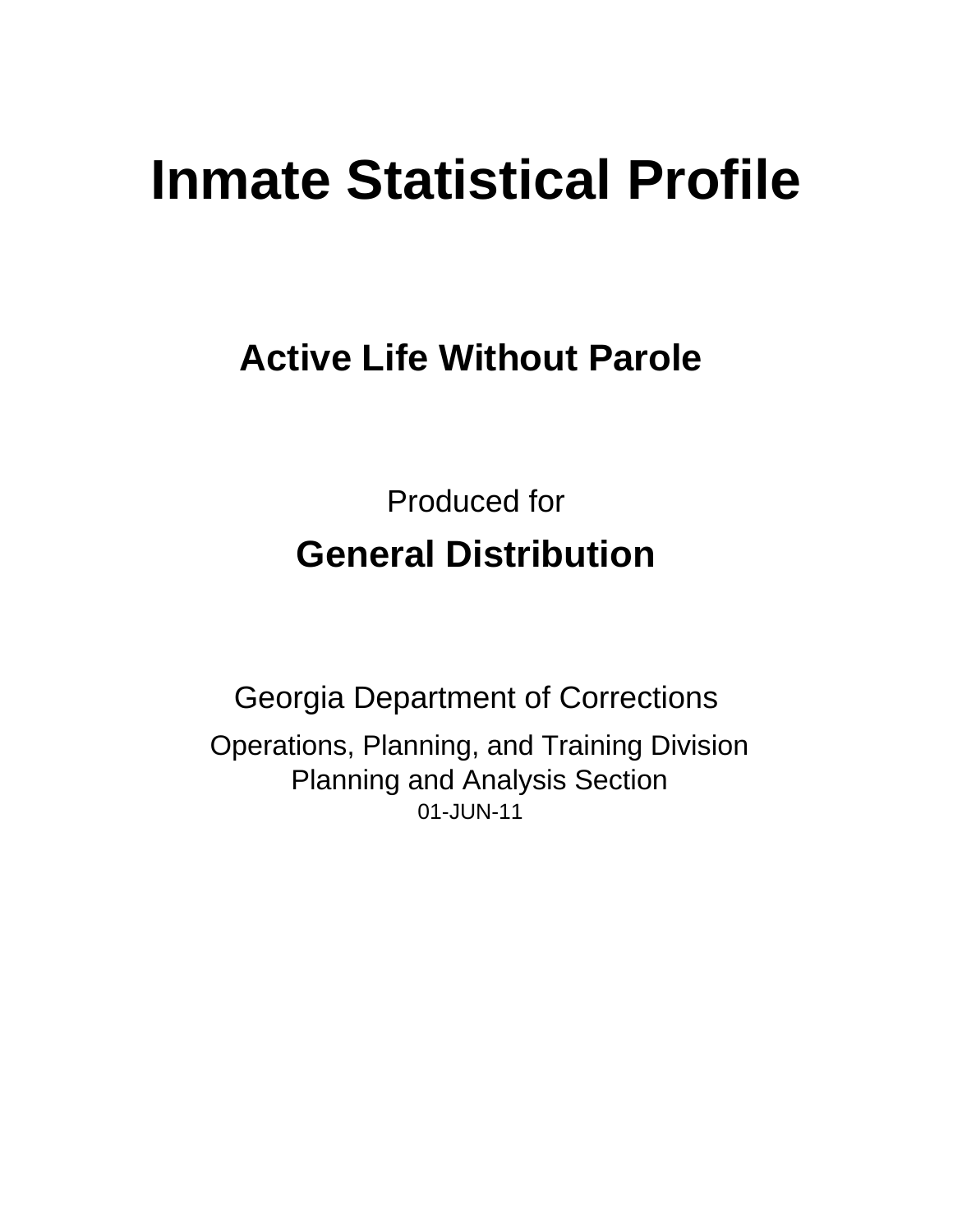## **Inmate Statistical Profile 01-JUN-11**

Contents

**Active Life Without Parole** 

Produced for General Distribution

## **Table of Contents**

|    | <b>Demographic information</b>                                       |
|----|----------------------------------------------------------------------|
|    | 5 Current age, broken out in ten year age groups                     |
|    | 6 Race group                                                         |
|    | 7 Hispanic Origin                                                    |
|    | 8 Marital status, self-reported at entry to prison                   |
|    | 9 Number of children, self-reported at entry to prison               |
|    | 10 Religious affiliation, self-reported at entry to prison           |
|    | 11 Home county - self-reported at entry to prison                    |
|    | 14 Socioeconomic class, self-reported at entry to prison             |
|    | 15 Environment to age 16, self-reported at entry to prison           |
|    | 16 Guardian status to age 16, self-reported at entry to prison       |
|    | 17 Employment status before prison, self-reported at entry to prison |
|    | 18 Age at admission                                                  |
|    | 20 Height, measured at entry to prison                               |
|    | 21 Weight, measured at entry to prison                               |
|    | 22 Military service                                                  |
|    | <b>Correctional information</b>                                      |
|    | 23 Type of admission to prison                                       |
|    | 24 Current / last security status                                    |
|    | 25 Current / last institution type                                   |
|    | 26 Institution type - transitional centers                           |
| 27 | Institution type - mental hospitals                                  |
|    | 28 Institution type - county prisons                                 |
|    | 29 Institution type - state prisons                                  |
|    | 30 Institution type - private prisons                                |
|    | 31 Institution type - prison annexes                                 |
|    | 32 Institution type - pre-release centers                            |
|    | 33 Institution type - inmate boot camp                               |
|    | 34 Number of disciplinary reports                                    |
|    | 35 Number of transfers                                               |
|    | 36 Number of escapes                                                 |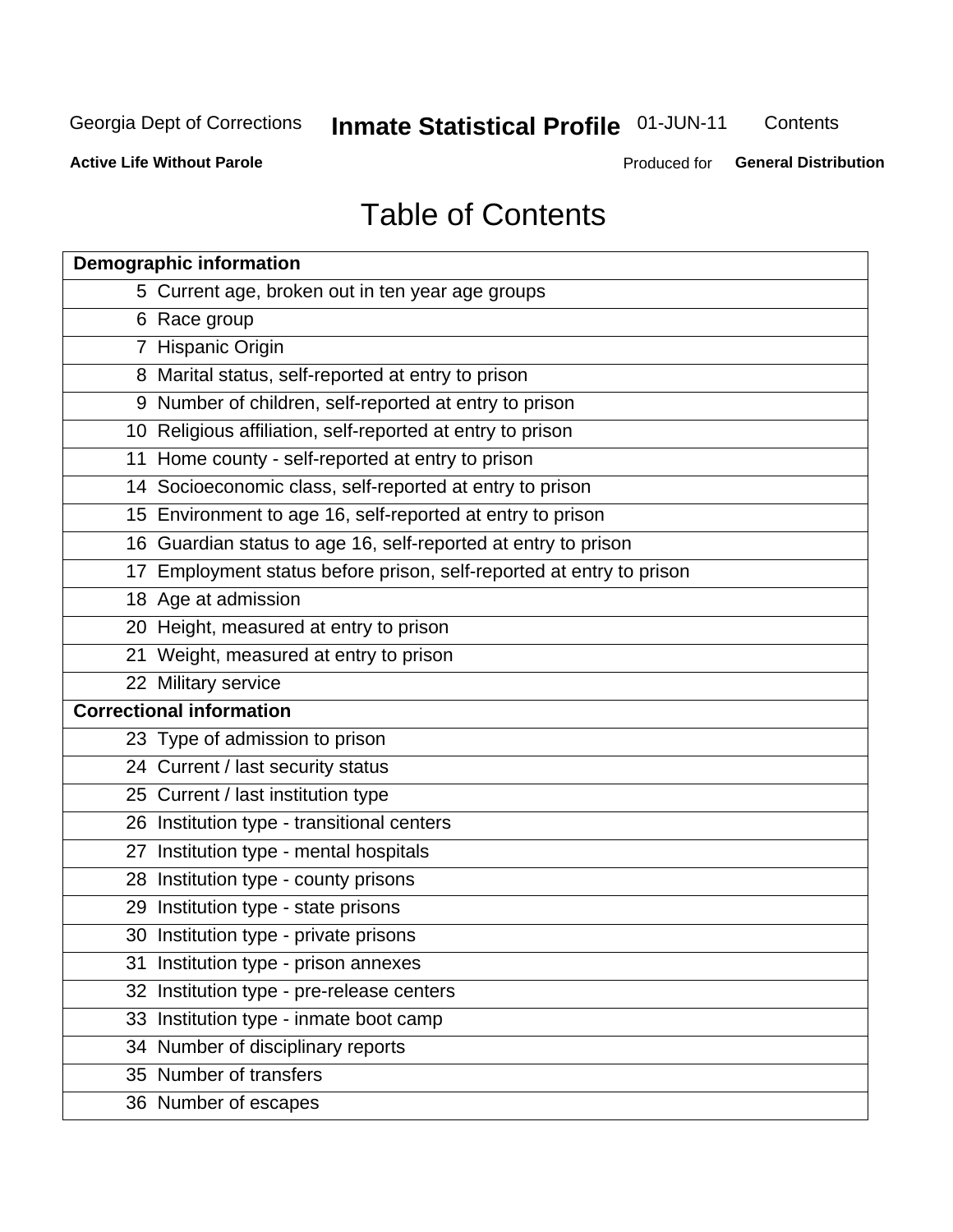## **Inmate Statistical Profile 01-JUN-11**

Contents

**Active Life Without Parole** 

Produced for **General Distribution** 

## **Table of Contents**

| <b>Correctional information</b>                                  |  |  |  |  |  |  |  |
|------------------------------------------------------------------|--|--|--|--|--|--|--|
| 37 Time served in current (or last) institution                  |  |  |  |  |  |  |  |
| Educational, psychological and physical information              |  |  |  |  |  |  |  |
| 38 Highest grade level attained                                  |  |  |  |  |  |  |  |
| 39 Culture fair IQ scores                                        |  |  |  |  |  |  |  |
| 40 Wide Range Achievement Test (WRAT) reading score              |  |  |  |  |  |  |  |
| 41 Wide Range Achievement Test (WRAT) math score                 |  |  |  |  |  |  |  |
| 42 Wide Range Achievement Test (WRAT) spelling score             |  |  |  |  |  |  |  |
| 43 Scope of substance abuse - summary                            |  |  |  |  |  |  |  |
| 44 Scope of substance abuse - detail                             |  |  |  |  |  |  |  |
| 45 Current / last mental health treatment level                  |  |  |  |  |  |  |  |
| 46 PULHESDWIT medical scale - 'P' overall condition ('P'hysical) |  |  |  |  |  |  |  |
| 47 PULHESDWIT medical scale - 'U' upper body                     |  |  |  |  |  |  |  |
| 48 PULHESDWIT medical scale - 'L' lower body                     |  |  |  |  |  |  |  |
| 49 PULHESDWIT medical scale - 'H' hearing                        |  |  |  |  |  |  |  |
| 50 PULHESDWIT medical scale - 'E' vision                         |  |  |  |  |  |  |  |
| 51 PULHESDWIT medical scale -'S' psychiatric                     |  |  |  |  |  |  |  |
| 52 PULHESDWIT medical scale - 'D' dental                         |  |  |  |  |  |  |  |
| 53 PULHESDWIT medical scale - 'W' work ability                   |  |  |  |  |  |  |  |
| 54 PULHESDWIT medical scale - 'I' impairment                     |  |  |  |  |  |  |  |
| 55 PULHESDWIT medical scale - 'T' transportability               |  |  |  |  |  |  |  |
| 56 Criminality in family, self-reported                          |  |  |  |  |  |  |  |
| 57 Alcoholism in family, self-reported                           |  |  |  |  |  |  |  |
| 58 Drug abuse in family, self-reported                           |  |  |  |  |  |  |  |
| 59 Subjected to frequent beatings, self-reported                 |  |  |  |  |  |  |  |
| 60 Father absent during inmate's childhood                       |  |  |  |  |  |  |  |
| Mother absent during inmate's childhood<br>61                    |  |  |  |  |  |  |  |
| 62 Inmate diagnosed as manipulative                              |  |  |  |  |  |  |  |
| 63 Inmate diagnosed as assaultive                                |  |  |  |  |  |  |  |
| <b>Crimes and criminal history information</b>                   |  |  |  |  |  |  |  |
| 64 Number of prior Georgia incarcerations                        |  |  |  |  |  |  |  |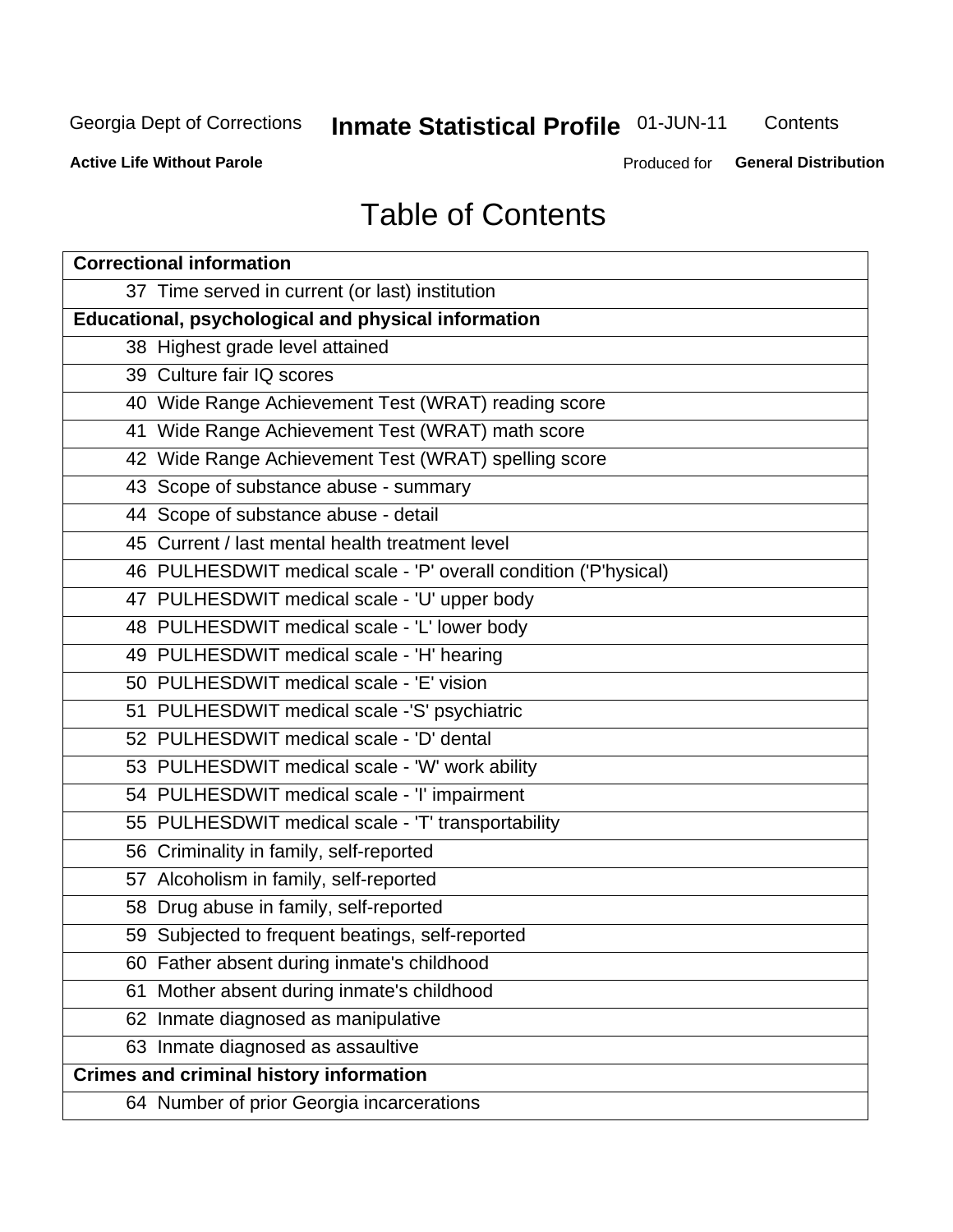## **Inmate Statistical Profile 01-JUN-11**

Contents

**Active Life Without Parole** 

Produced for General Distribution

## **Table of Contents**

| <b>Crimes and criminal history information</b>                 |
|----------------------------------------------------------------|
| 65 Prison sentence in years                                    |
| 66 Primary offense, broken out into felonies vs misdemeanors   |
| 67 Primary offense, broken out into six broad crime categories |
| 68 Primary offense, detailed offense code                      |
| 69 County of conviction of primary offense                     |
| 73 Circuit of conviction of primary offense                    |
| 75 Years served (jail + prison) in this incarceration          |
| <b>Medical information</b>                                     |
| 76 Results of most recent HIV test                             |
| 77 Results of most recent tuberculosis test                    |
| 78 Results of most recent syphilis test                        |
| 79 Results of most recent Hepatitis-C test                     |
|                                                                |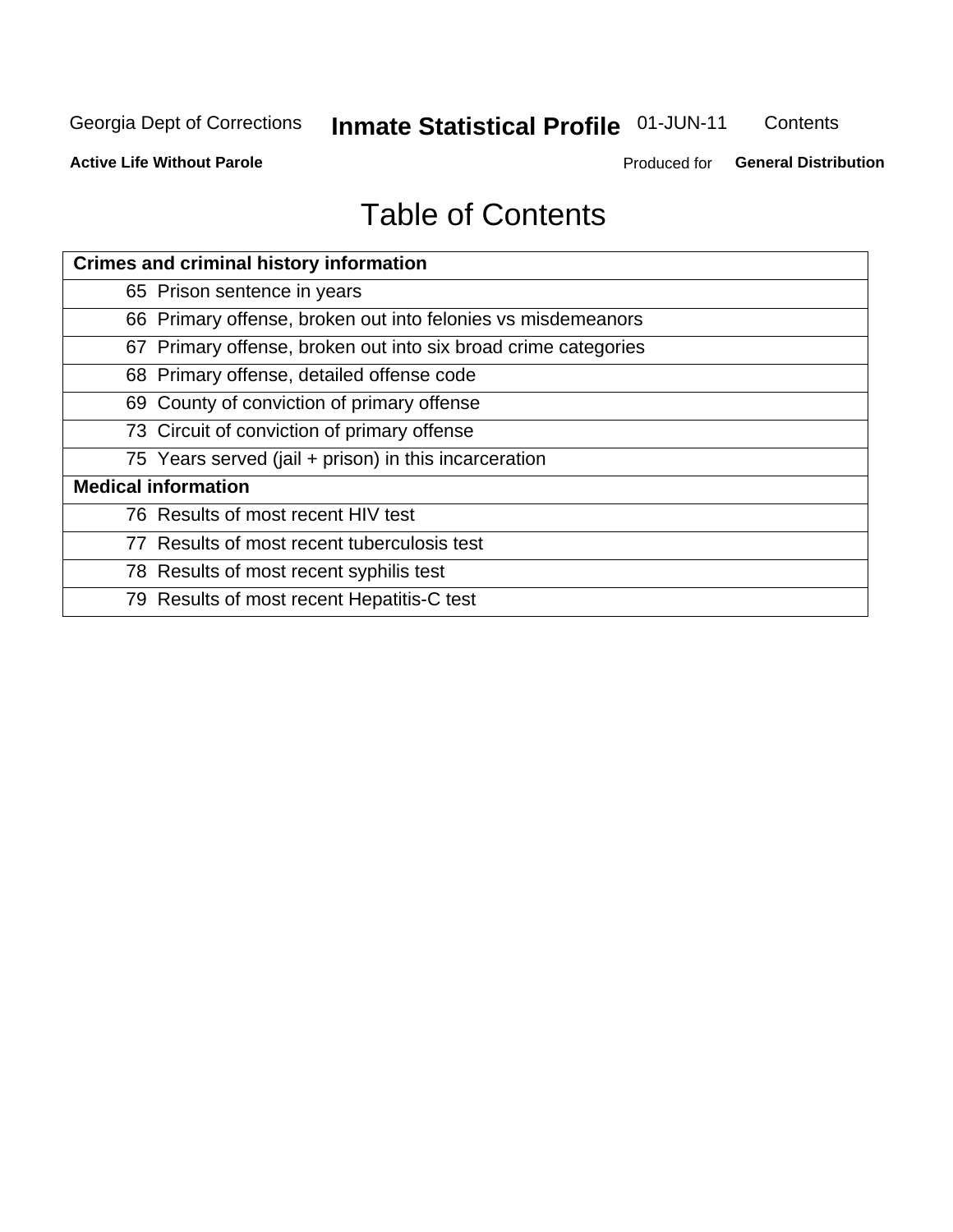#### Inmate Statistical Profile 01-JUN-11 Page 5

#### **Active Life Without Parole**

#### Produced for General Distribution

## Current age, broken out in ten-year age groups

COL % - percent each COUNT is of its particular column

|                          |              | <b>Male</b> |         |                | <b>Female</b> |       | <b>Total</b> |            |
|--------------------------|--------------|-------------|---------|----------------|---------------|-------|--------------|------------|
| <b>Current Age</b>       | <b>Count</b> | Col %       | Row %   | <b>Count</b>   | Col %         | Row % | <b>Total</b> | Col %      |
| <b>Twenties (20-29)</b>  | 54           | 8.67%       | 96.43%  | 2              | 18.18%        | 3.57% | 56           | 8.83%      |
| Thirties (30-39)         | 199          | 31.94%      | 98.03%  | 4              | 36.36%        | 1.97% |              | 203 32.02% |
| <b>Forties (40-49)</b>   | 203          | $32.58\%$   | 99.02%  | 2              | 18.18%        | 0.98% |              | 205 32.33% |
| <b>Fifties (50-59)</b>   | 123          | 19.74%      | 97.62%  | 3 <sub>1</sub> | 27.27%        | 2.38% | 126          | 19.87%     |
| <b>Sixties (60-69)</b>   | 32           | 5.14%       | 100.00% |                |               |       | 32           | 5.05%      |
| Seventy + (70 and above) | 12           | 1.93%       | 100.00% |                |               |       | 12           | 1.89%      |
| <b>Total Reported</b>    | 623          | 100%        | 98.26%  | 11             | 100%          | 1.74% | 634          | 100%       |

| eported            |               |               |
|--------------------|---------------|---------------|
| <b>Grand Total</b> | $\sim$<br>ט∠ס | $\sim$<br>OJ4 |

| <b>Mean</b><br>(average) | 43.01 | 40.09 | 42.96     |
|--------------------------|-------|-------|-----------|
| Median (middle)          |       |       |           |
| Mode<br>(most frequent)  | ∡4    | 30    | ^¬<br>. ن |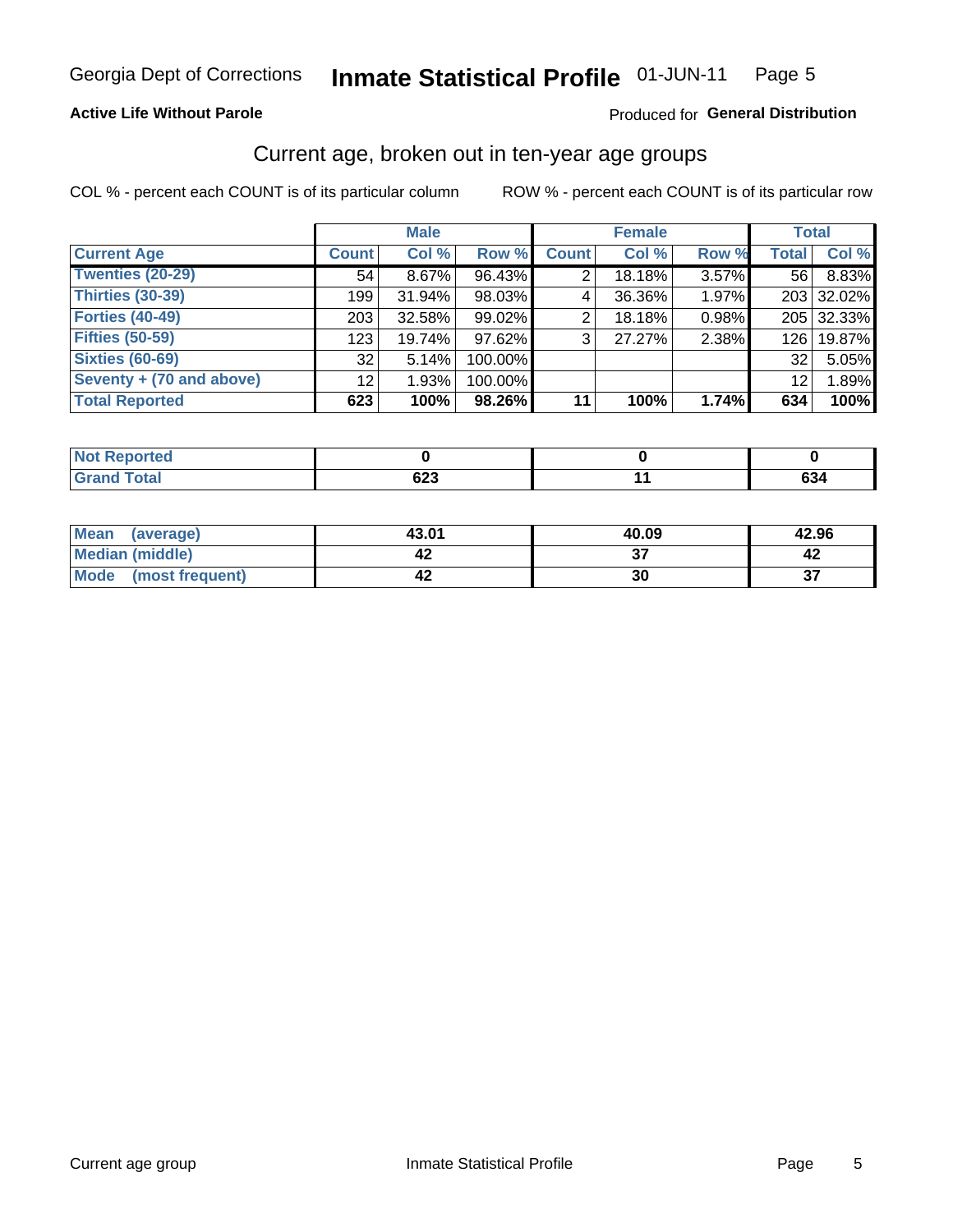#### Inmate Statistical Profile 01-JUN-11 Page 6

#### **Active Life Without Parole**

**Produced for General Distribution** 

## Race group

COL % - percent each COUNT is of its particular column

|                              |              | <b>Male</b> |                    |    | <b>Female</b> |       |              | <b>Total</b> |
|------------------------------|--------------|-------------|--------------------|----|---------------|-------|--------------|--------------|
| <b>Race Group</b>            | <b>Count</b> | Col %       | <b>Row % Count</b> |    | Col %         | Row % | <b>Total</b> | Col %        |
| <b>White</b>                 | 149          | 23.92%      | 96.75%             | 5  | 45.45%        | 3.25% | 154          | 24.29%       |
| <b>Black</b><br>$\mathbf{2}$ | 461          | 74.00%      | 98.72%             | 6  | 54.55%        | 1.28% | 467          | 73.66%       |
| <b>Other</b><br>5.           |              | .16%        | 100.00%            |    |               |       |              | .16%         |
| <b>Asian</b><br>6            |              | .16%        | 100.00%            |    |               |       |              | .16%         |
| <b>Hispanic</b><br>10        | 11           | 1.77%       | 100.00%            |    |               |       | 11           | 1.74%        |
| <b>Total Reported</b>        | 623          | 100%        | 98.26%             | 11 | 100%          | 1.74% | 634          | 100%         |

| rted         |                    |            |
|--------------|--------------------|------------|
| <b>Total</b> | coo<br>০∠১<br>$ -$ | co.<br>ხა4 |

| M | - - - | Piavn |
|---|-------|-------|
|   |       |       |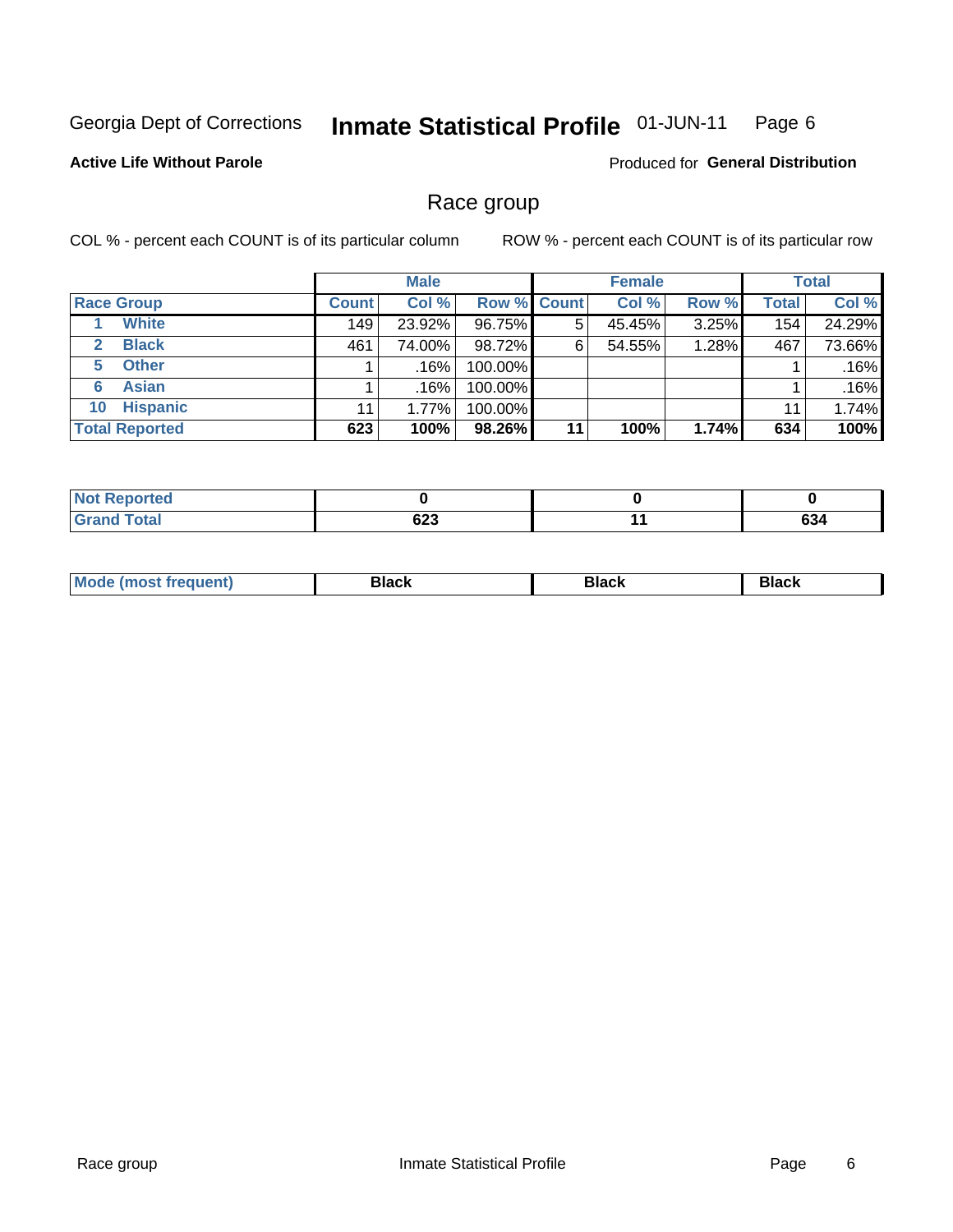#### Inmate Statistical Profile 01-JUN-11 Page 7

**Active Life Without Parole** 

Produced for General Distribution

### **Hispanic Origin**

COL % - percent each COUNT is of its particular column

ROW % - percent each COUNT is of its particular row

|                        |              | <b>Male</b> |                    |    | <b>Female</b> |       |       | <b>Total</b> |
|------------------------|--------------|-------------|--------------------|----|---------------|-------|-------|--------------|
| <b>Hispanic Origin</b> | <b>Count</b> | Col %       | <b>Row % Count</b> |    | Col %         | Row % | Total | Col %        |
| <b>Non Hispanic</b>    | 612          | 98.23%      | 98.23%             | 11 | 100.00%       | 1.77% | 623   | 98.26%       |
| <b>Hispanic</b>        |              | 1.77%       | 100.00%            |    |               |       | 11    | 1.74%        |
| <b>Total Reported</b>  | 623          | 100%        | 98.26%             | 11 | 100%          | 1.74% | 634   | 100%         |

An inmate is counted as Hispanic if

(a) he self-reported as Hispanic during the diagnostic process, or

(b) his primary language is Spanish, or

(c) he claimed birth or citizenship in Spain or a Latin American country, or

(d) he had a common Spanish surname such as Lopez or Garcia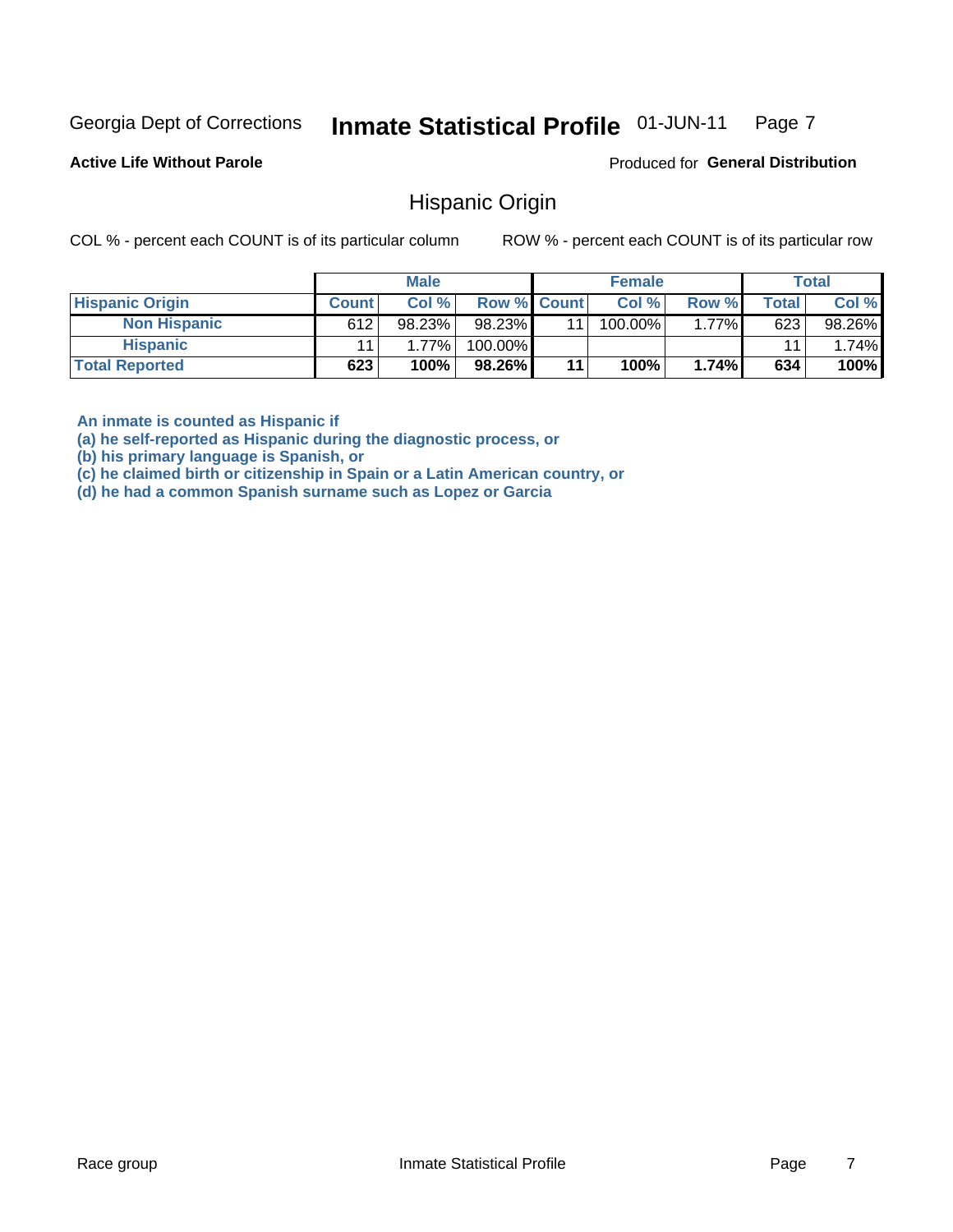#### Inmate Statistical Profile 01-JUN-11 Page 8

#### **Active Life Without Parole**

#### Produced for General Distribution

## Marital status, self-reported at entry to prison

COL % - percent each COUNT is of its particular column

|                            | <b>Male</b>  |         |         | <b>Female</b> |        |        | <b>Total</b> |        |
|----------------------------|--------------|---------|---------|---------------|--------|--------|--------------|--------|
| <b>Marital Status</b>      | <b>Count</b> | Col %   | Row %   | <b>Count</b>  | Col %  | Row %  | <b>Total</b> | Col %  |
| <b>Unknown</b><br>$\bf{0}$ |              | $.16\%$ | 100.00% |               |        |        |              | .16%   |
| <b>Divorced</b><br>D       | 45           | 7.22%   | 97.83%  |               | 9.09%  | 2.17%  | 46           | 7.26%  |
| <b>Married</b><br>М        | 102          | 16.37%  | 98.08%  | 2             | 18.18% | 1.92%  | 104          | 16.40% |
| <b>Separated</b><br>S      | 14           | 2.25%   | 100.00% |               |        |        | 14           | 2.21%  |
| <b>Unmarried</b><br>U      | 448          | 71.91%  | 98.68%  | 6             | 54.55% | 1.32%  | 454          | 71.61% |
| <b>Widow</b><br>W          | 13           | 2.09%   | 86.67%  | 2             | 18.18% | 13.33% | 15           | 2.37%  |
| <b>Total Reported</b>      | 623          | 100%    | 98.26%  | 11            | 100%   | 1.74%  | 634          | 100%   |

| prted<br>NOT |             |                  |
|--------------|-------------|------------------|
|              | cos.<br>0ZJ | ~~<br><b>094</b> |

|--|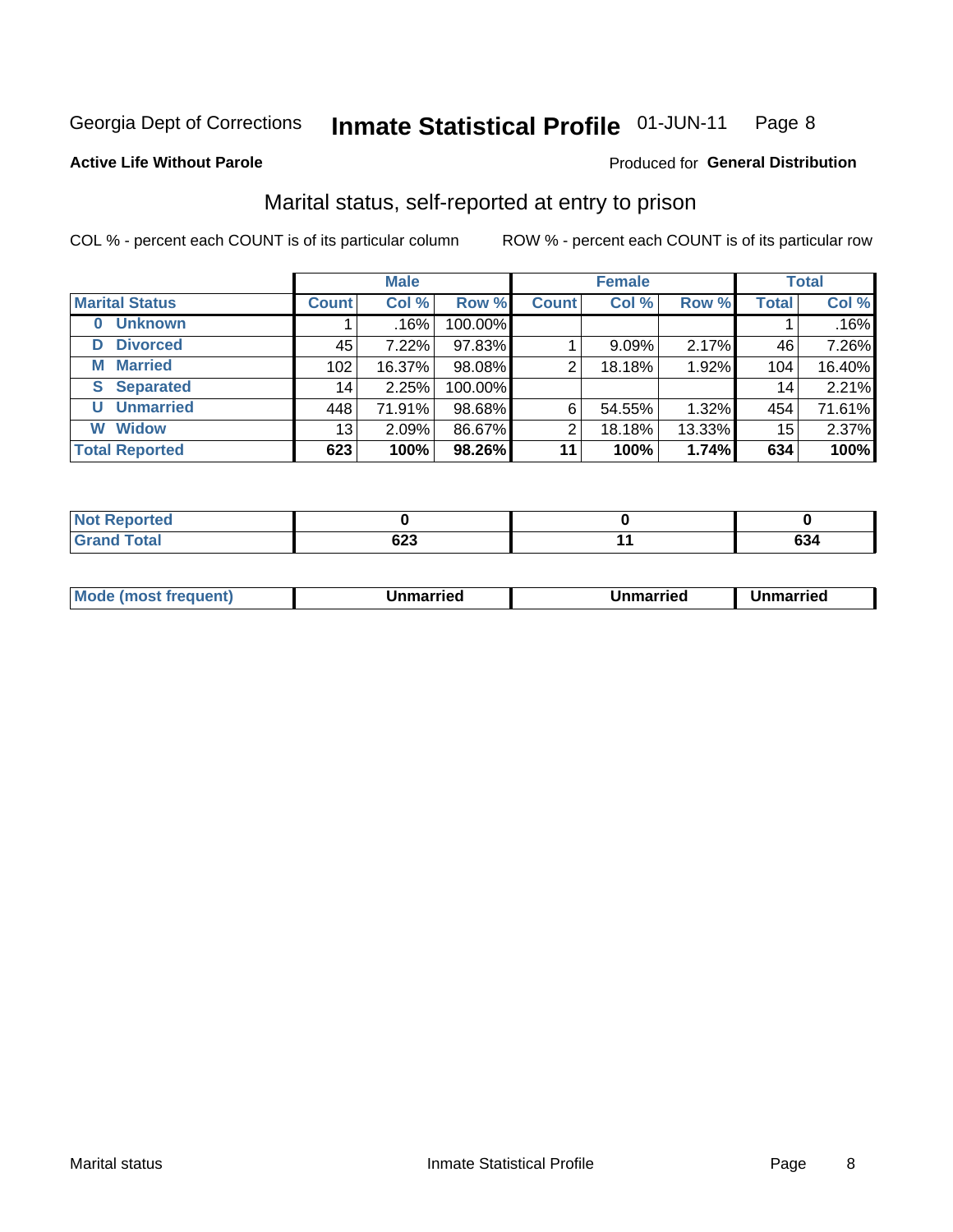#### Inmate Statistical Profile 01-JUN-11 Page 9

#### **Active Life Without Parole**

#### Produced for General Distribution

## Number of children, self reported at entry to prison

COL % - percent each COUNT is of its particular column

|                           |              | <b>Male</b> |         |              | <b>Female</b> |       |              | <b>Total</b> |
|---------------------------|--------------|-------------|---------|--------------|---------------|-------|--------------|--------------|
| <b>Number of Children</b> | <b>Count</b> | Col %       | Row %   | <b>Count</b> | Col %         | Row % | <b>Total</b> | Col %        |
| $\bf{0}$                  | 224          | 36.13%      | 98.68%  | 3            | 27.27%        | 1.32% | 227          | 35.97%       |
|                           | 164          | 26.45%      | 97.62%  | 4            | 36.36%        | 2.38% | 168          | 26.62%       |
| $\overline{2}$            | 105          | 16.94%      | 97.22%  | 3            | 27.27%        | 2.78% | 108          | 17.12%       |
| 3                         | 57           | 9.19%       | 100.00% |              |               |       | 57           | 9.03%        |
| 4                         | 40           | 6.45%       | 97.56%  |              | 9.09%         | 2.44% | 41           | 6.50%        |
| 5                         | 17           | 2.74%       | 100.00% |              |               |       | 17           | 2.69%        |
| $6\phantom{1}6$           | 5            | 0.81%       | 100.00% |              |               |       | 5            | 0.79%        |
| 7                         |              | 0.16%       | 100.00% |              |               |       |              | 0.16%        |
| 8                         |              | 0.16%       | 100.00% |              |               |       |              | 0.16%        |
| $\boldsymbol{9}$          | 2            | 0.32%       | 100.00% |              |               |       | 2            | 0.32%        |
| 10                        |              | 0.16%       | 100.00% |              |               |       |              | 0.16%        |
| Over 10                   | 3            | 0.48%       | 100.00% |              |               |       | 3            | 0.48%        |
| <b>Total Reported</b>     | 620          | 100%        | 98.26%  | 11           | 100%          | 1.74% | 631          | 100%         |

| neo           |                  |     |
|---------------|------------------|-----|
| المقماد<br>-- | <u>__</u><br>uzj | 634 |

| Mean (average)         | 1.45 | - 27<br>. | 1.45 |
|------------------------|------|-----------|------|
| <b>Median (middle)</b> |      |           |      |
| Mode (most frequent)   |      |           |      |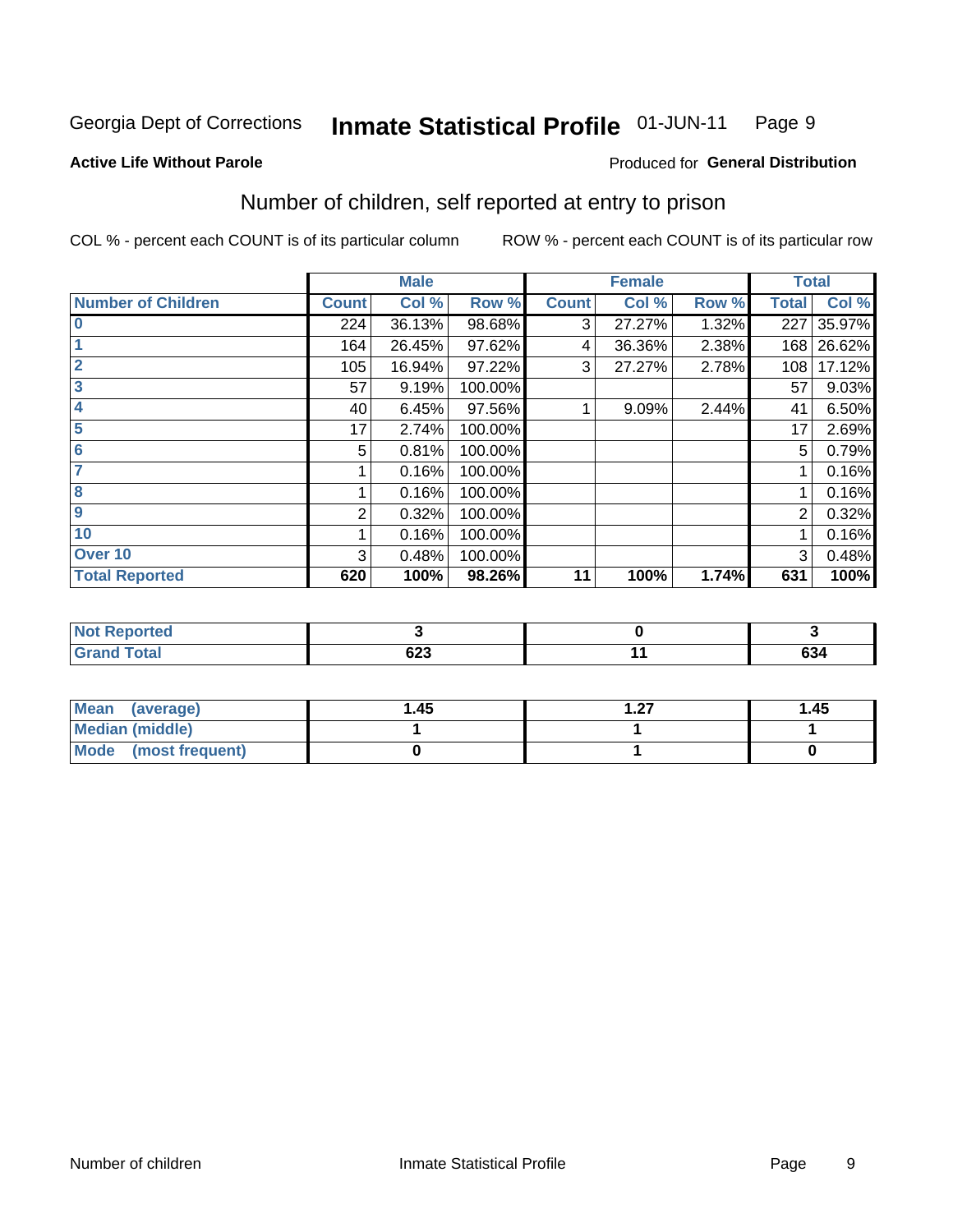#### Inmate Statistical Profile 01-JUN-11 Page 10

Produced for General Distribution

#### **Active Life Without Parole**

## Religious affiliation, self-reported at entry to prison

COL % - percent each COUNT is of its particular column

|              |                              |              | <b>Male</b> |         |              | <b>Female</b> |       |                  | <b>Total</b> |
|--------------|------------------------------|--------------|-------------|---------|--------------|---------------|-------|------------------|--------------|
|              | <b>Religious Affiliation</b> | <b>Count</b> | Col %       | Row %   | <b>Count</b> | Col %         | Row % | <b>Total</b>     | Col %        |
|              | <b>Islam</b>                 | 39           | 7.77%       | 97.50%  |              | 11.11%        | 2.50% | 40               | 7.83%        |
| $\mathbf{2}$ | <b>Catholic</b>              | 18           | 3.59%       | 94.74%  |              | 11.11%        | 5.26% | 19               | 3.72%        |
| 3            | <b>Baptist</b>               | 214          | 42.63%      | 97.72%  | 5            | 55.56%        | 2.28% | 219              | 42.86%       |
| 4            | <b>Methodist</b>             |              | 1.39%       | 100.00% |              |               |       | 7                | 1.37%        |
| 7            | <b>Chc Of God</b>            | 2            | .40%        | 100.00% |              |               |       | 2                | .39%         |
| 8            | <b>Holiness</b>              | 17           | 3.39%       | 100.00% |              |               |       | 17               | 3.33%        |
| 9            | <b>Jewish</b>                |              | .20%        | 100.00% |              |               |       |                  | .20%         |
| 10           | <b>Anglican</b>              |              | .20%        | 100.00% |              |               |       |                  | .20%         |
| 12           | <b>Hindu</b>                 |              | .20%        | 100.00% |              |               |       |                  | .20%         |
| 16           | <b>Seven D Ad</b>            | 4            | .80%        | 100.00% |              |               |       | 4                | .78%         |
| 17           | <b>Jehovah Wt</b>            | 8            | 1.59%       | 100.00% |              |               |       | 8                | 1.57%        |
| 18           | <b>Latr Day S</b>            |              | .20%        | 100.00% |              |               |       |                  | .20%         |
| 20           | <b>Other Prot</b>            | 79           | 15.74%      | 97.53%  | 2            | 22.22%        | 2.47% | 81               | 15.85%       |
| 96           | <b>None</b>                  | 110          | 21.91%      | 100.00% |              |               |       | 110              | 21.53%       |
|              | <b>Total Reported</b>        | 502          | 100%        | 98.24%  | 9            | 100%          | 1.76% | $\overline{511}$ | 100%         |

| rtea  | 104        | ,   |
|-------|------------|-----|
| .     | $\sim$     | 12J |
| _____ | cna<br>טבט | 634 |

| <b>Mode (most frequent)</b> | Baptist | Baptist | <b>Baptist</b> |
|-----------------------------|---------|---------|----------------|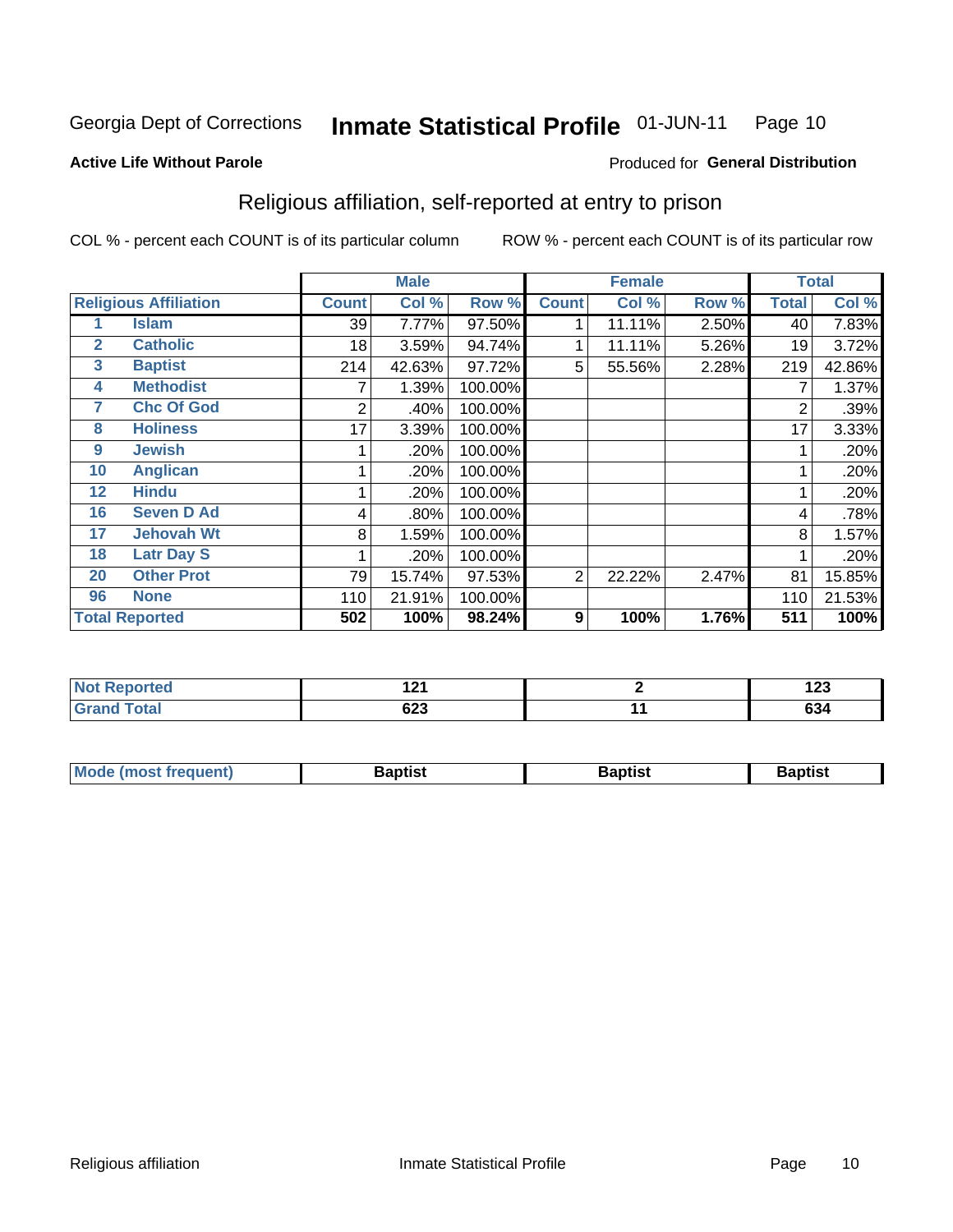#### Inmate Statistical Profile 01-JUN-11 Page 11

Produced for General Distribution

#### **Active Life Without Parole**

## Home county, self-reported at entry to prison

COL % - percent each COUNT is of its particular column

|                         |                      |                | <b>Male</b> |         |              | <b>Female</b> |        | <b>Total</b>            |       |
|-------------------------|----------------------|----------------|-------------|---------|--------------|---------------|--------|-------------------------|-------|
|                         | <b>Home County</b>   | <b>Count</b>   | Col %       | Row %   | <b>Count</b> | Col %         | Row %  | <b>Total</b>            | Col % |
| $\overline{1}$          | <b>Appling</b>       | $\overline{2}$ | .36%        | 100.00% |              |               |        | $\overline{2}$          | .35%  |
| $\overline{2}$          | <b>Atkinson</b>      | 1              | .18%        | 100.00% |              |               |        | 1                       | .17%  |
| 5                       | <b>Baldwin</b>       | 4              | .71%        | 100.00% |              |               |        | $\overline{\mathbf{4}}$ | .70%  |
| 7                       | <b>Barrow</b>        | 4              | .71%        | 100.00% |              |               |        | 4                       | .70%  |
| $\overline{\mathbf{8}}$ | <b>Bartow</b>        | 6              | 1.07%       | 100.00% |              |               |        | 6                       | 1.05% |
| 9                       | <b>Ben Hill</b>      | 4              | .71%        | 100.00% |              |               |        | $\overline{\mathbf{4}}$ | .70%  |
| 10                      | <b>Berrien</b>       | $\overline{2}$ | .36%        | 100.00% |              |               |        | $\overline{2}$          | .35%  |
| 11                      | <b>Bibb</b>          | 12             | 2.14%       | 100.00% |              |               |        | 12                      | 2.10% |
| 12                      | <b>Bleckley</b>      | 3              | .53%        | 100.00% |              |               |        | 3                       | .52%  |
| 14                      | <b>Brooks</b>        | 1              | .18%        | 100.00% |              |               |        | 1                       | .17%  |
| 16                      | <b>Bulloch</b>       | 4              | .71%        | 80.00%  | 1            | 9.09%         | 20.00% | 5                       | .87%  |
| 17                      | <b>Burke</b>         | 5              | .89%        | 100.00% |              |               |        | 5                       | .87%  |
| 18                      | <b>Butts</b>         | $\overline{2}$ | .36%        | 100.00% |              |               |        | $\overline{2}$          | .35%  |
| 20                      | <b>Camden</b>        | 5              | .89%        | 100.00% |              |               |        | 5                       | .87%  |
| $\overline{21}$         | <b>Candler</b>       | 1              | .18%        | 100.00% |              |               |        | 1                       | .17%  |
| $\overline{22}$         | <b>Carroll</b>       | 2              | .36%        | 100.00% |              |               |        | $\overline{2}$          | .35%  |
| 23                      | <b>Catoosa</b>       | 1              | .18%        | 100.00% |              |               |        | 1                       | .17%  |
| 24                      | <b>Charlton</b>      | 1              | .18%        | 100.00% |              |               |        | 1                       | .17%  |
| 25                      | <b>Chatham</b>       | 31             | 5.53%       | 100.00% |              |               |        | 31                      | 5.42% |
| 26                      | <b>Chattahoochee</b> | 1              | .18%        | 100.00% |              |               |        | 1                       | .17%  |
| 28                      | <b>Cherokee</b>      | $\overline{2}$ | .36%        | 100.00% |              |               |        | $\overline{2}$          | .35%  |
| 29                      | <b>Clarke</b>        | 14             | 2.50%       | 100.00% |              |               |        | 14                      | 2.45% |
| 31                      | <b>Clayton</b>       | 15             | 2.67%       | 100.00% |              |               |        | 15                      | 2.62% |
| 33                      | <b>Cobb</b>          | 18             | 3.21%       | 100.00% |              |               |        | 18                      | 3.15% |
| 34                      | <b>Coffee</b>        | $\overline{c}$ | .36%        | 100.00% |              |               |        | $\overline{2}$          | .35%  |
| 35                      | <b>Colquitt</b>      | $\overline{c}$ | .36%        | 100.00% |              |               |        | $\overline{2}$          | .35%  |
| 36                      | <b>Columbia</b>      | $\overline{3}$ | .53%        | 100.00% |              |               |        | 3                       | .52%  |
| 37                      | <b>Cook</b>          | 5              | .89%        | 100.00% |              |               |        | 5                       | .87%  |
| 38                      | <b>Coweta</b>        | 4              | .71%        | 100.00% |              |               |        | 4                       | .70%  |
| 40                      | <b>Crisp</b>         | 3              | .53%        | 100.00% |              |               |        | 3                       | .52%  |
| 42                      | <b>Dawson</b>        | 1              | .18%        | 100.00% |              |               |        | 1                       | .17%  |
| 43                      | <b>Decatur</b>       | 1              | .18%        | 100.00% |              |               |        | 1                       | .17%  |
| 44                      | <b>Dekalb</b>        | 41             | 7.31%       | 100.00% |              |               |        | 41                      | 7.17% |
| 46                      | <b>Dooly</b>         | 1              | .18%        | 50.00%  | $\mathbf{1}$ | 9.09%         | 50.00% | $\overline{2}$          | .35%  |
| 47                      | <b>Dougherty</b>     | 20             | 3.57%       | 100.00% |              |               |        | 20                      | 3.50% |
| 48                      | <b>Douglas</b>       | $\,6$          | 1.07%       | 85.71%  | 1            | 9.09%         | 14.29% | $\overline{7}$          | 1.22% |
| 49                      | <b>Early</b>         | 1              | .18%        | 100.00% |              |               |        | 1                       | .17%  |
| 51                      | <b>Effingham</b>     | $\overline{c}$ | .36%        | 100.00% |              |               |        | $\overline{2}$          | .35%  |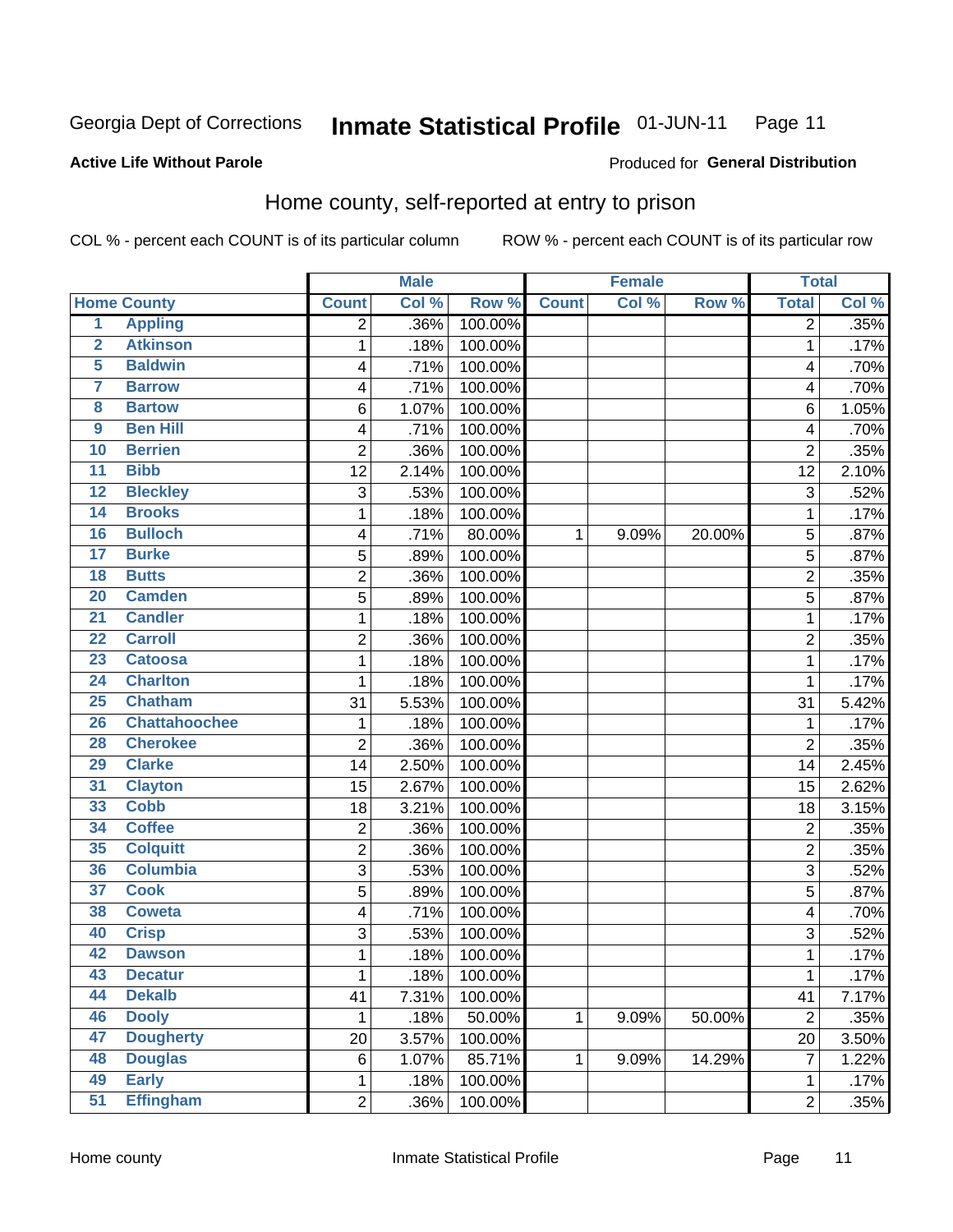#### Inmate Statistical Profile 01-JUN-11 Page 12

#### **Active Life Without Parole**

#### Produced for General Distribution

## Home county, self-reported at entry to prison

COL % - percent each COUNT is of its particular column

|                 |                    |                | <b>Male</b> |         |                | <b>Female</b> |       | <b>Total</b>            |        |
|-----------------|--------------------|----------------|-------------|---------|----------------|---------------|-------|-------------------------|--------|
|                 | <b>Home County</b> | <b>Count</b>   | Col %       | Row %   | <b>Count</b>   | Col %         | Row % | <b>Total</b>            | Col %  |
| 52              | <b>Elbert</b>      | $\overline{3}$ | .53%        | 100.00% |                |               |       | 3                       | .52%   |
| 53              | <b>Emanuel</b>     | $\mathbf 1$    | .18%        | 100.00% |                |               |       | 1                       | .17%   |
| 56              | <b>Fayette</b>     | 3              | .53%        | 100.00% |                |               |       | 3                       | .52%   |
| 57              | <b>Floyd</b>       | 9              | 1.60%       | 100.00% |                |               |       | 9                       | 1.57%  |
| 58              | <b>Forsyth</b>     | $\mathbf 1$    | .18%        | 100.00% |                |               |       | 1                       | .17%   |
| 59              | <b>Franklin</b>    | $\overline{2}$ | .36%        | 100.00% |                |               |       | $\overline{2}$          | .35%   |
| 60              | <b>Fulton</b>      | 86             | 15.33%      | 97.73%  | $\overline{2}$ | 18.18%        | 2.27% | 88                      | 15.38% |
| 61              | <b>Gilmer</b>      | 1              | .18%        | 100.00% |                |               |       | 1                       | .17%   |
| 63              | <b>Glynn</b>       | 11             | 1.96%       | 100.00% |                |               |       | 11                      | 1.92%  |
| 66              | <b>Greene</b>      | 1              | .18%        | 100.00% |                |               |       | 1                       | .17%   |
| 67              | <b>Gwinnett</b>    | 10             | 1.78%       | 90.91%  | 1              | 9.09%         | 9.09% | 11                      | 1.92%  |
| 68              | <b>Habersham</b>   | 1              | .18%        | 100.00% |                |               |       | 1                       | .17%   |
| 69              | <b>Hall</b>        | 8              | 1.43%       | 100.00% |                |               |       | 8                       | 1.40%  |
| 70              | <b>Hancock</b>     | $\overline{c}$ | .36%        | 100.00% |                |               |       | $\overline{c}$          | .35%   |
| $\overline{71}$ | <b>Haralson</b>    | $\overline{c}$ | .36%        | 100.00% |                |               |       | $\overline{2}$          | .35%   |
| $\overline{72}$ | <b>Harris</b>      | $\mathbf 1$    | .18%        | 100.00% |                |               |       | 1                       | .17%   |
| $\overline{73}$ | <b>Hart</b>        | $\overline{2}$ | .36%        | 100.00% |                |               |       | $\overline{2}$          | .35%   |
| 75              | <b>Henry</b>       | 3              | .53%        | 100.00% |                |               |       | 3                       | .52%   |
| 76              | <b>Houston</b>     | $\overline{7}$ | 1.25%       | 100.00% |                |               |       | 7                       | 1.22%  |
| 78              | <b>Jackson</b>     | 5              | .89%        | 100.00% |                |               |       | 5                       | .87%   |
| 80              | <b>Jeff Davis</b>  | $\mathbf 1$    | .18%        | 100.00% |                |               |       | 1                       | .17%   |
| 81              | <b>Jefferson</b>   | $\mathbf 1$    | .18%        | 100.00% |                |               |       | 1                       | .17%   |
| 82              | <b>Jenkins</b>     | $\mathbf 1$    | .18%        | 100.00% |                |               |       | 1                       | .17%   |
| 85              | <b>Lamar</b>       | 1              | .18%        | 100.00% |                |               |       | 1                       | .17%   |
| 87              | <b>Laurens</b>     | 4              | .71%        | 100.00% |                |               |       | 4                       | .70%   |
| 88              | Lee                | $\mathbf 1$    | .18%        | 100.00% |                |               |       | 1                       | .17%   |
| 89              | <b>Liberty</b>     | 6              | 1.07%       | 100.00% |                |               |       | 6                       | 1.05%  |
| 90              | <b>Lincoln</b>     | 1              | .18%        | 100.00% |                |               |       | 1                       | .17%   |
| 91              | Long               | $\mathbf 1$    | .18%        | 100.00% |                |               |       | 1                       | .17%   |
| 92              | <b>Lowndes</b>     | 4              | .71%        | 100.00% |                |               |       | 4                       | .70%   |
| 96              | <b>Marion</b>      | $\mathbf 1$    | .18%        | 100.00% |                |               |       | 1                       | .17%   |
| 97              | <b>Mcduffie</b>    | 2              | .36%        | 100.00% |                |               |       | $\overline{\mathbf{c}}$ | .35%   |
| 98              | <b>Mcintosh</b>    | $\overline{2}$ | .36%        | 100.00% |                |               |       | $\overline{c}$          | .35%   |
| 100             | <b>Miller</b>      | $\mathbf{1}$   | .18%        | 100.00% |                |               |       | 1                       | .17%   |
| 101             | <b>Mitchell</b>    | $\mathbf 1$    | .18%        | 100.00% |                |               |       | 1                       | .17%   |
| 102             | <b>Monroe</b>      | $\overline{2}$ | .36%        | 100.00% |                |               |       | $\overline{2}$          | .35%   |
| 104             | <b>Morgan</b>      | $\mathbf{1}$   | .18%        | 100.00% |                |               |       | 1                       | .17%   |
| 106             | <b>Muscogee</b>    | 18             | 3.21%       | 100.00% |                |               |       | 18                      | 3.15%  |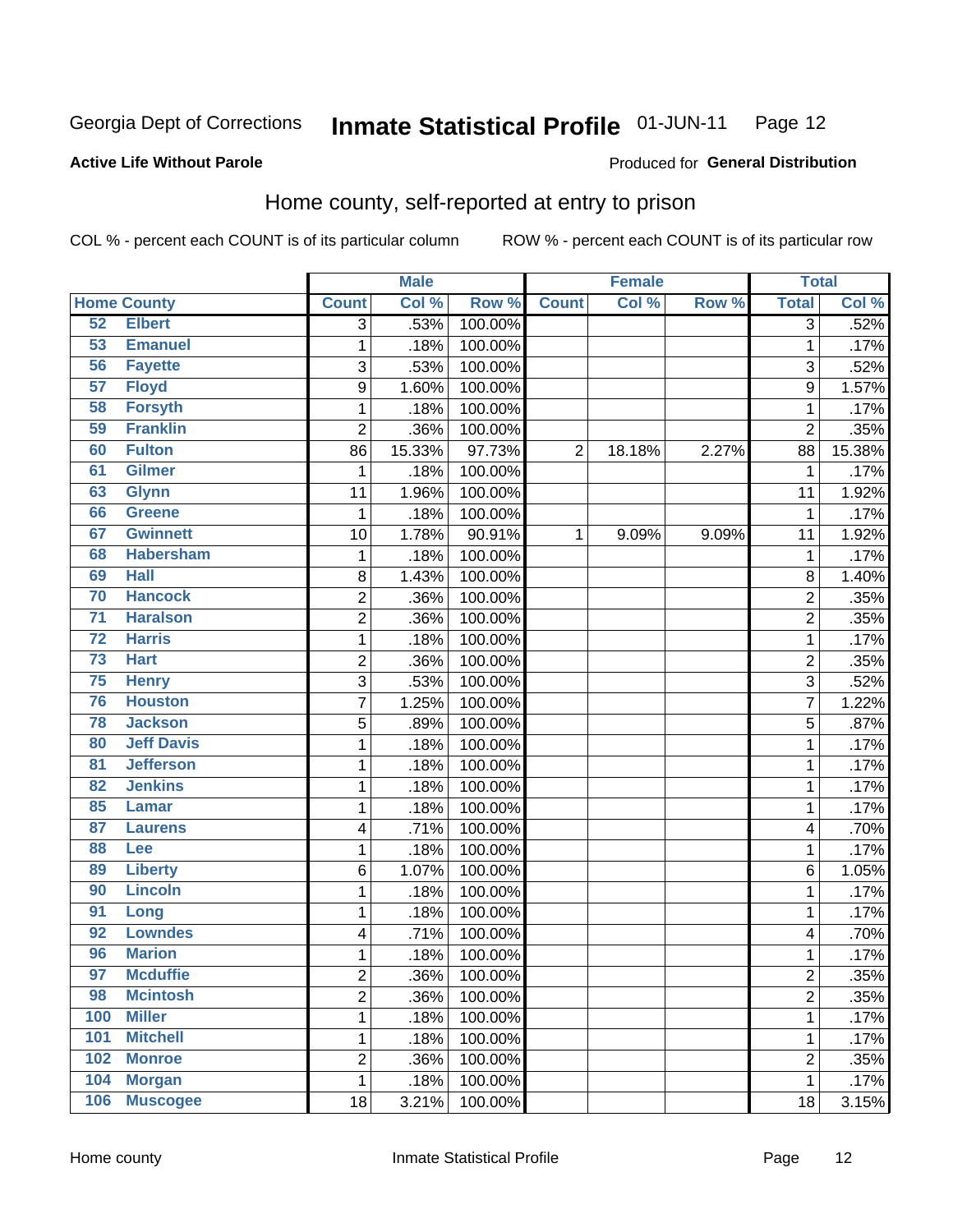#### Inmate Statistical Profile 01-JUN-11 Page 13

#### **Active Life Without Parole**

#### Produced for General Distribution

## Home county, self-reported at entry to prison

COL % - percent each COUNT is of its particular column

|                                     |                | <b>Male</b> |         |                 | <b>Female</b> |        | <b>Total</b>   |       |
|-------------------------------------|----------------|-------------|---------|-----------------|---------------|--------|----------------|-------|
| <b>Home County</b>                  | <b>Count</b>   | Col %       | Row %   | <b>Count</b>    | Col %         | Row %  | <b>Total</b>   | Col % |
| <b>Newton</b><br>107                | $\overline{2}$ | .36%        | 66.67%  | 1               | 9.09%         | 33.33% | 3              | .52%  |
| <b>Oglethorpe</b><br>109            | $\overline{2}$ | .36%        | 100.00% |                 |               |        | $\overline{2}$ | .35%  |
| 110<br><b>Paulding</b>              | $\overline{2}$ | .36%        | 100.00% |                 |               |        | $\overline{2}$ | .35%  |
| 111<br><b>Peach</b>                 | 1              | .18%        | 100.00% |                 |               |        | $\mathbf{1}$   | .17%  |
| <b>Pierce</b><br>113                | $\overline{c}$ | .36%        | 100.00% |                 |               |        | $\overline{2}$ | .35%  |
| <b>Pike</b><br>114                  | $\overline{3}$ | .53%        | 75.00%  | $\mathbf{1}$    | 9.09%         | 25.00% | $\overline{4}$ | .70%  |
| <b>Polk</b><br>115                  | 3              | .53%        | 100.00% |                 |               |        | 3              | .52%  |
| 117<br><b>Putnam</b>                | 3              | .53%        | 100.00% |                 |               |        | 3              | .52%  |
| <b>Rabun</b><br>119                 | $\mathbf{1}$   | .18%        | 100.00% |                 |               |        | 1              | .17%  |
| <b>Randolph</b><br>120              | $\overline{2}$ | .36%        | 100.00% |                 |               |        | $\overline{2}$ | .35%  |
| 121<br><b>Richmond</b>              | 21             | 3.74%       | 95.45%  | $\mathbf{1}$    | 9.09%         | 4.55%  | 22             | 3.85% |
| <b>Rockdale</b><br>122              | $\overline{2}$ | .36%        | 100.00% |                 |               |        | $\overline{2}$ | .35%  |
| <b>Seminole</b><br>125              | $\mathbf{1}$   | .18%        | 100.00% |                 |               |        | $\mathbf{1}$   | .17%  |
| 126<br><b>Spalding</b>              | 7              | 1.25%       | 100.00% |                 |               |        | $\overline{7}$ | 1.22% |
| <b>Stephens</b><br>127              | $\mathbf 1$    | .18%        | 100.00% |                 |               |        | $\mathbf{1}$   | .17%  |
| 129<br><b>Sumter</b>                | 1              | .18%        | 100.00% |                 |               |        | 1              | .17%  |
| <b>Tattnall</b><br>$\overline{132}$ | $\mathbf{1}$   | .18%        | 100.00% |                 |               |        | $\mathbf{1}$   | .17%  |
| <b>Telfair</b><br>134               | $\mathbf{1}$   | .18%        | 100.00% |                 |               |        | $\mathbf{1}$   | .17%  |
| 136<br><b>Thomas</b>                | 4              | .71%        | 100.00% |                 |               |        | 4              | .70%  |
| 137<br><b>Tift</b>                  | 5              | .89%        | 100.00% |                 |               |        | 5              | .87%  |
| <b>Toombs</b><br>138                | 10             | 1.78%       | 100.00% |                 |               |        | 10             | 1.75% |
| <b>Union</b><br>144                 | 1              | .18%        | 100.00% |                 |               |        | 1              | .17%  |
| 145<br><b>Upson</b>                 | $\overline{2}$ | .36%        | 100.00% |                 |               |        | $\overline{2}$ | .35%  |
| <b>Walker</b><br>146                | 2              | .36%        | 66.67%  | 1               | 9.09%         | 33.33% | 3              | .52%  |
| <b>Walton</b><br>147                | 5              | .89%        | 100.00% |                 |               |        | 5              | .87%  |
| <b>Ware</b><br>148                  | 6              | 1.07%       | 100.00% |                 |               |        | 6              | 1.05% |
| 150<br><b>Washington</b>            | $\overline{3}$ | .53%        | 100.00% |                 |               |        | 3              | .52%  |
| 151<br><b>Wayne</b>                 | $\overline{2}$ | .36%        | 100.00% |                 |               |        | $\overline{2}$ | .35%  |
| <b>Whitfield</b><br>155             | $\overline{3}$ | .53%        | 100.00% |                 |               |        | 3              | .52%  |
| <b>Wilkinson</b><br>158             | $\mathbf{1}$   | .18%        | 100.00% |                 |               |        | 1              | .17%  |
| 159<br><b>Worth</b>                 | 1              | .18%        | 100.00% |                 |               |        | 1              | .17%  |
| <b>Unknown</b><br>160               | 19             | 3.39%       | 95.00%  | 1               | 9.09%         | 5.00%  | 20             | 3.50% |
| <b>Total Rported</b>                | 561            | 100%        | 98.08%  | $\overline{11}$ | 100%          | 1.92%  | 572            | 100%  |

| тео | UŁ          | ~<br>VZ    |
|-----|-------------|------------|
|     | con.<br>ს∠ა | co.<br>034 |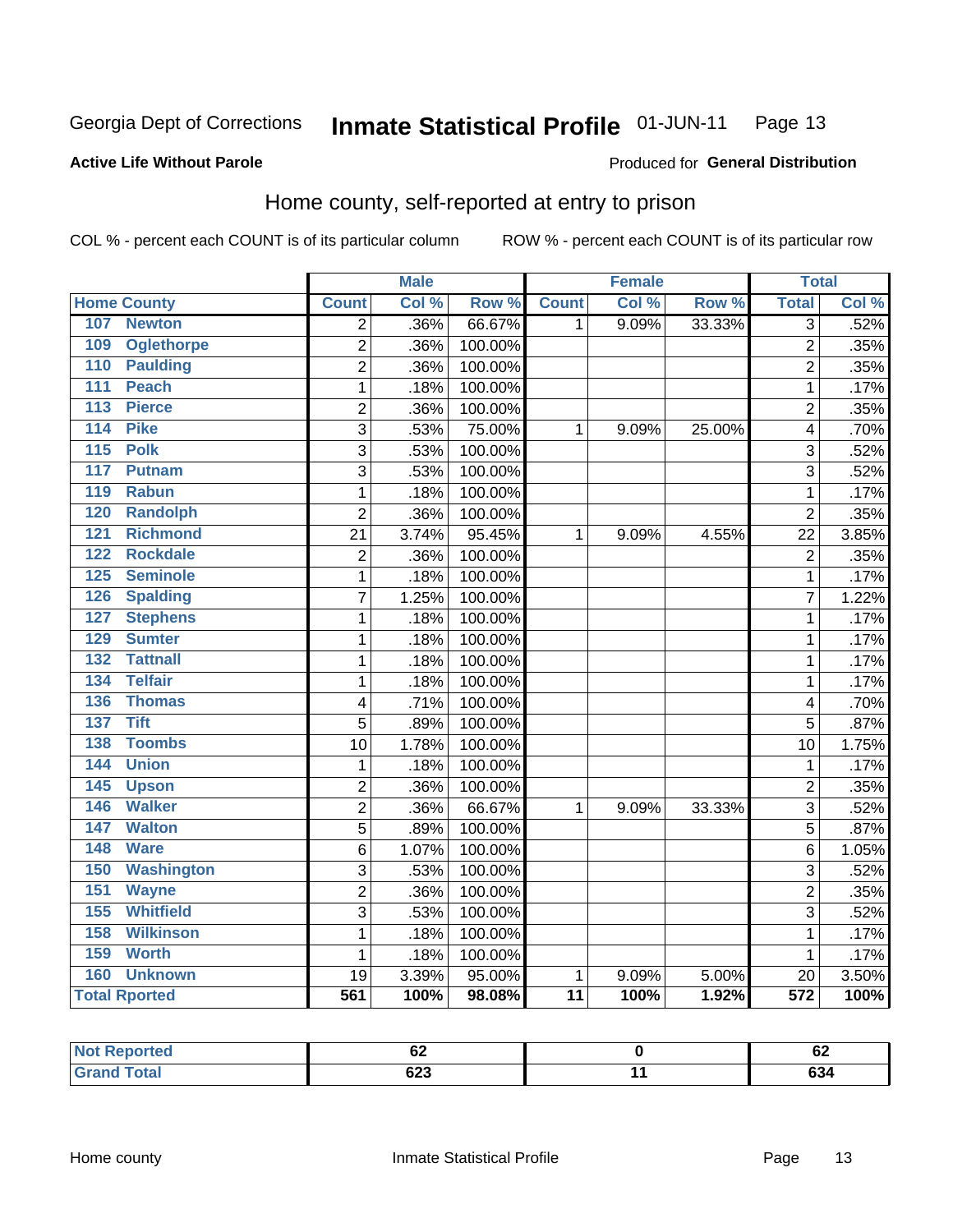#### Inmate Statistical Profile 01-JUN-11 Georgia Dept of Corrections Page 14

#### **Active Life Without Parole**

Produced for General Distribution

## Home county, self-reported at entry to prison

COL % - percent each COUNT is of its particular column

|                        | <b>Male</b>       | amala  | Total              |
|------------------------|-------------------|--------|--------------------|
| Mode<br>luent)<br>tran | <b>ulton</b><br>. | ·ulton | ulton <sup>.</sup> |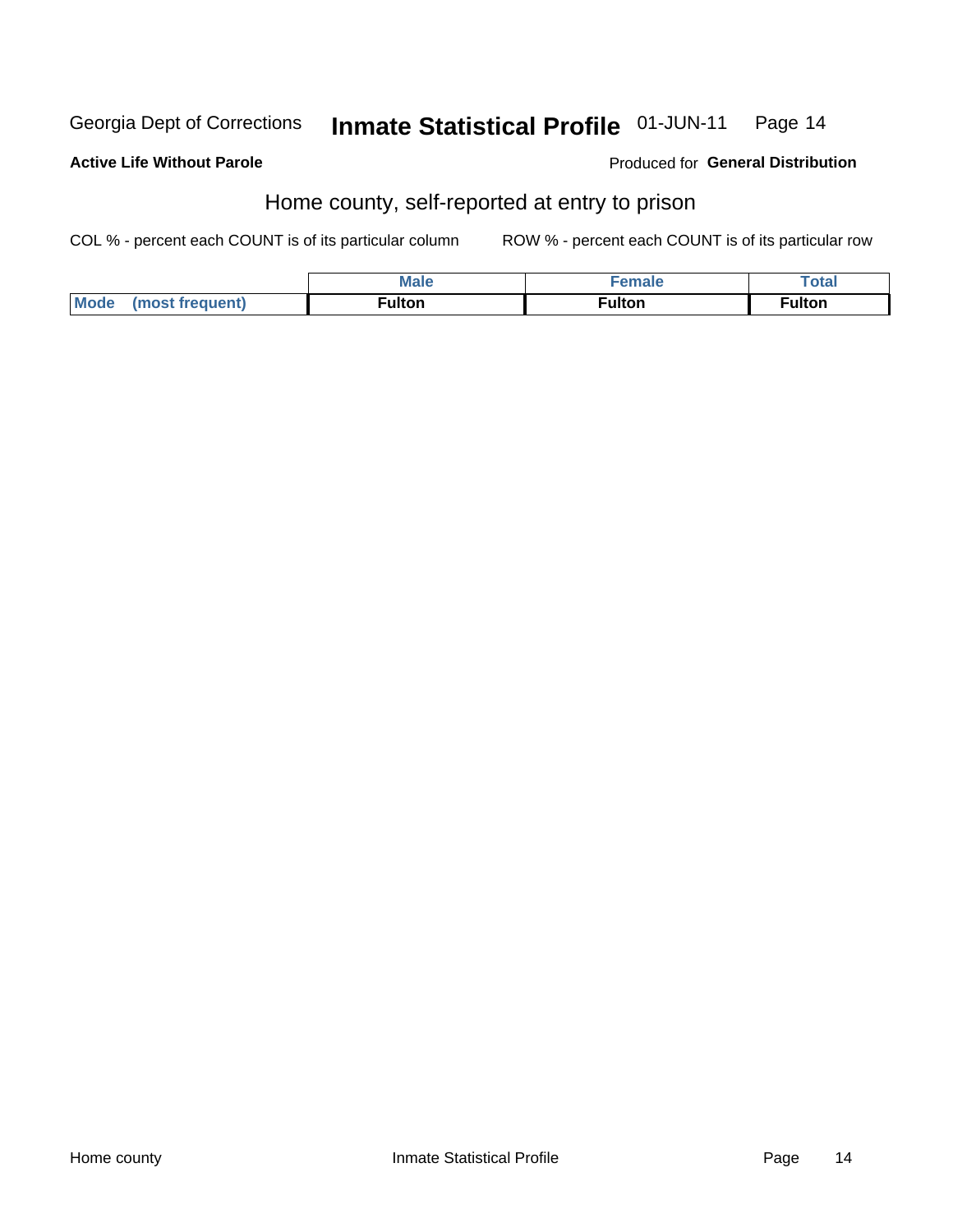#### Inmate Statistical Profile 01-JUN-11 Page 14

#### **Active Life Without Parole**

#### **Produced for General Distribution**

## Socioeconomic class, self-reported at entry to prison

COL % - percent each COUNT is of its particular column

|                       |              | <b>Male</b> |            |              | <b>Female</b> |       |       | <b>Total</b> |
|-----------------------|--------------|-------------|------------|--------------|---------------|-------|-------|--------------|
| Socioeconomic Class   | <b>Count</b> | Col %       | Row %      | <b>Count</b> | Col %         | Row % | Total | Col %        |
| <b>Welfare</b>        | 34           | 6.54%       | 100.00%    |              |               |       | 34    | 6.44%        |
| <b>Occ Employ</b>     | 23           | 4.42%       | $100.00\%$ |              |               |       | 23    | 4.36%        |
| <b>Minimum Std</b>    | 264          | 50.77%      | $99.62\%$  |              | $12.50\%$     | .38%  | 265   | 50.19%       |
| <b>Middle</b>         | 199          | 38.27%      | 96.60%     |              | 87.50%        | 3.40% | 206   | 39.02%       |
| <b>Total Reported</b> | 520          | 100%        | 98.48%     |              | 100%          | 1.52% | 528   | 100%         |

| <b>Continued in the Continued Inc.</b><br>N | 103        | 1 N C<br>טע,   |
|---------------------------------------------|------------|----------------|
|                                             | coo<br>დ∠ა | <b></b><br>634 |

|  | M. | М.<br>.<br>ວເບ<br>___ | ---<br>Middle<br>____ | Mir<br>Std |
|--|----|-----------------------|-----------------------|------------|
|--|----|-----------------------|-----------------------|------------|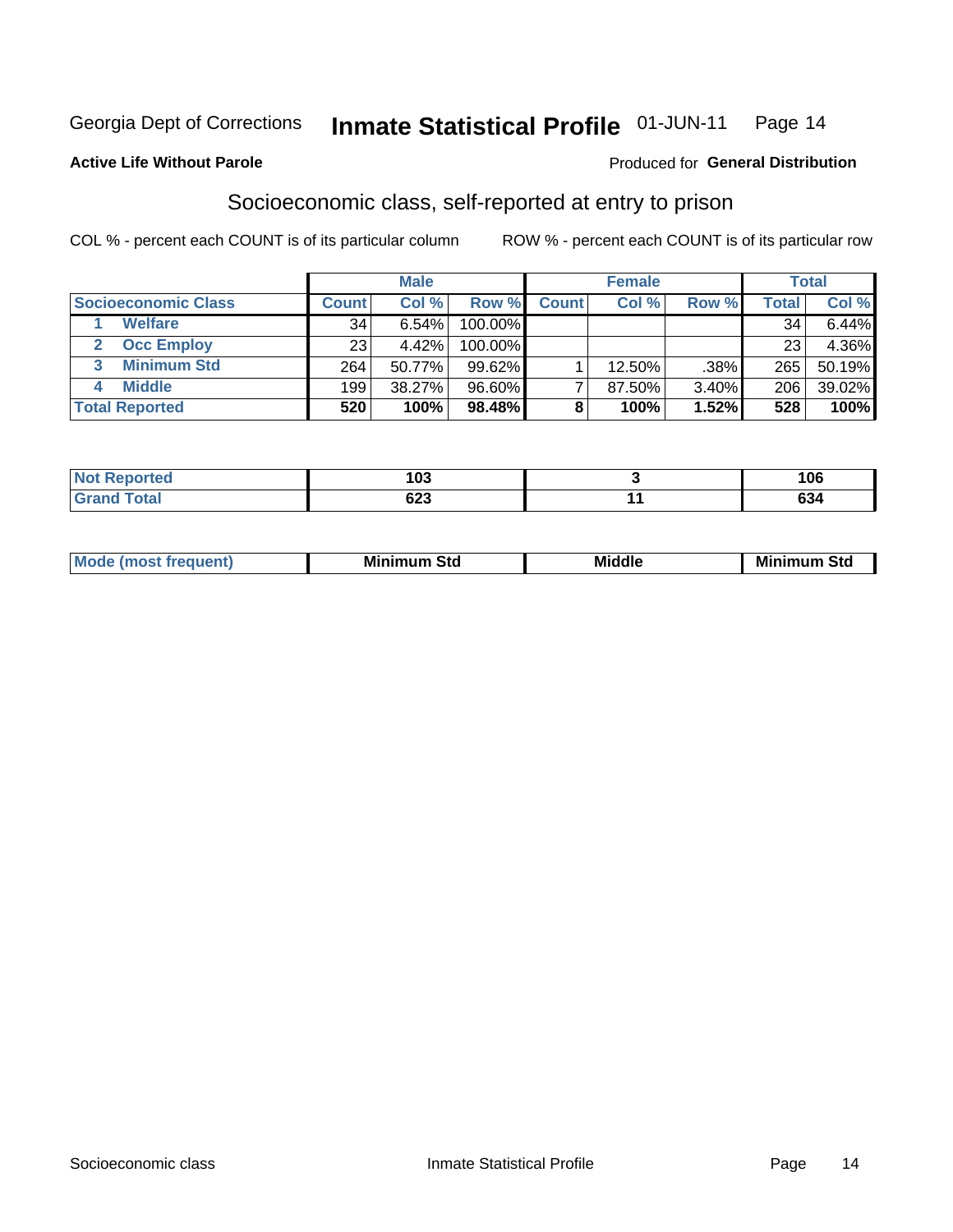#### Inmate Statistical Profile 01-JUN-11 Page 15

#### **Active Life Without Parole**

#### Produced for General Distribution

## Environment to age 16, self-reported at entry to prison

COL % - percent each COUNT is of its particular column

|                                    |                 | <b>Male</b> |         |              | <b>Female</b> |        |              | <b>Total</b> |
|------------------------------------|-----------------|-------------|---------|--------------|---------------|--------|--------------|--------------|
| <b>Environment to age 16</b>       | <b>Count</b>    | Col %       | Row %   | <b>Count</b> | Col %         | Row %  | <b>Total</b> | Col %        |
| <b>Rural/Farm</b>                  | 10              | 1.89%       | 100.00% |              |               |        | 10           | 1.86%        |
| <b>Rural/Nfarm</b><br>$\mathbf{2}$ | 24 <sub>1</sub> | 4.54%       | 88.89%  | 3            | 33.33%        | 11.11% | 27           | $5.02\%$     |
| 3 S.M.S.A                          | 219             | 41.40%      | 99.55%  |              | 11.11%        | .45%   | 220          | 40.89%       |
| <b>Urban</b><br>4                  | 112             | 21.17%      | 97.39%  | 3            | 33.33%        | 2.61%  | 115          | 21.38%       |
| <b>Small Town</b><br>5.            | 164             | 31.00%      | 98.80%  | 2            | 22.22%        | 1.20%  | 166          | 30.86%       |
| <b>Total Reported</b>              | 529             | 100%        | 98.33%  | 9            | 100%          | 1.67%  | 538          | 100%         |

| <b>Not Reported</b> |            | JU  |
|---------------------|------------|-----|
| <b>Grand Total</b>  | coo<br>נגט | 634 |

| Mo | M<br>______ | <b>17516</b><br><b>Ifarm</b><br>. | -<br>M<br>_____ |
|----|-------------|-----------------------------------|-----------------|
|    |             |                                   |                 |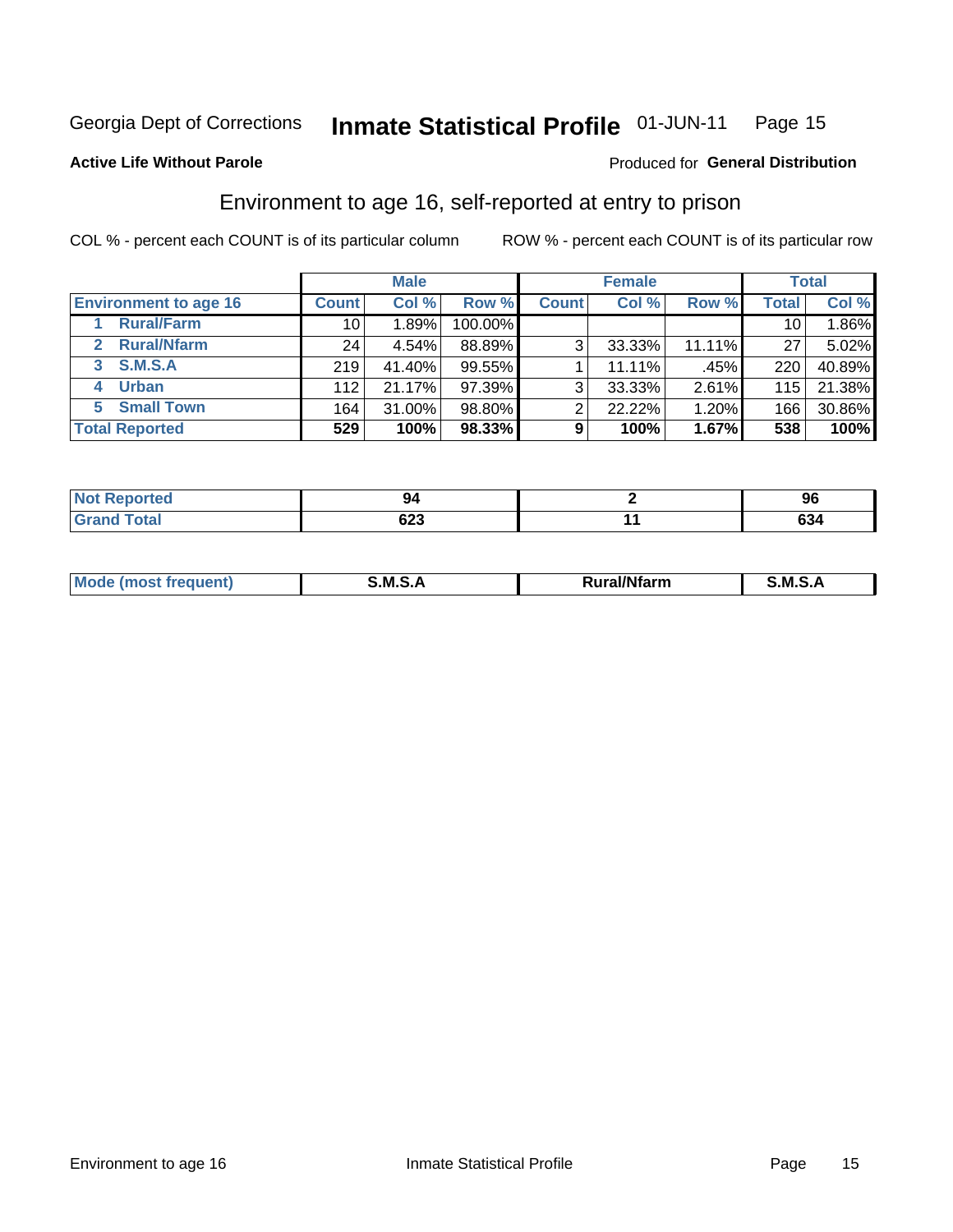#### Inmate Statistical Profile 01-JUN-11 Page 16

#### **Active Life Without Parole**

#### Produced for General Distribution

## Guardian status to age 16, self-reported at entry to prison

COL % - percent each COUNT is of its particular column

|                                  |                 | <b>Male</b> |         |              | <b>Female</b> |       |                 | <b>Total</b> |
|----------------------------------|-----------------|-------------|---------|--------------|---------------|-------|-----------------|--------------|
| <b>Guardian Status To Age 16</b> | <b>Count</b>    | Col %       | Row %   | <b>Count</b> | Col %         | Row % | <b>Total</b>    | Col %        |
| 2 Father Only                    | 9               | 2.07%       | 100.00% |              |               |       | 9               | 2.05%        |
| <b>3 Both Parents</b>            | 185             | 42.63%      | 97.88%  | 4            | 66.67%        | 2.12% | 189             | 42.95%       |
| <b>4 Mother Only</b>             | 171             | 39.40%      | 99.42%  |              | 16.67%        | .58%  | 172             | 39.09%       |
| <b>6 Oth Female</b>              | 15 <sub>1</sub> | 3.46%       | 100.00% |              |               |       | 15 <sub>1</sub> | 3.41%        |
| <b>7 Oth Male</b>                | 4               | .92%        | 100.00% |              |               |       | 4               | .91%         |
| 8 Step-Parents                   | 12              | 2.76%       | 100.00% |              |               |       | 12              | 2.73%        |
| 9 Foster Home                    | 9               | 2.07%       | 100.00% |              |               |       | 9               | 2.05%        |
| <b>10 Grand Parents</b>          | 29              | 6.68%       | 96.67%  |              | 16.67%        | 3.33% | 30              | 6.82%        |
| <b>Total Reported</b>            | 434             | 100%        | 98.64%  | 6            | 100%          | 1.36% | 440             | 100%         |

| <b>Not Reported</b><br>⋯ | 189 | 194 |
|--------------------------|-----|-----|
| Total                    | נ∠ס | 634 |

| <b>Mode (most frequent)</b> | <b>Both Parents</b> | <b>Both Parents</b> | <b>Both Parents</b> |
|-----------------------------|---------------------|---------------------|---------------------|
|                             |                     |                     |                     |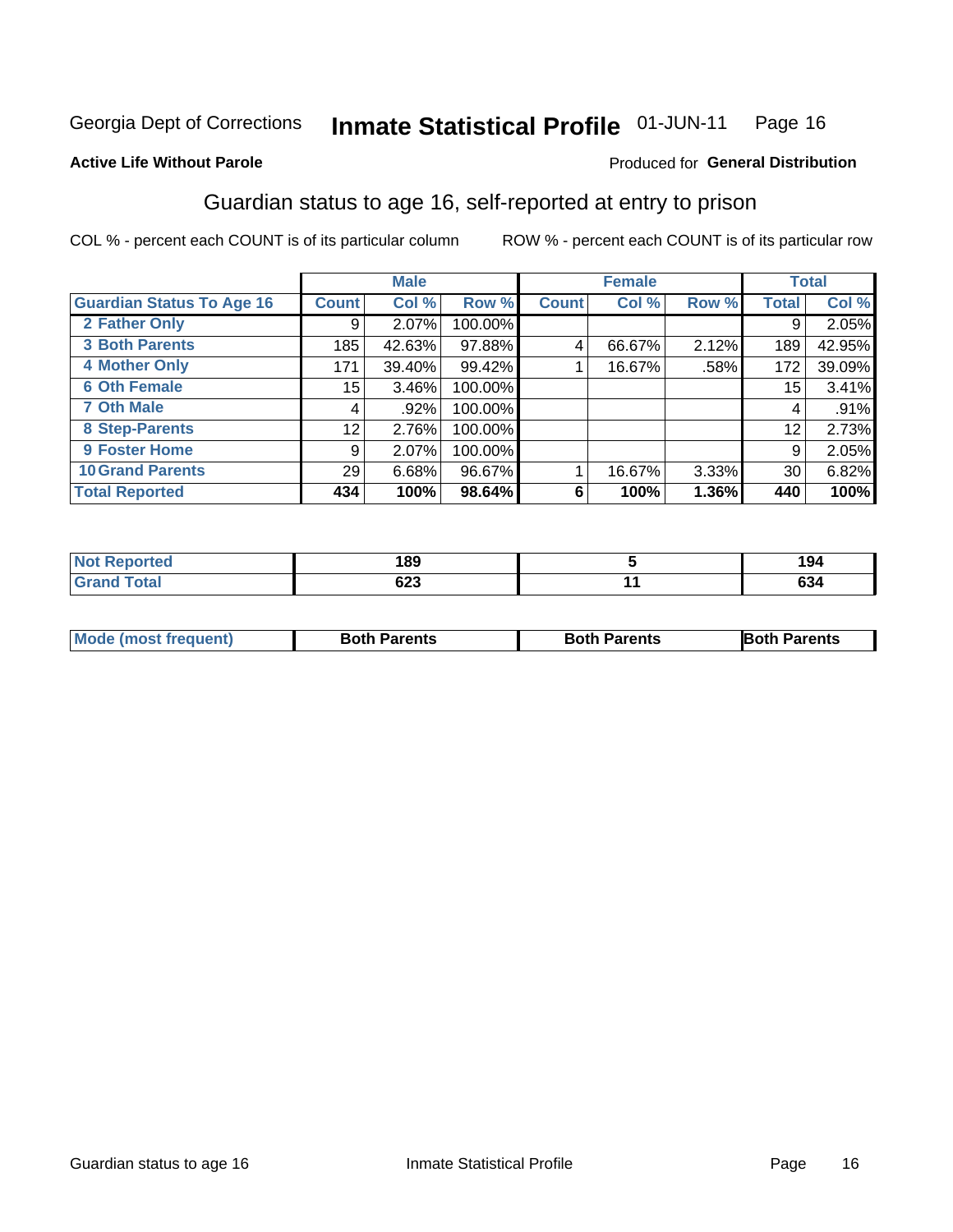#### Inmate Statistical Profile 01-JUN-11 Page 17

#### **Active Life Without Parole**

#### Produced for General Distribution

## Employment status before prison, self-reported at entry to prison

COL % - percent each COUNT is of its particular column

|                                  |         | <b>Male</b> |         |              | <b>Female</b> |       |       | <b>Total</b> |
|----------------------------------|---------|-------------|---------|--------------|---------------|-------|-------|--------------|
| <b>Employment Status</b>         | Count l | Col %       | Row %   | <b>Count</b> | Col %         | Row % | Total | Col %        |
| <b>Full Time</b>                 | 285     | 53.47%      | 97.94%  | 6            | 75.00%        | 2.06% | 291   | 53.79%       |
| <b>Part Time</b><br>$\mathbf{2}$ | 38      | 7.13%       | 100.00% |              |               |       | 38    | 7.02%        |
| Unempl $<$ 6m<br>3               | 55      | 10.32%      | 98.21%  |              | 12.50%        | 1.79% | 56    | 10.35%       |
| Unempl > 6m<br>4                 | 87      | 16.32%      | 98.86%  |              | 12.50%        | 1.14% | 88    | 16.27%       |
| <b>Never Workd</b><br>5          | 39      | 7.32%       | 100.00% |              |               |       | 39    | 7.21%        |
| <b>Student</b><br>6              | 6       | 1.13%       | 100.00% |              |               |       | 6     | 1.11%        |
| <b>Incapable</b>                 | 23      | 4.32%       | 100.00% |              |               |       | 23    | 4.25%        |
| <b>Total Reported</b>            | 533     | 100%        | 98.52%  | 8            | 100%          | 1.48% | 541   | 100%         |

| "tea"<br>NOT | ״<br>ิงบ   | 93        |
|--------------|------------|-----------|
|              | cos<br>ט∠ס | ^^<br>634 |

| M | the contract of the contract of the contract of the contract of the contract of the contract of the contract of | ---<br>mє<br> |
|---|-----------------------------------------------------------------------------------------------------------------|---------------|
|   |                                                                                                                 |               |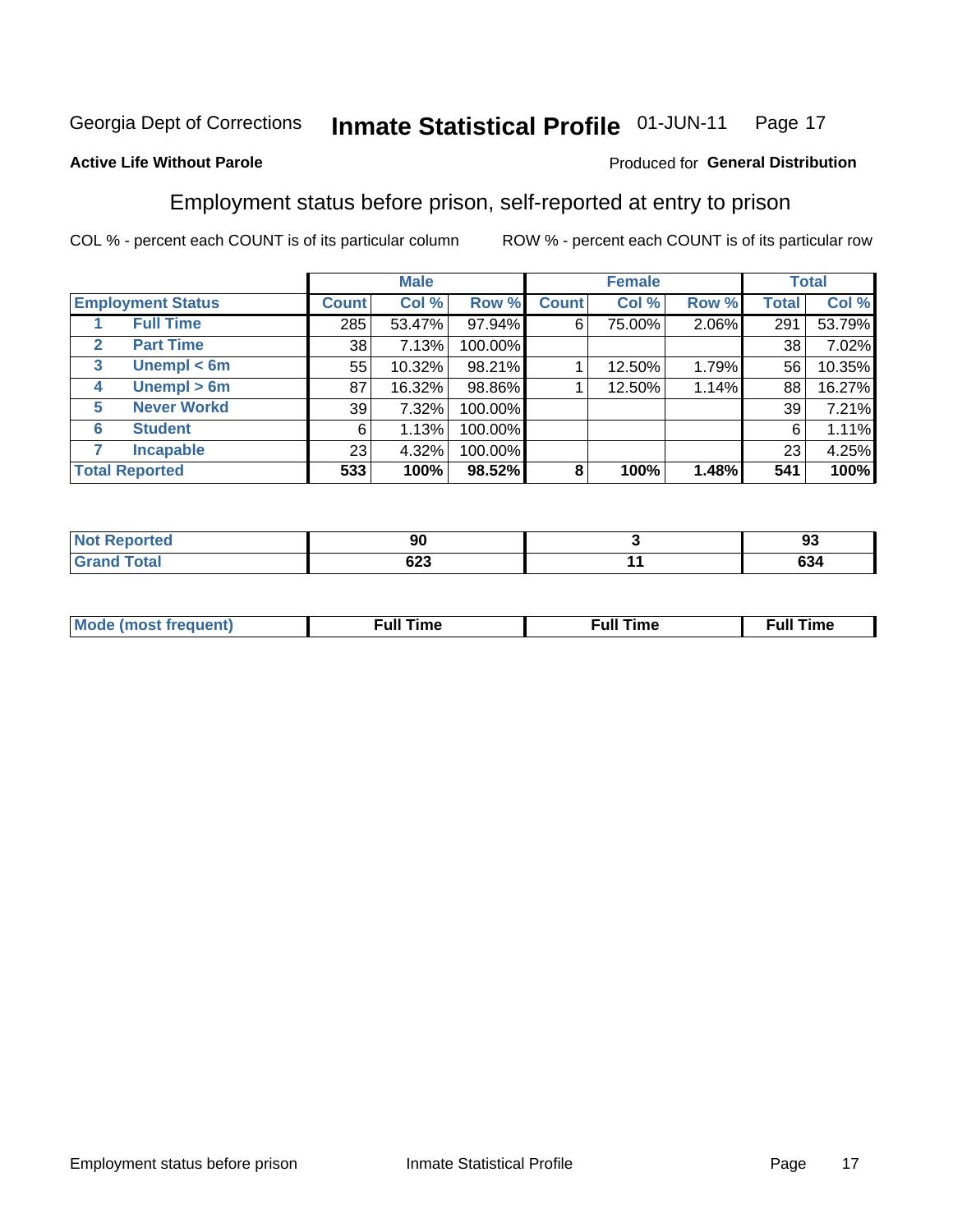#### Inmate Statistical Profile 01-JUN-11 Page 18

#### **Active Life Without Parole**

Produced for General Distribution

### Age at admission

COL % - percent each COUNT is of its particular column

|                         |                | <b>Male</b> |         |                | <b>Female</b> |        |                | <b>Total</b> |
|-------------------------|----------------|-------------|---------|----------------|---------------|--------|----------------|--------------|
| <b>Age At Admission</b> | <b>Count</b>   | Col %       | Row %   | <b>Count</b>   | Col %         | Row %  | <b>Total</b>   | Col %        |
| 15                      | 1              | 0.16%       | 100.00% |                |               |        | 1              | 0.16%        |
| 16                      | 1              | 0.16%       | 100.00% |                |               |        | 1              | 0.16%        |
| $\overline{17}$         | $\overline{c}$ | 0.32%       | 100.00% |                |               |        | $\overline{2}$ | 0.32%        |
| 18                      | 3              | 0.48%       | 100.00% |                |               |        | 3              | 0.47%        |
| 19                      | 12             | 1.93%       | 100.00% |                |               |        | 12             | 1.89%        |
| $\overline{20}$         | 9              | 1.44%       | 90.00%  | 1              | 9.09%         | 10.00% | 10             | 1.58%        |
| $\overline{21}$         | 18             | 2.89%       | 100.00% |                |               |        | 18             | 2.84%        |
| 22                      | 27             | 4.33%       | 100.00% |                |               |        | 27             | 4.26%        |
| $\overline{23}$         | 19             | 3.05%       | 95.00%  | 1              | 9.09%         | 5.00%  | 20             | 3.15%        |
| $\overline{24}$         | 22             | 3.53%       | 100.00% |                |               |        | 22             | 3.47%        |
| $\overline{25}$         | 22             | 3.53%       | 95.65%  | 1              | 9.09%         | 4.35%  | 23             | 3.63%        |
| 26                      | 25             | 4.01%       | 100.00% |                |               |        | 25             | 3.94%        |
| $\overline{27}$         | 21             | 3.37%       | 95.45%  | 1              | 9.09%         | 4.55%  | 22             | 3.47%        |
| 28                      | 24             | 3.85%       | 100.00% |                |               |        | 24             | 3.79%        |
| 29                      | 28             | 4.49%       | 100.00% |                |               |        | 28             | 4.42%        |
| 30                      | 20             | 3.21%       | 100.00% |                |               |        | 20             | 3.15%        |
| 31                      | 22             | 3.53%       | 100.00% |                |               |        | 22             | 3.47%        |
| 32                      | 23             | 3.69%       | 92.00%  | $\overline{2}$ | 18.18%        | 8.00%  | 25             | 3.94%        |
| 33                      | 18             | 2.89%       | 100.00% |                |               |        | 18             | 2.84%        |
| 34                      | 15             | 2.41%       | 100.00% |                |               |        | 15             | 2.37%        |
| 35                      | 19             | 3.05%       | 95.00%  | 1              | 9.09%         | 5.00%  | 20             | 3.15%        |
| 36                      | 31             | 4.98%       | 100.00% |                |               |        | 31             | 4.89%        |
| $\overline{37}$         | 21             | 3.37%       | 100.00% |                |               |        | 21             | 3.31%        |
| 38                      | 18             | 2.89%       | 100.00% |                |               |        | 18             | 2.84%        |
| 39                      | 18             | 2.89%       | 100.00% |                |               |        | 18             | 2.84%        |
| 40                      | 13             | 2.09%       | 100.00% |                |               |        | 13             | 2.05%        |
| 41                      | 23             | 3.69%       | 100.00% |                |               |        | 23             | 3.63%        |
| 42                      | 19             | 3.05%       | 100.00% |                |               |        | 19             | 3.00%        |
| 43                      | 14             | 2.25%       | 100.00% |                |               |        | 14             | 2.21%        |
| 44                      | 12             | 1.93%       | 92.31%  | 1              | 9.09%         | 7.69%  | 13             | 2.05%        |
| 45                      | 14             | 2.25%       | 100.00% |                |               |        | 14             | 2.21%        |
| 46                      | 13             | 2.09%       | 86.67%  | $\overline{c}$ | 18.18%        | 13.33% | 15             | 2.37%        |
| 47                      | 10             | 1.61%       | 100.00% |                |               |        | 10             | 1.58%        |
| 48                      | 10             | 1.61%       | 90.91%  | 1              | 9.09%         | 9.09%  | 11             | 1.74%        |
| 49                      | 11             | 1.77%       | 100.00% |                |               |        | 11             | 1.74%        |
| 50                      | 4              | 0.64%       | 100.00% |                |               |        | 4              | 0.63%        |
| 51                      | 5              | 0.80%       | 100.00% |                |               |        | 5              | 0.79%        |
| 52                      | 6              | 0.96%       | 100.00% |                |               |        | 6              | 0.95%        |
| 53                      | 1              | 0.16%       | 100.00% |                |               |        | 1              | 0.16%        |
| 54                      | 3              | 0.48%       | 100.00% |                |               |        | 3              | 0.47%        |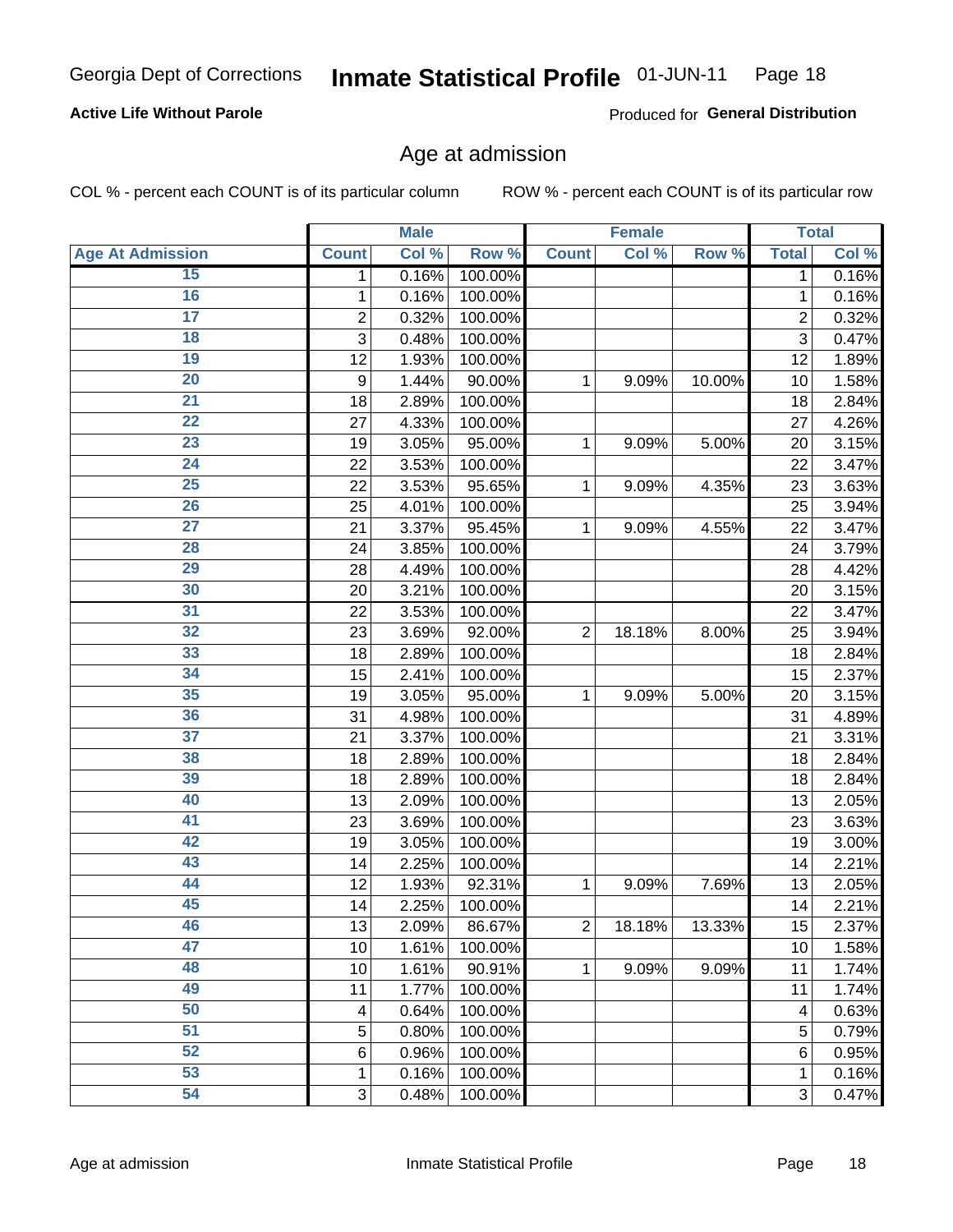#### Inmate Statistical Profile 01-JUN-11 Page 19

#### **Active Life Without Parole**

Produced for General Distribution

### Age at admission

COL % - percent each COUNT is of its particular column

|                         |              | <b>Male</b> |         |              | <b>Female</b> |       |              | <b>Total</b> |
|-------------------------|--------------|-------------|---------|--------------|---------------|-------|--------------|--------------|
| <b>Age At Admission</b> | <b>Count</b> | Col %       | Row %   | <b>Count</b> | Col %         | Row % | <b>Total</b> | Col %        |
| 55                      | 3            | 0.48%       | 100.00% |              |               |       | 3            | 0.47%        |
| 56                      | 5            | 0.80%       | 100.00% |              |               |       | 5            | 0.79%        |
| 57                      | 5            | 0.80%       | 100.00% |              |               |       | 5            | 0.79%        |
| 58                      | 2            | 0.32%       | 100.00% |              |               |       | 2            | 0.32%        |
| 60                      |              | 0.16%       | 100.00% |              |               |       |              | 0.16%        |
| 62                      |              | 0.16%       | 100.00% |              |               |       |              | 0.16%        |
| 63                      |              | 0.16%       | 100.00% |              |               |       |              | 0.16%        |
| 64                      | 3            | 0.48%       | 100.00% |              |               |       | 3            | 0.47%        |
| 65                      |              | 0.16%       | 100.00% |              |               |       |              | 0.16%        |
| 66                      |              | 0.16%       | 100.00% |              |               |       |              | 0.16%        |
| 67                      |              | 0.16%       | 100.00% |              |               |       |              | 0.16%        |
| 69                      |              | 0.16%       | 100.00% |              |               |       |              | 0.16%        |
| 71                      |              | 0.16%       | 100.00% |              |               |       |              | 0.16%        |
| <b>Total Reported</b>   | 623          | 100%        | 98.26%  | 11           | 100%          | 1.74% | 634          | 100%         |

| Reported<br><b>NOT</b> |               |     |
|------------------------|---------------|-----|
| <b>Total</b><br>'Grand | $\sim$<br>ט∠ס | 634 |

| Mean<br>(average)              | 34.40 | 34.36    | 34.40 |
|--------------------------------|-------|----------|-------|
| Median (middle)                | uu    | ^^<br>⊾ت | 33    |
| <b>Mode</b><br>(most frequent) | 36    | 46       | 36    |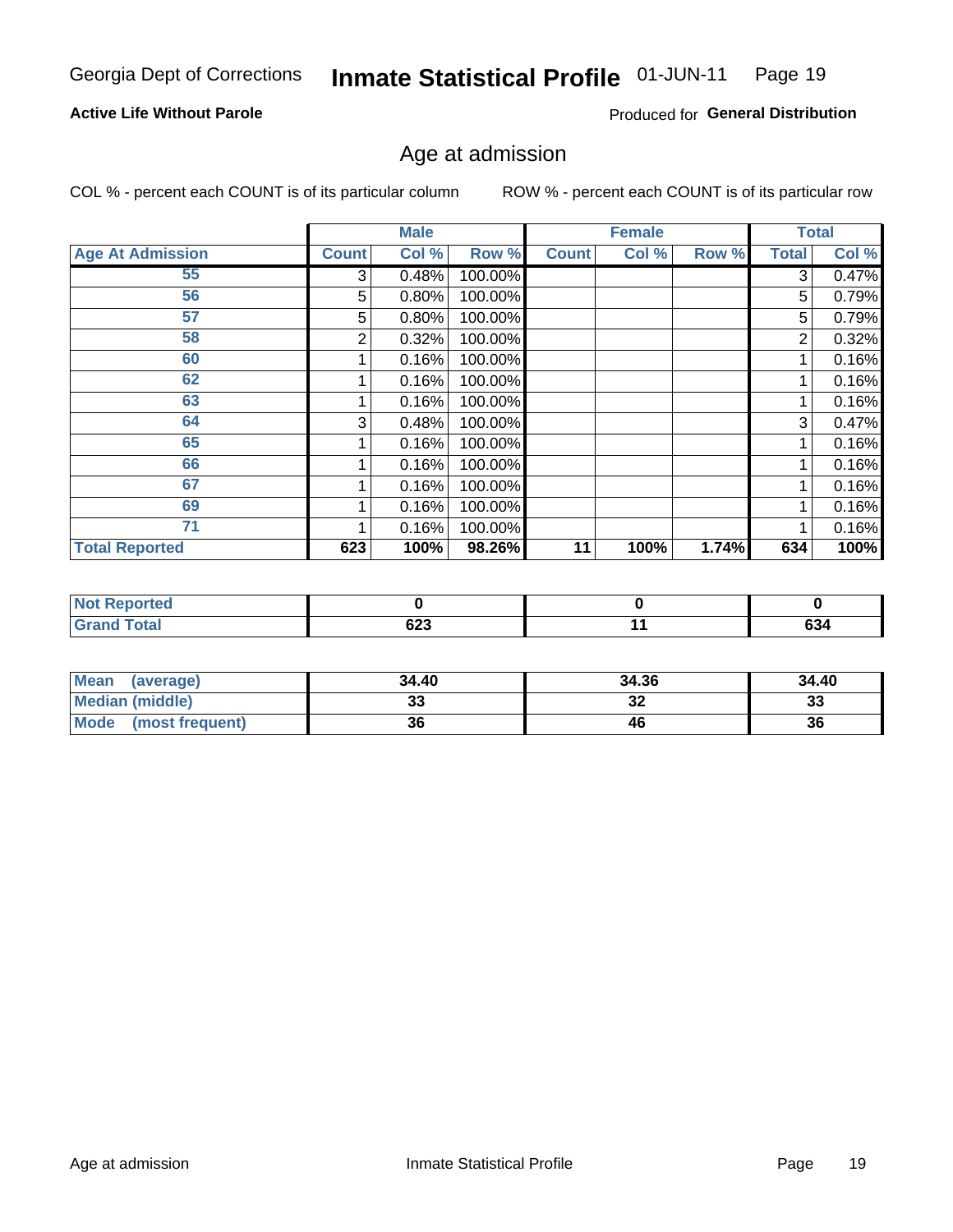#### Inmate Statistical Profile 01-JUN-11 Page 20

#### **Active Life Without Parole**

#### Produced for General Distribution

### Height, measured at entry to prison

COL % - percent each COUNT is of its particular column

|                       |              | <b>Male</b> |         |              | <b>Female</b> |       |       | Total         |
|-----------------------|--------------|-------------|---------|--------------|---------------|-------|-------|---------------|
| <b>Height</b>         | <b>Count</b> | Col %       | Row %   | <b>Count</b> | Col %         | Row % | Total | Col %         |
| 5'08''                |              | $0.56\%$    | 100.00% |              |               |       |       | 0.56%         |
| 5'10''                | 90           | $50.56\%$   | 100.00% |              |               |       |       | $90 50.56\% $ |
| 5'11''                | 87           | 48.88%      | 100.00% |              |               |       |       | 87 48.88%     |
| <b>Total Reported</b> | 178          | 100%        | 100.00% |              |               | 0.00% | 178   | 100%          |

| <b>Not</b><br><b>orted</b><br>eno. | $\overline{ }$<br>145 | 490    |
|------------------------------------|-----------------------|--------|
| <b>Total</b>                       | <u>__</u>             | $\sim$ |
| <b>Grand</b>                       | ט∠ט                   | ნა4    |

| <b>Mean</b><br>(average)       | 5'10'' | ш           | 5'10" |
|--------------------------------|--------|-------------|-------|
| <b>Median (middle)</b>         | 5'10"  |             | 5'10" |
| <b>Mode</b><br>(most frequent) | 5'10"  | <b>Null</b> | 5'10" |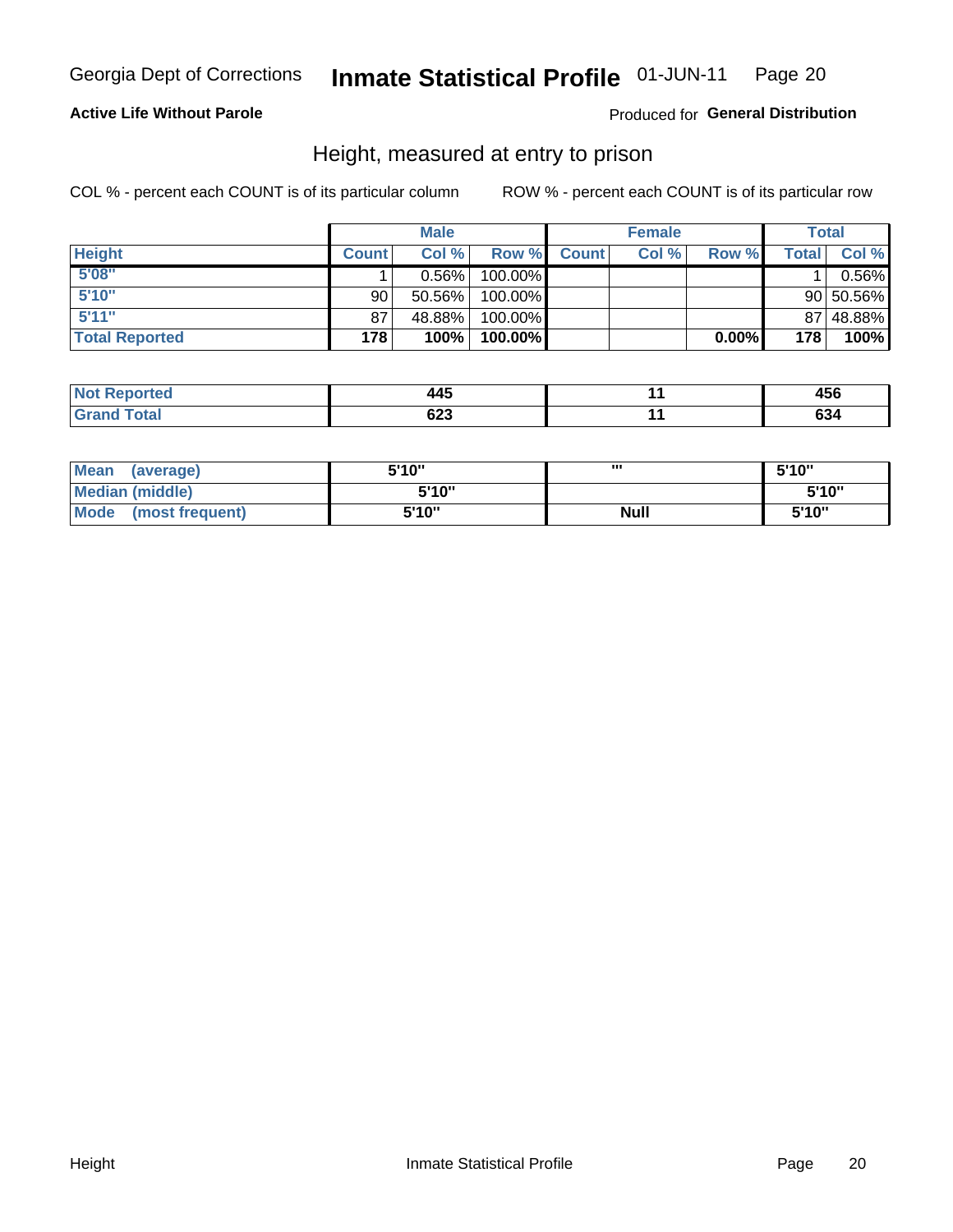#### Inmate Statistical Profile 01-JUN-11 Page 21

#### **Active Life Without Parole**

#### Produced for General Distribution

## Weight, measured at entry to prison

COL % - percent each COUNT is of its particular column

|                       |                | <b>Male</b> |         |                 | <b>Female</b> |         | <b>Total</b>   |                            |
|-----------------------|----------------|-------------|---------|-----------------|---------------|---------|----------------|----------------------------|
| <b>Weight</b>         | <b>Count</b>   | Col %       | Row %   | <b>Count</b>    | Col %         | Row %   | <b>Total</b>   | $\overline{\text{Col }^9}$ |
| 90 - 99 pounds        | 1              | 0.16%       | 100.00% |                 |               |         | 1.             | 0.16%                      |
| 110 - 119 pounds      |                |             |         | $\overline{2}$  | 18.18%        | 100.00% | 2              | 0.32%                      |
| 120 - 129 pounds      | $\overline{2}$ | 0.32%       | 100.00% |                 |               |         | $\overline{2}$ | 0.32%                      |
| 130 - 139 pounds      | 12             | 1.93%       | 92.31%  | 1               | 9.09%         | 7.69%   | 13             | 2.05%                      |
| 140 - 149 pounds      | 37             | 5.95%       | 100.00% |                 |               |         | 37             | 5.85%                      |
| 150 - 159 pounds      | 52             | 8.36%       | 100.00% |                 |               |         | 52             | 8.21%                      |
| 160 - 169 pounds      | 82             | 13.18%      | 97.62%  | $\overline{2}$  | 18.18%        | 2.38%   | 84             | 13.27%                     |
| 170 - 179 pounds      | 97             | 15.59%      | 98.98%  | 1               | 9.09%         | 1.02%   | 98             | 15.48%                     |
| 180 - 189 pounds      | 82             | 13.18%      | 97.62%  | $\overline{2}$  | 18.18%        | 2.38%   | 84             | 13.27%                     |
| 190 - 199 pounds      | 52             | 8.36%       | 100.00% |                 |               |         | 52             | 8.21%                      |
| 200 - 209 pounds      | 48             | 7.72%       | 97.96%  | 1               | 9.09%         | 2.04%   | 49             | 7.74%                      |
| 210 - 219 pounds      | 40             | 6.43%       | 100.00% |                 |               |         | 40             | 6.32%                      |
| 220 - 229 pounds      | 42             | 6.75%       | 100.00% |                 |               |         | 42             | 6.64%                      |
| 230 - 239 pounds      | 21             | 3.38%       | 100.00% |                 |               |         | 21             | 3.32%                      |
| 240 - 249 pounds      | 20             | 3.22%       | 100.00% |                 |               |         | 20             | 3.16%                      |
| 250 - 259 pounds      | 8              | 1.29%       | 80.00%  | $\overline{2}$  | 18.18%        | 20.00%  | 10             | 1.58%                      |
| 260 - 269 pounds      | 8              | 1.29%       | 100.00% |                 |               |         | 8              | 1.26%                      |
| 270 - 279 pounds      | 6              | 0.96%       | 100.00% |                 |               |         | 6              | 0.95%                      |
| 280 - 289 pounds      | 4              | 0.64%       | 100.00% |                 |               |         | 4              | 0.63%                      |
| 290 - 299 pounds      | $\overline{2}$ | 0.32%       | 100.00% |                 |               |         | $\overline{2}$ | 0.32%                      |
| 320 - 329 pounds      | 4              | 0.64%       | 100.00% |                 |               |         | 4              | 0.63%                      |
| 330 - 339 pounds      | 1              | 0.16%       | 100.00% |                 |               |         | 1              | 0.16%                      |
| 400 pounds and over   | 1              | 0.16%       | 100.00% |                 |               |         |                | 0.16%                      |
| <b>Total Reported</b> | 622            | 100%        | 98.26%  | $\overline{11}$ | 100%          | 1.74%   | 633            | 100.0%                     |

| <b>Not</b><br><b>Reported</b>    |                  |     |
|----------------------------------|------------------|-----|
| <b>Total</b><br>'Grand<br>$\sim$ | <b>000</b><br>تع | 634 |

| <b>Mean</b><br>(average)       | 189 |     | 189 |
|--------------------------------|-----|-----|-----|
| <b>Median (middle)</b>         | 180 | 175 | 180 |
| <b>Mode</b><br>(most frequent) | 170 | 110 | 170 |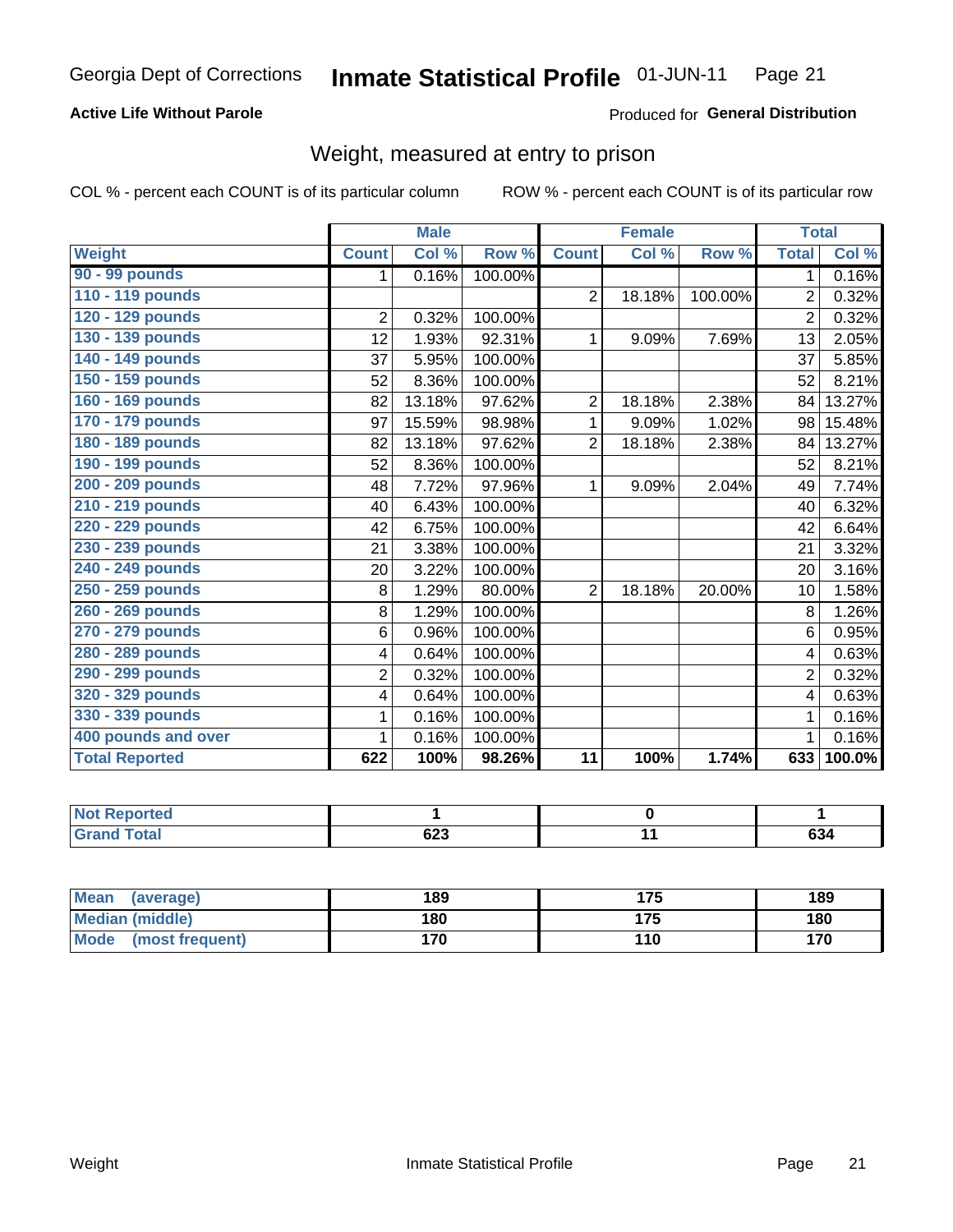#### Inmate Statistical Profile 01-JUN-11 Page 22

#### **Active Life Without Parole**

**Produced for General Distribution** 

## Military service

COL % - percent each COUNT is of its particular column

|                             |              | <b>Male</b> |                    |   | <b>Female</b> |       |              | <b>Total</b> |
|-----------------------------|--------------|-------------|--------------------|---|---------------|-------|--------------|--------------|
| <b>Military service</b>     | <b>Count</b> | Col %       | <b>Row % Count</b> |   | Col %         | Row % | <b>Total</b> | Col %        |
| <b>Air Force</b>            | 41           | 9.88%       | 100.00%            |   |               |       | 41           | 9.67%        |
| $\mathbf{2}$<br><b>Army</b> | 6            | 1.45%       | 100.00%            |   |               |       | 6            | 1.42%        |
| <b>Navy</b><br>3            | 3            | .72%        | 100.00%            |   |               |       | 3            | .71%         |
| <b>Marines</b><br>4         |              | $.24\%$     | 100.00%            |   |               |       |              | .24%         |
| <b>Coast Guard</b><br>5     | 5            | $1.20\%$    | 100.00%            |   |               |       | 5            | 1.18%        |
| <b>None</b><br>96           | 359          | 86.51%      | 97.55%             | 9 | 100.00%       | 2.45% | 368          | 86.79%       |
| <b>Total Reported</b>       | 415          | 100%        | 97.88%             | 9 | 100%          | 2.12% | 424          | 100%         |

| <b>orted</b><br>N | 208 | <b>040</b><br><u>ziv</u> |
|-------------------|-----|--------------------------|
| <b>otal</b>       | coo | $\sim$                   |
| $\mathsf{v}$ nu   | ০∠১ | 0J4                      |

|  |  | <b>Mode</b><br>uent)<br>most tren | Force<br>Aır | <b>Null</b> | orce |
|--|--|-----------------------------------|--------------|-------------|------|
|--|--|-----------------------------------|--------------|-------------|------|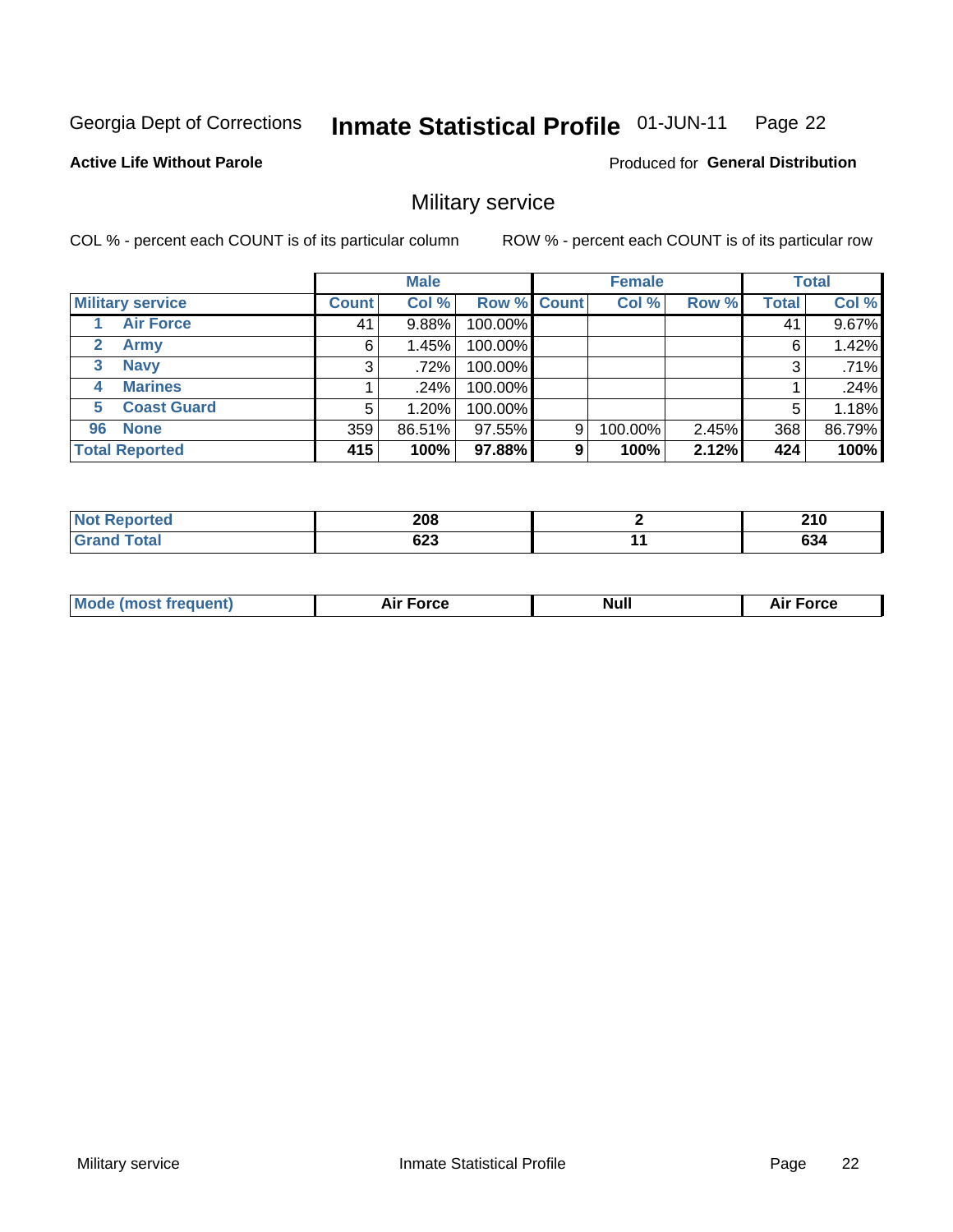#### **Inmate Statistical Profile 01-JUN-11** Page 23

**Active Life Without Parole** 

**Produced for General Distribution** 

## Type of admission to prison

COL % - percent each COUNT is of its particular column

|                                 |              | <b>Male</b> |                    |    | <b>Female</b> |          |       | <b>Total</b> |
|---------------------------------|--------------|-------------|--------------------|----|---------------|----------|-------|--------------|
| <b>Type of Admission</b>        | <b>Count</b> | Col %       | <b>Row % Count</b> |    | Col %         | Row %    | Total | Col %        |
| <b>Committed From Court</b>     | 610          | $97.91\%$   | 98.23%             | 11 | 100.00%       | $1.77\%$ | 621   | 97.95%       |
| <b>Parole Rev/New Sent</b><br>3 |              | .16%        | $100.00\%$         |    |               |          |       | .16%         |
| <b>Par Rev/No New Sent</b><br>4 |              | .16%        | 100.00%            |    |               |          |       | .16%         |
| <b>Life W/O Parole</b><br>11    | 11           | 1.77%       | $100.00\%$         |    |               |          | 11    | 1.74%        |
| <b>Total Reported</b>           | 623          | 100%        | 98.26%             | 11 | 100%          | 1.74%    | 634   | 100%         |

| <b>rted</b>         |        |     |        |
|---------------------|--------|-----|--------|
| $f \circ f \circ f$ | $\sim$ | . . | $\sim$ |
| <b>C.A.</b>         | ט∠ט    |     | 034    |

| <b>Mode (most frequent)</b><br>Court Cmmt<br>Court Cmmt<br>Court Cmmt |
|-----------------------------------------------------------------------|
|-----------------------------------------------------------------------|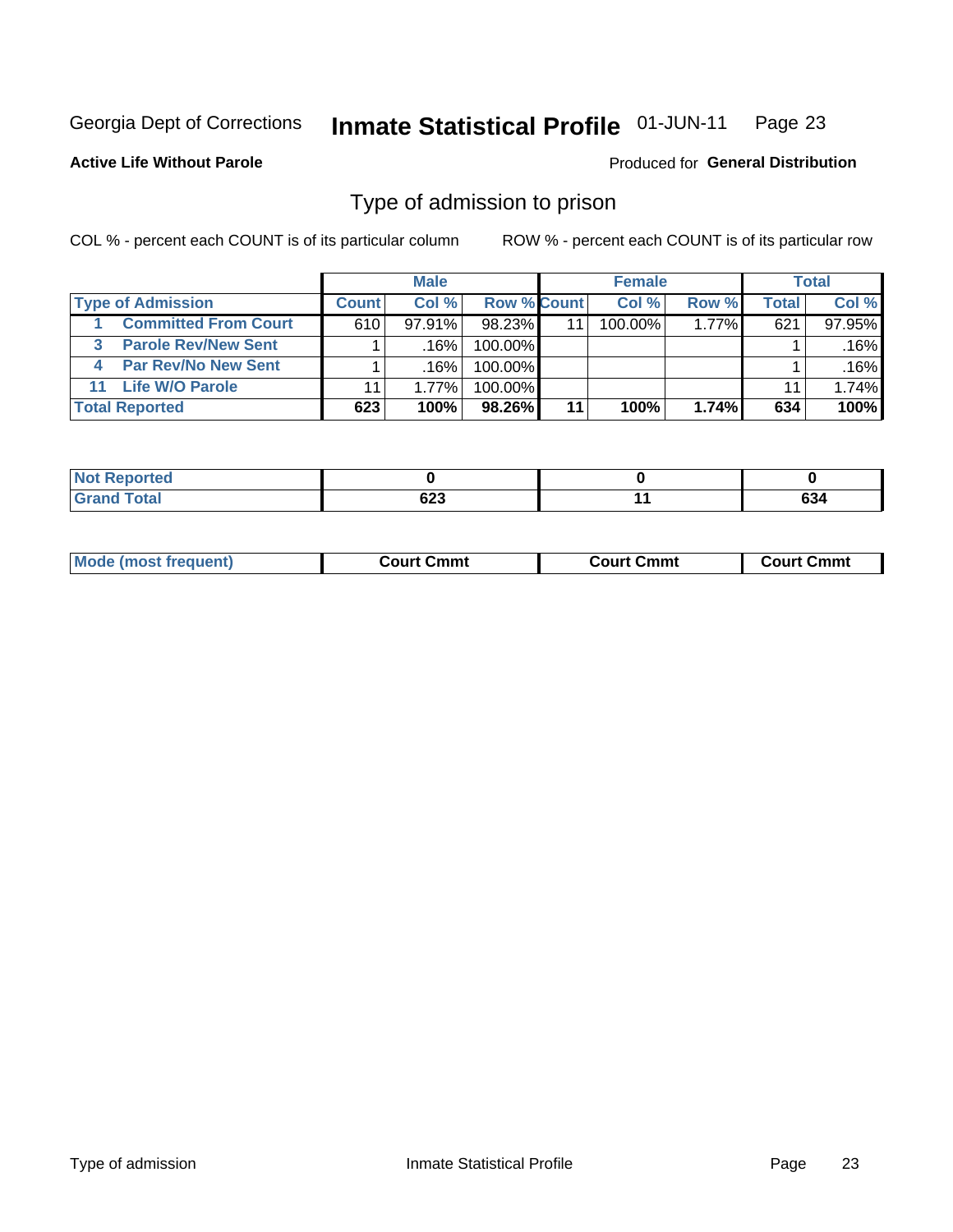#### Inmate Statistical Profile 01-JUN-11 Page 24

**Produced for General Distribution** 

#### **Active Life Without Parole**

### Current / last security status

COL % - percent each COUNT is of its particular column

|                        |              | <b>Male</b> |             |    | <b>Female</b> |       |                 | <b>Total</b> |
|------------------------|--------------|-------------|-------------|----|---------------|-------|-----------------|--------------|
| <b>Security Status</b> | <b>Count</b> | Col %       | Row % Count |    | Col %         | Row % | Total           | Col %        |
| 0 Diag Incom           |              | .34%        | 100.00%     |    | .00%          |       |                 | .33%         |
| 3 Minimum              |              | .67%        | $100.00\%$  |    | .00%          |       |                 | .66%         |
| 4 Medium               | 14           | 2.35%       | 100.00%     |    | .00%          |       | 14 <sub>1</sub> | 2.31%        |
| 5 Close                | 574          | 96.31%      | 98.29%      | 10 | 100.00%       | 1.71% | 584             | 96.37%       |
| 6 Maximum              | ົ            | .34%        | 100.00%     |    | .00%          |       | 2               | .33%         |
| <b>Total Reported</b>  | 596          | 100%        | 98.35%      | 10 | 100%          | 1.65% | 606             | 100%         |

| <b>Still being diagnosed</b> |     |     |
|------------------------------|-----|-----|
| <b>Not Reported</b>          | רה  | 28  |
| <b>Grand Total</b>           | 623 | 634 |

| Mode (most<br><b>Close</b><br>Close<br>Close<br>frequent) |
|-----------------------------------------------------------|
|-----------------------------------------------------------|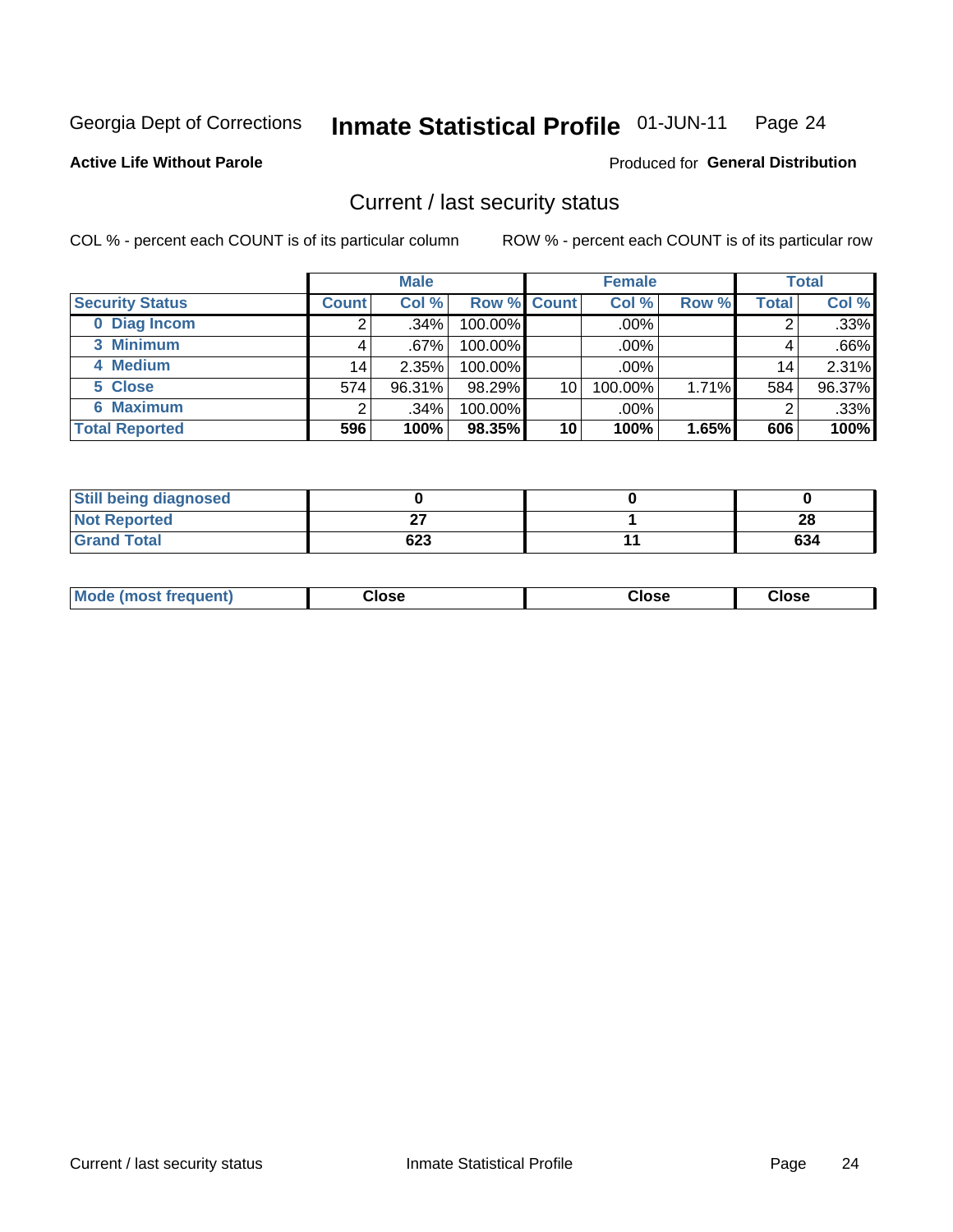#### Inmate Statistical Profile 01-JUN-11 Page 25

**Active Life Without Parole** 

Produced for General Distribution

## Current / last type of institution

COL % - percent each COUNT is of its particular column

|                            |              | <b>Male</b> |             |    | <b>Female</b> |       |       | <b>Total</b> |
|----------------------------|--------------|-------------|-------------|----|---------------|-------|-------|--------------|
| <b>Type of Institution</b> | <b>Count</b> | Col %       | Row % Count |    | Col %         | Row % | Total | Col %        |
| <b>State Prison</b>        | 621          | $99.68\%$   | 98.26%      | 11 | 100.00%       | 1.74% | 632   | 99.68%       |
| <b>Private Prison</b>      |              | .16%        | 100.00%     |    |               |       |       | .16%         |
| <b>Prison Annex</b>        |              | .16%        | 100.00%     |    |               |       |       | .16%         |
| <b>Total Reported</b>      | 623          | 100%        | 98.26%      | 11 | 100%          | 1.74% | 634   | 100%         |

| ported<br>NO |     |   |            |
|--------------|-----|---|------------|
| <b>otal</b>  | cos | - | $\sim$     |
| _____        | ט∠ס |   | <b>034</b> |

| <b>Mode (most frequent)</b> | <b>State Prison</b> | <b>State Prison</b> | <b>State Prison</b> |
|-----------------------------|---------------------|---------------------|---------------------|
|                             |                     |                     |                     |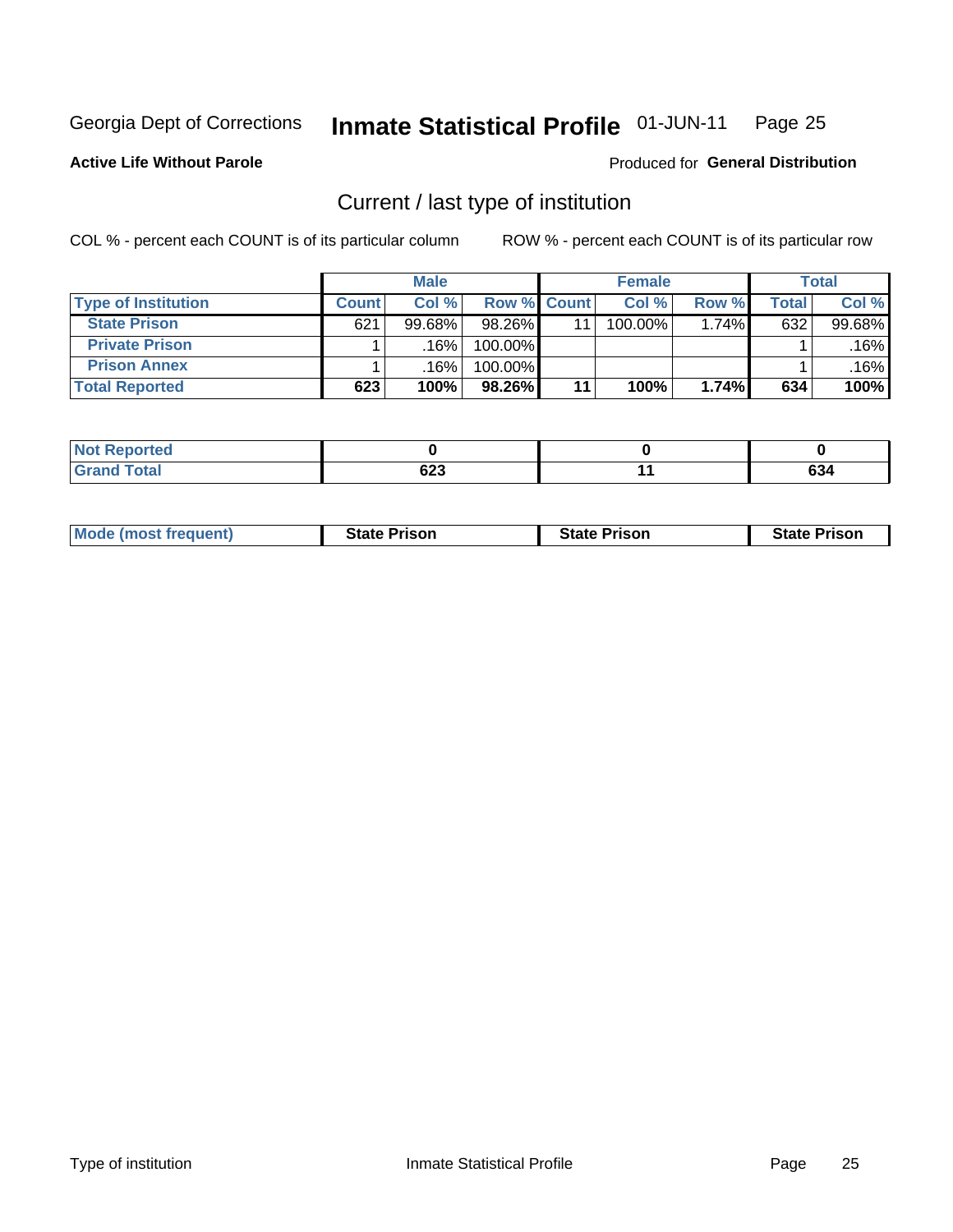#### Inmate Statistical Profile 01-JUN-11 Page 26

#### **Active Life Without Parole**

#### Produced for General Distribution

## Institution type - transitional centers

COL % - percent each COUNT is of its particular column

|                                                | Male  |                    | <b>Female</b> |                   | Total |
|------------------------------------------------|-------|--------------------|---------------|-------------------|-------|
| <b>Institution Type - Trans. Centers Count</b> | Col % | <b>Row % Count</b> |               | Col % Row % Total | Col % |
| <b>Total Reported</b>                          |       |                    |               |                   |       |

| <b>Reported</b><br><b>NOT</b><br>$\sim$            |  |  |
|----------------------------------------------------|--|--|
| $f$ $f \circ f \circ f$<br>$C = 1$<br><b>TULAI</b> |  |  |

| Mode (most frequent) | <b>Null</b> | <b>Null</b> | <b>Null</b> |
|----------------------|-------------|-------------|-------------|
|                      |             |             |             |
|                      |             |             |             |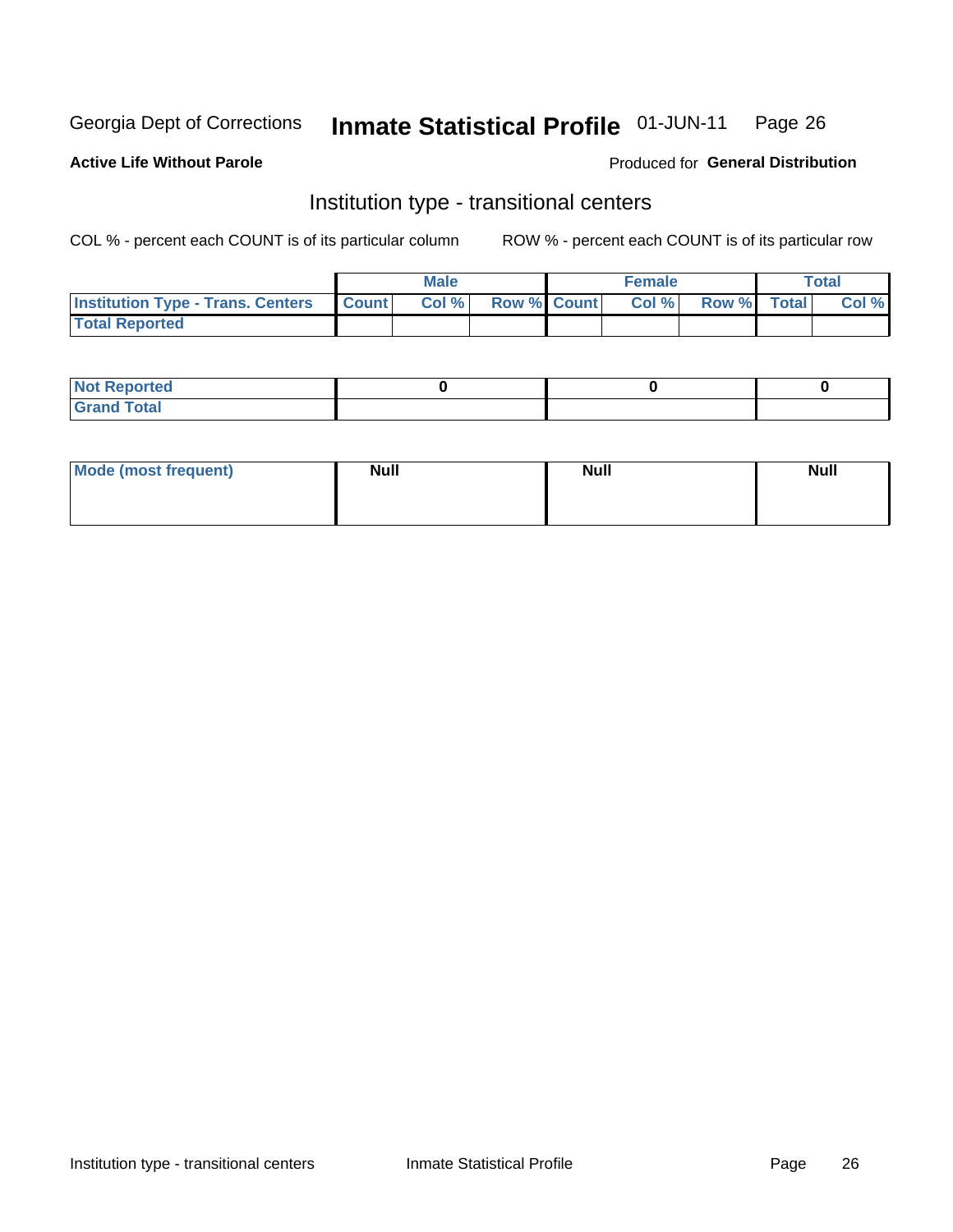#### Inmate Statistical Profile 01-JUN-11 Page 27

#### **Active Life Without Parole**

#### Produced for General Distribution

## Institution type - mental hospitals

COL % - percent each COUNT is of its particular column

|                                                  | Male  |                    | <b>Female</b> |                   | <b>Total</b> |
|--------------------------------------------------|-------|--------------------|---------------|-------------------|--------------|
| <b>Institution Type - Mental Hospitals Count</b> | Col % | <b>Row % Count</b> |               | Col % Row % Total | Col %        |
| <b>Total Reported</b>                            |       |                    |               |                   |              |

| <b>Not Reported</b>   |  |  |
|-----------------------|--|--|
| <b>Total</b><br>_____ |  |  |

| Mode.<br>frequent) | <b>Nul</b><br>_____ | <b>Null</b> | <b>Null</b> |
|--------------------|---------------------|-------------|-------------|
|                    |                     |             |             |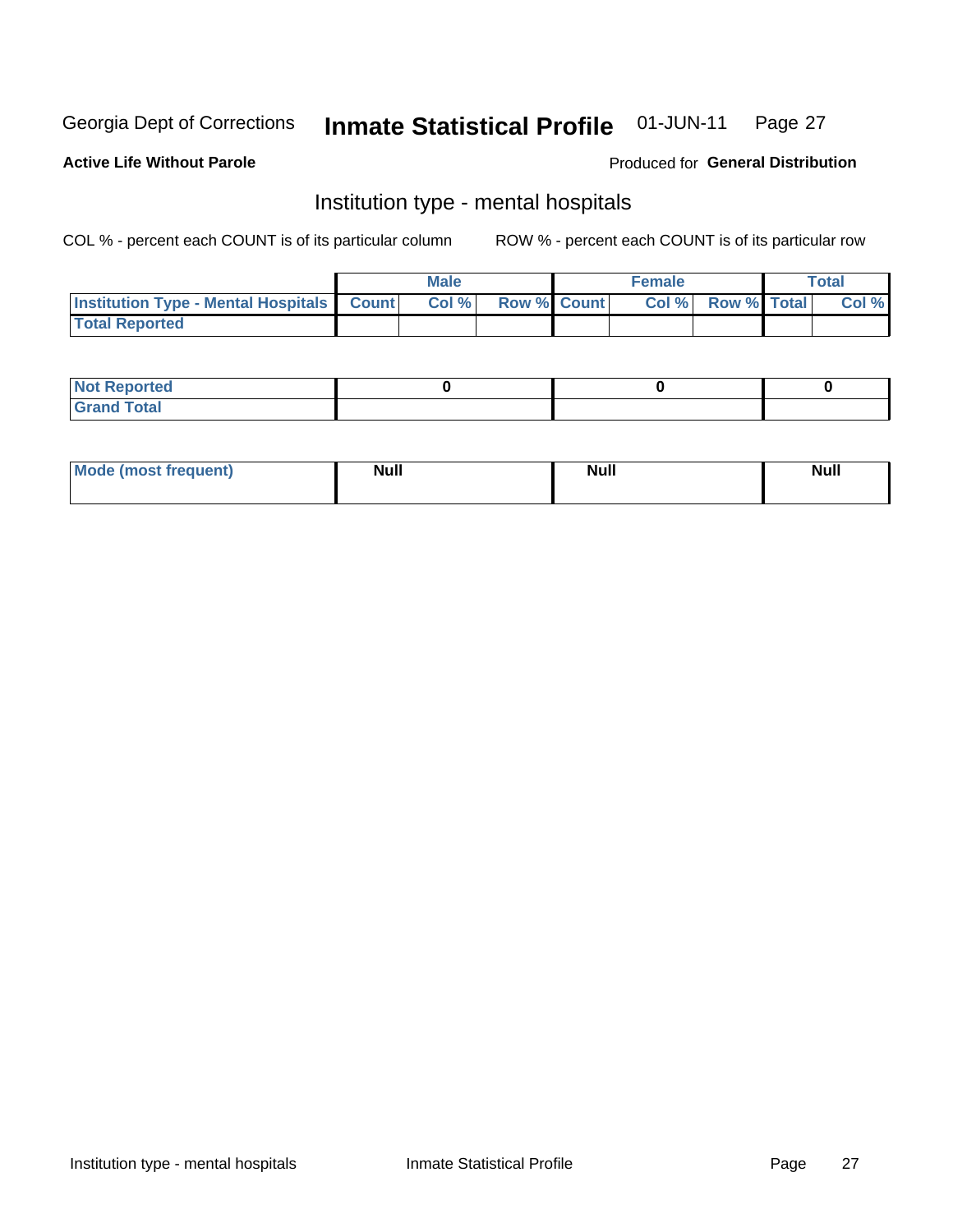#### Inmate Statistical Profile 01-JUN-11 Page 28

**Active Life Without Parole** 

Produced for General Distribution

### Institution type - county prisons

COL % - percent each COUNT is of its particular column

|                                                    | <b>Male</b> |  | <b>Female</b>     |             | <b>Total</b> |
|----------------------------------------------------|-------------|--|-------------------|-------------|--------------|
| <b>Institution Type - County Prisons   Count  </b> | Col %       |  | Row % Count Col % | Row % Total | Col %        |
| <b>Total Reported</b>                              |             |  |                   |             |              |

| <b>Not Reported</b>   |  |  |
|-----------------------|--|--|
| <b>Total</b><br>Granc |  |  |

| <b>Mode</b>      | <b>Null</b> | <b>Null</b> | <b>Null</b> |
|------------------|-------------|-------------|-------------|
| (most freauent). |             |             |             |
|                  |             |             |             |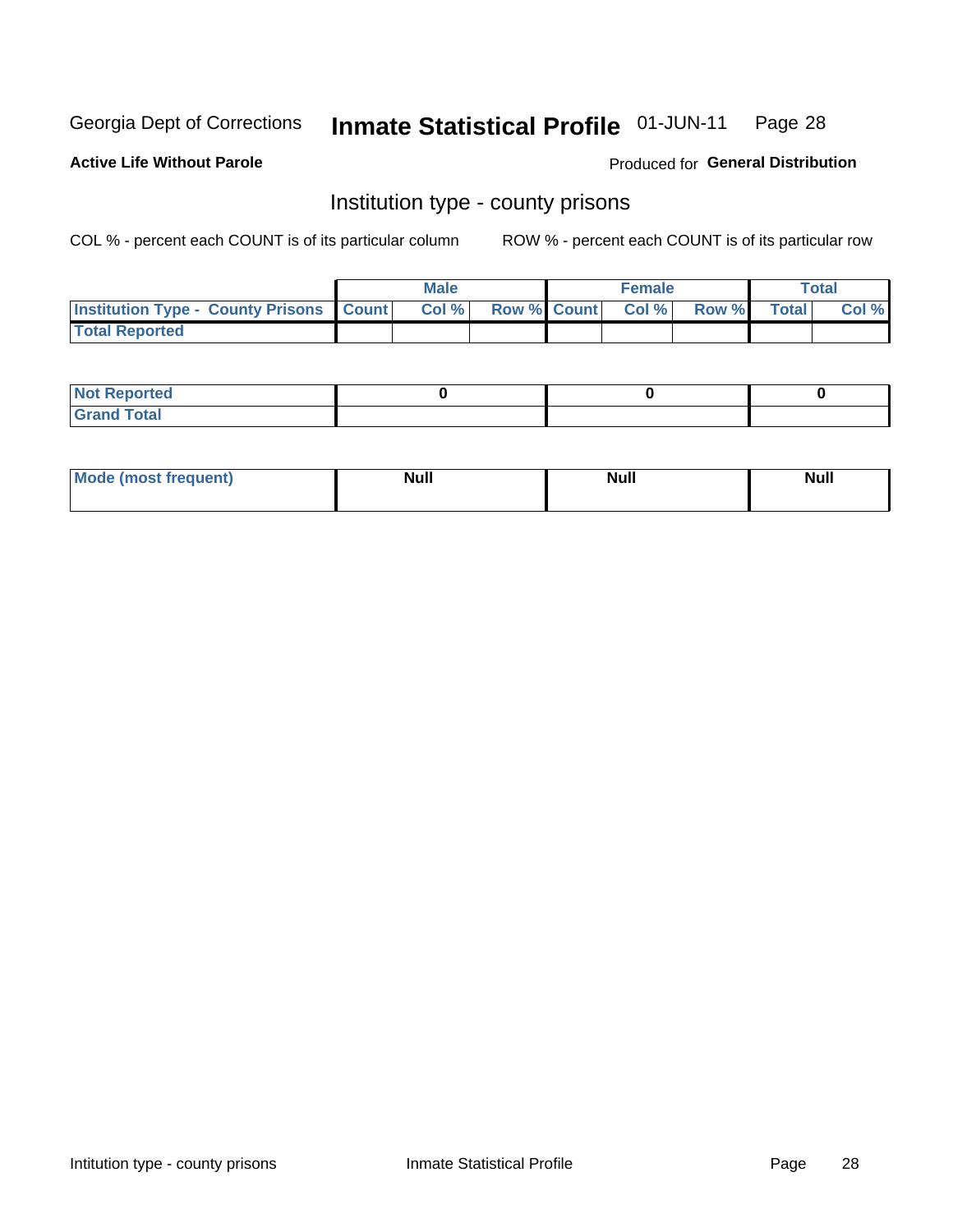#### Inmate Statistical Profile 01-JUN-11 Page 29

#### **Active Life Without Parole**

#### **Produced for General Distribution**

## Institution type - state prisons

COL % - percent each COUNT is of its particular column

|     |                                         |              | <b>Male</b> |         |              | <b>Female</b> |         | <b>Total</b> |        |
|-----|-----------------------------------------|--------------|-------------|---------|--------------|---------------|---------|--------------|--------|
|     | <b>Institution Type - State Prisons</b> | <b>Count</b> | Col %       | Row %   | <b>Count</b> | Col %         | Row %   | <b>Total</b> | Col %  |
| 508 | <b>Arrendale State Prison</b>           |              |             |         | 8            | 72.73%        | 100.00% | 8            | 1.27%  |
| 532 | <b>Augusta State Med.</b>               | 37           | 5.96%       | 100.00% |              |               |         | 37           | 5.85%  |
|     | <b>Prison</b>                           |              |             |         |              |               |         |              |        |
| 553 | <b>Baldwin State Prison</b>             | 26           | 4.19%       | 100.00% |              |               |         | 26           | 4.11%  |
| 547 | <b>Calhoun State Prison</b>             |              | .16%        | 100.00% |              |               |         |              | .16%   |
| 523 | <b>Coastal State Prison</b>             |              | .16%        | 100.00% |              |               |         |              | .16%   |
| 521 | <b>Ga Diag &amp; Class Pris</b>         | 22           | 3.54%       | 100.00% |              |               |         | 22           | 3.48%  |
| 522 | <b>Ga Diag &amp; Class Pris-</b>        | 4            | .64%        | 100.00% |              |               |         | 4            | .63%   |
|     | <b>Perm</b>                             |              |             |         |              |               |         |              |        |
| 517 | <b>Ga State Prison</b>                  | 5            | .81%        | 100.00% |              |               |         | 5            | .79%   |
| 541 | <b>Hancock State Prison</b>             | 66           | 10.63%      | 100.00% |              |               |         | 66           | 10.44% |
| 540 | <b>Hays State Prison</b>                | 78           | 12.56%      | 100.00% |              |               |         | 78           | 12.34% |
| 545 | <b>Johnson State Prison</b>             | 1            | .16%        | 100.00% |              |               |         |              | .16%   |
| 549 | <b>Macon State Prison</b>               | 96           | 15.46%      | 100.00% |              |               |         | 96           | 15.19% |
| 505 | <b>Phillips State Prison</b>            | 14           | 2.25%       | 100.00% |              |               |         | 14           | 2.22%  |
| 557 | <b>Pulaski State Prison (W)</b>         |              |             |         | 3            | 27.27%        | 100.00% | 3            | .47%   |
| 550 | <b>Smith State Prison</b>               | 70           | 11.27%      | 100.00% |              |               |         | 70           | 11.08% |
| 542 | <b>Telfair State Prison</b>             | 76           | 12.24%      | 100.00% |              |               |         | 76           | 12.03% |
| 537 | <b>Valdosta State Prison</b>            | 61           | 9.82%       | 100.00% |              |               |         | 61           | 9.65%  |
| 501 | <b>Ware State Prison</b>                | 63           | 10.14%      | 100.00% |              |               |         | 63           | 9.97%  |
|     | <b>Total Reported</b>                   | 621          | 100%        | 98.26%  | 11           | 100%          | 1.74%   | 632          | 100%   |

| <b>NOT</b><br><b>eported</b><br>110110 |      |     |
|----------------------------------------|------|-----|
| $C0+0$                                 | 0.25 | cog |
| _____                                  | UZ I | פט  |

| Mode (most frequent)<br><b>1549 Macon State Prison</b> | <b>508 Arrendale State Prison</b> | 1 549 Macon State 1<br>Prison |
|--------------------------------------------------------|-----------------------------------|-------------------------------|
|--------------------------------------------------------|-----------------------------------|-------------------------------|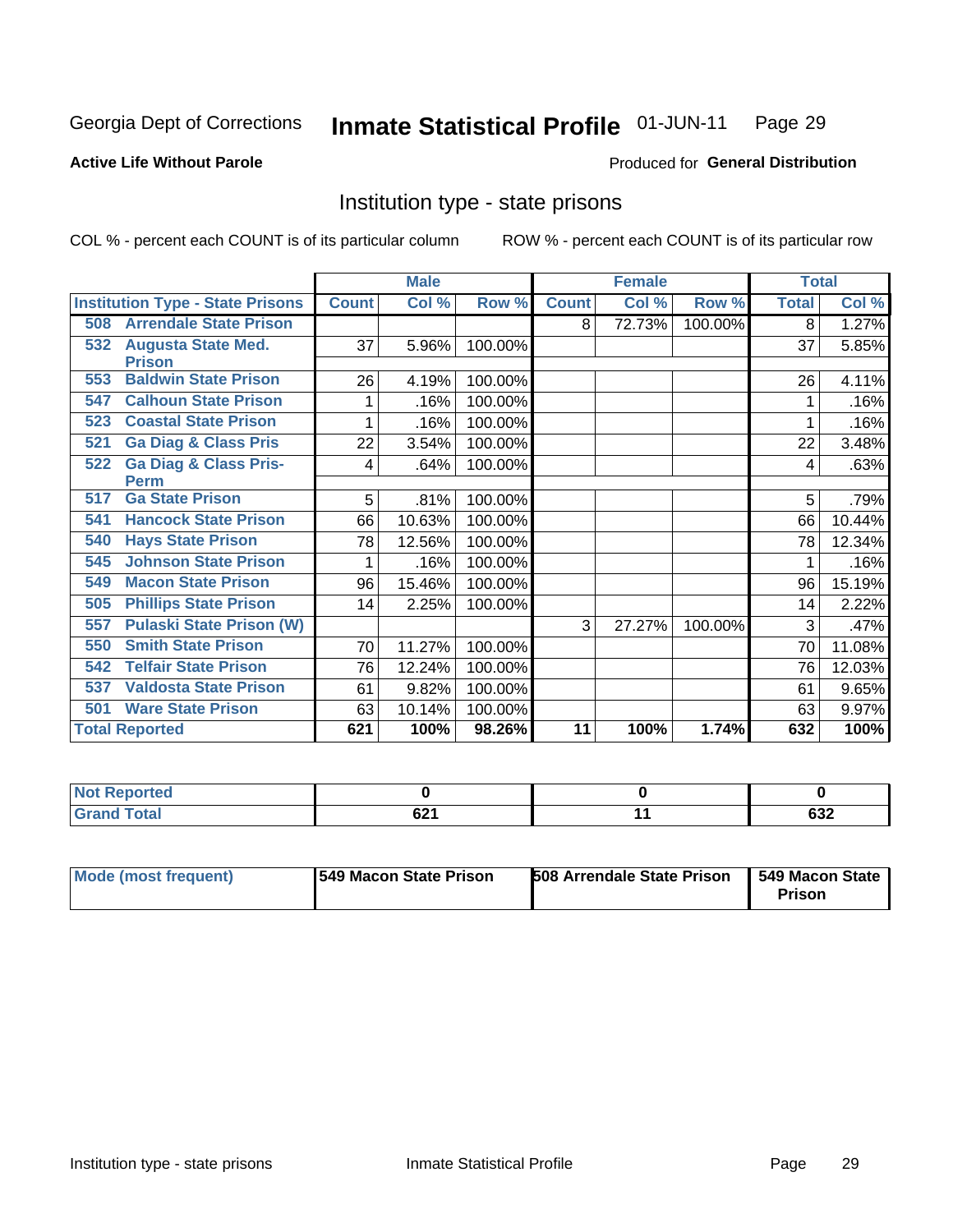#### Inmate Statistical Profile 01-JUN-11 Page 30

**Active Life Without Parole** 

Produced for General Distribution

## Institution type - private prisons

COL % - percent each COUNT is of its particular column

|                                                     | <b>Male</b> |                    | <b>Female</b> |       |              | Total   |
|-----------------------------------------------------|-------------|--------------------|---------------|-------|--------------|---------|
| <b>Institution Type - Private Prisons   Count  </b> | Col%        | <b>Row % Count</b> | Col %         | Row % | <b>Total</b> | Col %   |
| 569<br><b>Coffee Corr Facility</b>                  | 100.00%     | 100.00%            |               |       |              | 100.00% |
| <b>Total Reported</b>                               | $100\%$     | $100\%$            |               | %     |              | 100%    |

| $\parallel$ Not Reported                       |  |  |
|------------------------------------------------|--|--|
| $int^{\bullet}$<br>$\cdots$ $\cdots$<br>______ |  |  |

| Mode (most frequent) | 569 Coffee Corr Facility | <b>Null</b> | 569 Coffee Corr<br><b>Facility</b> |
|----------------------|--------------------------|-------------|------------------------------------|
|----------------------|--------------------------|-------------|------------------------------------|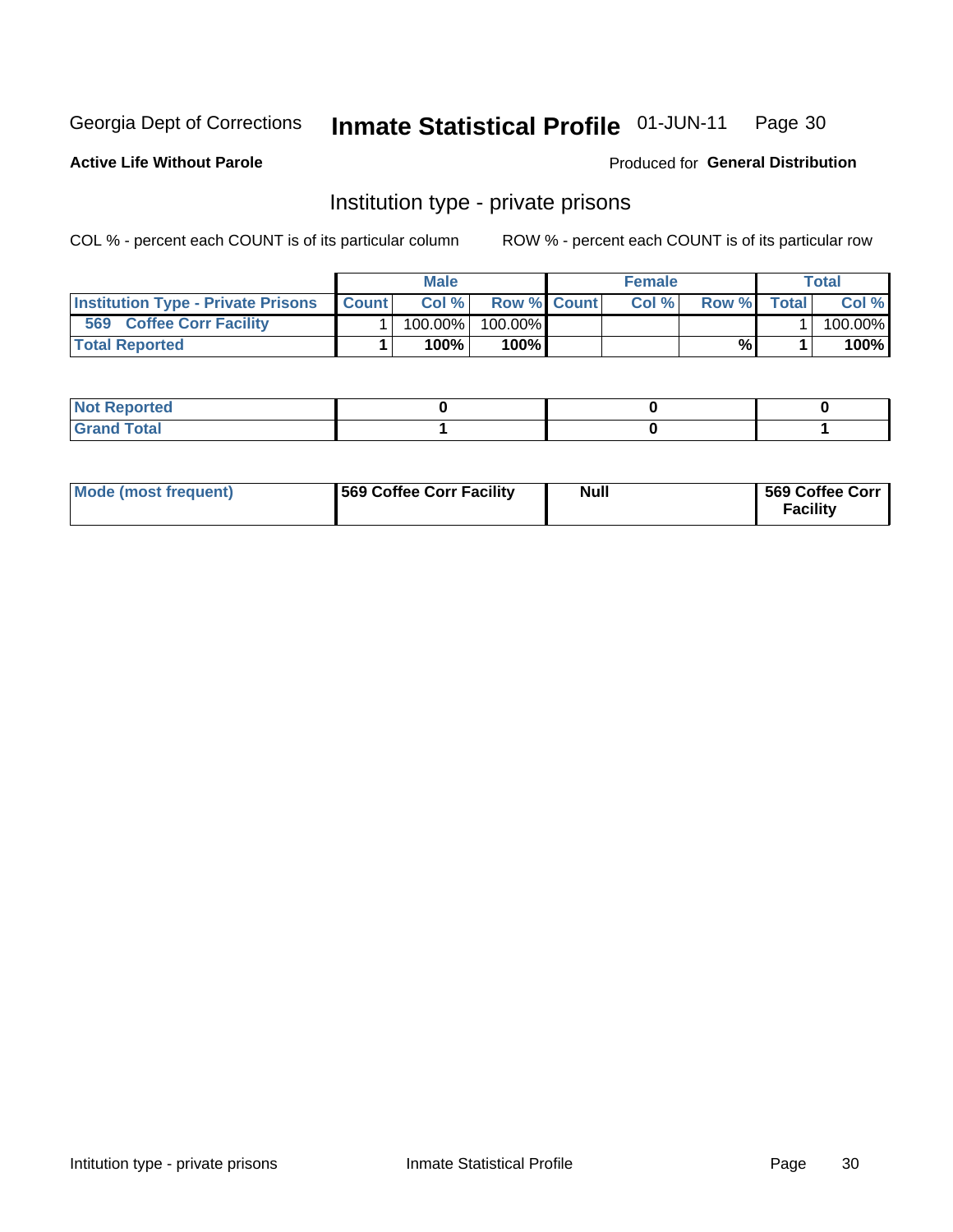#### Inmate Statistical Profile 01-JUN-11 Page 31

**Active Life Without Parole** 

Produced for General Distribution

## Institution type - prison annexes

COL % - percent each COUNT is of its particular column

|                                                   | <b>Male</b> |         |              | <b>Female</b> |       |       | <b>Total</b> |
|---------------------------------------------------|-------------|---------|--------------|---------------|-------|-------|--------------|
| <b>Institution Type - Prison Annexe   Count  </b> | Col%        | Row %   | <b>Count</b> | Col%          | Row % | Total | Col %        |
| 7540 Havs Annex                                   | 100.00%।    | 100.00% |              |               |       |       | 100.00%l     |
| <b>Total Reported</b>                             | 100%        | 100%    |              |               | %     |       | 100%         |

| <b>Not Reported</b>         |  |  |
|-----------------------------|--|--|
| nd Total<br>$- \cdot \cdot$ |  |  |

| Mode (most frequent) | 7540 Hays Annex | Null | <b>7540 Hays Annex</b> |
|----------------------|-----------------|------|------------------------|
|                      |                 |      |                        |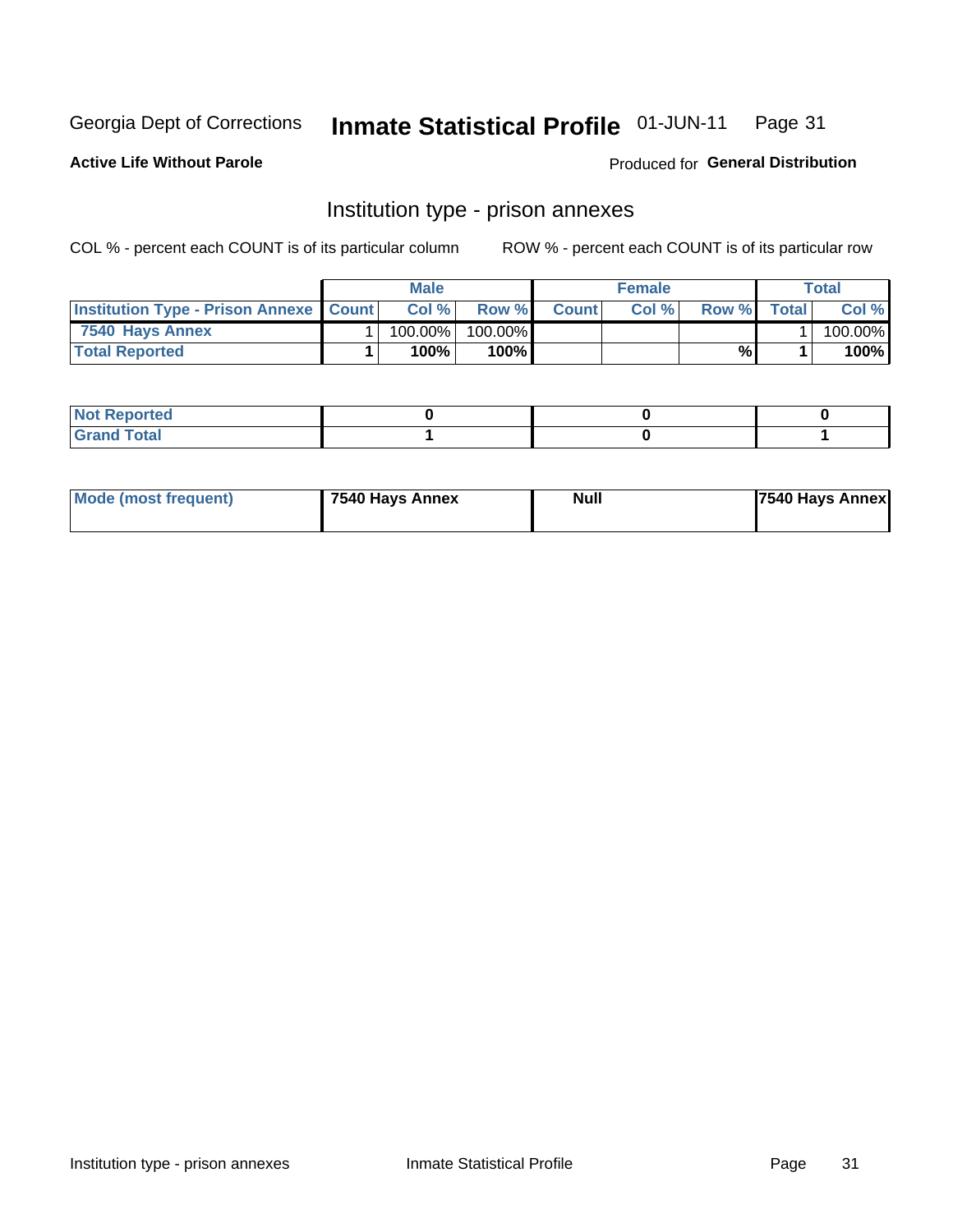#### Inmate Statistical Profile 01-JUN-11 Page 32

**Active Life Without Parole** 

Produced for General Distribution

## Institution type - pre-release centers

COL % - percent each COUNT is of its particular column

|                                                   | <b>Male</b> |                    | <b>Female</b> |             | <b>Total</b> |
|---------------------------------------------------|-------------|--------------------|---------------|-------------|--------------|
| <b>Institution Type - Prison Annexe   Count  </b> | Col %       | <b>Row % Count</b> | Col %         | Row % Total | Col %        |
| <b>Total Reported</b>                             |             |                    |               |             |              |

| <b>Reported</b><br>I NOT |  |  |
|--------------------------|--|--|
| <b>Total</b><br>$C$ ren  |  |  |

| $^{\prime}$ Mo <sub>t</sub><br>frequent)<br>⊥(most | <b>Null</b> | Noll<br><b>vull</b> | <b>Null</b> |
|----------------------------------------------------|-------------|---------------------|-------------|
|                                                    |             |                     |             |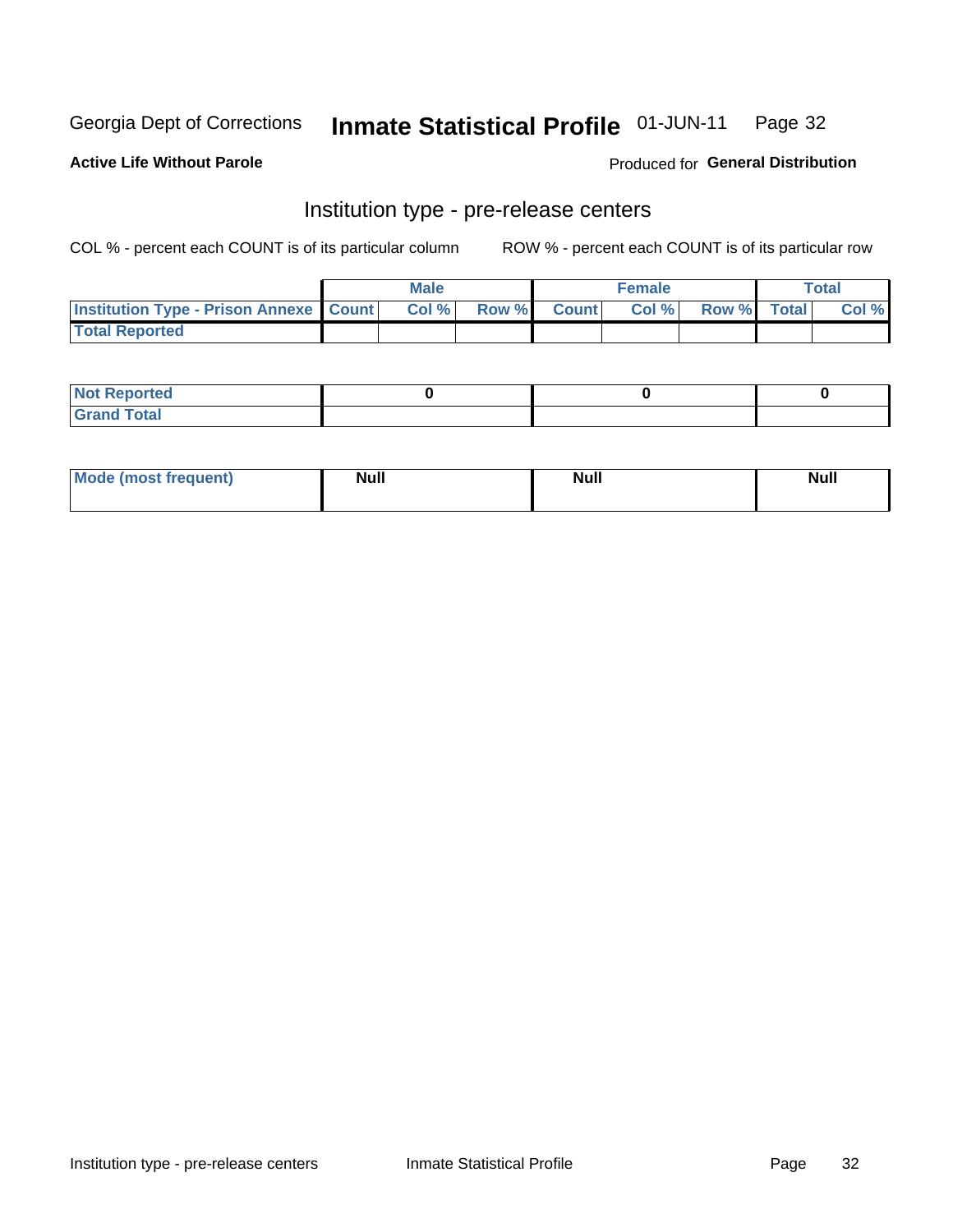#### Inmate Statistical Profile 01-JUN-11 Page 33

#### **Active Life Without Parole**

#### Produced for General Distribution

## Institution type - inmate boot camp

COL % - percent each COUNT is of its particular column

|                                      |              | <b>Male</b> |               |              | <b>Female</b> |             | <b>Total</b> |
|--------------------------------------|--------------|-------------|---------------|--------------|---------------|-------------|--------------|
| <b>Institution Type - Boot Camps</b> | <b>Count</b> | Col %       | <b>Row %I</b> | <b>Count</b> | Col %         | Row % Total | Col %        |
| <b>Total Rported</b>                 |              |             |               |              |               |             |              |

| <b>Not Reported</b>            |  |  |
|--------------------------------|--|--|
| <b>Total</b><br>C <sub>r</sub> |  |  |

| <b>I Mode (most frequent)</b> | <b>Null</b> | <b>Null</b> | <b>Null</b> |
|-------------------------------|-------------|-------------|-------------|
|                               |             |             |             |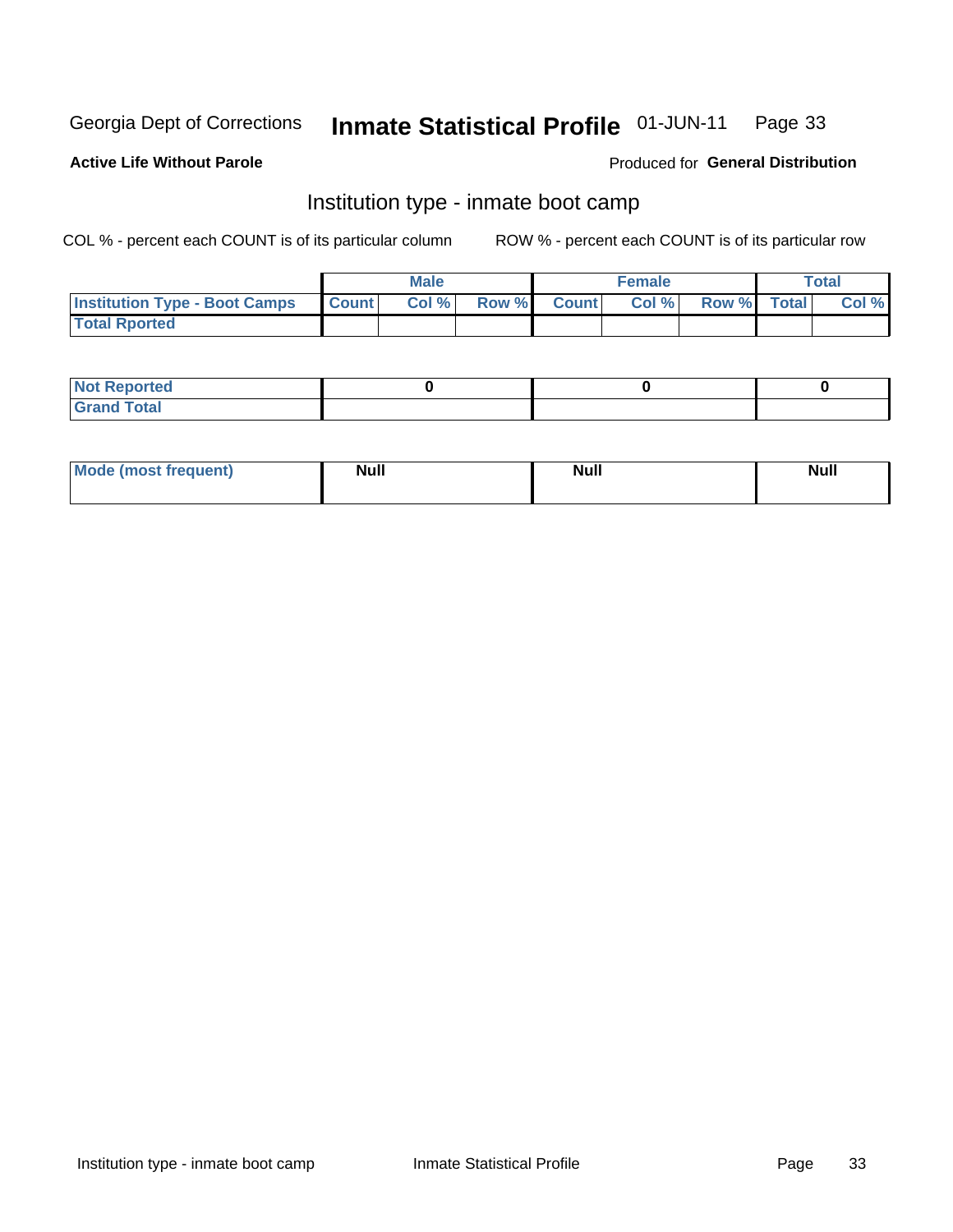#### Inmate Statistical Profile 01-JUN-11 Page 34

**Active Life Without Parole** 

**Produced for General Distribution** 

## Number of disciplinary reports

COL % - percent each COUNT is of its particular column

|                                       |              | <b>Male</b> |                    |    | <b>Female</b> |       |       | <b>Total</b> |
|---------------------------------------|--------------|-------------|--------------------|----|---------------|-------|-------|--------------|
| <b>Number of Disciplinary Reports</b> | <b>Count</b> | Col %       | <b>Row % Count</b> |    | Col %         | Row % | Total | Col %        |
|                                       | 159          | 25.52%      | 98.15%             | 3  | 27.27%        | 1.85% | 162   | 25.55%       |
|                                       | 68           | 10.91%      | 98.55%             |    | 9.09%         | 1.45% | 69    | 10.88%       |
|                                       | 54           | 8.67%       | 94.74%             | 3  | 27.27%        | 5.26% | 57    | 8.99%        |
| 3                                     | 32           | 5.14%       | 96.97%             |    | 9.09%         | 3.03% | 33    | 5.21%        |
|                                       | 43           | 6.90%       | 100.00%            |    |               |       | 43    | 6.78%        |
|                                       | 27           | 4.33%       | 100.00%            |    |               |       | 27    | 4.26%        |
| More Than 5                           | 240          | 38.52%      | 98.77%             | 3  | 27.27%        | 1.23% | 243   | 38.33%       |
| <b>Total Reported</b>                 | 623          | 100%        | 98.26%             | 11 | 100%          | 1.74% | 634   | 100%         |

| วrted<br>NO  |     |               |
|--------------|-----|---------------|
| <b>Total</b> | ს∠ა | $\sim$<br>0J4 |

| Mean (average)         | 8.62 | 7.09 | 8.60 |
|------------------------|------|------|------|
| <b>Median (middle)</b> |      |      |      |
| Mode (most frequent)   |      |      |      |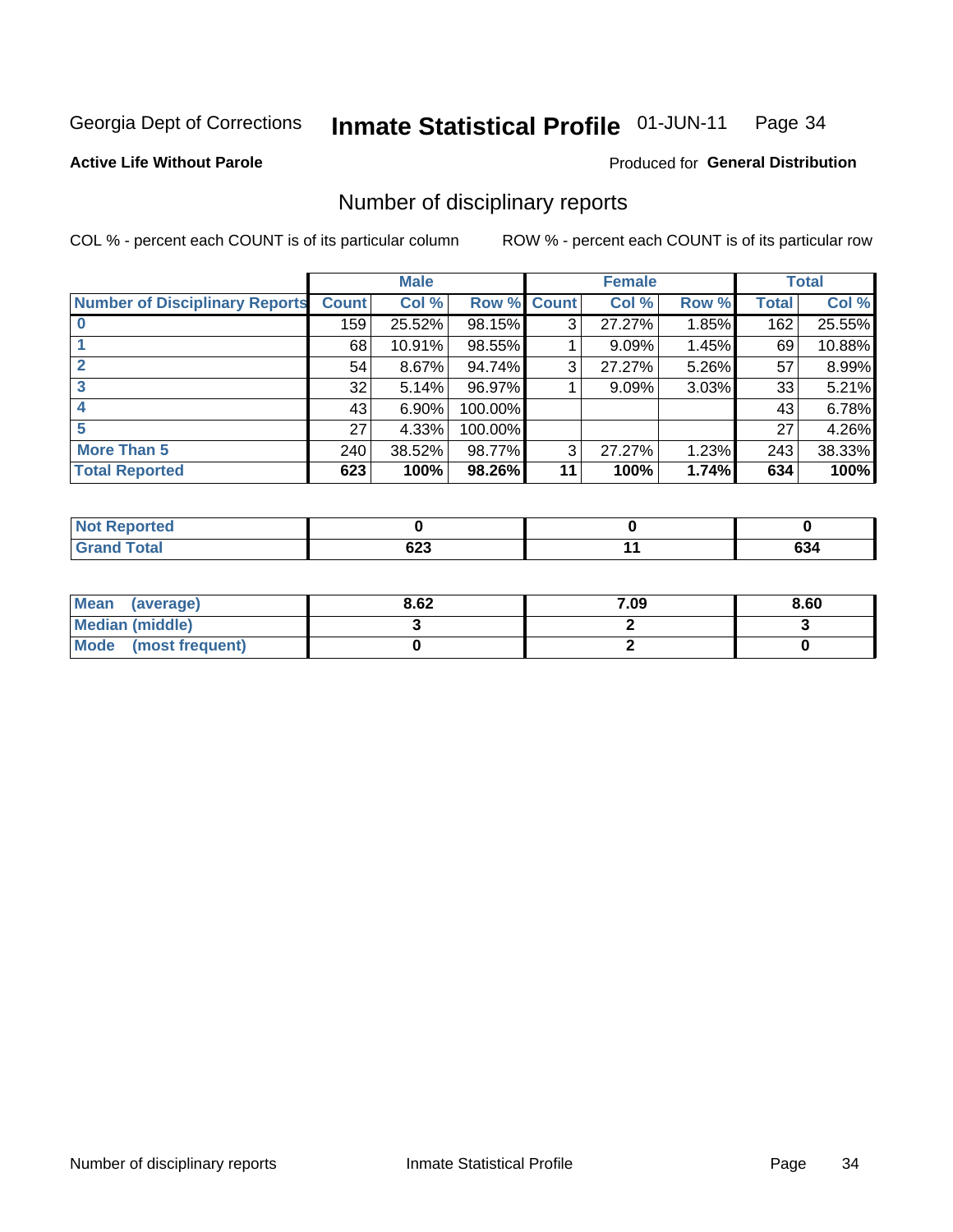#### Inmate Statistical Profile 01-JUN-11 Page 35

**Active Life Without Parole** 

**Produced for General Distribution** 

## Number of transfers

COL % - percent each COUNT is of its particular column

|                            |         | <b>Male</b> |         |              | <b>Female</b> |        |              | <b>Total</b> |
|----------------------------|---------|-------------|---------|--------------|---------------|--------|--------------|--------------|
| <b>Number of Transfers</b> | Count l | Col %       | Row %   | <b>Count</b> | Col %         | Row %  | <b>Total</b> | Col %        |
|                            |         | 1.12%       | 87.50%  |              | 9.09%         | 12.50% | 8            | 1.26%        |
|                            | 102     | 16.37%      | 95.33%  | 5            | 45.45%        | 4.67%  | 107          | 16.88%       |
|                            | 117     | 18.78%      | 100.00% |              |               |        | 117          | 18.45%       |
| 3                          | 115     | 18.46%      | 99.14%  |              | 9.09%         | 0.86%  | 116          | 18.30%       |
|                            | 76      | 12.20%      | 95.00%  | 4            | 36.36%        | 5.00%  | 80           | 12.62%       |
| 5                          | 48      | 7.70%       | 100.00% |              |               |        | 48           | 7.57%        |
| <b>More Than 5</b>         | 158     | 25.36%      | 100.00% |              |               |        | 158          | 24.92%       |
| <b>Total Reported</b>      | 623     | 100%        | 98.26%  | 11           | 100%          | 1.74%  | 634          | 100%         |

| <b>Not Reported</b> |     |                  |
|---------------------|-----|------------------|
| <b>Fotal</b>        | 04J | ^^<br><b>094</b> |

| Mean (average)       | 4.24 | 2.18 | 4.2. |
|----------------------|------|------|------|
| Median (middle)      |      |      |      |
| Mode (most frequent) |      |      |      |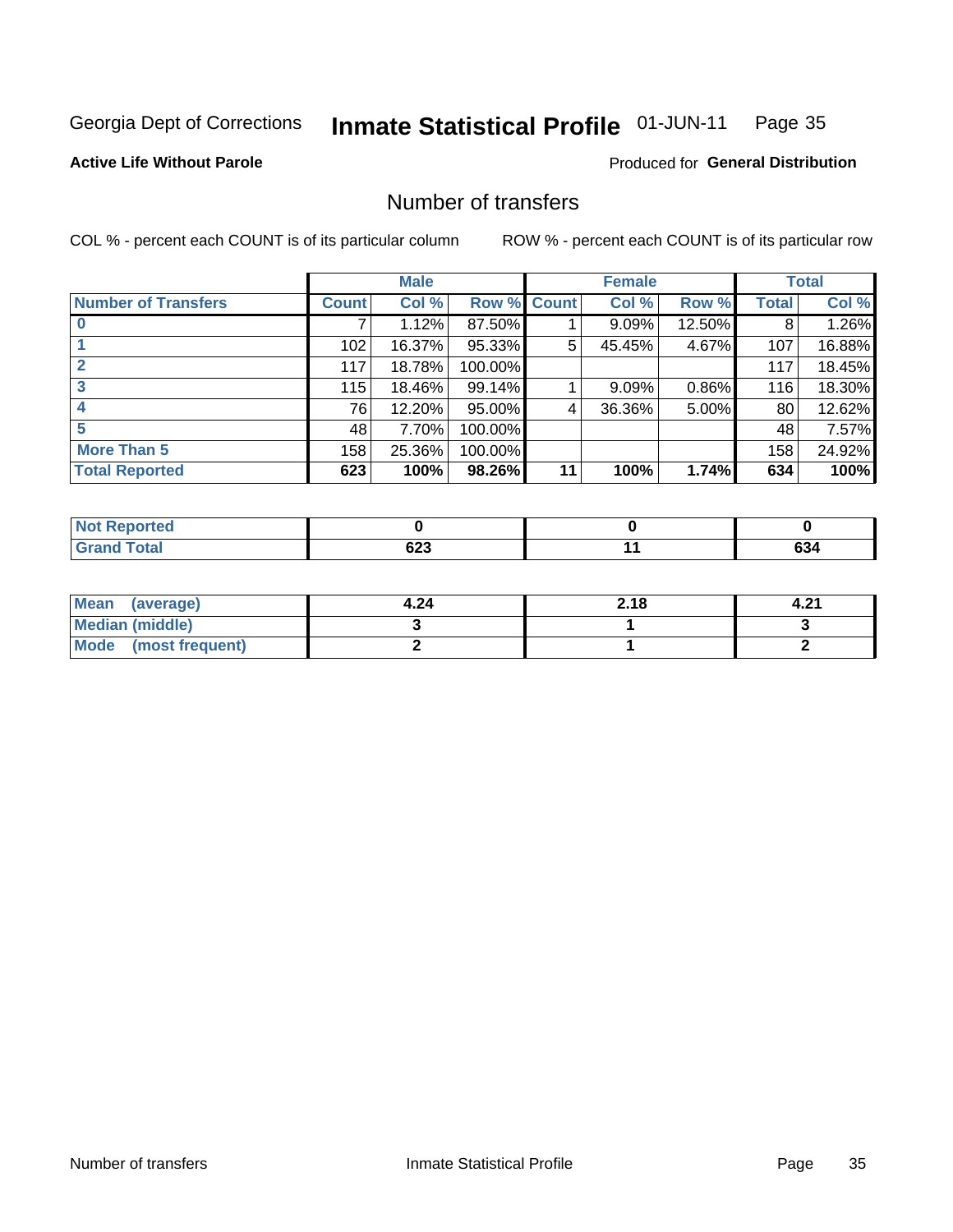#### Inmate Statistical Profile 01-JUN-11 Page 36

**Active Life Without Parole** 

**Produced for General Distribution** 

## Number of escapes

COL % - percent each COUNT is of its particular column

|                          |              | <b>Male</b> |                    |    | <b>Female</b> |          |       | Total  |
|--------------------------|--------------|-------------|--------------------|----|---------------|----------|-------|--------|
| <b>Number of Escapes</b> | <b>Count</b> | Col%        | <b>Row % Count</b> |    | Col %         | Row %    | Total | Col %  |
|                          | 621          | 99.68%      | 98.26%             | 11 | $100.00\%$    | $1.74\%$ | 632   | 99.68% |
|                          |              | 0.16%       | 100.00%            |    |               |          |       | 0.16%  |
|                          |              | 0.16%       | $100.00\%$         |    |               |          |       | 0.16%  |
| <b>Total Reported</b>    | 623          | 100%        | 98.26%             | 11 | 100%          | 1.74%    | 634   | 100%   |

| <b>Not Reported</b> |        |        |
|---------------------|--------|--------|
| <b>Total</b>        | $\sim$ | $\sim$ |
| . Grar              | ხ∠ა    | ნა4    |

| Mean (average)       |  |  |
|----------------------|--|--|
| Median (middle)      |  |  |
| Mode (most frequent) |  |  |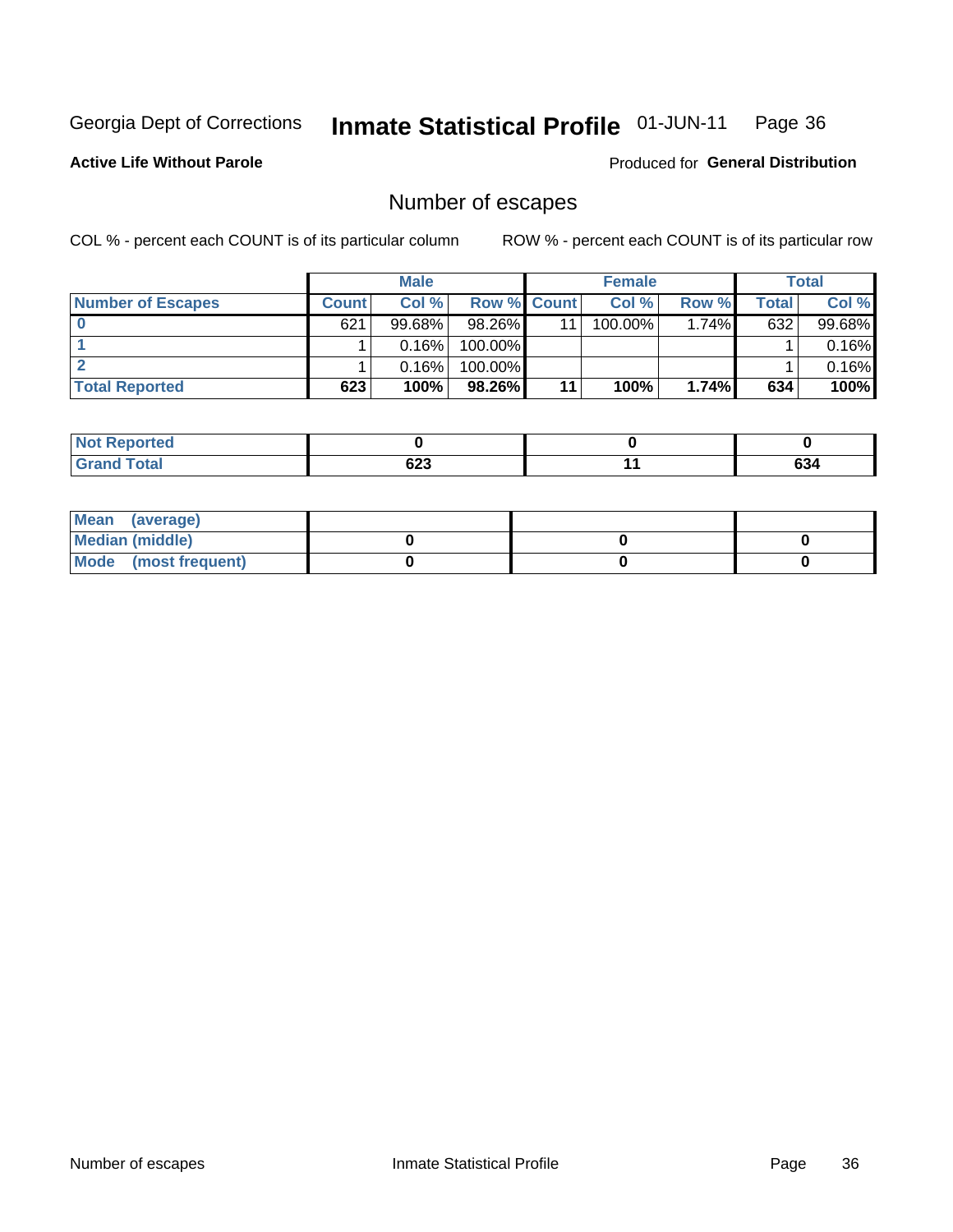## **Active Life Without Parole**

## Produced for General Distribution

## Time served in current (or last) institution

COL % - percent each COUNT is of its particular column

|                            |              | <b>Male</b> |           |              | <b>Female</b> |        |              | <b>Total</b> |
|----------------------------|--------------|-------------|-----------|--------------|---------------|--------|--------------|--------------|
| <b>Time In Institution</b> | <b>Count</b> | Col %       | Row %     | <b>Count</b> | Col %         | Row %  | <b>Total</b> | Col %        |
| 0 to 3 months              | 68           | 10.91%      | 88.31%    | 9            | 81.82%        | 11.69% | 77           | 12.15%       |
| <b>3.01 to 6 months</b>    | 33           | 5.30%       | 100.00%   |              |               |        | 33           | 5.21%        |
| 6.01 to 9 months           | 44           | 7.06%       | 100.00%   |              |               |        | 44           | 6.94%        |
| 9.01 to 12 months          | 40           | 6.42%       | 100.00%   |              |               |        | 40           | 6.31%        |
| 12.01 to 18 months         | 56           | 8.99%       | 100.00%   |              |               |        | 56           | 8.83%        |
| 18.01 to 24 months         | 61           | 9.79%       | 100.00%   |              |               |        | 61           | 9.62%        |
| 2.01 to 3 years            | 94           | 15.09%      | 100.00%   |              |               |        | 94           | 14.83%       |
| 3.01 to 4 years            | 61           | 9.79%       | 100.00%   |              |               |        | 61           | 9.62%        |
| $4.01$ to 5 years          | 30           | 4.82%       | 100.00%   |              |               |        | 30           | 4.73%        |
| 5.01 to 6 years            | 36           | 5.78%       | 100.00%   |              |               |        | 36           | 5.68%        |
| 6.01 to 7 years            | 25           | 4.01%       | 92.59%    | 2            | 18.18%        | 7.41%  | 27           | 4.26%        |
| 7.01 to 8 years            | 12           | 1.93%       | 100.00%   |              |               |        | 12           | 1.89%        |
| 8.01 to 9 years            | 24           | 3.85%       | 100.00%   |              |               |        | 24           | 3.79%        |
| 9.01 to 10 years           | 18           | 2.89%       | 100.00%   |              |               |        | 18           | 2.84%        |
| Over 10 years              | 21           | 3.37%       | 100.00%   |              |               |        | 21           | 3.31%        |
| <b>Total Reported</b>      | 623          | 100%        | $98.26\%$ | 11           | 100%          | 1.74%  | 634          | 100.0%       |

| Reported<br><b>NOT</b> |                    |              |
|------------------------|--------------------|--------------|
| <i>i</i> otal          | coo<br>uzj<br>$ -$ | $\sim$<br>ാ∙ |

| <b>Mean</b><br>(average) | 37 months | 16 months | 36 months |
|--------------------------|-----------|-----------|-----------|
| Median (middle)          | 25 months | 2 months  | 24 months |
| Mode (most frequent)     | 2 months  | 1 months  | 1 months  |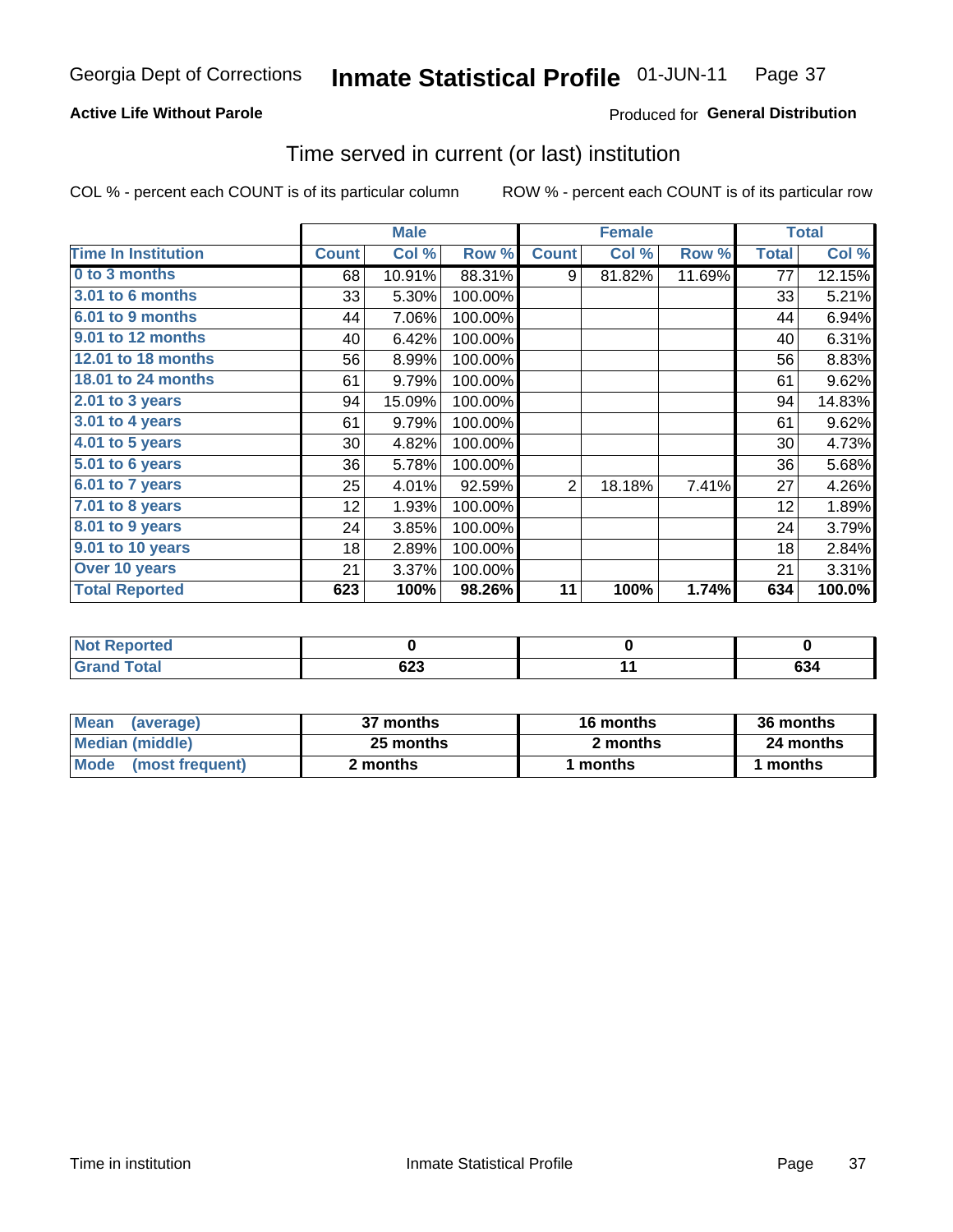#### Inmate Statistical Profile 01-JUN-11 Page 38

### **Active Life Without Parole**

### Produced for General Distribution

## Highest grade level attained

COL % - percent each COUNT is of its particular column

|                              |                | <b>Male</b> |         |              | <b>Female</b> |        |                         | <b>Total</b> |
|------------------------------|----------------|-------------|---------|--------------|---------------|--------|-------------------------|--------------|
| <b>Grade Level</b>           | <b>Count</b>   | Col %       | Row %   | <b>Count</b> | Col %         | Row %  | <b>Total</b>            | Col %        |
| No school at all             | 1              | 0.17%       | 100.00% |              |               |        | 1                       | 0.16%        |
| <b>Grade 1</b>               |                | 0.17%       | 100.00% |              |               |        | 1                       | 0.16%        |
| <b>Grade 2</b>               | 1              | 0.17%       | 100.00% |              |               |        | 1                       | 0.16%        |
| <b>Grade 4</b>               | 4              | 0.66%       | 100.00% |              |               |        | 4                       | 0.65%        |
| Grade 5                      | 4              | 0.66%       | 100.00% |              |               |        | 4                       | 0.65%        |
| Grade 6                      | 7              | 1.16%       | 100.00% |              |               |        | $\overline{7}$          | 1.14%        |
| <b>Grade 7</b>               | 21             | 3.47%       | 100.00% |              |               |        | 21                      | 3.41%        |
| <b>Grade 8</b>               | 50             | 8.26%       | 100.00% |              |               |        | 50                      | 8.12%        |
| <b>Grade 9</b>               | 73             | 12.07%      | 98.65%  | 1            | 9.09%         | 1.35%  | 74                      | 12.01%       |
| Grade 10                     | 111            | 18.35%      | 99.11%  | 1            | 9.09%         | 0.89%  | 112                     | 18.18%       |
| Grade 11                     | 89             | 14.71%      | 98.89%  | 1            | 9.09%         | 1.11%  | 90                      | 14.61%       |
| <b>Grade 12 or GED</b>       | 136            | 22.48%      | 95.77%  | 6            | 54.55%        | 4.23%  | 142                     | 23.05%       |
| <b>Some tech school</b>      | 8              | 1.32%       | 88.89%  | 1            | 9.09%         | 11.11% | 9                       | 1.46%        |
| <b>Completed tech school</b> | 10             | 1.65%       | 100.00% |              |               |        | 10                      | 1.62%        |
| College, 1 year              | 24             | 3.97%       | 100.00% |              |               |        | 24                      | 3.90%        |
| College, 2 year              | 33             | 5.45%       | 97.06%  | 1            | 9.09%         | 2.94%  | 34                      | 5.52%        |
| College, 3 year              | 12             | 1.98%       | 100.00% |              |               |        | 12                      | 1.95%        |
| <b>Bachelor's degree</b>     | 13             | 2.15%       | 100.00% |              |               |        | 13                      | 2.11%        |
| <b>Master's degree</b>       | 4              | 0.66%       | 100.00% |              |               |        | $\overline{\mathbf{4}}$ | 0.65%        |
| Ph.D. degree                 | 1              | 0.17%       | 100.00% |              |               |        | 1                       | 0.16%        |
| Law degree                   | $\overline{2}$ | 0.33%       | 100.00% |              |               |        | $\overline{2}$          | 0.32%        |
| <b>Total Reported</b>        | 605            | 100%        | 98.21%  | 11           | 100%          | 1.79%  | 616                     | 100%         |

| لمنتشر بالتعبين<br>Reported | 10  | 1 O                  |
|-----------------------------|-----|----------------------|
| <b>Total</b>                | ט∠ט | $\sim$<br><b>094</b> |

| <b>Mean</b><br>(average) | 10.82           | 11.73           | 10.83             |  |  |
|--------------------------|-----------------|-----------------|-------------------|--|--|
| <b>Median (middle)</b>   | Grade 11        | Grade 12 or GED | Grade 11          |  |  |
| Mode (most frequent)     | Grade 12 or GED | Grade 12 or GED | I Grade 12 or GED |  |  |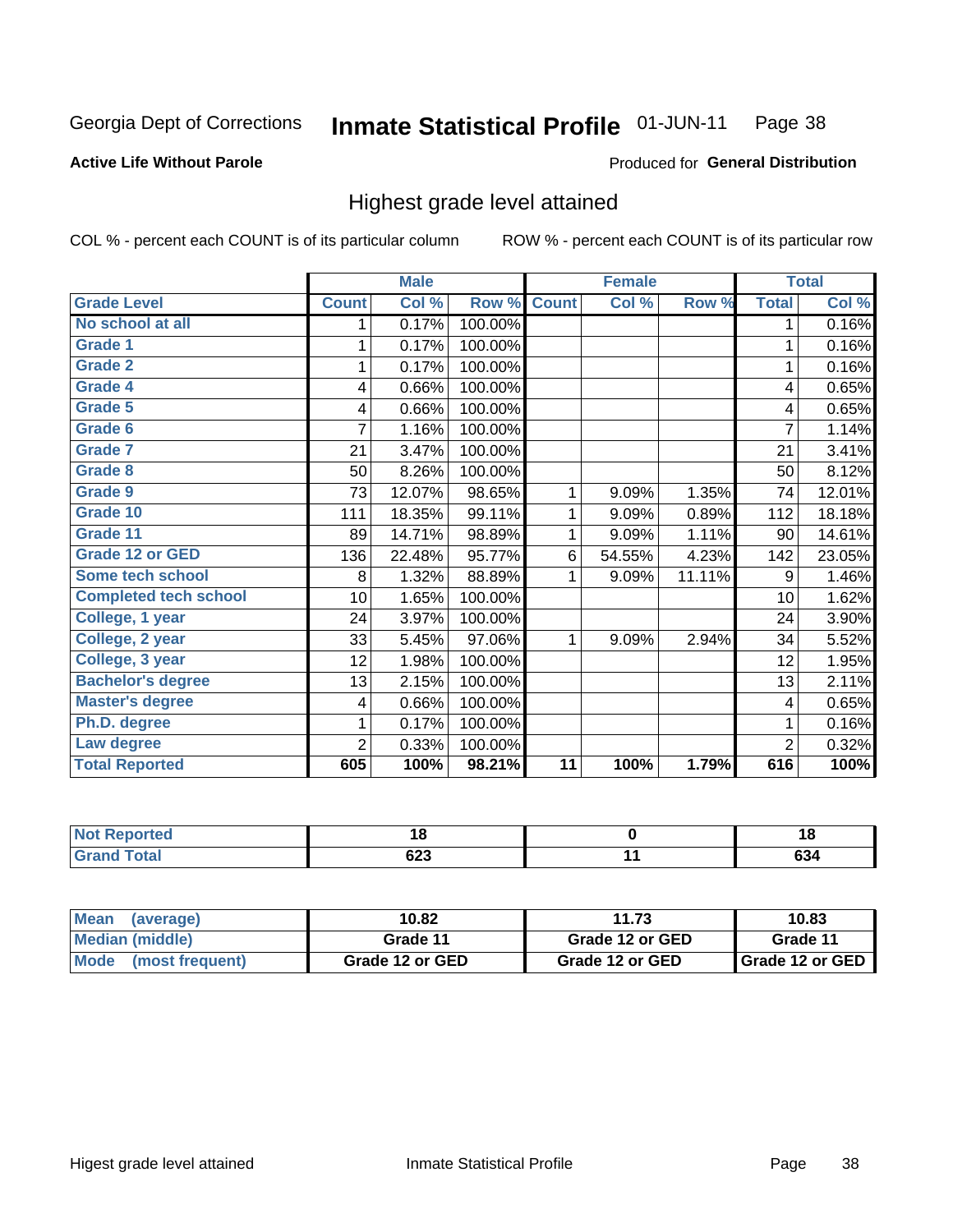#### Inmate Statistical Profile 01-JUN-11 Page 39

### **Active Life Without Parole**

### **Produced for General Distribution**

## Culture fair IQ scores

COL % - percent each COUNT is of its particular column

|                       |              | <b>Male</b> |                    |                 | <b>Female</b> |       |              | <b>Total</b> |
|-----------------------|--------------|-------------|--------------------|-----------------|---------------|-------|--------------|--------------|
| <b>IQ Scores</b>      | <b>Count</b> | Col %       | <b>Row % Count</b> |                 | Col %         | Row % | <b>Total</b> | Col %        |
| $60 - 69$             | 24           | 4.48%       | 100.00%            |                 |               |       | 24           | 4.40%        |
| $70 - 79$             | 41           | 7.65%       | 100.00%            |                 |               |       | 41           | 7.51%        |
| $80 - 89$             | 85           | 15.86%      | 97.70%             | 2               | 20.00%        | 2.30% | 87           | 15.93%       |
| $90 - 99$             | 99           | 18.47%      | 97.06%             | 3               | 30.00%        | 2.94% | 102          | 18.68%       |
| $100 - 109$           | 146          | 27.24%      | 98.65%             | $\overline{2}$  | 20.00%        | 1.35% | 148          | 27.11%       |
| $110 - 119$           | 116          | 21.64%      | 98.31%             | $\overline{2}$  | 20.00%        | 1.69% | 118          | 21.61%       |
| $120 - 129$           | 25           | 4.66%       | 96.15%             |                 | 10.00%        | 3.85% | 26           | 4.76%        |
| <b>Total Reported</b> | 536          | 100%        | 98.17%             | 10 <sup>1</sup> | 100%          | 1.83% | 546          | 100%         |

| <b>Not Reported</b>         | ໐າ<br>οJ | 84  |
|-----------------------------|----------|-----|
| <b>Not Valid (under 60)</b> |          |     |
| <b>Grand Total</b>          | 623      | 634 |

| Mean (average)       | 98  | 103 | 98  |
|----------------------|-----|-----|-----|
| Median (middle)      | 101 | 99  | 101 |
| Mode (most frequent) | 110 | 96  | 110 |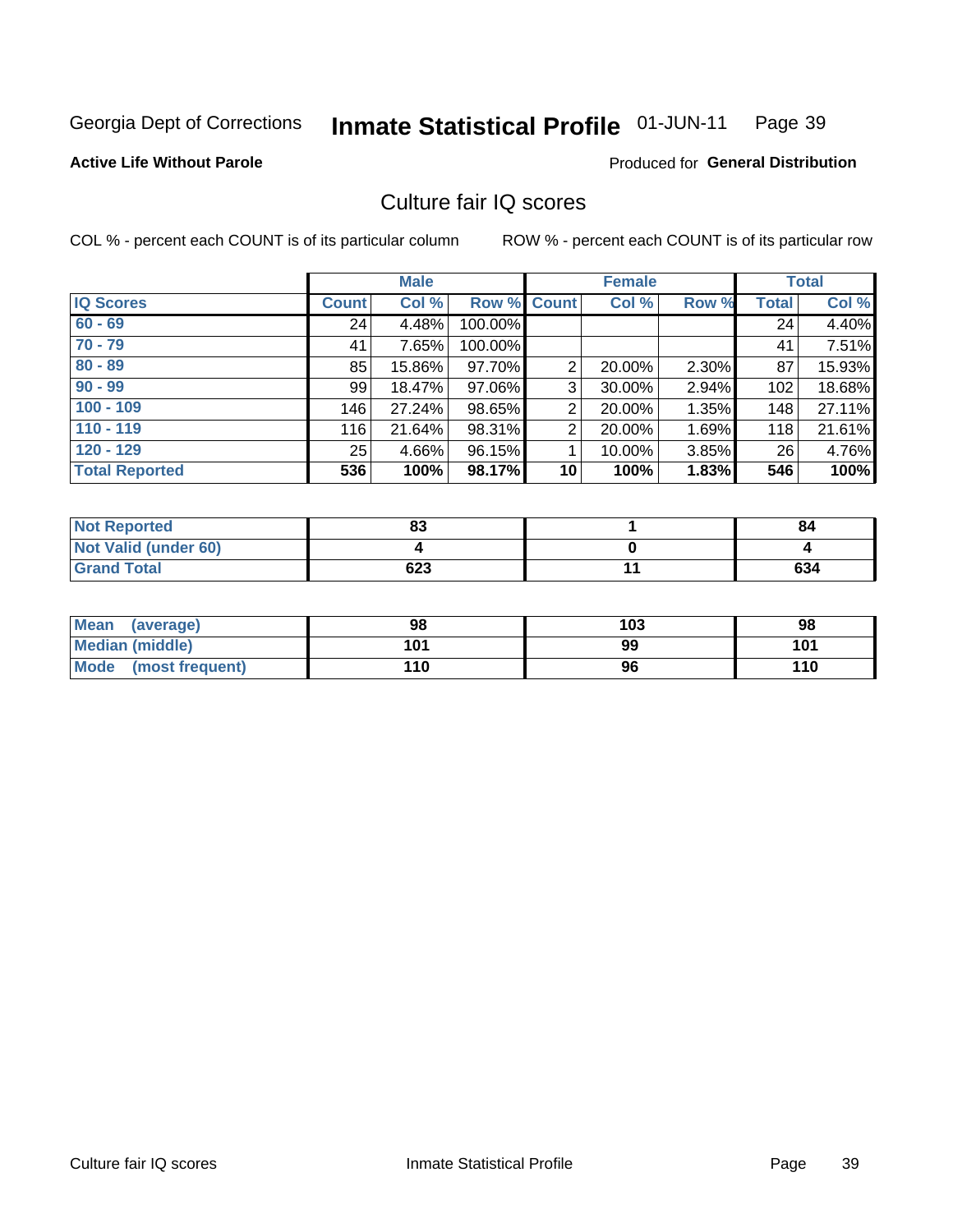#### Inmate Statistical Profile 01-JUN-11 Page 40

Produced for General Distribution

### **Active Life Without Parole**

## Wide Range Achievement Test (WRAT) reading score

COL % - percent each COUNT is of its particular column

|                           |              | <b>Male</b> |         |                | <b>Female</b> |       |              | <b>Total</b> |
|---------------------------|--------------|-------------|---------|----------------|---------------|-------|--------------|--------------|
| <b>WRAT Reading Score</b> | <b>Count</b> | Col %       | Row %   | <b>Count</b>   | Col %         | Row % | <b>Total</b> | Col %        |
| $0.1$ to $0.9$            | 14           | 2.57%       | 100.00% |                |               |       | 14           | 2.52%        |
| 1.0 to 1.9                | 17           | 3.12%       | 100.00% |                |               |       | 17           | 3.06%        |
| 2.0 to 2.9                | 28           | 5.14%       | 96.55%  | 1              | 10.00%        | 3.45% | 29           | 5.23%        |
| 3.0 to 3.9                | 33           | 6.06%       | 100.00% |                |               |       | 33           | 5.95%        |
| 4.0 to 4.9                | 43           | 7.89%       | 100.00% |                |               |       | 43           | 7.75%        |
| 5.0 to 5.9                | 49           | 8.99%       | 98.00%  | 1              | 10.00%        | 2.00% | 50           | 9.01%        |
| 6.0 to 6.9                | 47           | 8.62%       | 100.00% |                |               |       | 47           | 8.47%        |
| 7.0 to 7.9                | 18           | 3.30%       | 100.00% |                |               |       | 18           | 3.24%        |
| 8.0 to 8.9                | 38           | 6.97%       | 100.00% |                |               |       | 38           | 6.85%        |
| 9.0 to 9.9                | 42           | 7.71%       | 97.67%  | 1              | 10.00%        | 2.33% | 43           | 7.75%        |
| 10.0 to 10.9              | 13           | 2.39%       | 92.86%  | 1              | 10.00%        | 7.14% | 14           | 2.52%        |
| 11.0 to 11.9              | 32           | 5.87%       | 94.12%  | $\overline{2}$ | 20.00%        | 5.88% | 34           | 6.13%        |
| 12.0 to 12.9              | 115          | 21.10%      | 99.14%  | 1              | 10.00%        | 0.86% | 116          | 20.90%       |
| 13                        | 56           | 10.28%      | 94.92%  | 3              | 30.00%        | 5.08% | 59           | 10.63%       |
| <b>Total Reported</b>     | 545          | 100%        | 98.20%  | 10             | 100%          | 1.80% | 555          | 100.0%       |
|                           |              |             |         |                |               |       |              |              |

| <b>Not Reported</b> | 70<br>1 U | $\sim$ |
|---------------------|-----------|--------|
| <b>Grand Total</b>  | 623       | 634    |

| Mean (average)         | 8.31 | 10.22                | 8.34 |
|------------------------|------|----------------------|------|
| <b>Median (middle)</b> | ช.ว  | 11 J<br>. <i>. .</i> | ၓ.๖  |
| Mode (most frequent)   | U    |                      | 13   |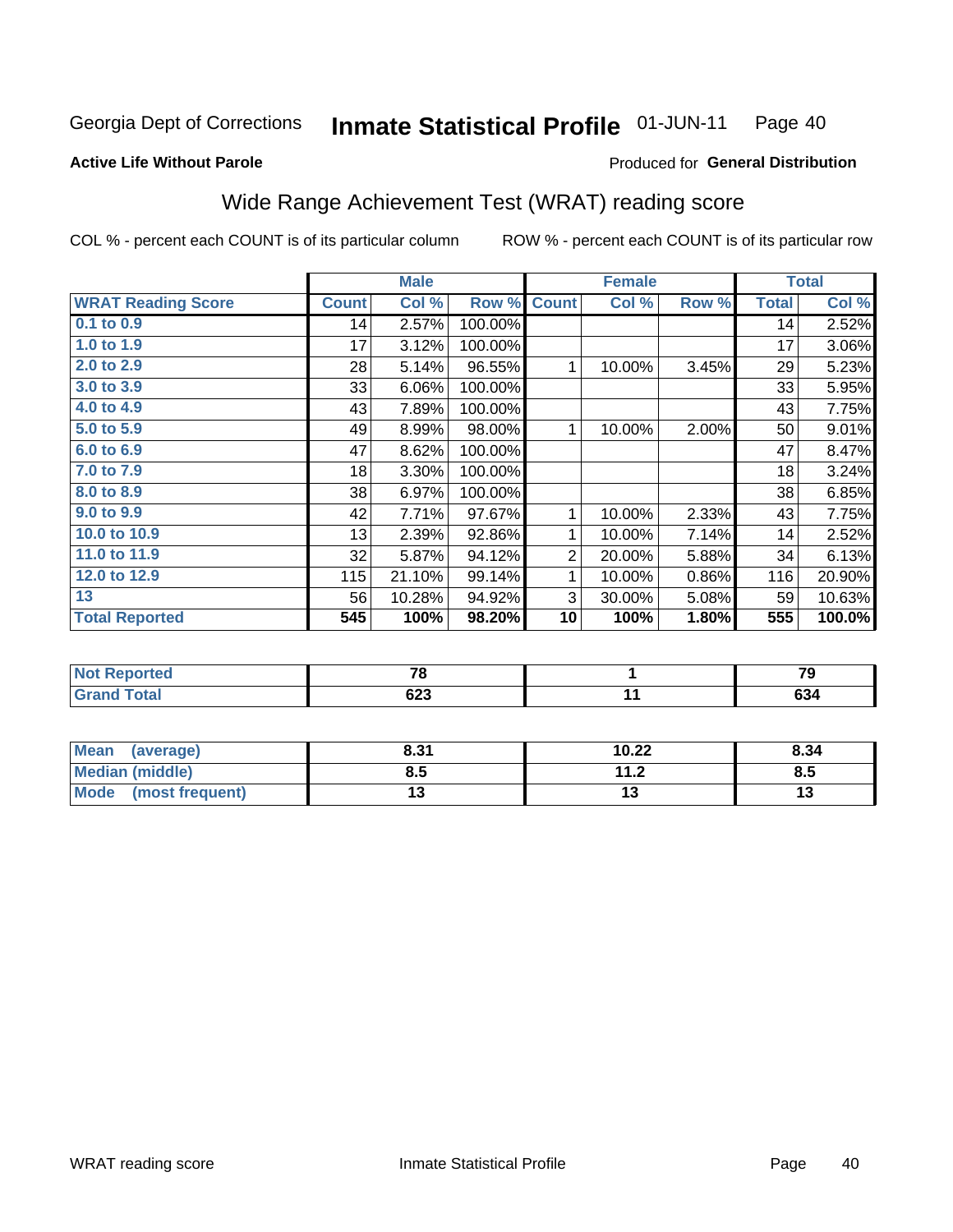#### Inmate Statistical Profile 01-JUN-11 Page 41

### **Active Life Without Parole**

## Produced for General Distribution

## Wide Range Achievement Test (WRAT) math score

COL % - percent each COUNT is of its particular column

|                              |                | <b>Male</b> |         |                | <b>Female</b> |       |                | <b>Total</b> |
|------------------------------|----------------|-------------|---------|----------------|---------------|-------|----------------|--------------|
| <b>WRAT Mathematic Score</b> | <b>Count</b>   | Col %       | Row %   | <b>Count</b>   | Col %         | Row % | <b>Total</b>   | Col %        |
| $0.1$ to $0.9$               | $\overline{2}$ | 0.37%       | 100.00% |                |               |       | $\overline{2}$ | 0.36%        |
| 1.0 to 1.9                   | 4              | 0.73%       | 100.00% |                |               |       | 4              | 0.72%        |
| 2.0 to 2.9                   | 17             | 3.12%       | 100.00% |                |               |       | 17             | 3.06%        |
| 3.0 to 3.9                   | 37             | 6.79%       | 100.00% |                |               |       | 37             | 6.67%        |
| 4.0 to 4.9                   | 59             | 10.83%      | 98.33%  | 1              | 10.00%        | 1.67% | 60             | 10.81%       |
| 5.0 to 5.9                   | 71             | 13.03%      | 98.61%  | 1              | 10.00%        | 1.39% | 72             | 12.97%       |
| 6.0 to 6.9                   | 109            | 20.00%      | 99.09%  | 1              | 10.00%        | 0.91% | 110            | 19.82%       |
| 7.0 to 7.9                   | 66             | 12.11%      | 98.51%  | 1              | 10.00%        | 1.49% | 67             | 12.07%       |
| 8.0 to 8.9                   | 39             | 7.16%       | 95.12%  | $\overline{2}$ | 20.00%        | 4.88% | 41             | 7.39%        |
| 9.0 to 9.9                   | 54             | 9.91%       | 96.43%  | $\overline{2}$ | 20.00%        | 3.57% | 56             | 10.09%       |
| 10.0 to 10.9                 | 26             | 4.77%       | 100.00% |                |               |       | 26             | 4.68%        |
| 11.0 to 11.9                 | 15             | 2.75%       | 100.00% |                |               |       | 15             | 2.70%        |
| 12.0 to 12.9                 | 36             | 6.61%       | 97.30%  | 1              | 10.00%        | 2.70% | 37             | 6.67%        |
| 13                           | 10             | 1.83%       | 90.91%  | 1              | 10.00%        | 9.09% | 11             | 1.98%        |
| <b>Total Reported</b>        | 545            | 100%        | 98.20%  | 10             | 100%          | 1.80% | 555            | 100%         |
|                              |                |             |         |                |               |       |                |              |
| <del>.</del>                 |                |             |         |                |               |       |                |              |

| <b>Not Reported</b> | --<br>ΓC   | 70        |
|---------------------|------------|-----------|
| <b>Total</b>        | coo<br>ხ∠ა | ^^<br>დაფ |

| Mean<br>(average)              | 7.20 | 8.6   | 7.00<br>1.LL |
|--------------------------------|------|-------|--------------|
| <b>Median (middle)</b>         | 6.9  | 8.45  | 6.9          |
| <b>Mode</b><br>(most frequent) | 6.9  | . . o | 6.9          |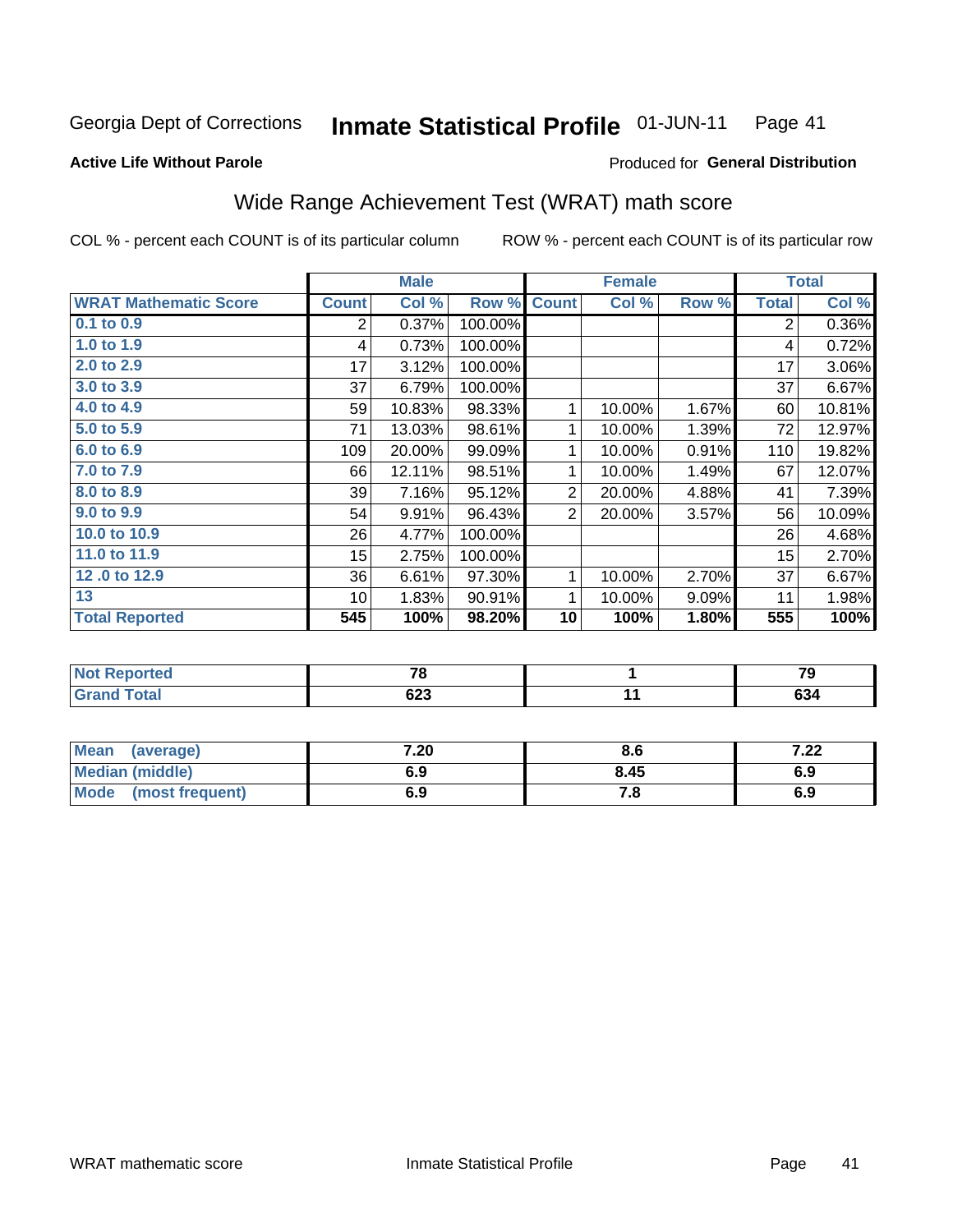#### **Inmate Statistical Profile 01-JUN-11** Page 42

## **Active Life Without Parole**

### Produced for General Distribution

## Wide Range Achievement Test (WRAT) spelling score

COL % - percent each COUNT is of its particular column

|                                              |              | <b>Male</b> |         |              | <b>Female</b> |       |              | <b>Total</b> |
|----------------------------------------------|--------------|-------------|---------|--------------|---------------|-------|--------------|--------------|
| <b>WRAT Spelling Score</b>                   | <b>Count</b> | Col %       | Row %   | <b>Count</b> | Col %         | Row % | <b>Total</b> | Col %        |
| 0.1 to 0.9                                   | 7            | 1.29%       | 100.00% |              |               |       | 7            | 1.26%        |
| 1.0 to 1.9                                   | 24           | 4.41%       | 100.00% |              |               |       | 24           | 4.33%        |
| 2.0 to 2.9                                   | 41           | 7.54%       | 100.00% |              |               |       | 41           | 7.40%        |
| 3.0 to 3.9                                   | 31           | 5.70%       | 100.00% |              |               |       | 31           | 5.60%        |
| 4.0 to 4.9                                   | 45           | 8.27%       | 97.83%  | 1            | 10.00%        | 2.17% | 46           | 8.30%        |
| 5.0 to 5.9                                   | 55           | 10.11%      | 100.00% |              |               |       | 55           | 9.93%        |
| 6.0 to 6.9                                   | 58           | 10.66%      | 98.31%  | 1            | 10.00%        | 1.69% | 59           | 10.65%       |
| 7.0 to 7.9                                   | 46           | 8.46%       | 100.00% |              |               |       | 46           | 8.30%        |
| 8.0 to 8.9                                   | 39           | 7.17%       | 97.50%  | 1            | 10.00%        | 2.50% | 40           | 7.22%        |
| 9.0 to 9.9                                   | 39           | 7.17%       | 100.00% |              |               |       | 39           | 7.04%        |
| 10.0 to 10.9                                 | 35           | 6.43%       | 100.00% |              |               |       | 35           | 6.32%        |
| 11.0 to $11.9$                               | 36           | 6.62%       | 92.31%  | 3            | 30.00%        | 7.69% | 39           | 7.04%        |
| 12.0 to 12.9                                 | 62           | 11.40%      | 95.38%  | 3            | 30.00%        | 4.62% | 65           | 11.73%       |
| 13                                           | 26           | 4.78%       | 96.30%  | 1            | 10.00%        | 3.70% | 27           | 4.87%        |
| <b>Total Reported</b>                        | 544          | 100%        | 98.19%  | 10           | 100%          | 1.81% | 554          | 100%         |
|                                              |              |             |         |              |               |       |              |              |
| <b>START AND START AND START AND INCOME.</b> |              | --          |         |              | $\mathbf{A}$  |       |              | $\sim$       |

| eported | $\mathbf{z}$<br>- - | 80        |
|---------|---------------------|-----------|
| otal    | <u>__</u><br>ხ∠ა    | ^^<br>OJ4 |

| <b>Mean</b><br>(average)       | 7.48 | 10.38        | 7.53 |
|--------------------------------|------|--------------|------|
| Median (middle)                | ن. ا | 11.45        | ن. ا |
| <b>Mode</b><br>(most frequent) | 8.5  | 122<br>1 Z.J | Ծ.J  |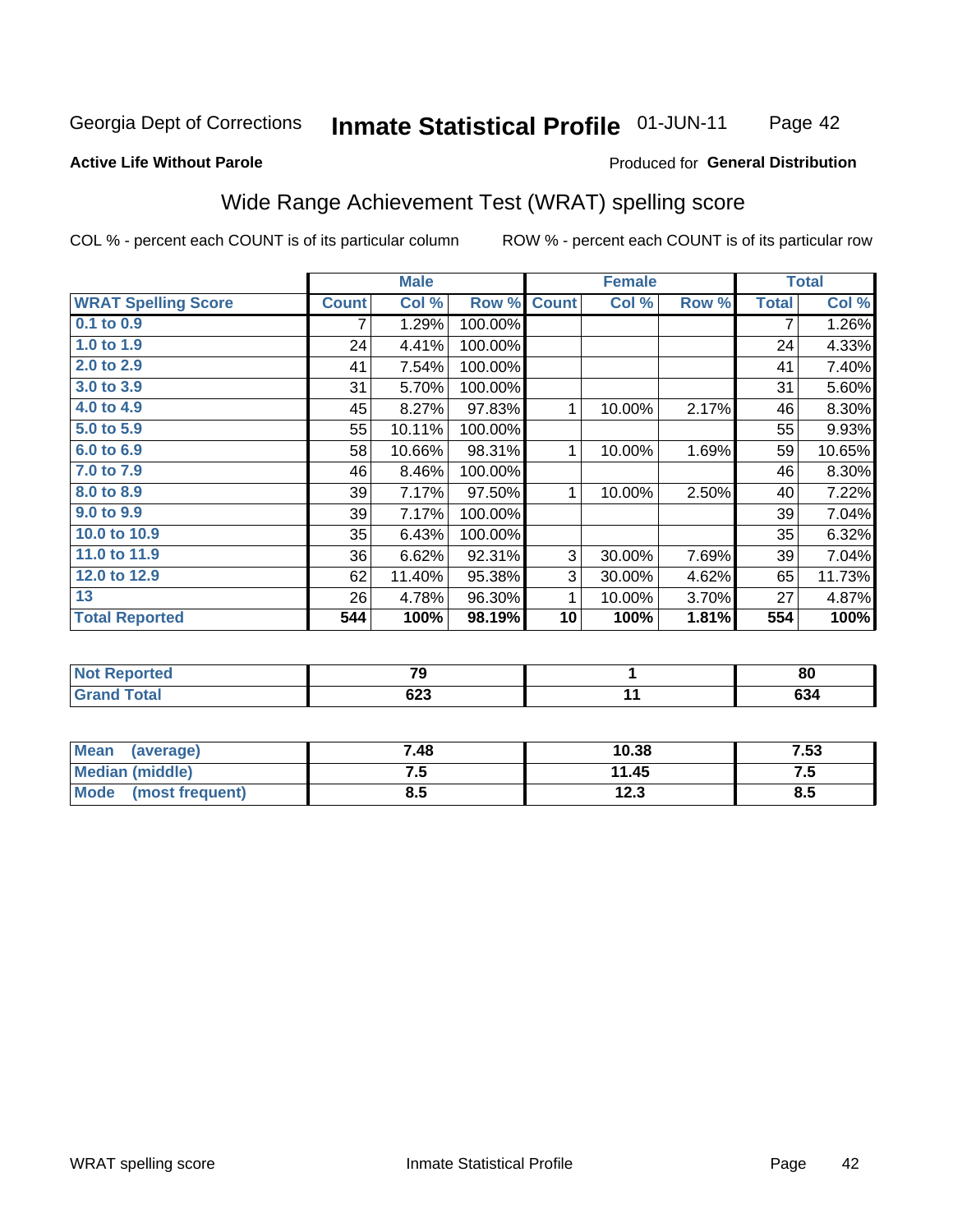## **Active Life Without Parole**

## Produced for General Distribution

## Scope of substance abuse - summary

COL % - percent each COUNT is of its particular column

|                        |              | <b>Male</b> |           |              | <b>Female</b> |          |              | <b>Total</b> |
|------------------------|--------------|-------------|-----------|--------------|---------------|----------|--------------|--------------|
| <b>Substance Abuse</b> | <b>Count</b> | Col %       | Row %     | <b>Count</b> | Col %         | Row %    | <b>Total</b> | Col %        |
| <b>None</b>            | 266          | 42.70%      | 98.15%    |              | 45.45%        | 1.85%    | 271          | 42.74%       |
| <b>Drugs only</b>      | 204          | $32.74\%$   | 98.55%    |              | 27.27%        | 1.45%    | 207          | 32.65%       |
| <b>Alcohol only</b>    | 34           | 5.46%       | 100.00%   |              |               |          | 34           | 5.36%        |
| Drugs and alcohol      | 119          | $19.10\%$   | $97.54\%$ |              | $27.27\%$     | $2.46\%$ | 122          | 19.24%       |
| <b>Total Reported</b>  | 623          | 100%        | 98.26%    | 11           | 100%          | 1.74%    | 634          | 100%         |

| <b>Not</b><br><b>Reported</b> |     |        |
|-------------------------------|-----|--------|
| <b>Total</b>                  |     | $\sim$ |
| Grand                         | נ∠ס | OJ4    |

| Mode<br>None<br>None<br>None<br>quenu |
|---------------------------------------|
|---------------------------------------|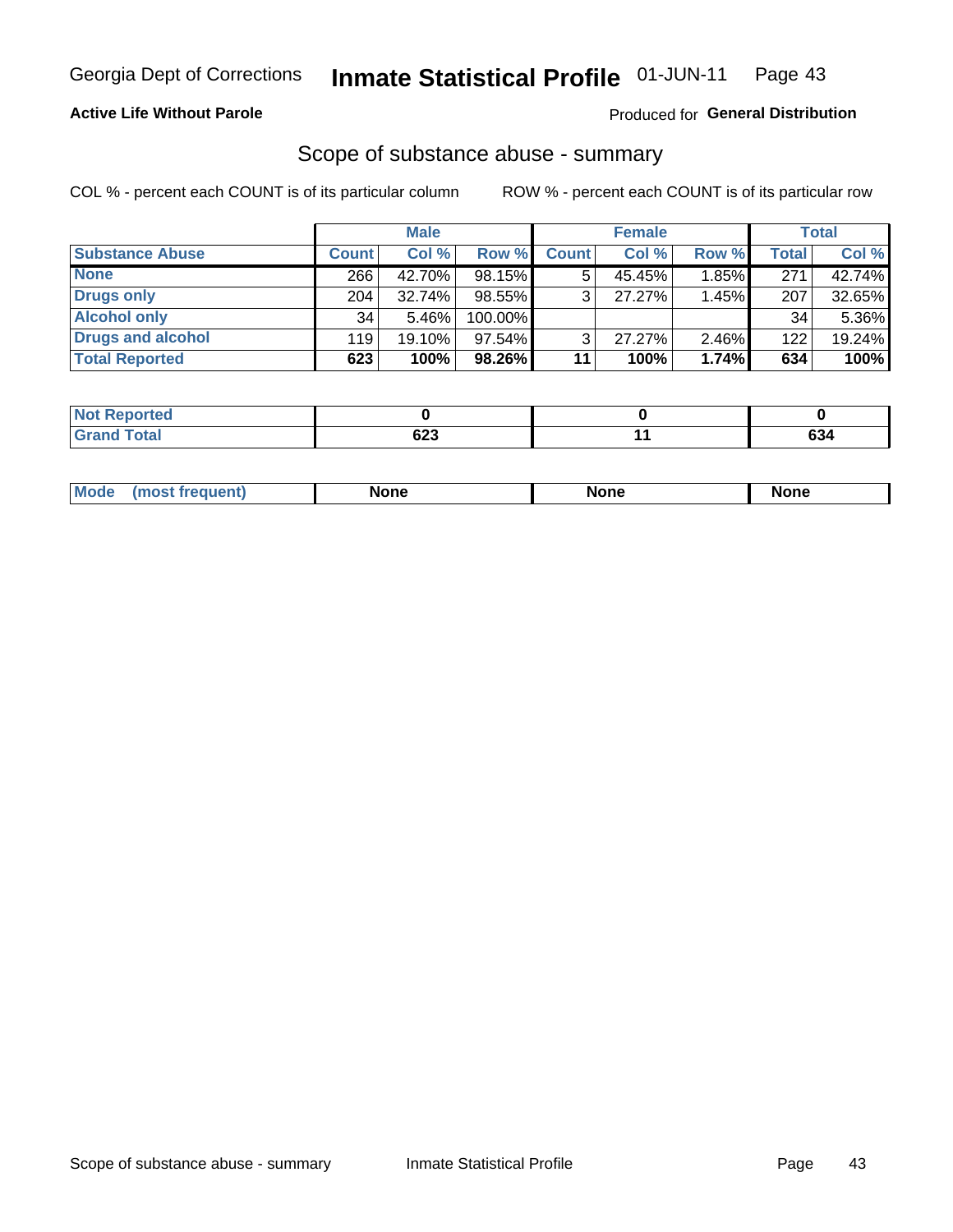## **Active Life Without Parole**

## Produced for General Distribution

## Scope of substance abuse - detail

COL % - percent each COUNT is of its particular column

|                                      |              | <b>Male</b> |         |              | <b>Female</b> |        |                | <b>Total</b> |
|--------------------------------------|--------------|-------------|---------|--------------|---------------|--------|----------------|--------------|
| <b>Substance Abuse</b>               | <b>Count</b> | Col %       | Row %   | <b>Count</b> | Col %         | Row %  | Total          | Col %        |
| No drug or alcohol problems          | 266          | 42.70%      | 98.15%  | 5            | 45.45%        | 1.85%  | 271            | 42.74%       |
| Drug addiction but no alcohol        | 3            | 0.48%       | 100.00% |              |               |        | 3              | 0.47%        |
| <b>Drug addiction and alcohol</b>    | 3            | 0.48%       | 100.00% |              |               |        | 3              | 0.47%        |
| abuse                                |              |             |         |              |               |        |                |              |
| <b>Drug addiction and alcoholism</b> | 2            | 0.32%       | 100.00% |              |               |        | $\overline{2}$ | 0.32%        |
| No drug problem but alcohol          | 28           | 4.49%       | 100.00% |              |               |        | 28             | 4.42%        |
| abuse                                |              |             |         |              |               |        |                |              |
| No drug problem but alcoholism       | 6            | 0.96%       | 100.00% |              |               |        | 6              | 0.95%        |
| Drug experiment but no alcohol       | 117          | 18.78%      | 99.15%  |              | 9.09%         | 0.85%  | 118            | 18.61%       |
| <b>Drug experiment &amp; alcohol</b> | 14           | 2.25%       | 100.00% |              |               |        | 14             | 2.21%        |
| abuse                                |              |             |         |              |               |        |                |              |
| Drug experiment & alcoholism         | 10           | 1.61%       | 100.00% |              |               |        | 10             | 1.58%        |
| Drug abuse but no alcohol            | 84           | 13.48%      | 97.67%  | 2            | 18.18%        | 2.33%  | 86             | 13.56%       |
| Drug abuse and alcohol abuse         | 74           | 11.88%      | 98.67%  |              | 9.09%         | 1.33%  | 75             | 11.83%       |
| <b>Drug abuse and alcoholism</b>     | 16           | 2.57%       | 88.89%  | 2            | 18.18%        | 11.11% | 18             | 2.84%        |
| <b>Total Reported</b>                | 623          | 100%        | 98.26%  | 11           | 100%          | 1.74%  | 634            | 100%         |

| Reported<br>NOT. |                   |               |
|------------------|-------------------|---------------|
| <b>otal</b>      | coo<br>ნ∠ა<br>- - | $\sim$<br>ხ34 |

| Mode (most frequent) | No drug or alcohol problems No drug or alcohol problems No drug or alcohol |          |
|----------------------|----------------------------------------------------------------------------|----------|
|                      |                                                                            | problems |
|                      |                                                                            |          |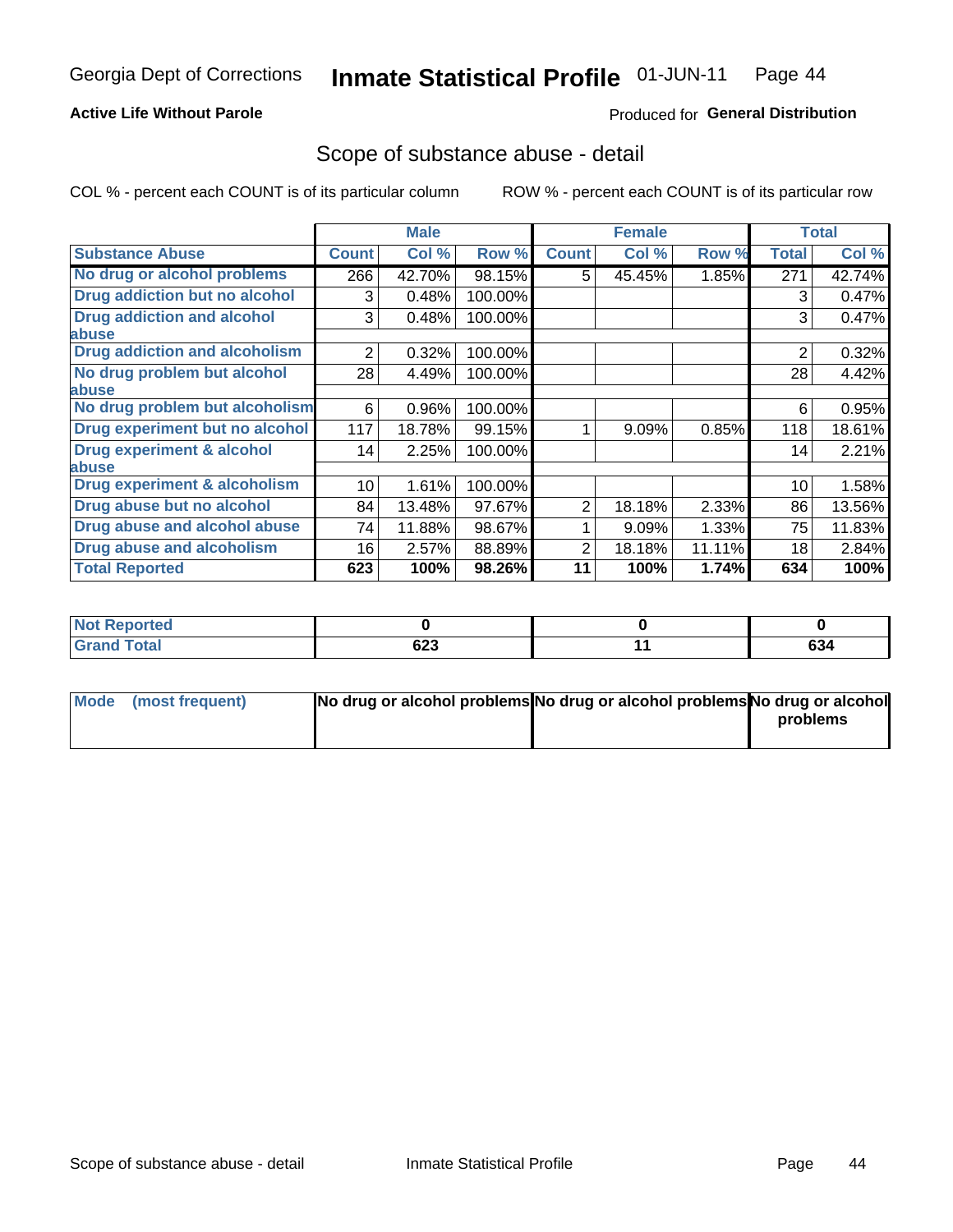#### Inmate Statistical Profile 01-JUN-11 Page 45

### **Active Life Without Parole**

### **Produced for General Distribution**

## Current / last mental health treatment level

COL % - percent each COUNT is of its particular column

|                                    |              | <b>Male</b> |         |              | <b>Female</b> |       |              | <b>Total</b> |
|------------------------------------|--------------|-------------|---------|--------------|---------------|-------|--------------|--------------|
| <b>Mental Health Treatment Lev</b> | <b>Count</b> | Col %       | Row %   | <b>Count</b> | Col %         | Row % | <b>Total</b> | Col %        |
| 1 No problem at current time       | 61           | 26.07%      | 98.39%  |              | 11.11%        | 1.61% | 62           | 25.51%       |
| 2 Receiving outpatient             | 131          | 55.98%      | 94.24%  | 8            | 88.89%        | 5.76% | 139          | 57.20%       |
| <b>Treatment</b>                   |              |             |         |              |               |       |              |              |
| 3 Inpatient, moderate              | 34           | 14.53%      | 100.00% |              |               |       | 34           | 13.99%       |
| Treatment                          |              |             |         |              |               |       |              |              |
| 4 Inpatient, intensive             | 7            | 2.99%       | 100.00% |              |               |       |              | 2.88%        |
| Treatment                          |              |             |         |              |               |       |              |              |
| <b>5 Undergoing crisis</b>         |              | 0.43%       | 100.00% |              |               |       |              | 0.41%        |
| <b>stabilization</b>               |              |             |         |              |               |       |              |              |
| <b>Total Evaluated</b>             | 234          | 100%        | 96.30%  | 9            | 100%          | 3.70% | 243          | 100%         |

| Never had MH<br>evaluation | 389        | 39'           |
|----------------------------|------------|---------------|
| $f$ otol                   | 623<br>- - | $\sim$<br>სა4 |

| <b>Median (middle)</b>         | <b>Receiving outpatient</b><br>treatment | <b>Receiving outpatient</b><br>treatment | <b>Receiving</b><br>outpatient<br>treatment |
|--------------------------------|------------------------------------------|------------------------------------------|---------------------------------------------|
| <b>Mode</b><br>(most frequent) | <b>Receiving outpatient</b><br>treatment | <b>Receiving outpatient</b><br>treatment | <b>Receiving</b><br>outpatient<br>treatment |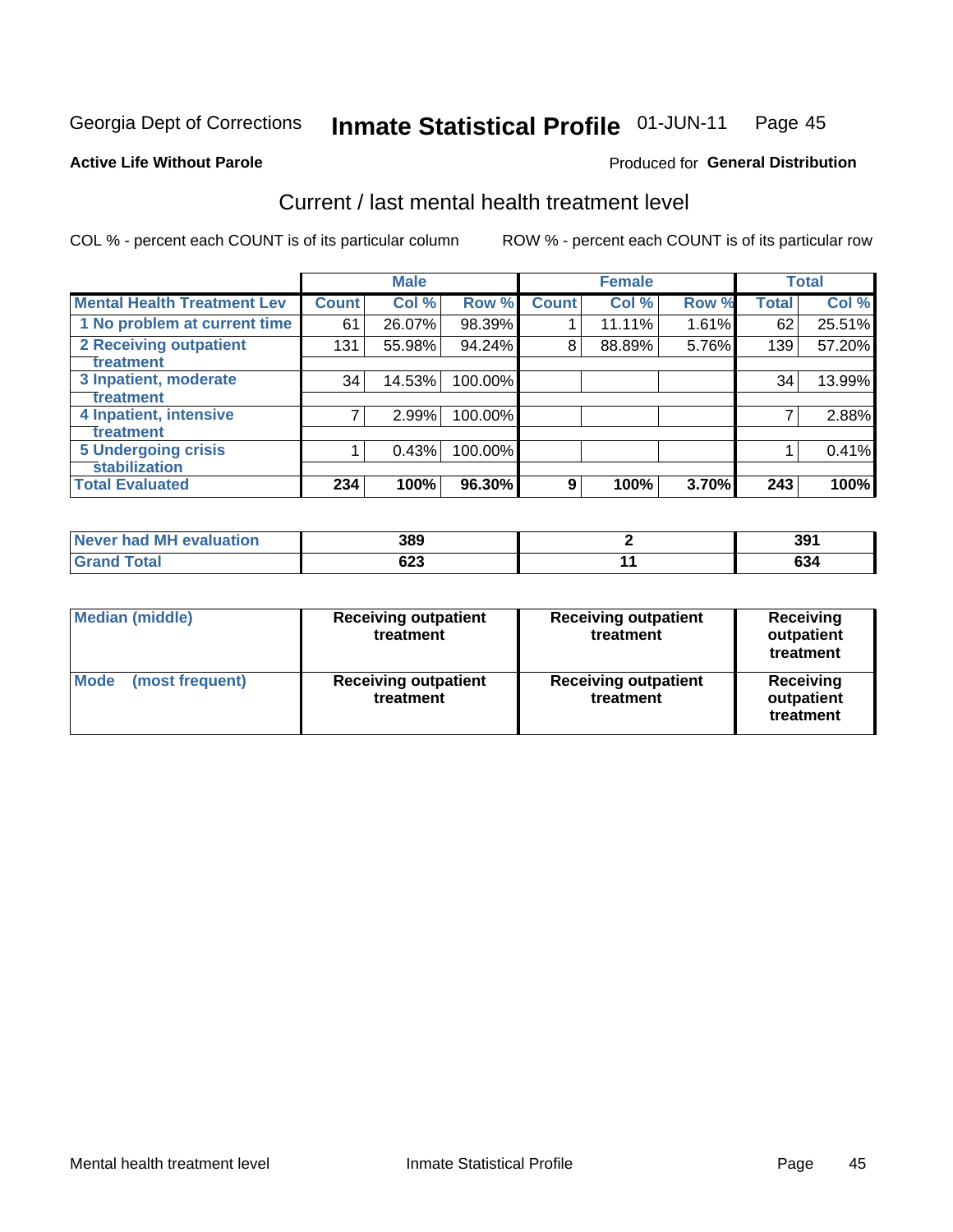#### Inmate Statistical Profile 01-JUN-11 Page 46

## **Active Life Without Parole**

## Produced for General Distribution

## PULHESDWIT medical scale - 'P' overall condition ('P'hysical)

COL % - percent each COUNT is of its particular column

|                                  |         | <b>Male</b> |             |    | <b>Female</b> |       |              | <b>Total</b> |
|----------------------------------|---------|-------------|-------------|----|---------------|-------|--------------|--------------|
| 'P' Overall Condition            | Count l | Col %       | Row % Count |    | Col %         | Row % | <b>Total</b> | Col %        |
| 1 No medical illness             | 418     | 71.21%      | 98.82%      | 5  | 45.45%        | 1.18% | 423          | 70.74%       |
| 2 Well-controlled chronic        | 139     | 23.68%      | 95.86%      | 6  | 54.55%        | 4.14% | 145          | 24.25%       |
| <b>illness</b>                   |         |             |             |    |               |       |              |              |
| 3 Poorly-controlled chronic      | 28      | 4.77%       | 100.00%     |    |               |       | 28           | 4.68%        |
| <b>illness</b>                   |         |             |             |    |               |       |              |              |
| 4 Significant problems requiring | 2       | 0.34%       | 100.00%     |    |               |       | 2            | 0.33%        |
| special housing                  |         |             |             |    |               |       |              |              |
| <b>Total Reported</b>            | 587     | 100%        | 98.16%      | 11 | 100%          | 1.84% | 598          | 100%         |

| reu   | ^^<br>.JO  | $\sim$<br>ახ     |
|-------|------------|------------------|
| _____ | cog<br>ο∠ა | - -<br>m.<br>634 |

| <b>Mode</b> | (most frequent) | 1 No medical illness | 2 Well-controlled chronic<br>illness | 1 No medical<br>illness |
|-------------|-----------------|----------------------|--------------------------------------|-------------------------|
|-------------|-----------------|----------------------|--------------------------------------|-------------------------|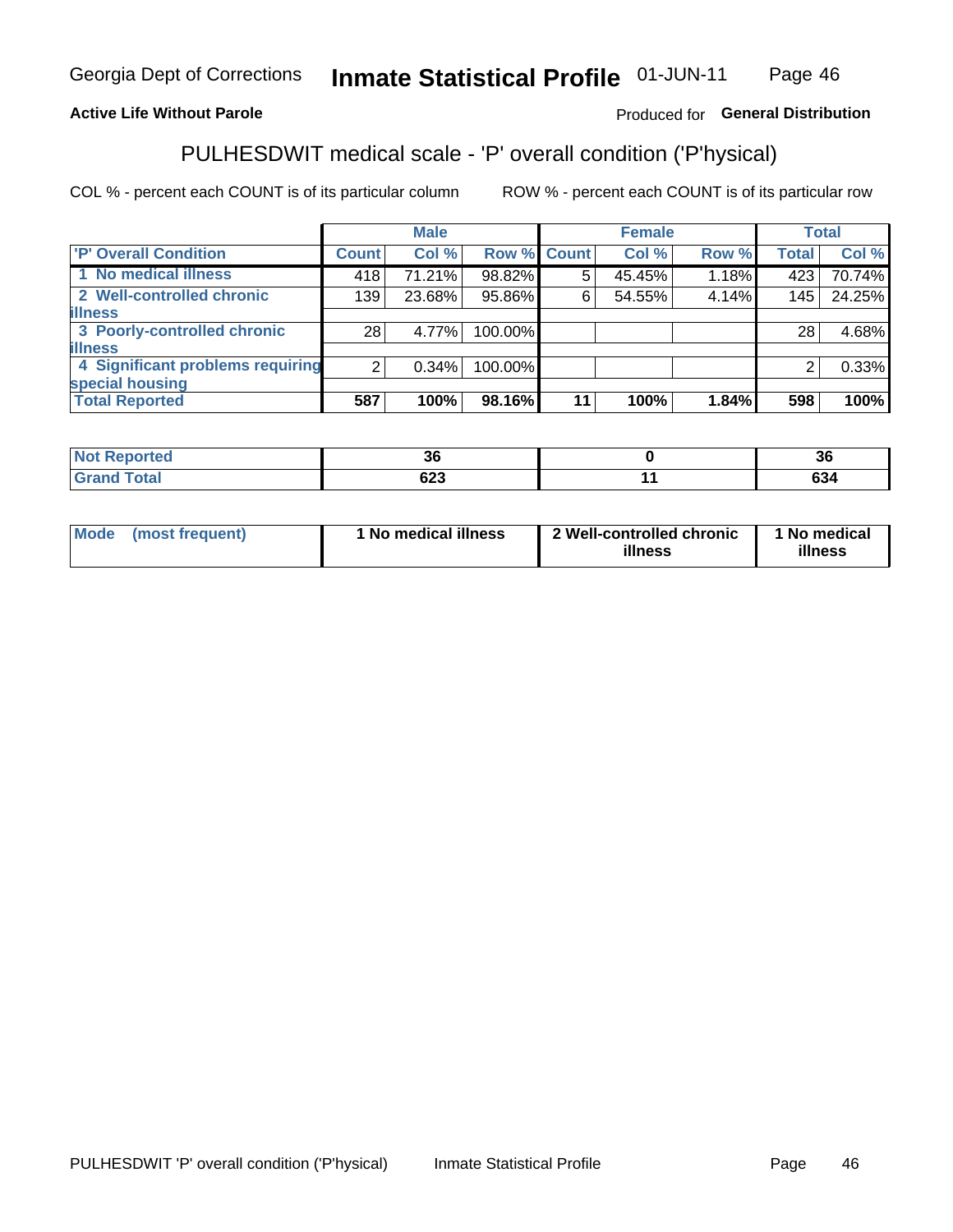### **Active Life Without Parole**

## Produced for General Distribution

# PULHESDWIT medical scale - 'U' upper body

COL % - percent each COUNT is of its particular column

|                              |              | <b>Male</b> |           |              | <b>Female</b> |       |              | <b>Total</b> |
|------------------------------|--------------|-------------|-----------|--------------|---------------|-------|--------------|--------------|
| <b>U' Upper Body</b>         | <b>Count</b> | Col %       | Row %     | <b>Count</b> | Col %         | Row % | <b>Total</b> | Col %        |
| 1 Upper bones, joints,       | 553          | 94.21%      | 98.40%    | 9            | 81.82%        | 1.60% | 562          | 93.98%       |
| muscles all OK               |              |             |           |              |               |       |              |              |
| 2 One or both arms minimally | 28           | 4.77%       | $93.33\%$ | 2            | 18.18%        | 6.67% | 30           | 5.02%        |
| limited                      |              |             |           |              |               |       |              |              |
| 3 One or both arms           | 5            | 0.85%       | 100.00%   |              |               |       | 5            | 0.84%        |
| <b>moderately limited</b>    |              |             |           |              |               |       |              |              |
| 4 One arm disabled,          |              | 0.17%       | 100.00%   |              |               |       |              | 0.17%        |
| paralyzed, or amputated      |              |             |           |              |               |       |              |              |
| <b>Total Reported</b>        | 587          | 100%        | 98.16%    | 11           | 100%          | 1.84% | 598          | 100.0%       |

| <b>Not Reported</b>           | ათ         | 36            |
|-------------------------------|------------|---------------|
| <b>Total</b><br>Grar<br>Granu | coo<br>ບ∠ບ | $\sim$<br>634 |

| <b>Mode</b> | (most frequent) | l Upper bones, joints,<br>muscles all OK | 1 Upper bones, joints,<br>muscles all OK | 1 Upper bones,<br>ljoints, muscles all |
|-------------|-----------------|------------------------------------------|------------------------------------------|----------------------------------------|
|-------------|-----------------|------------------------------------------|------------------------------------------|----------------------------------------|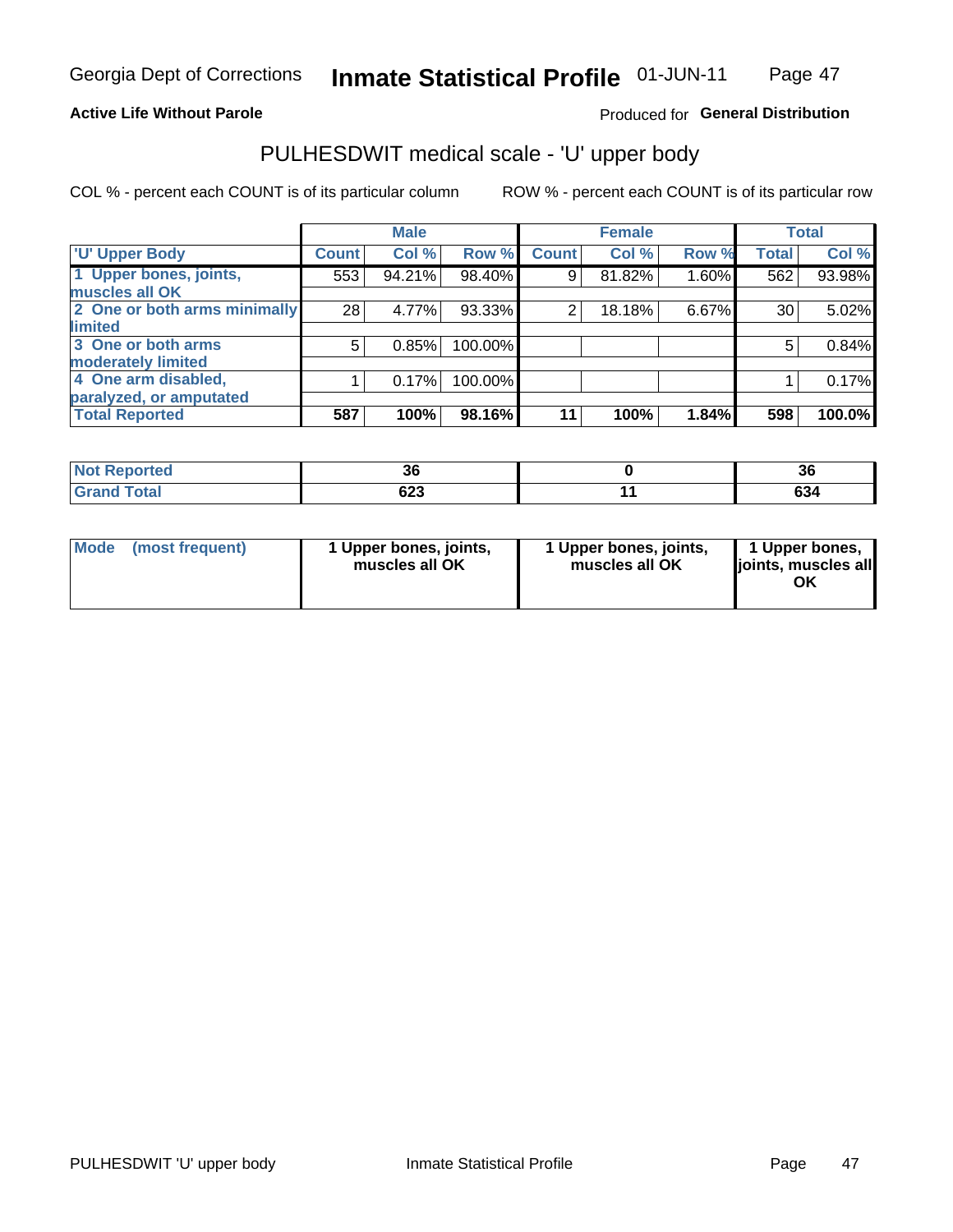### **Active Life Without Parole**

## Produced for General Distribution

## PULHESDWIT medical scale - 'L' lower body

COL % - percent each COUNT is of its particular column

|                                |              | <b>Male</b> |         |              | <b>Female</b> |       |                 | <b>Total</b> |
|--------------------------------|--------------|-------------|---------|--------------|---------------|-------|-----------------|--------------|
| 'L' Lower Body                 | <b>Count</b> | Col %       | Row %   | <b>Count</b> | Col %         | Row % | <b>Total</b>    | Col %        |
| 1 Lower bones, joints,         | 503          | 85.69%      | 98.63%  |              | 63.64%        | 1.37% | 510             | 85.28%       |
| muscles all OK                 |              |             |         |              |               |       |                 |              |
| 2 One or both legs minimally   | 73           | 12.44%      | 94.81%  | 4            | 36.36%        | 5.19% | 77              | 12.88%       |
| limited                        |              |             |         |              |               |       |                 |              |
| 3 One or both legs             | 10           | 1.70%       | 100.00% |              |               |       | 10 <sub>1</sub> | 1.67%        |
| moderately limited             |              |             |         |              |               |       |                 |              |
| 4 One leg disabled, paralyzed, |              | 0.17%       | 100.00% |              |               |       |                 | 0.17%        |
| or amputated                   |              |             |         |              |               |       |                 |              |
| <b>Total Reported</b>          | 587          | 100%        | 98.16%  | 11           | 100%          | 1.84% | 598             | 100%         |

| <b>Not Reported</b>           | ათ         | 36            |
|-------------------------------|------------|---------------|
| <b>Total</b><br>Grar<br>Granu | coo<br>ບ∠ບ | $\sim$<br>634 |

| Mode | (most frequent) | 1 Lower bones, joints,<br>muscles all OK | 1 Lower bones, joints,<br>muscles all OK | 1 Lower bones,<br>ljoints, muscles all<br>OK |
|------|-----------------|------------------------------------------|------------------------------------------|----------------------------------------------|
|------|-----------------|------------------------------------------|------------------------------------------|----------------------------------------------|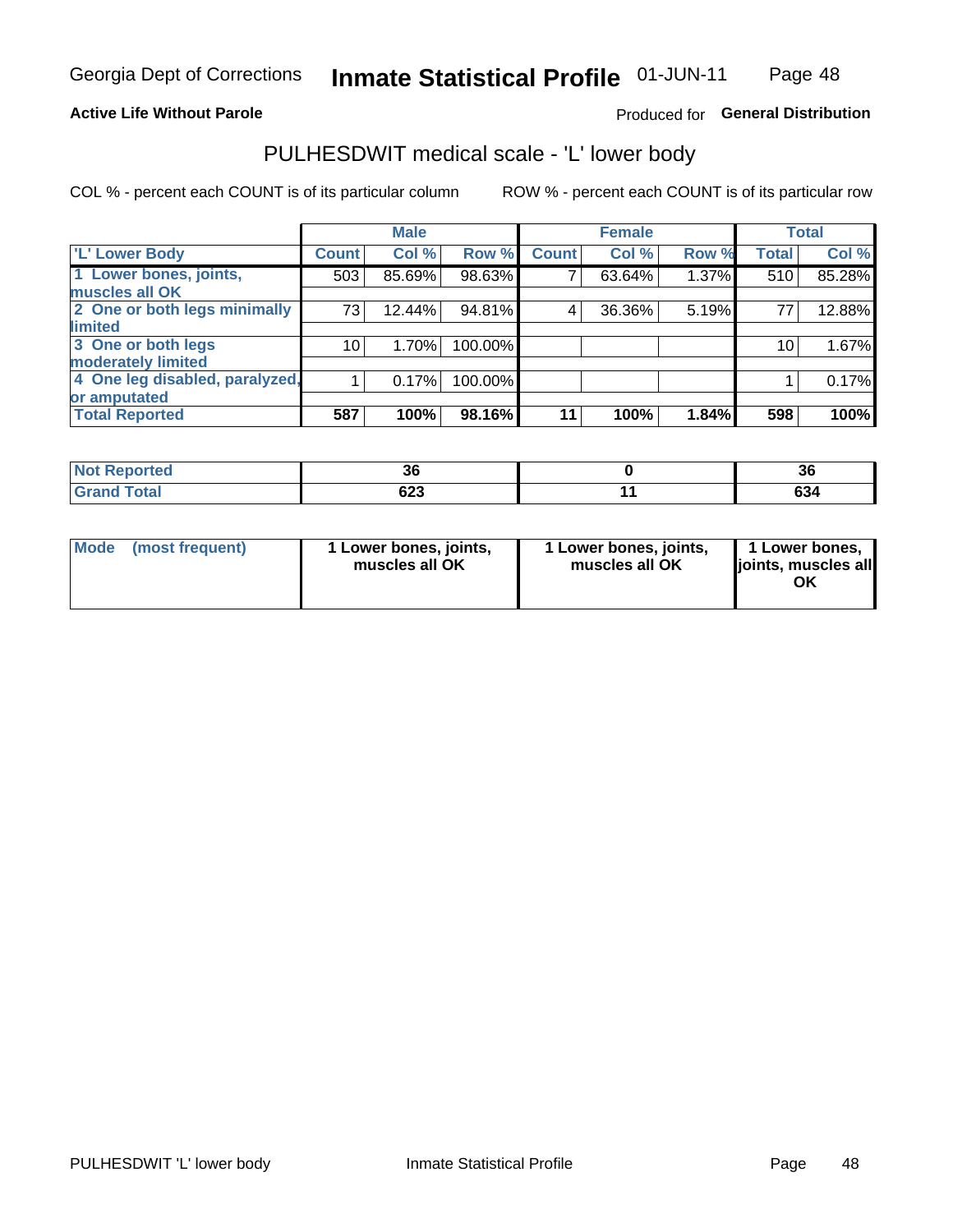### **Active Life Without Parole**

Produced for General Distribution

## PULHESDWIT medical scale - 'H' hearing

COL % - percent each COUNT is of its particular column

|                                |              | <b>Male</b> |                    | <b>Female</b> |          | Total        |        |
|--------------------------------|--------------|-------------|--------------------|---------------|----------|--------------|--------|
| <b>H'</b> Hearing              | <b>Count</b> | Col%        | <b>Row % Count</b> | Col %         | Row %    | <b>Total</b> | Col %  |
| 1 Normal hearing both ears     | 576          | 98.29%      | 98.13%             | $100.00\%$    | 1.87%    | 587          | 98.32% |
| 2 Some loss in one ear with    | 10 l         | 1.71%       | 100.00%            |               |          | 10           | 1.68%  |
| other OK, or mild loss in both |              |             |                    |               |          |              |        |
| <b>Total Reported</b>          | 586          | 100%        | 98.16%             | 100%          | $1.84\%$ | 597          | 100%   |

| N      | --               | $\sim$ |
|--------|------------------|--------|
| a tero | $\sim$           | $\sim$ |
| _____  | <u>__</u><br>ט∠ט | 634    |

|  | Mode (most frequent) | 1 Normal hearing both ears 1 Normal hearing both ears 1 Normal hearing |  | both ears |
|--|----------------------|------------------------------------------------------------------------|--|-----------|
|--|----------------------|------------------------------------------------------------------------|--|-----------|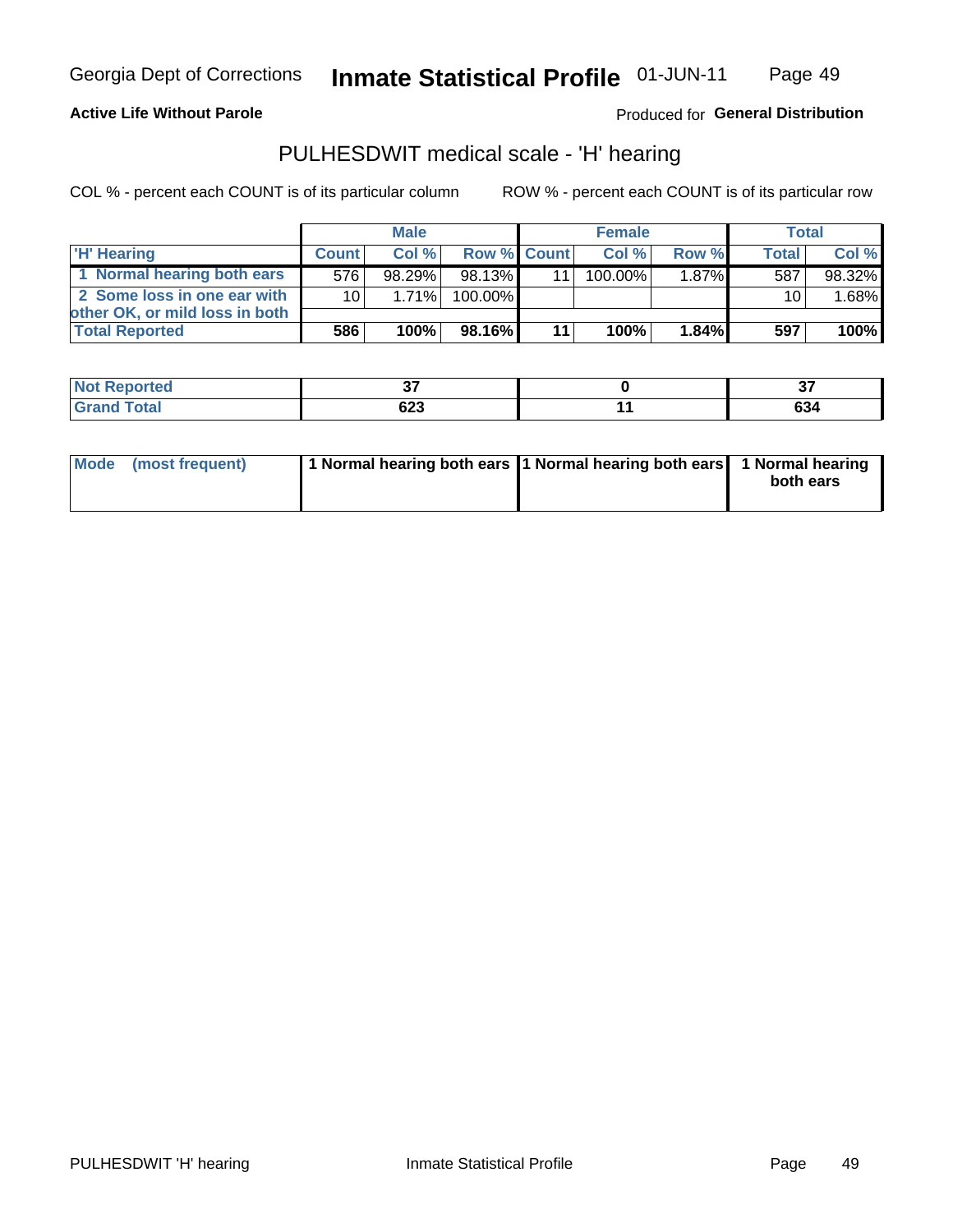### **Active Life Without Parole**

## Produced for General Distribution

## PULHESDWIT medical scale - 'E' vision

COL % - percent each COUNT is of its particular column

|                                |                 | <b>Male</b> |             |    | <b>Female</b> |       |              | <b>Total</b> |
|--------------------------------|-----------------|-------------|-------------|----|---------------|-------|--------------|--------------|
| <b>E' Vision</b>               | <b>Count</b>    | Col %       | Row % Count |    | Col %         | Row % | <b>Total</b> | Col %        |
| 1 Correctable to 20/40 in both | 443             | 81.14%      | 98.44%      |    | 63.64%        | 1.56% | 450          | 80.79%       |
| eyes                           |                 |             |             |    |               |       |              |              |
| 2 Correctable to 20/70 in one  | 87              | 15.93%      | 95.60%      | 4  | 36.36%        | 4.40% | 91           | 16.34%       |
| eye, may be blind in other     |                 |             |             |    |               |       |              |              |
| 3 Correctable to 20/200 in one | 13 <sub>1</sub> | 2.38%       | 100.00%     |    |               |       | 13           | 2.33%        |
| eye, may be blind in other     |                 |             |             |    |               |       |              |              |
| 4 One eye not correctable to   | 3               | 0.55%       | 100.00%     |    |               |       | 3            | 0.54%        |
| 20/200, other may be blind     |                 |             |             |    |               |       |              |              |
| <b>Total Reported</b>          | 546             | 100%        | 98.03%      | 11 | 100%          | 1.97% | 557          | 100%         |

| <b>Not Reported</b> | --  |        |
|---------------------|-----|--------|
| <b>Total</b>        | cos | $\sim$ |
| Cron                | 643 | 634    |

| Mode (most frequent) | 1 Correctable to 20/40 in both<br>eves | 1 Correctable to 20/40 in   1 Correctable to<br>both eyes | 20/40 in both eyes |  |
|----------------------|----------------------------------------|-----------------------------------------------------------|--------------------|--|
|                      |                                        |                                                           |                    |  |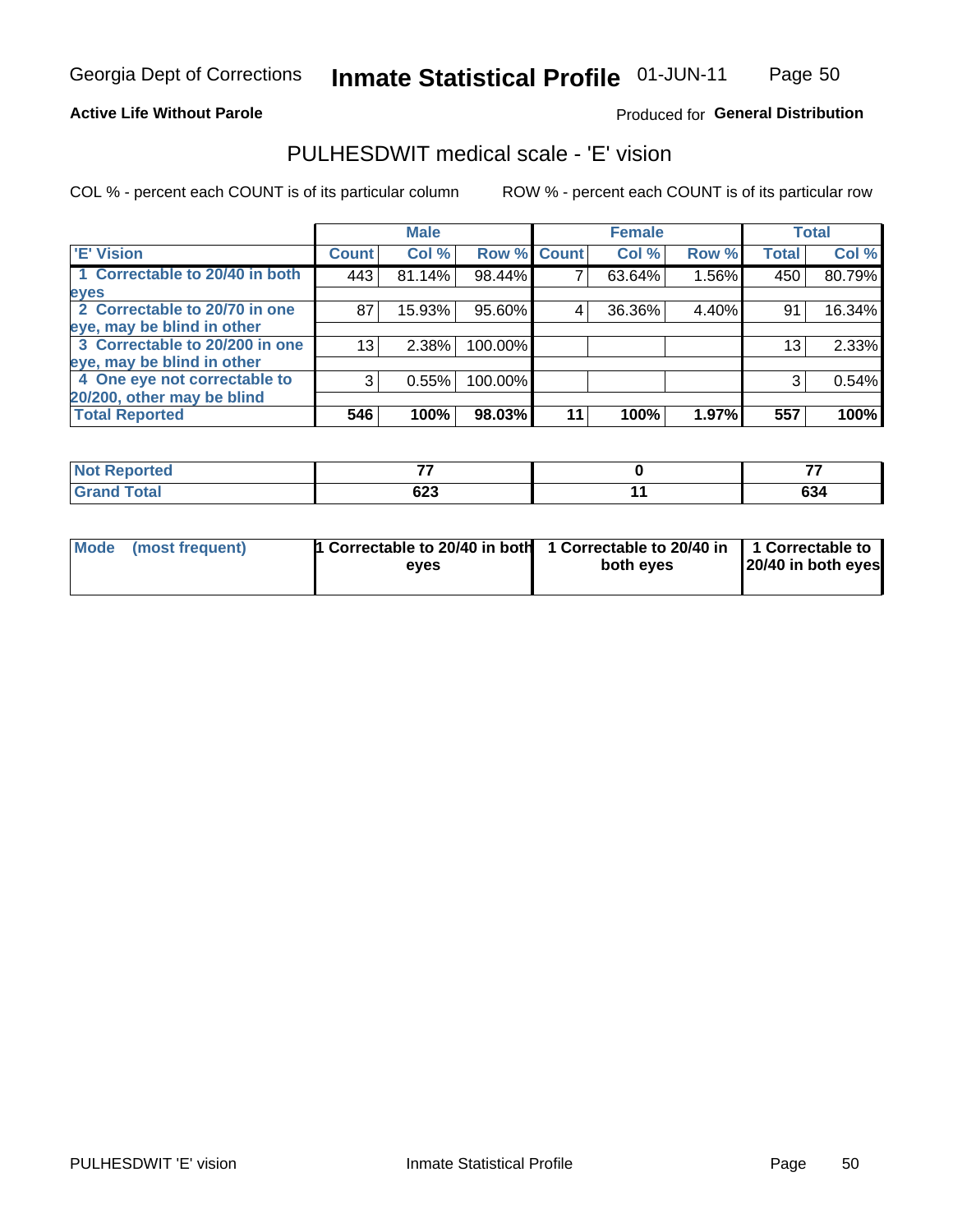### **Active Life Without Parole**

## Produced for General Distribution

## PULHESDWIT medical scale - 'S' pSychiatric

COL % - percent each COUNT is of its particular column

|                                        |              | <b>Male</b> |         |             | <b>Female</b> |       |              | <b>Total</b> |
|----------------------------------------|--------------|-------------|---------|-------------|---------------|-------|--------------|--------------|
| 'S' pSychiatric                        | <b>Count</b> | Col %       |         | Row % Count | Col %         | Row % | <b>Total</b> | Col %        |
| 1 No impairment or disorders           | 464          | 82.56%      | 98.93%  | 5           | 50.00%        | 1.07% | 469          | 81.99%       |
| 2 Stable, or in remission, or          | 62           | 11.03%      | 92.54%  | 5           | 50.00%        | 7.46% | 67           | 11.71%       |
| mild impairment or retardation         |              |             |         |             |               |       |              |              |
| 3 Requires moderate inpatient          | 31           | 5.52%       | 100.00% |             |               |       | 31           | 5.42%        |
| treatment                              |              |             |         |             |               |       |              |              |
| 4 Requires intensive inpatient         | 4            | 0.71%       | 100.00% |             |               |       | 4            | 0.70%        |
| treatment                              |              |             |         |             |               |       |              |              |
| <b>5 Requires Crisis Stabilization</b> |              | 0.18%       | 100.00% |             |               |       |              | 0.17%        |
| Unit (CSU) inpatient care              |              |             |         |             |               |       |              |              |
| <b>Total Reported</b>                  | 562          | 100%        | 98.25%  | 10          | 100%          | 1.75% | 572          | 100%         |

| <b>Reported</b><br>NOT |            | ^^<br>0Z  |
|------------------------|------------|-----------|
| <b>Total</b>           | coo<br>ט∠ס | ~~<br>OJ4 |

| Mode<br>1 No impairment or disorders<br>(most frequent) | 1 No impairment or<br>disorders | 1 No impairment or<br>disorders |
|---------------------------------------------------------|---------------------------------|---------------------------------|
|---------------------------------------------------------|---------------------------------|---------------------------------|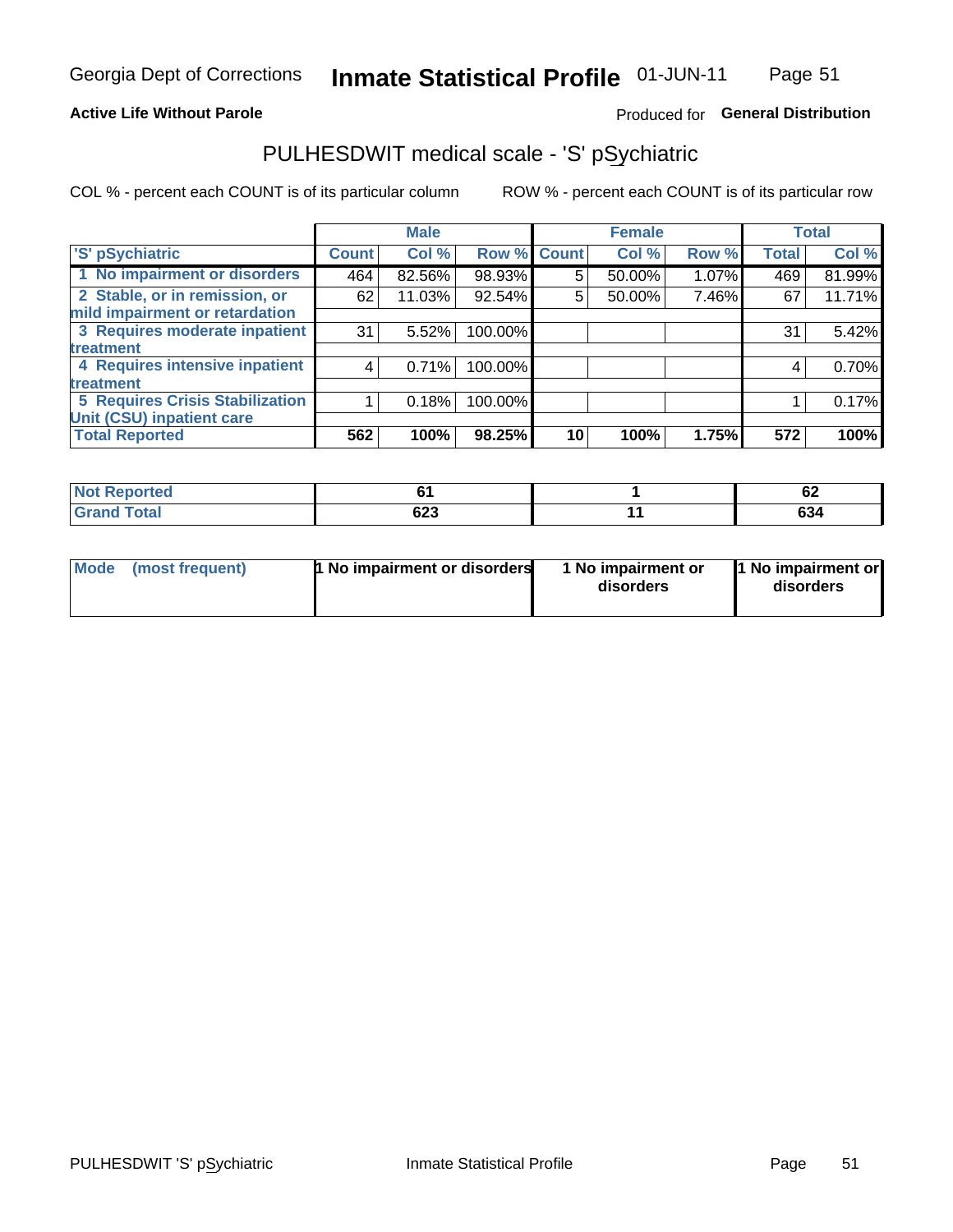### **Active Life Without Parole**

## Produced for General Distribution

## PULHESDWIT medical scale - 'D' dental

COL % - percent each COUNT is of its particular column

|                                 |              | <b>Male</b> |             |    | <b>Female</b> |       |              | <b>Total</b> |
|---------------------------------|--------------|-------------|-------------|----|---------------|-------|--------------|--------------|
| 'D' Dental                      | <b>Count</b> | Col %       | Row % Count |    | Col %         | Row % | <b>Total</b> | Col %        |
| 1 Minimal routine dental health | 390          | 72.63%      | 98.24%      |    | 70.00%        | 1.76% | 397          | 72.58%       |
| <b>needs</b>                    |              |             |             |    |               |       |              |              |
| 2 Moderate cavities and/or gum  | 113          | 21.04%      | 97.41%      | 3  | 30.00%        | 2.59% | 116          | 21.21%       |
| disease                         |              |             |             |    |               |       |              |              |
| 3 Extensive gum disease         | 33           | 6.15%       | 100.00%     |    |               |       | 33           | 6.03%        |
| and/or widespread decay         |              |             |             |    |               |       |              |              |
| 4 Urgent need for dental        |              | 0.19%       | 100.00%     |    |               |       |              | 0.18%        |
| <b>services</b>                 |              |             |             |    |               |       |              |              |
| <b>Total Reported</b>           | 537          | 100%        | 98.17%      | 10 | 100%          | 1.83% | 547          | 100%         |

| <b><i><u>Balanda</u></i></b><br>rtea<br>N<br>. | oc         | ິ<br>U.       |
|------------------------------------------------|------------|---------------|
| $T \cap f \cap f$                              | coo<br>ບ∠ບ | $\sim$<br>034 |

| <b>Mode</b> | (most frequent) | <b>Minimal routine dental</b><br>health needs | 1 Minimal routine dental<br>health needs | <b>11 Minimal routine I</b><br>dental health<br>needs |
|-------------|-----------------|-----------------------------------------------|------------------------------------------|-------------------------------------------------------|
|-------------|-----------------|-----------------------------------------------|------------------------------------------|-------------------------------------------------------|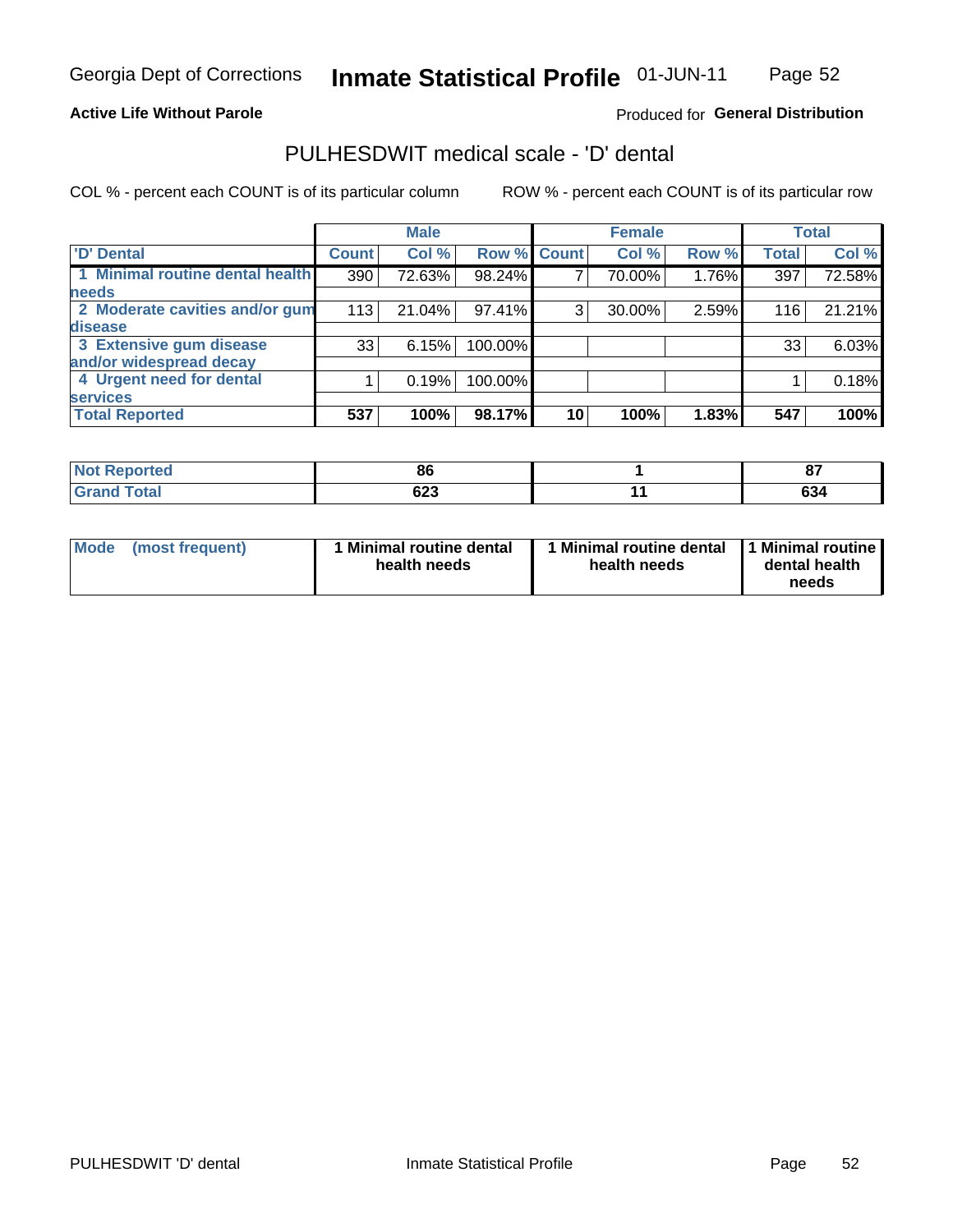## **Active Life Without Parole**

## Produced for General Distribution

## PULHESDWIT medical scale - 'W' work ability

COL % - percent each COUNT is of its particular column

|                                 |              | <b>Male</b> |         |             | <b>Female</b> |       |              | <b>Total</b> |
|---------------------------------|--------------|-------------|---------|-------------|---------------|-------|--------------|--------------|
| <b>W' work ability</b>          | <b>Count</b> | Col %       |         | Row % Count | Col %         | Row % | <b>Total</b> | Col %        |
| 1 Unrestricted work or activity | 462          | 78.57%      | 98.30%  | 8           | 72.73%        | 1.70% | 470          | 78.46%       |
| 2 Minor restrictions on type of | 100          | 17.01%      | 97.09%  | 3           | 27.27%        | 2.91% | 103          | 17.20%       |
| <b>work</b>                     |              |             |         |             |               |       |              |              |
| 3 Moderate restrictions on type | 16           | 2.72%       | 100.00% |             |               |       | 16           | 2.67%        |
| of work                         |              |             |         |             |               |       |              |              |
| 4 Major restrictions on type of | 9            | 1.53%       | 100.00% |             |               |       | 9            | 1.50%        |
| <b>work</b>                     |              |             |         |             |               |       |              |              |
| 5 Cannot work under any         |              | 0.17%       | 100.00% |             |               |       |              | 0.17%        |
| <b>circumstances</b>            |              |             |         |             |               |       |              |              |
| <b>Total Reported</b>           | 588          | 100%        | 98.16%  | 11          | 100%          | 1.84% | 599          | 100%         |

| <b>Not Reported</b> | - -<br>ັ | J,     |
|---------------------|----------|--------|
| <b>Grand Total</b>  | coo      | $\sim$ |
| Cron/               | 04J      | 634    |

| <b>Mode</b> | (most frequent) | 1 Unrestricted work or<br>activity | 1 Unrestricted work or<br>activity | 1 Unrestricted<br>work or activity |
|-------------|-----------------|------------------------------------|------------------------------------|------------------------------------|
|-------------|-----------------|------------------------------------|------------------------------------|------------------------------------|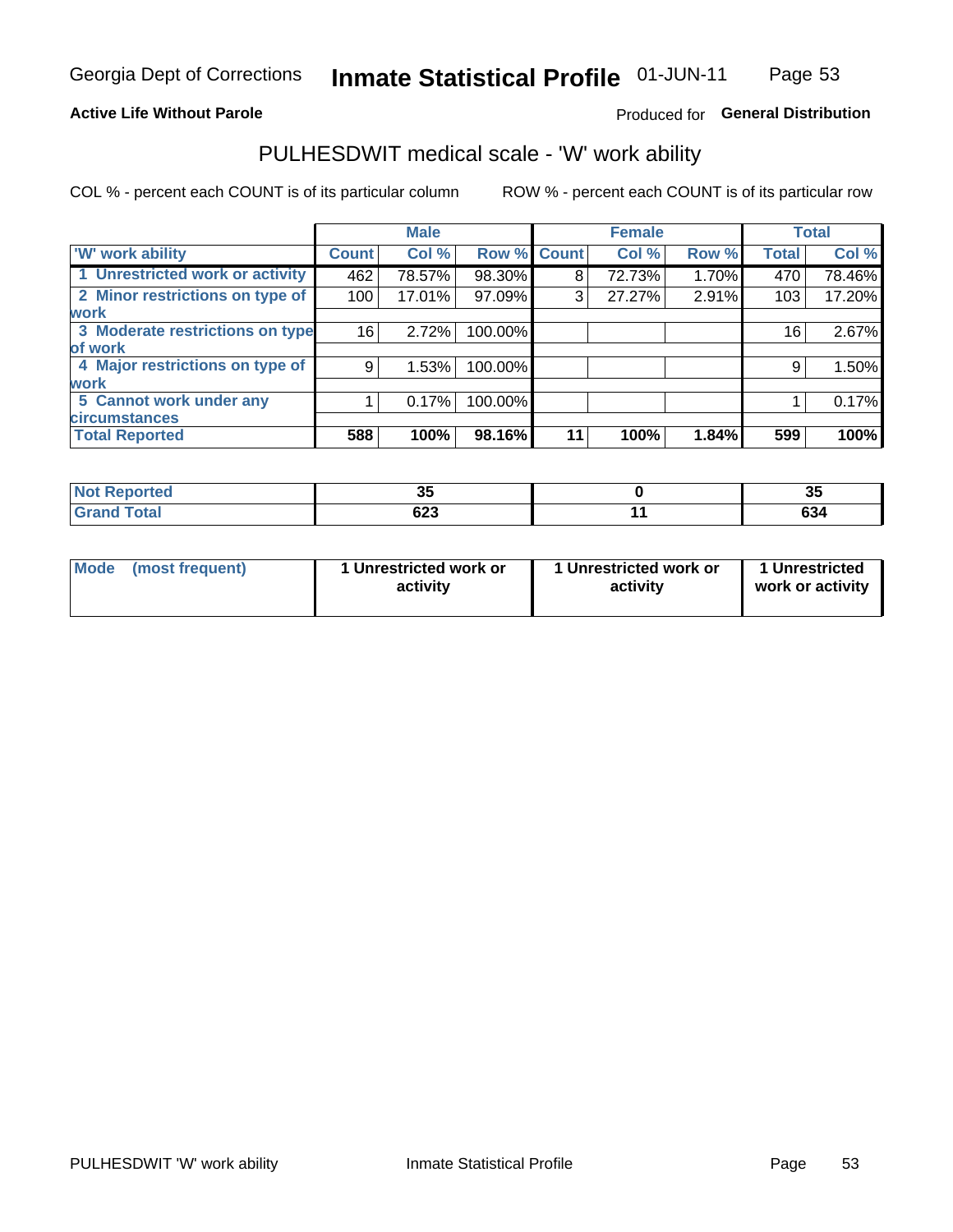## **Active Life Without Parole**

## Produced for General Distribution

## PULHESDWIT medical scale - 'I' impairment

COL % - percent each COUNT is of its particular column ROW % - percent each COUNT is of its particular row

|                                             |              | <b>Male</b> |             |    | <b>Female</b> |       |              | <b>Total</b> |
|---------------------------------------------|--------------|-------------|-------------|----|---------------|-------|--------------|--------------|
| <b>T' Impairment</b>                        | <b>Count</b> | Col %       | Row % Count |    | Col %         | Row % | <b>Total</b> | Col %        |
| 1 No impairments or<br>disabilities         | 578          | 98.47%      | 98.13%      | 11 | 100.00%       | 1.87% | 589          | 98.49%       |
| 2 Wheelchair-bound but<br>otherwise OK      | 8            | 1.36%       | 100.00%     |    |               |       |              | 1.34%        |
| <b>5 Needs maximal Assisted</b>             |              | 0.17%       | 100.00%     |    |               |       |              | 0.17%        |
| Living (level III)<br><b>Total Reported</b> | 587          | 100%        | 98.16%      | 11 | 100%          | 1.84% | 598          | 100%         |

| <b>Not Reported</b> | 36  | - -<br>ാഠ |
|---------------------|-----|-----------|
| Total               | ט∠ט | ^^<br>204 |

| <b>Mode</b>     | 1 No impairments or | 1 No impairments or | 1 1 No impairments |
|-----------------|---------------------|---------------------|--------------------|
| (most frequent) | disabilities        | disabilities        | or disabilities    |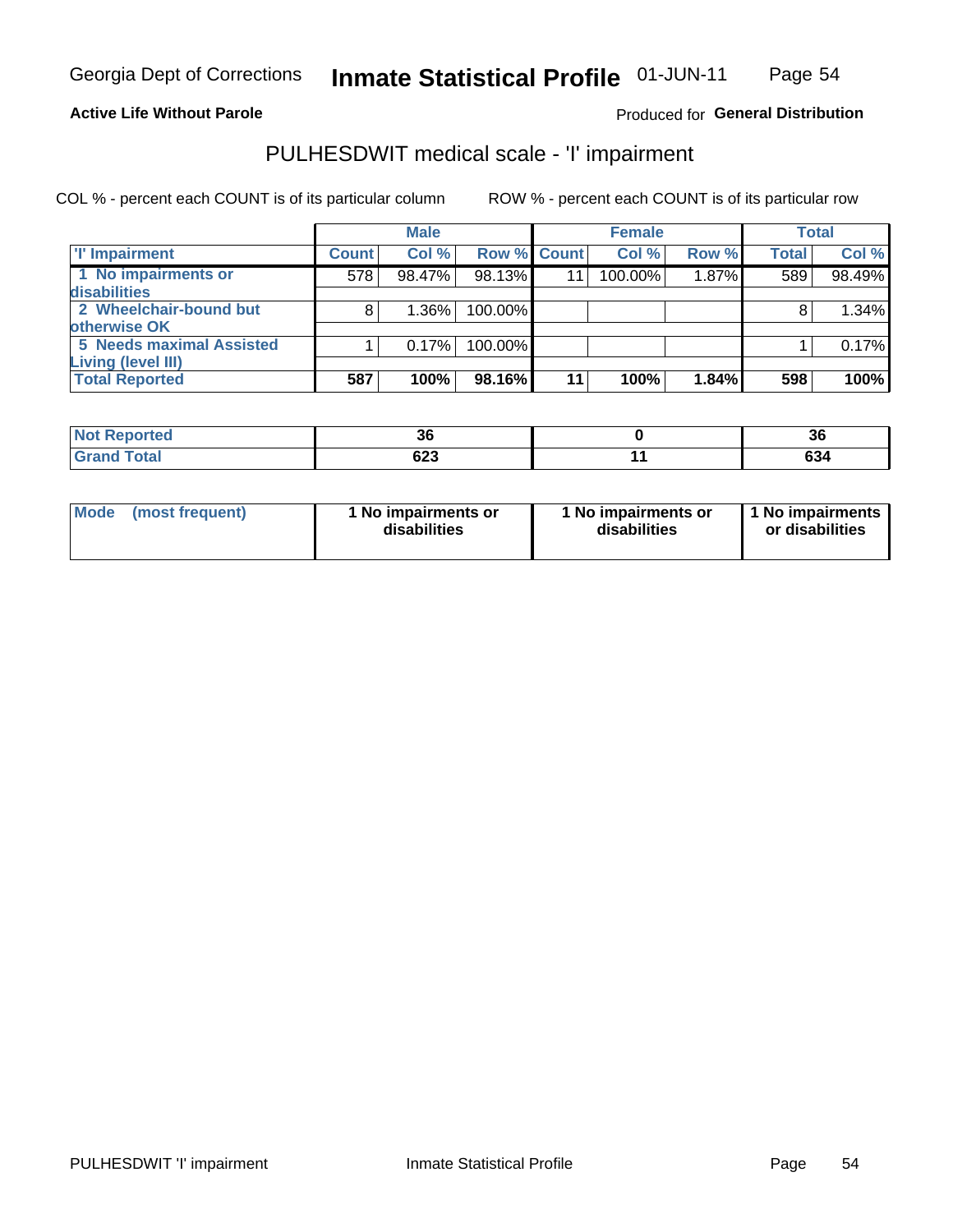### **Active Life Without Parole**

### Produced fo General Distribution

## PULHESDWIT medical scale - 'T' transportability

COL % - percent each COUNT is of its particular column

|                              |              | <b>Male</b> |             |    | <b>Female</b> |       |              | <b>Total</b> |
|------------------------------|--------------|-------------|-------------|----|---------------|-------|--------------|--------------|
| <b>T' Transportability</b>   | <b>Count</b> | Col %       | Row % Count |    | Col %         | Row % | <b>Total</b> | Col %        |
| 1 Can be transported in any  | 583          | 99.15%      | 98.15%      | 11 | 100.00%       | 1.85% | 594          | 99.17%       |
| ordinary approved vehicle    |              |             |             |    |               |       |              |              |
| 2 Wheelchair-bound, not      | 3            | 0.51%       | 100.00%     |    |               |       | 3            | 0.50%        |
| needing special vehicle      |              |             |             |    |               |       |              |              |
| 3 Wheelchair-bound, requires |              | 0.17%       | 100.00%     |    |               |       |              | 0.17%        |
| special vehicle              |              |             |             |    |               |       |              |              |
| 5 Requires ambulance         |              | 0.17%       | 100.00%     |    |               |       |              | 0.17%        |
| transport                    |              |             |             |    |               |       |              |              |
| <b>Total Reported</b>        | 588          | 100%        | 98.16%      | 11 | 100%          | 1.84% | 599          | 100.0%       |

| orted         | . .<br>v. | ာပ                   |
|---------------|-----------|----------------------|
| <b>c</b> otal | 623       | $\sim$<br><b>094</b> |

| <b>Mode</b> | (most frequent) | 1 Can be transported in any 1 Can be transported in any | ordinary approved vehicle   ordinary approved vehicle   transported in any | 1 Can be<br>  ordinary approved  <br>vehicle |
|-------------|-----------------|---------------------------------------------------------|----------------------------------------------------------------------------|----------------------------------------------|
|-------------|-----------------|---------------------------------------------------------|----------------------------------------------------------------------------|----------------------------------------------|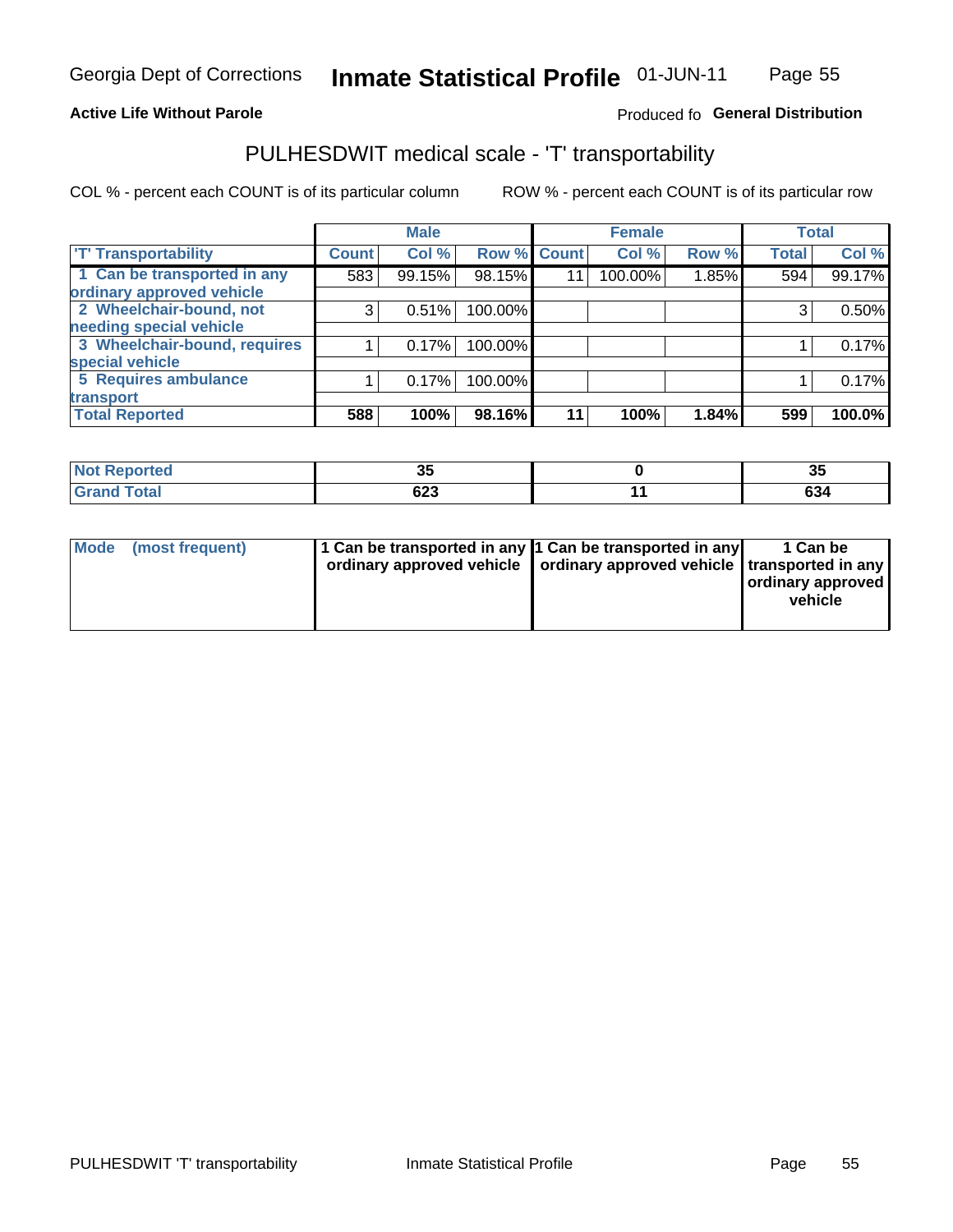## **Active Life Without Parole**

## Produced for General Distribution

## Criminality in family, self-reported

COL % - percent each COUNT is of its particular column

|                              |              | <b>Male</b> |        |              | <b>Female</b> |          |                    | Total  |
|------------------------------|--------------|-------------|--------|--------------|---------------|----------|--------------------|--------|
| <b>Criminality In Family</b> | <b>Count</b> | Col %       | Row %  | <b>Count</b> | Col %         | Row %    | Total <sub>1</sub> | Col %  |
| Yes, criminality in family   | 156          | 28.47%      | 96.89% | 5            | 55.56%        | $3.11\%$ | 161                | 28.90% |
| No criminality in family     | 392          | 71.53%      | 98.99% | 4            | 44.44%        | 1.01%    | 396                | 71.10% |
| <b>Total Reported</b>        | 548          | 100%        | 98.38% | 9            | 100%          | 1.62%    | 557                | 100%   |

| Reported<br><b>NOT</b> | $-$        | --            |
|------------------------|------------|---------------|
| <b>Total</b>           | へへつ<br>נגס | $\sim$<br>OJ4 |

|  | Mode (most frequent) | No criminality in family | Yes, criminality in family | No criminality in<br>family |
|--|----------------------|--------------------------|----------------------------|-----------------------------|
|--|----------------------|--------------------------|----------------------------|-----------------------------|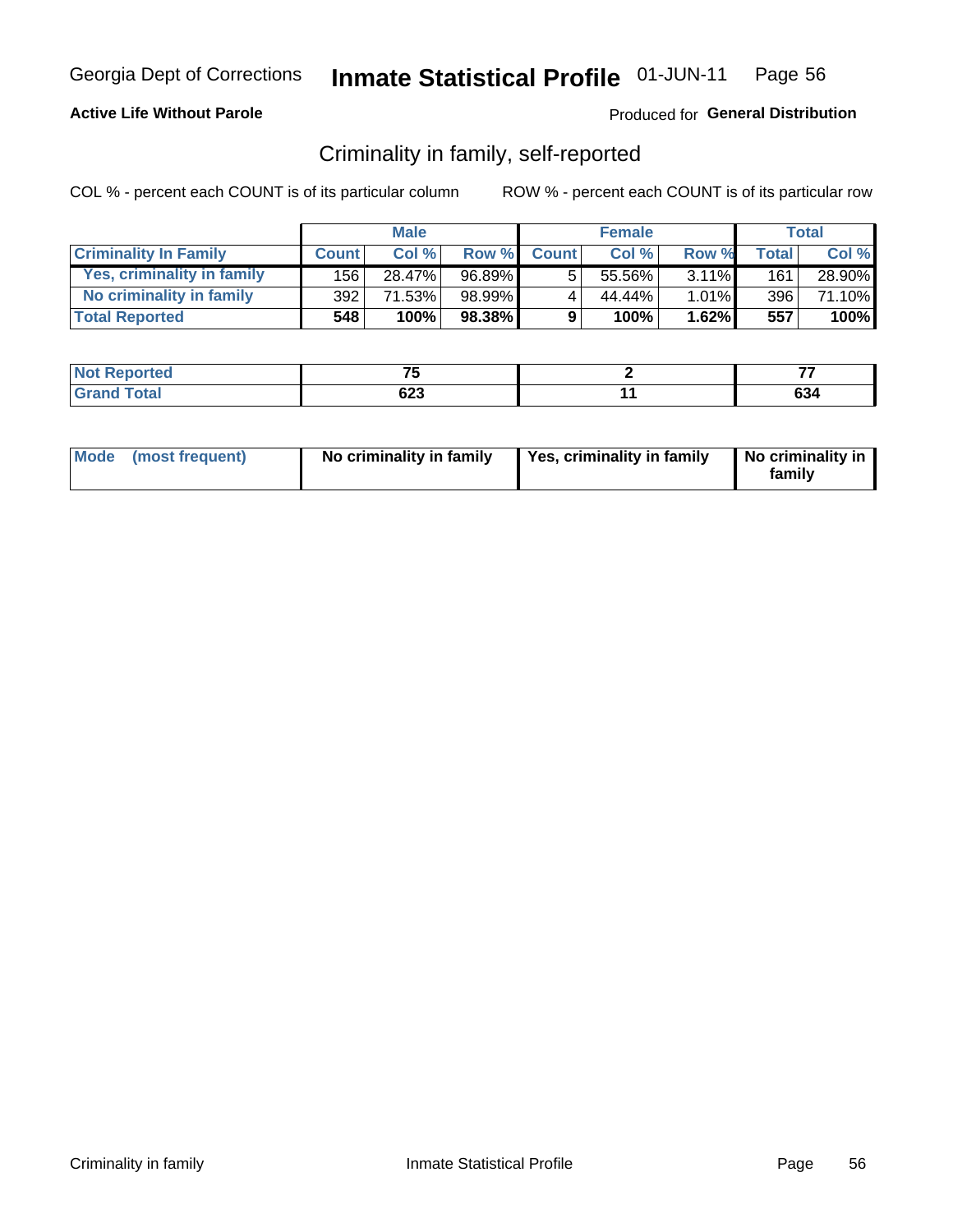## **Active Life Without Parole**

## Produced for General Distribution

## Alcoholism in family, self-reported

COL % - percent each COUNT is of its particular column

|                             |              | <b>Male</b> |           |              | <b>Female</b> |          |       | Total  |
|-----------------------------|--------------|-------------|-----------|--------------|---------------|----------|-------|--------|
| <b>Alcoholism In Family</b> | <b>Count</b> | Col%        | Row %     | <b>Count</b> | Col %         | Row %    | Total | Col %  |
| Yes, alcoholism in family   | 108          | $19.71\%$   | 97.30%    | ્ર           | 33.33%        | $2.70\%$ | 1111  | 19.93% |
| No alcoholism in family     | 440          | 80.29%      | 98.65%    | 6            | 66.67%        | $1.35\%$ | 446   | 80.07% |
| <b>Total Reported</b>       | 548          | 100%        | $98.38\%$ | 9            | 100%          | $1.62\%$ | 557   | 100%   |

| المنتبط المتعا<br>$\bullet$ at $\bullet$ and $\bullet$ | $-$              | --        |
|--------------------------------------------------------|------------------|-----------|
| Total                                                  | <u>__</u><br>◡▵◡ | ^^<br>יטט |

|  | Mode (most frequent) | No alcoholism in family | No alcoholism in family | No alcoholism in<br>family |
|--|----------------------|-------------------------|-------------------------|----------------------------|
|--|----------------------|-------------------------|-------------------------|----------------------------|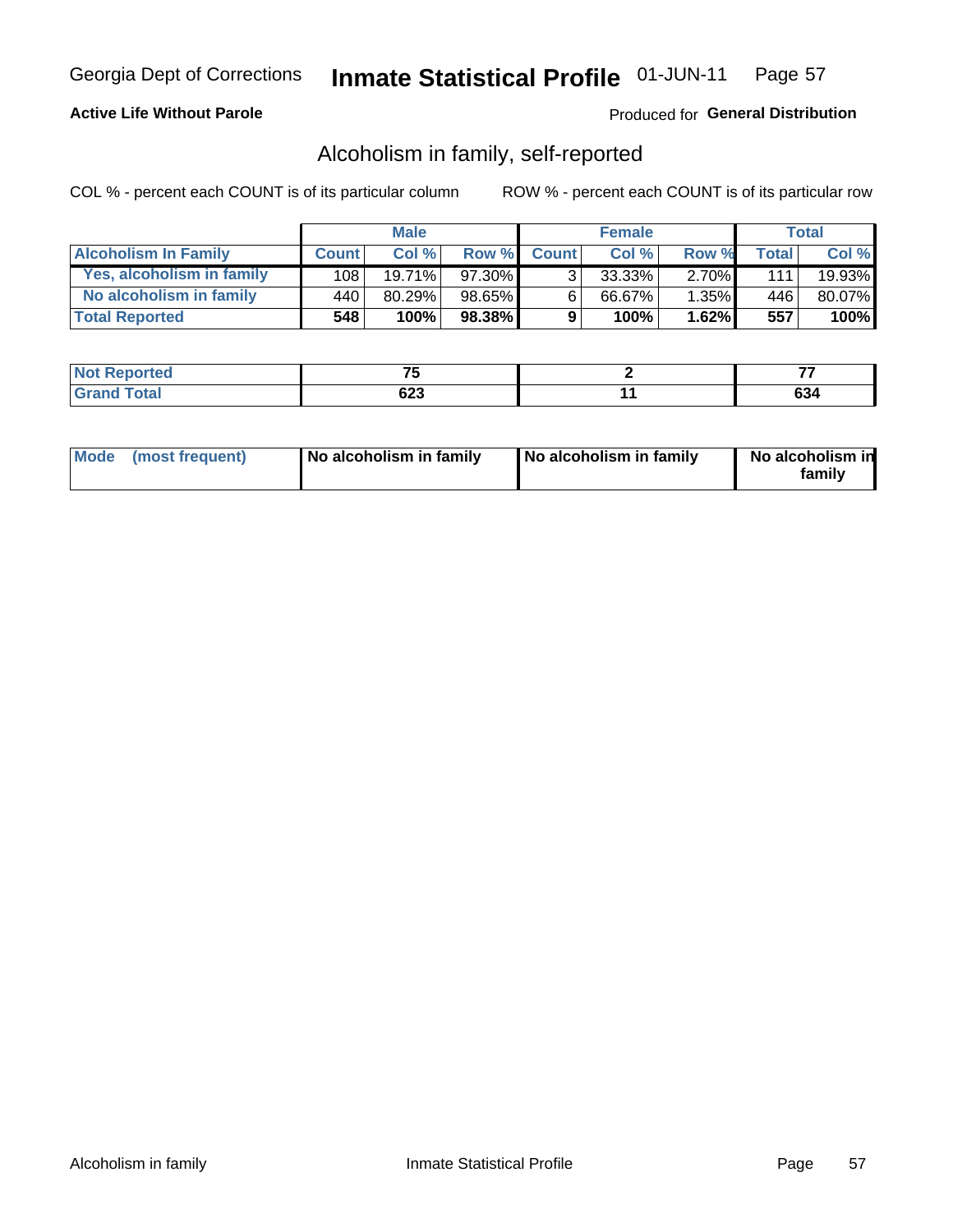## **Active Life Without Parole**

### Produced for General Distribution

## Drug abuse in family, self-reported

COL % - percent each COUNT is of its particular column

|                           |              | <b>Male</b> |           |                | <b>Female</b> |          |       | <b>Total</b> |
|---------------------------|--------------|-------------|-----------|----------------|---------------|----------|-------|--------------|
| Drug Abuse In Family      | <b>Count</b> | Col%        | Row %     | <b>Count</b>   | Col%          | Row %    | Total | Col %        |
| Yes, drug abuse in family | 63           | 11.50%      | $95.45\%$ | 3 <sub>1</sub> | $33.33\%$     | $4.55\%$ | 66    | 11.85%       |
| No drug abuse in family   | 485          | 88.50%      | 98.78%    | 6              | 66.67%        | 1.22%    | 491   | 88.15%       |
| <b>Total Reported</b>     | 548          | 100%        | 98.38%    | 9              | 100%          | 1.62%    | 557   | 100%         |

| Reported<br><b>NOT</b> | $-$         | --            |
|------------------------|-------------|---------------|
| <b>c</b> otal          | coo<br>ี∪∠ง | $\sim$<br>OJ4 |

|  | Mode (most frequent) | No drug abuse in family | No drug abuse in family | No drug abuse in<br>family |
|--|----------------------|-------------------------|-------------------------|----------------------------|
|--|----------------------|-------------------------|-------------------------|----------------------------|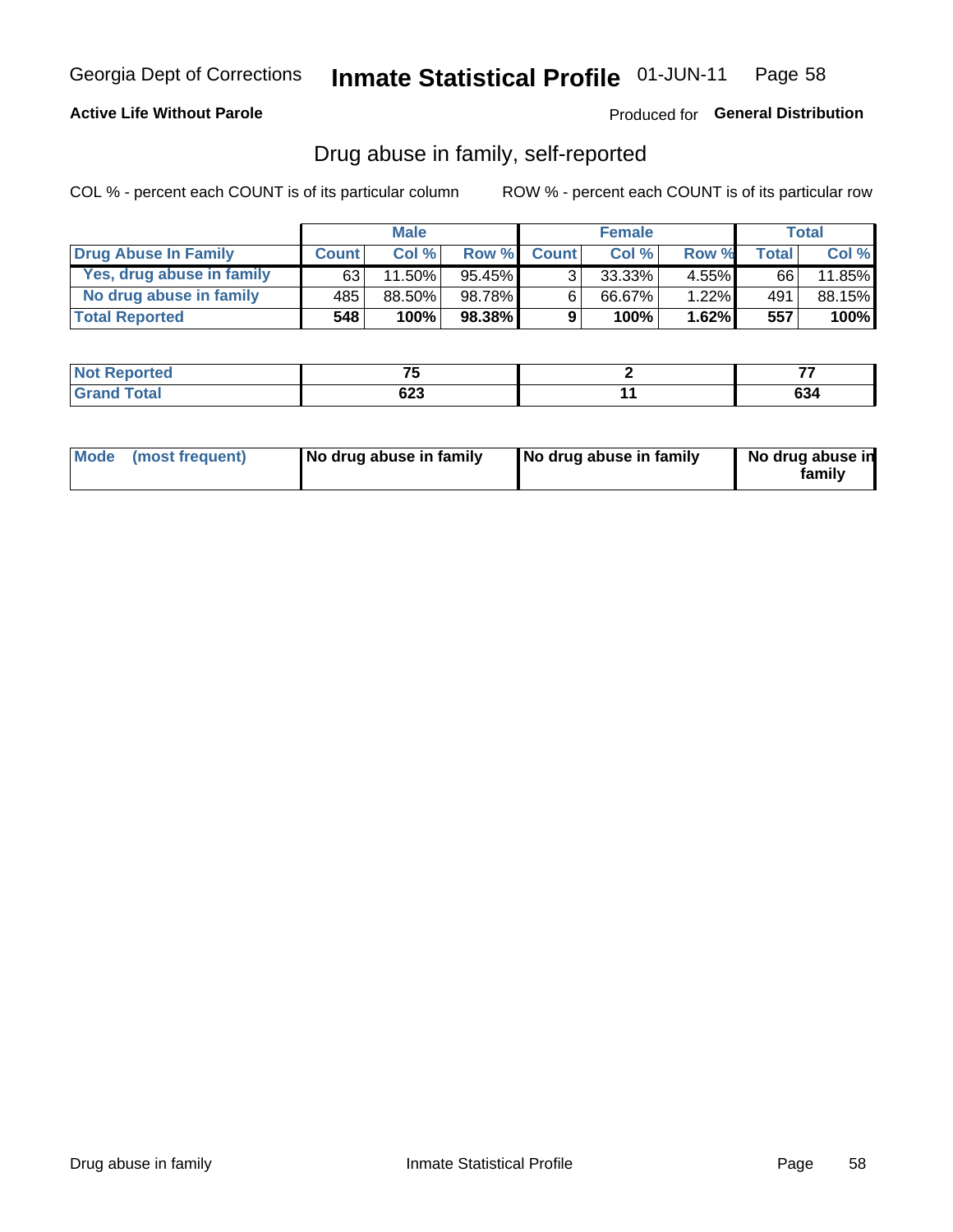### **Active Life Without Parole**

## Produced for General Distribution

## Subjected to frequent beatings, self-reported

COL % - percent each COUNT is of its particular column

|                                   |              | <b>Male</b> |        |              | <b>Female</b> |       |       | Total  |
|-----------------------------------|--------------|-------------|--------|--------------|---------------|-------|-------|--------|
| <b>Frequent beatings</b>          | <b>Count</b> | Col%        | Row %  | <b>Count</b> | Col %         | Row % | Total | Col %  |
| <b>Yes, subjected to frequent</b> | 34           | $6.20\%$    | 97.14% |              | 11.11%        | 2.86% | 35    | 6.28%  |
| <b>beatings</b>                   |              |             |        |              |               |       |       |        |
| Not subjected to frequent         | 514          | 93.80%      | 98.47% | 8            | 88.89%        | 1.53% | 522   | 93.72% |
| <b>beatings</b>                   |              |             |        |              |               |       |       |        |
| <b>Total Reported</b>             | 548          | 100%        | 98.38% | 9            | 100%          | 1.62% | 557   | 100%   |

| <b>Not Reported</b> | --  | --  |
|---------------------|-----|-----|
| <b>Grand Total</b>  | 623 | 634 |

| Mode (most frequent) | Not subjected to frequent<br>beatings | Not subjected to frequent<br>beatings | Not subjected to<br><b>frequent beatings</b> |
|----------------------|---------------------------------------|---------------------------------------|----------------------------------------------|
|                      |                                       |                                       |                                              |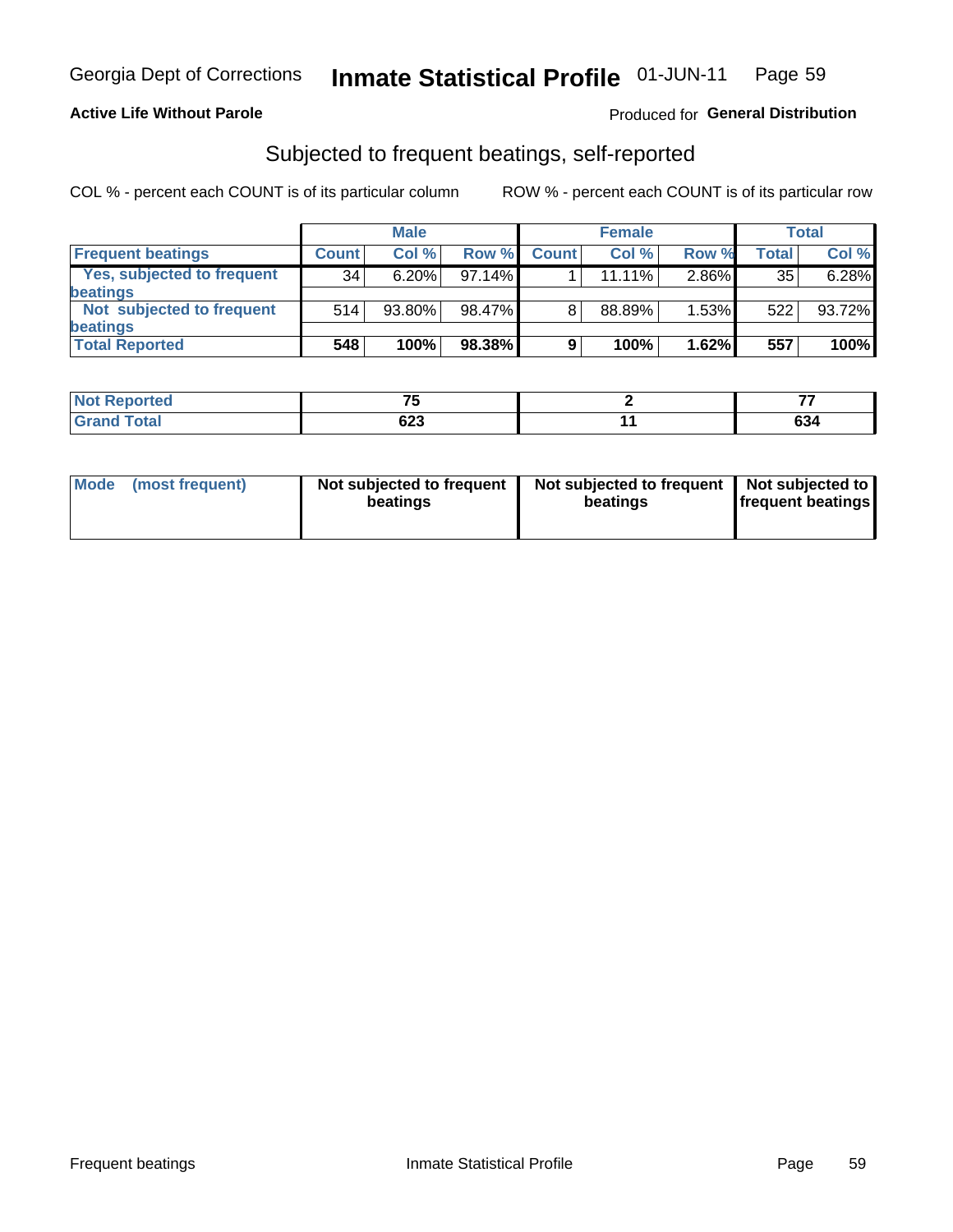## **Active Life Without Parole**

## Produced for General Distribution

## Father absent during inmate's childhood

COL % - percent each COUNT is of its particular column

|                           | <b>Male</b>  |           | <b>Female</b> |                |           | <b>Total</b> |              |        |
|---------------------------|--------------|-----------|---------------|----------------|-----------|--------------|--------------|--------|
| <b>Father Absent</b>      | <b>Count</b> | Col%      | Row %         | <b>Count</b>   | Col%      | Row %        | <b>Total</b> | Col %  |
| Yes, father was absent    | 271          | 49.45%    | 98.91%        | 3 <sub>1</sub> | $33.33\%$ | $1.09\%$     | 274          | 49.19% |
| No, father was not absent | 277          | $50.55\%$ | 97.88%        | 6              | 66.67%    | $2.12\%$     | 283          | 50.81% |
| <b>Total Reported</b>     | 548          | $100\%$   | 98.38%        | 9              | 100%      | 1.62%        | 557          | 100%   |

| <b>Not Reported</b> | $-$ | --     |
|---------------------|-----|--------|
| <b>Total</b>        | ົດ  | $\sim$ |
| 'Grand ì            | נגס | 634    |

| Mode (most frequent) |  | No, father was not absent No, father was not absent No, father was not | absent |
|----------------------|--|------------------------------------------------------------------------|--------|
|----------------------|--|------------------------------------------------------------------------|--------|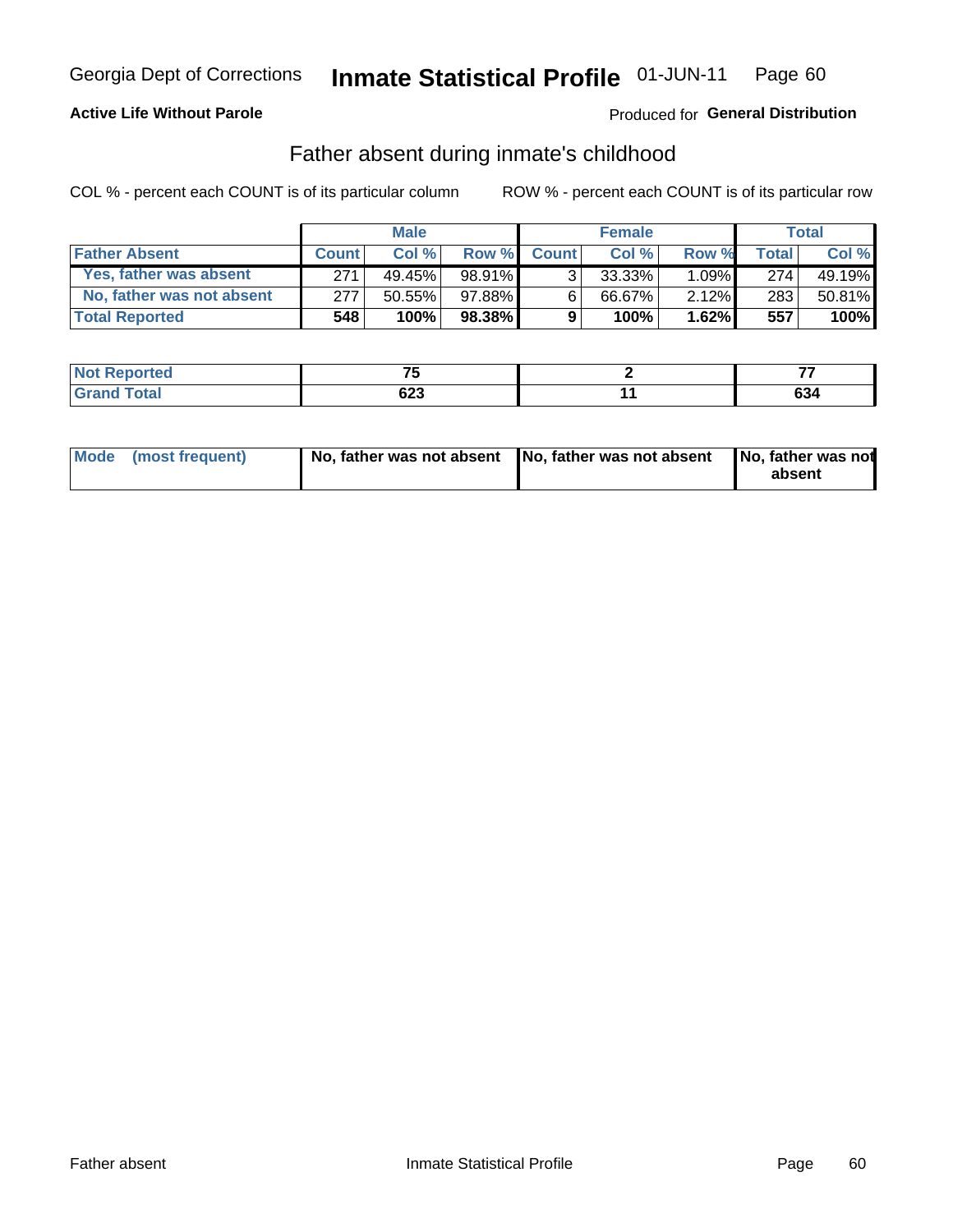## **Active Life Without Parole**

## Produced for General Distribution

## Mother absent during inmate's childhood

COL % - percent each COUNT is of its particular column

|                           |              | <b>Male</b> |           |              | <b>Female</b> |          |       | Total  |
|---------------------------|--------------|-------------|-----------|--------------|---------------|----------|-------|--------|
| <b>Mother Absent</b>      | <b>Count</b> | Col%        | Row %     | <b>Count</b> | Col%          | Row %    | Total | Col %  |
| Yes, mother was absent    | 76 I         | $13.87\%$   | $97.44\%$ | ົ            | $22.22\%$     | $2.56\%$ | 78    | 14.00% |
| No, mother was not absent | 472          | 86.13%      | $98.54\%$ |              | 77.78%        | 1.46%    | 479   | 86.00% |
| <b>Total Reported</b>     | 548          | 100%        | 98.38%    | 9            | 100%          | $1.62\%$ | 557   | 100%   |

| Reported<br><b>NOT</b> | --         | --            |
|------------------------|------------|---------------|
| <b>Total</b>           | へへつ<br>נגס | $\sim$<br>OJ4 |

| Mode (most frequent) | No, mother was not absent   No, mother was not absent   No, mother was | not absent |
|----------------------|------------------------------------------------------------------------|------------|
|----------------------|------------------------------------------------------------------------|------------|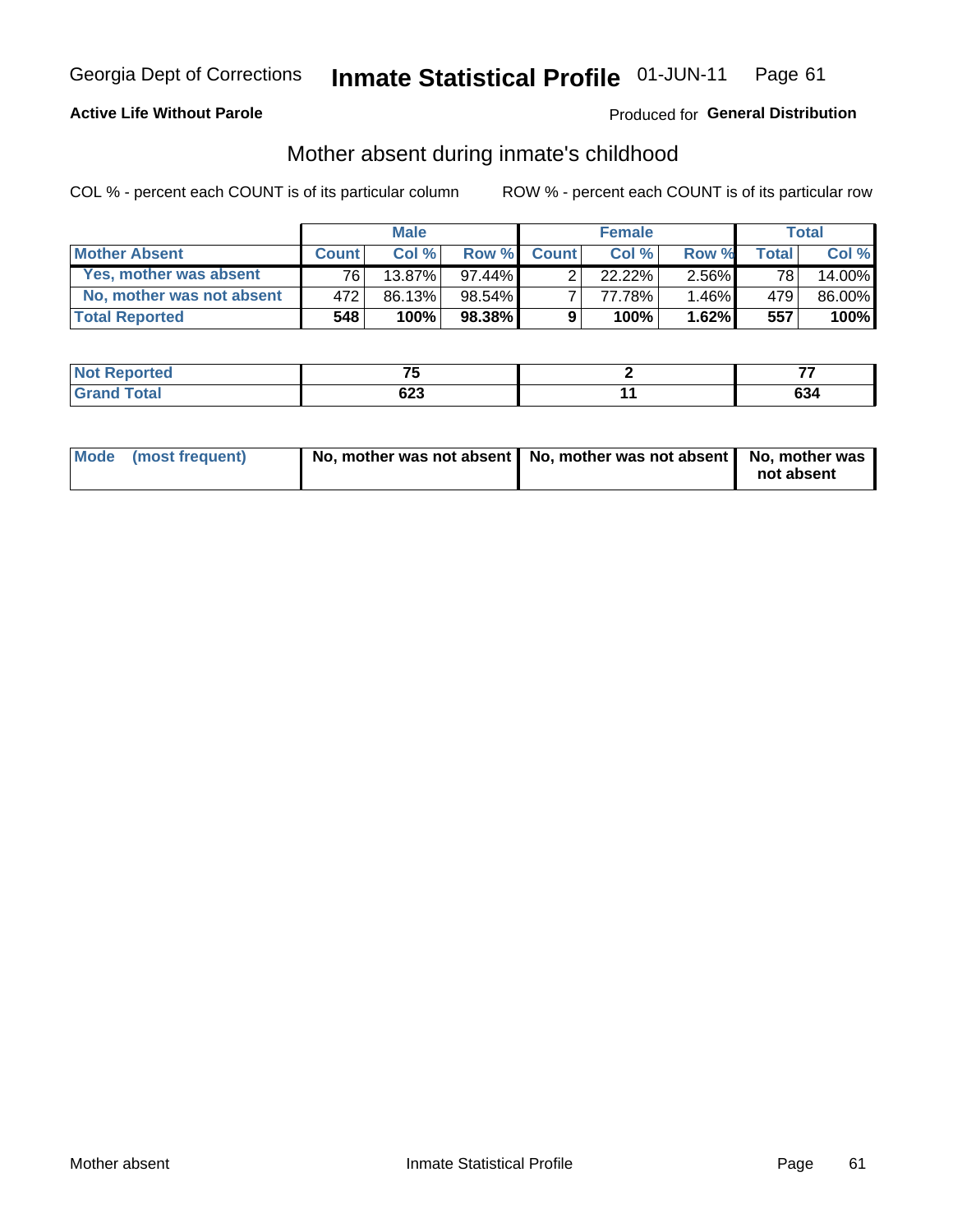## **Active Life Without Parole**

## Produced for General Distribution

## Inmate diagnosed as manipulative

COL % - percent each COUNT is of its particular column

|                          | <b>Male</b>  |        | <b>Female</b> |              |        | Total    |              |        |
|--------------------------|--------------|--------|---------------|--------------|--------|----------|--------------|--------|
| <b>Manipulative</b>      | <b>Count</b> | Col %  | Row %         | <b>Count</b> | Col %  | Row %    | <b>Total</b> | Col %  |
| <b>Yes, manipulative</b> | 129          | 23.71% | $99.23\%$     |              | 11.11% | $0.77\%$ | 130          | 23.51% |
| No, not manipulative     | 415'         | 76.29% | 98.11%        | 8            | 88.89% | 1.89%    | 423          | 76.49% |
| <b>Total Reported</b>    | 544          | 100%   | 98.37%        | 9            | 100%   | 1.63%    | 553          | 100%   |

| <b>Not Reported</b> | --  | n.  |
|---------------------|-----|-----|
| <b>Total</b>        | ົດ  | ^^  |
| ' Grano             | ט∠ט | 034 |

| <b>Mode</b><br>(most frequent) | No, not manipulative | No, not manipulative | No. not<br><b>I</b> manipulative |
|--------------------------------|----------------------|----------------------|----------------------------------|
|--------------------------------|----------------------|----------------------|----------------------------------|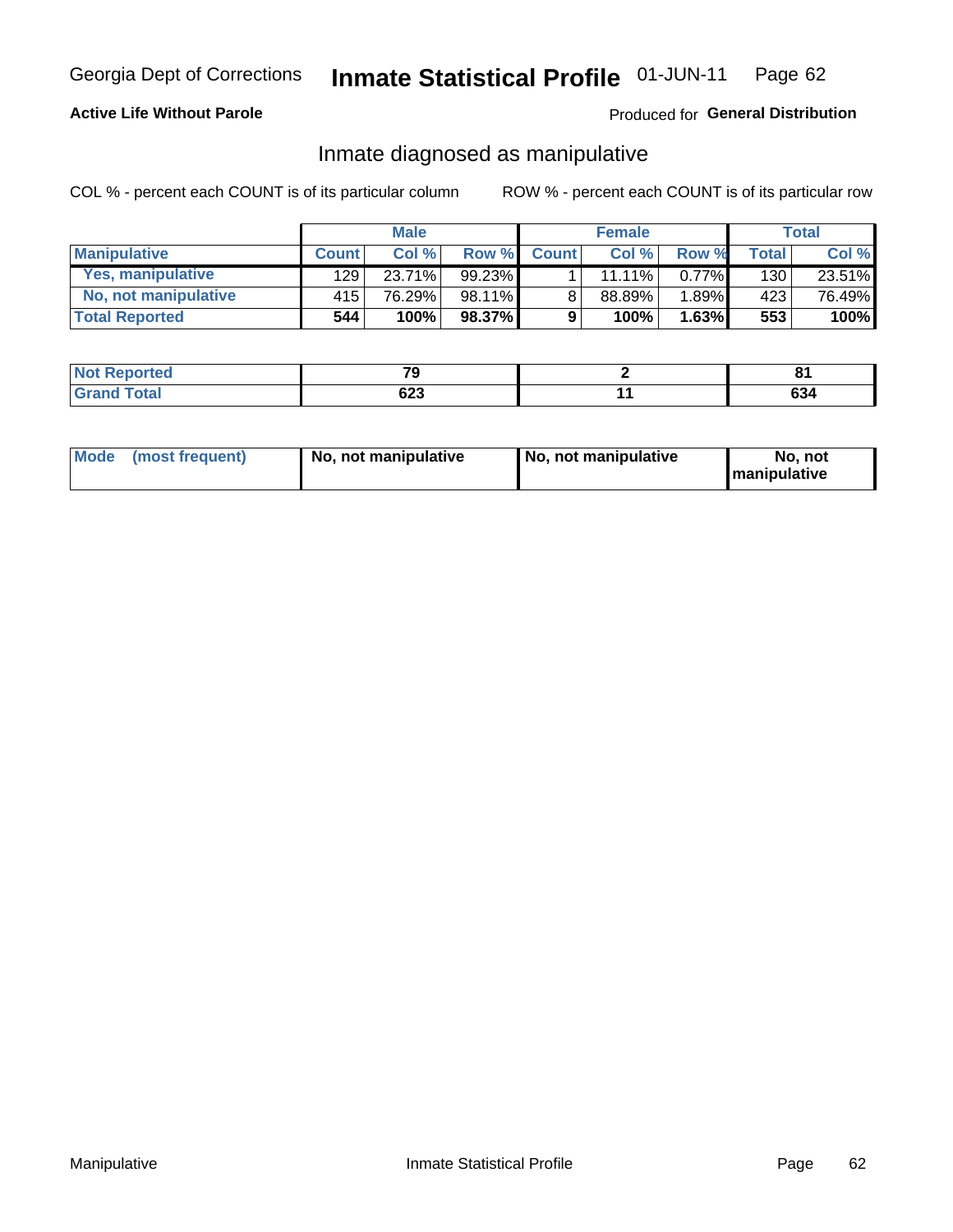#### Inmate Statistical Profile 01-JUN-11 Page 63

## **Active Life Without Parole**

## Produced for General Distribution

## Inmate diagnosed as assaultive

COL % - percent each COUNT is of its particular column

|                       | <b>Male</b>  |        | <b>Female</b> |              |         | Total    |       |        |
|-----------------------|--------------|--------|---------------|--------------|---------|----------|-------|--------|
| <b>Assaultive</b>     | <b>Count</b> | Col%   | Row %         | <b>Count</b> | Col %   | Row %    | Total | Col %  |
| Yes, assaultive       | 428'         | 78.68% | $97.94\%$     | 9            | 100.00% | $2.06\%$ | 437   | 79.02% |
| No, not assaultive    | 116          | 21.32% | 100.00%       |              |         |          | 116   | 20.98% |
| <b>Total Reported</b> | 544          | 100%   | 98.37%        | 9            | 100%    | 1.63%    | 553   | 100%   |

| <b>Not Reported</b> | $-$        | о.<br>$\mathbf{o}$ . |
|---------------------|------------|----------------------|
| <b>Total</b>        | coo<br>ט∠ט | rn.<br>OJ4           |

| Mode (most frequent)<br>Yes, assaultive | Yes, assaultive | <b>Yes, assaultive</b> |
|-----------------------------------------|-----------------|------------------------|
|-----------------------------------------|-----------------|------------------------|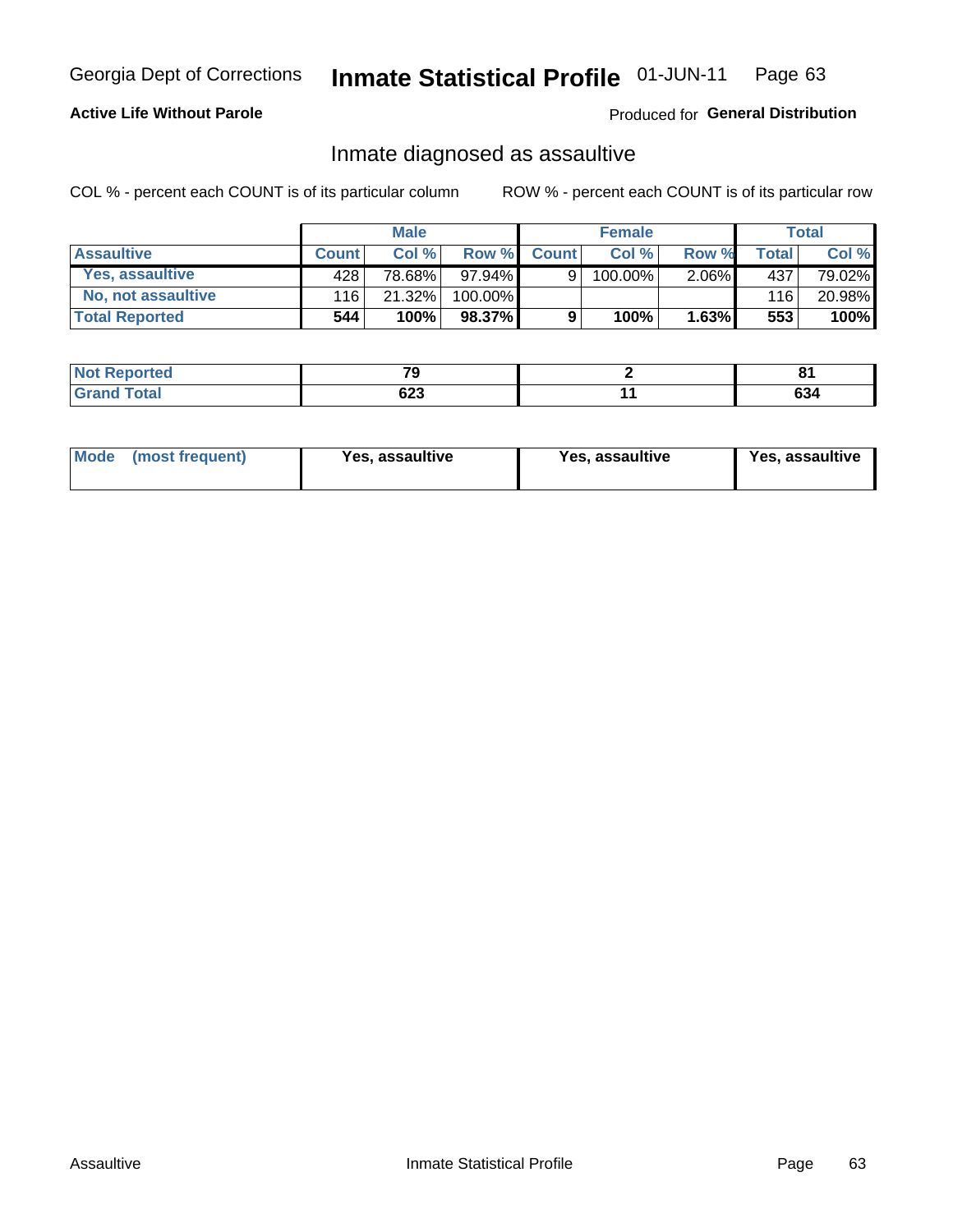#### Inmate Statistical Profile 01-JUN-11 Page 64

### **Active Life Without Parole**

### **Produced for General Distribution**

## Number of prior Georgia incarcerations

COL % - percent each COUNT is of its particular column

|                                       |                 | <b>Male</b> |                    |                 | <b>Female</b> |       |       | <b>Total</b> |
|---------------------------------------|-----------------|-------------|--------------------|-----------------|---------------|-------|-------|--------------|
| <b>Num of Prior GA Incarcerations</b> | <b>Count</b>    | Col %       | <b>Row % Count</b> |                 | Col %         | Row % | Total | Col %        |
|                                       | 291             | 46.71%      | 96.68%             | 10 <sup>1</sup> | 90.91%        | 3.32% | 301   | 47.48%       |
|                                       | 130             | 20.87%      | 100.00%            |                 |               |       | 130   | 20.50%       |
|                                       | 77              | 12.36%      | 100.00%            |                 |               |       | 77    | 12.15%       |
|                                       | 59 <sub>1</sub> | $9.47\%$    | 98.33%             |                 | 9.09%         | 1.67% | 60    | 9.46%        |
|                                       | 32              | 5.14%       | 100.00%            |                 |               |       | 32    | 5.05%        |
|                                       | 17              | 2.73%       | 100.00%            |                 |               |       | 17    | 2.68%        |
| <b>More Than 5</b>                    | 17              | 2.73%       | 100.00%            |                 |               |       | 17    | 2.68%        |
| <b>Total Reported</b>                 | 623             | 100%        | 98.26%             | 11              | 100%          | 1.74% | 634   | 100%         |

| N<br>neo    |     |               |
|-------------|-----|---------------|
| <b>otal</b> | ს∠ა | $\sim$<br>634 |

| Mean (average)       | 26.، | . | 1.24 |
|----------------------|------|---|------|
| Median (middle)      |      |   |      |
| Mode (most frequent) |      |   |      |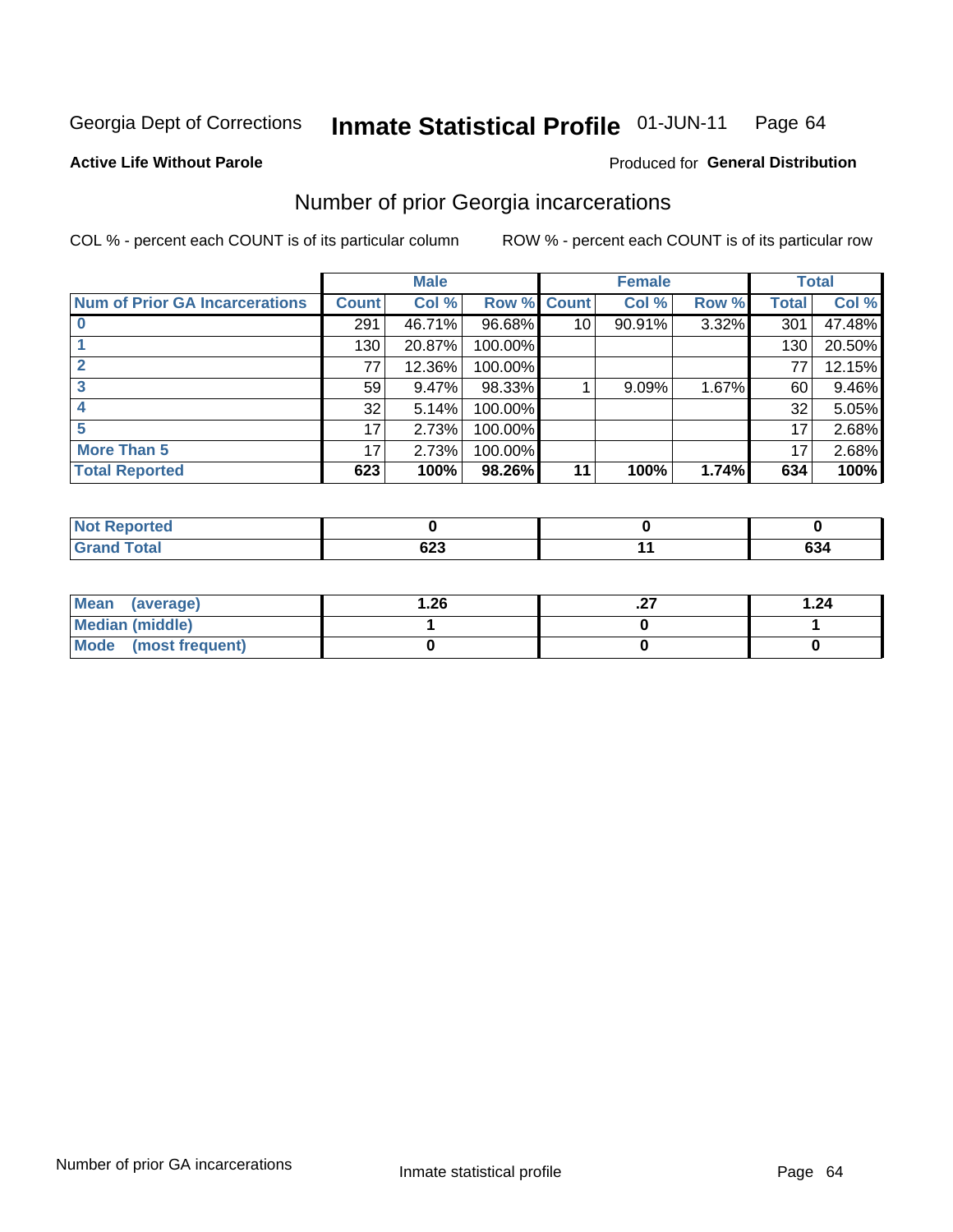#### Inmate Statistical Profile 01-JUN-11 Page 65

**Active Life Without Parole** 

Produced for General Distribution

## Prison sentence in years

COL % - percent each COUNT is of its particular column

ROW % - percent each COUNT is of its particular row

|                                 |         | <b>Male</b> |                    |    | <b>Female</b> |       |             | Total   |
|---------------------------------|---------|-------------|--------------------|----|---------------|-------|-------------|---------|
| <b>Prison Sentence In Years</b> | Count l | Col %       | <b>Row % Count</b> |    | Col %         | Row % | $\tau$ otal | Col %   |
| <b>Life Without Parole</b>      | 623     | $100.00\%$  | 98.26%             |    | 100.00%       | 1.74% | 634         | 100.00% |
| <b>Total Reported</b>           | 623     | 100%        | 98.26%             | 44 | 100%          | 1.74% | 634         | 100%    |

| Reported<br><b>NOT</b> |                    |           |
|------------------------|--------------------|-----------|
| <b>otal</b>            | <b>000</b><br>่ง∠ง | ^^<br>OJ4 |

### **Determinate (numeric) sentences only**

| (average) |             |  |  |
|-----------|-------------|--|--|
|           | <b>Mean</b> |  |  |

All sentences (including determinate), with life, life without parole, and death sentences figured at 45 years

| $M$ ea<br>(average) | $\sim$ | ,,<br>т. |
|---------------------|--------|----------|
|                     |        |          |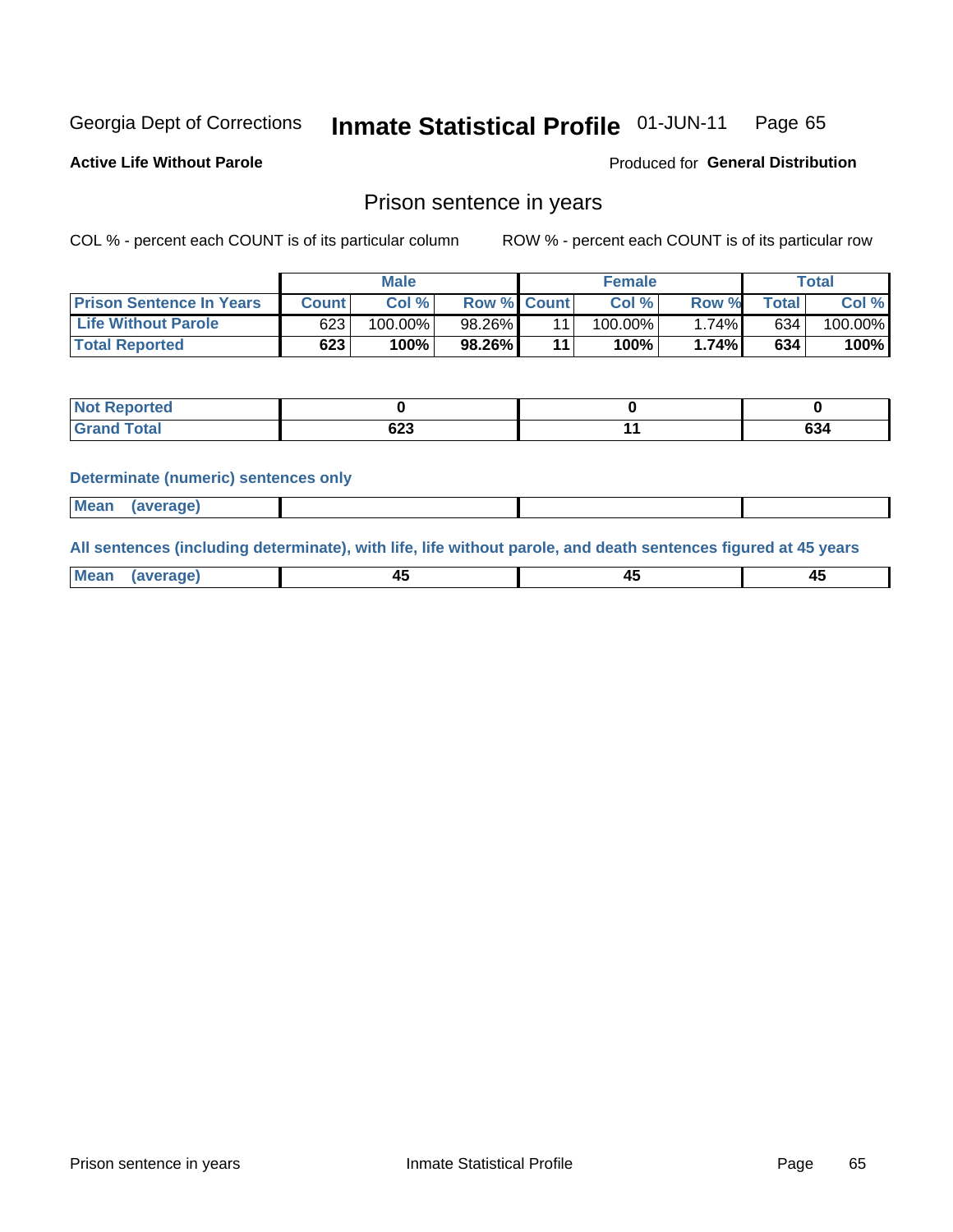#### Georgia Dept of Corrections Inmate Statistical Profile 01-JUN-11 Page 66

### **Active Life Without Parole**

### **Produced for General Distribution**

## Primary offense, broken out into felonies vs misdemeanors

COL % - percent each COUNT is of its particular column

|                                  |              | <b>Male</b> |                    |    | <b>Female</b> |          |              | Total   |
|----------------------------------|--------------|-------------|--------------------|----|---------------|----------|--------------|---------|
| <b>Felonies and Misdemeanors</b> | <b>Count</b> | Col%        | <b>Row % Count</b> |    | Col%          | Row %    | <b>Total</b> | Col %   |
| <b>Felonies</b>                  | 623          | 100.00%     | 98.26%             |    | 100.00%       | $1.74\%$ | 634          | 100.00% |
| <b>Total Reported</b>            | 623          | 100%        | 98.26%             | 44 | 100%          | 1.74%    | 634          | 100%    |

| <b>Not Reported</b>   |                   |            |     |
|-----------------------|-------------------|------------|-----|
| Total<br>Grand<br>uuu | <u>__</u><br>JZJ. | coo<br>נגס | 634 |

| $Mc$<br>equent)<br>нез<br>$\sim$<br>. | onies<br>. | <b>onies</b><br>. |
|---------------------------------------|------------|-------------------|
|---------------------------------------|------------|-------------------|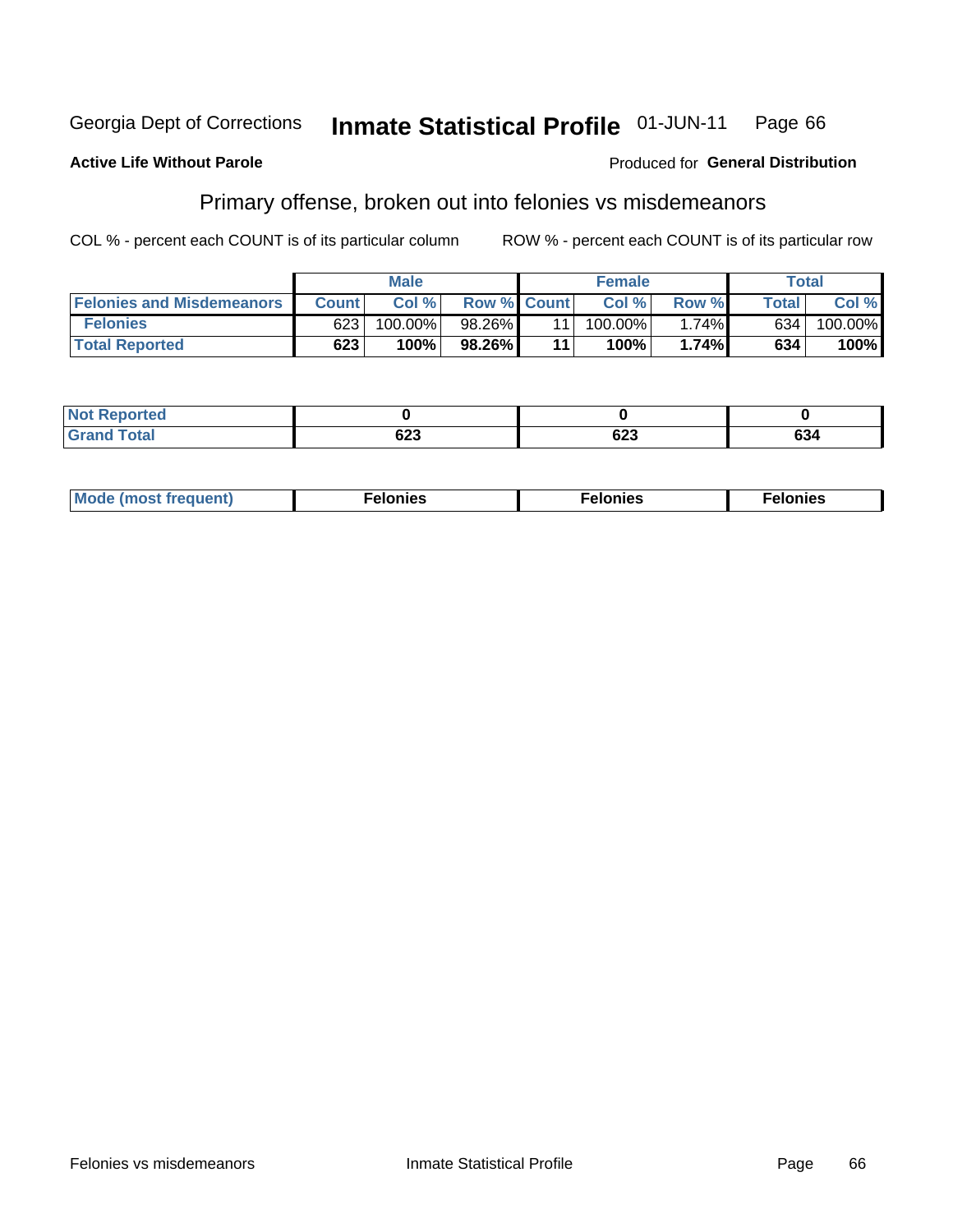#### Inmate Statistical Profile 01-JUN-11 Page 67

### **Active Life Without Parole**

### Produced for General Distribution

## Primary offense, broken out into six broad crime categories

COL % - percent each COUNT is of its particular column

|                         |              | <b>Male</b> |             |    | <b>Female</b> |       |              | <b>Total</b> |
|-------------------------|--------------|-------------|-------------|----|---------------|-------|--------------|--------------|
| <b>Crime Categories</b> | <b>Count</b> | Col %       | Row % Count |    | Col %         | Row % | <b>Total</b> | Col %        |
| <b>Violent</b>          | 510          | 81.86%      | 97.89%      | 11 | 100.00%       | 2.11% | 521          | 82.18%       |
| <b>Sex Crime</b>        | 93           | 14.93%      | 100.00%     |    | .00%          |       | 93           | 14.67%       |
| 3<br><b>Property</b>    | 3            | .48%        | 100.00%     |    | .00%          |       |              | $.47\%$      |
| <b>Drug</b><br>4        | 16           | 2.57%       | 100.00%     |    | .00%          |       | 16           | 2.52%        |
| <b>Other</b><br>6       |              | .16%        | 100.00%     |    | .00%          |       |              | .16%         |
| <b>Total Reported</b>   | 623          | 100%        | 98.26%      | 11 | 100%          | 1.74% | 634          | 100%         |

| <b>Not Reported</b> |            |     |
|---------------------|------------|-----|
| <b>Total</b>        | coo<br>⊍∠ວ | 634 |

| M | . | 40 O |
|---|---|------|
|   |   |      |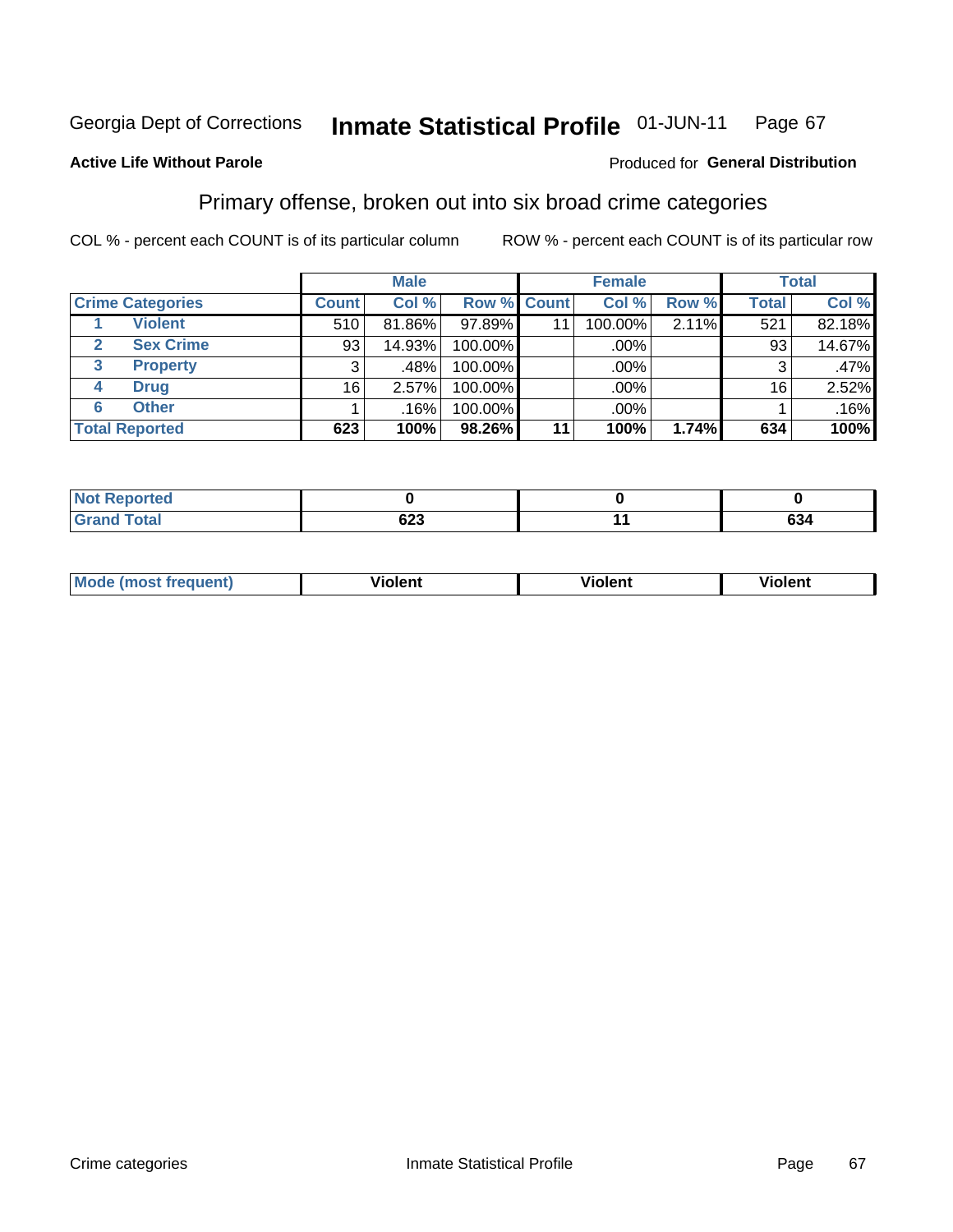#### Inmate Statistical Profile 01-JUN-11 Page 68

### **Active Life Without Parole**

## **Produced for General Distribution**

## Primary offense, detailed offense code

COL % - percent each COUNT is of its particular column

|                      |                                   |                | <b>Male</b> |         |                 | <b>Female</b> |       |                | <b>Total</b> |
|----------------------|-----------------------------------|----------------|-------------|---------|-----------------|---------------|-------|----------------|--------------|
|                      | <b>Primary Offense</b>            | <b>Count</b>   | Col %       | Row %   | <b>Count</b>    | Col %         | Row % | <b>Total</b>   | Col %        |
| 1101                 | <b>Murder</b>                     | 350            | 56.18%      | 97.22%  | 10              | 90.91%        | 2.78% | 360            | 56.78%       |
| 1311                 | <b>Kidnapping</b>                 | 62             | 9.95%       | 100.00% |                 |               |       | 62             | 9.78%        |
| 1601                 | <b>Burglary</b>                   | 3              | .48%        | 100.00% |                 |               |       | 3              | .47%         |
| 1902                 | <b>Armed Robbery</b>              | 96             | 15.41%      | 98.97%  | $\mathbf 1$     | 9.09%         | 1.03% | 97             | 15.30%       |
| 1911                 | <b>Hijacking Motor Vehicle</b>    | 1              | .16%        | 100.00% |                 |               |       | 1              | .16%         |
| 2001                 | <b>Rape</b>                       | 65             | 10.43%      | 100.00% |                 |               |       | 65             | 10.25%       |
| 2003                 | <b>Aggrav Sodomy</b>              | $\overline{7}$ | 1.12%       | 100.00% |                 |               |       | $\overline{7}$ | 1.10%        |
| 2009                 | <b>Aggrav Sexual Battery</b>      | 5              | .80%        | 100.00% |                 |               |       | 5              | .79%         |
| 2019                 | <b>Child Molestation</b>          | 3              | .48%        | 100.00% |                 |               |       | 3              | .47%         |
| 2021                 | <b>Aggrav Child Molestation</b>   | 13             | 2.09%       | 100.00% |                 |               |       | 13             | 2.05%        |
| 2801                 | <b>Cruelty To Children</b>        |                | .16%        | 100.00% |                 |               |       | 1              | .16%         |
| 2912                 | <b>Poss Of Certain</b>            | 1              | .16%        | 100.00% |                 |               |       | 1              | .16%         |
|                      | <b>Weapons</b>                    |                |             |         |                 |               |       |                |              |
| 4012                 | <b>Viol Ga Cntrl Sbst Act</b>     | 1              | .16%        | 100.00% |                 |               |       | 1              | .16%         |
| 4018                 | <b>S/D Cont Sub School</b>        |                | .16%        | 100.00% |                 |               |       | 1              | .16%         |
| 4021                 | <b>S/D Cocaine</b>                | 4              | .64%        | 100.00% |                 |               |       | 4              | .63%         |
| 4022                 | <b>Poss Of Cocaine</b>            | 3              | .48%        | 100.00% |                 |               |       | 3              | .47%         |
| 4050                 | <b>Poss W Int Dist Cocaine</b>    | 1              | .16%        | 100.00% |                 |               |       | 1              | .16%         |
| 4101                 | <b>Traf Cocaine Less 200</b>      | $\overline{2}$ | .32%        | 100.00% |                 |               |       | $\overline{2}$ | .32%         |
|                      | Gm                                |                |             |         |                 |               |       |                |              |
| 4103                 | <b>Traf Cocaine 401+ Gm</b>       | 2              | .32%        | 100.00% |                 |               |       | $\overline{2}$ | .32%         |
| 4134                 | <b>Att/Consprcy Commt</b>         | 1              | .16%        | 100.00% |                 |               |       | $\mathbf{1}$   | .16%         |
|                      | C/S/Of                            |                |             |         |                 |               |       |                |              |
| 4140                 | <b>Traf Methamph 28-199</b><br>Gm | 1              | .16%        | 100.00% |                 |               |       | 1              | .16%         |
| <b>Total Rported</b> |                                   | 623            | 100%        | 98.26%  | $\overline{11}$ | 100%          | 1.74% | 634            | 100%         |
|                      |                                   |                |             |         |                 |               |       |                |              |

| ∣Not Reported |                       |               |
|---------------|-----------------------|---------------|
| <b>Total</b>  | $\sim$<br>ບ∠ວ<br>$ -$ | $\sim$<br>ნა4 |

| Mode (most frequent) | 1101 Murder | 1101 Murder | 1101 Murder |
|----------------------|-------------|-------------|-------------|
|                      |             |             |             |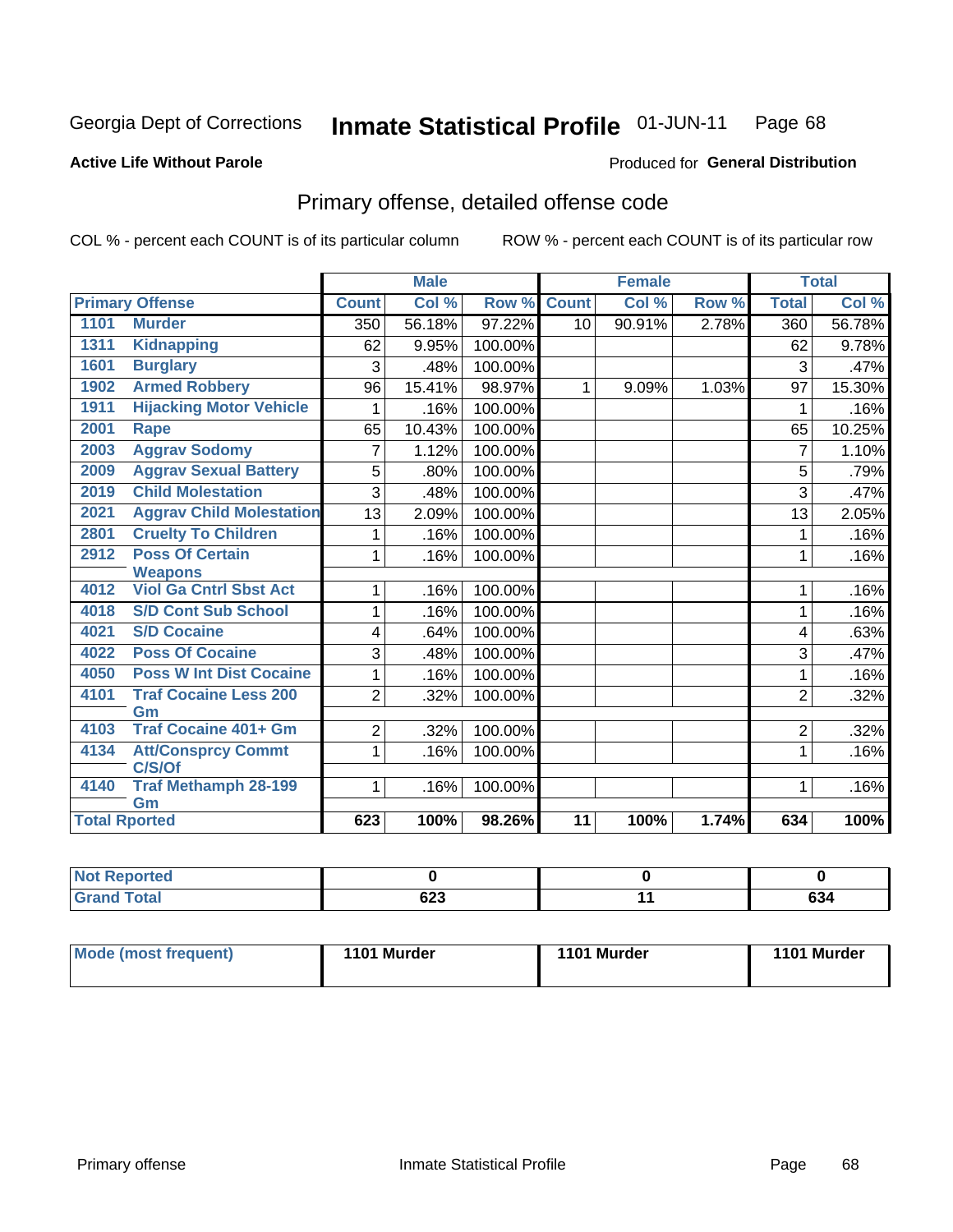#### Inmate Statistical Profile 01-JUN-11 Page 69

### **Active Life Without Parole**

## **Produced for General Distribution**

## County of conviction of primary offense

COL % - percent each COUNT is of its particular column

|                         |                             | <b>Male</b>    |       | <b>Female</b> |              |       | <b>Total</b> |                |       |
|-------------------------|-----------------------------|----------------|-------|---------------|--------------|-------|--------------|----------------|-------|
|                         | <b>County of Conviction</b> | <b>Count</b>   | Col % | Row %         | <b>Count</b> | Col % | Row %        | <b>Total</b>   | Col % |
| 1                       | <b>Appling</b>              | 2              | .32%  | 100.00%       |              |       |              | 2              | .32%  |
| $\overline{2}$          | <b>Atkinson</b>             | $\overline{2}$ | .32%  | 100.00%       |              |       |              | $\overline{2}$ | .32%  |
| $\overline{\mathbf{3}}$ | <b>Bacon</b>                | 1              | .16%  | 100.00%       |              |       |              | $\mathbf 1$    | .16%  |
| 5                       | <b>Baldwin</b>              | 5              | .80%  | 100.00%       |              |       |              | 5              | .79%  |
| $6\phantom{a}$          | <b>Banks</b>                | 1              | .16%  | 100.00%       |              |       |              | 1              | .16%  |
| 7                       | <b>Barrow</b>               | $\sqrt{3}$     | .48%  | 100.00%       |              |       |              | 3              | .47%  |
| 8                       | <b>Bartow</b>               | 4              | .64%  | 100.00%       |              |       |              | 4              | .63%  |
| 9                       | <b>Ben Hill</b>             | 4              | .64%  | 100.00%       |              |       |              | 4              | .63%  |
| 10                      | <b>Berrien</b>              | 1              | .16%  | 100.00%       |              |       |              | 1              | .16%  |
| $\overline{11}$         | <b>Bibb</b>                 | 20             | 3.21% | 100.00%       |              |       |              | 20             | 3.15% |
| 12                      | <b>Bleckley</b>             | 1              | .16%  | 100.00%       |              |       |              | 1              | .16%  |
| 13                      | <b>Brantley</b>             | 1              | .16%  | 100.00%       |              |       |              | $\mathbf{1}$   | .16%  |
| $\overline{14}$         | <b>Brooks</b>               | 1              | .16%  | 100.00%       |              |       |              | 1              | .16%  |
| 16                      | <b>Bulloch</b>              | $\sqrt{3}$     | .48%  | 75.00%        | 1            | 9.09% | 25.00%       | 4              | .63%  |
| $\overline{17}$         | <b>Burke</b>                | 6              | .96%  | 100.00%       |              |       |              | 6              | .95%  |
| 18                      | <b>Butts</b>                | 4              | .64%  | 100.00%       |              |       |              | 4              | .63%  |
| 20                      | <b>Camden</b>               | 3              | .48%  | 100.00%       |              |       |              | 3              | .47%  |
| $\overline{22}$         | <b>Carroll</b>              | $\overline{2}$ | .32%  | 100.00%       |              |       |              | $\overline{2}$ | .32%  |
| $\overline{23}$         | <b>Catoosa</b>              | 2              | .32%  | 100.00%       |              |       |              | $\overline{c}$ | .32%  |
| 24                      | <b>Charlton</b>             | 1              | .16%  | 100.00%       |              |       |              | 1              | .16%  |
| 25                      | <b>Chatham</b>              | 25             | 4.01% | 100.00%       |              |       |              | 25             | 3.94% |
| $\overline{27}$         | <b>Chattooga</b>            | 1              | .16%  | 100.00%       |              |       |              | 1              | .16%  |
| 28                      | <b>Cherokee</b>             | 3              | .48%  | 100.00%       |              |       |              | 3              | .47%  |
| 29                      | <b>Clarke</b>               | 13             | 2.09% | 100.00%       |              |       |              | 13             | 2.05% |
| 31                      | <b>Clayton</b>              | 24             | 3.85% | 100.00%       |              |       |              | 24             | 3.79% |
| 33                      | <b>Cobb</b>                 | 19             | 3.05% | 95.00%        | 1            | 9.09% | 5.00%        | 20             | 3.15% |
| 34                      | <b>Coffee</b>               | 4              | .64%  | 100.00%       |              |       |              | 4              | .63%  |
| 35                      | <b>Colquitt</b>             | 4              | .64%  | 100.00%       |              |       |              | 4              | .63%  |
| 36                      | <b>Columbia</b>             | 5              | .80%  | 100.00%       |              |       |              | 5              | .79%  |
| $\overline{37}$         | <b>Cook</b>                 | 4              | .64%  | 100.00%       |              |       |              | 4              | .63%  |
| 38                      | <b>Coweta</b>               | 4              | .64%  | 100.00%       |              |       |              | 4              | .63%  |
| 40                      | <b>Crisp</b>                | 3              | .48%  | 100.00%       |              |       |              | 3              | .47%  |
| 41                      | <b>Dade</b>                 | 1              | .16%  | 100.00%       |              |       |              | $\mathbf{1}$   | .16%  |
| 42                      | <b>Dawson</b>               | 1              | .16%  | 100.00%       |              |       |              | $\mathbf{1}$   | .16%  |
| 43                      | <b>Decatur</b>              | $\mathbf 2$    | .32%  | 100.00%       |              |       |              | $\overline{2}$ | .32%  |
| 44                      | <b>Dekalb</b>               | 49             | 7.87% | 98.00%        | 1            | 9.09% | 2.00%        | 50             | 7.89% |
| 45                      | <b>Dodge</b>                | $\mathbf{1}$   | .16%  | 100.00%       |              |       |              | 1              | .16%  |
| 46                      | <b>Dooly</b>                | $\overline{c}$ | .32%  | 100.00%       |              |       |              | $\overline{2}$ | .32%  |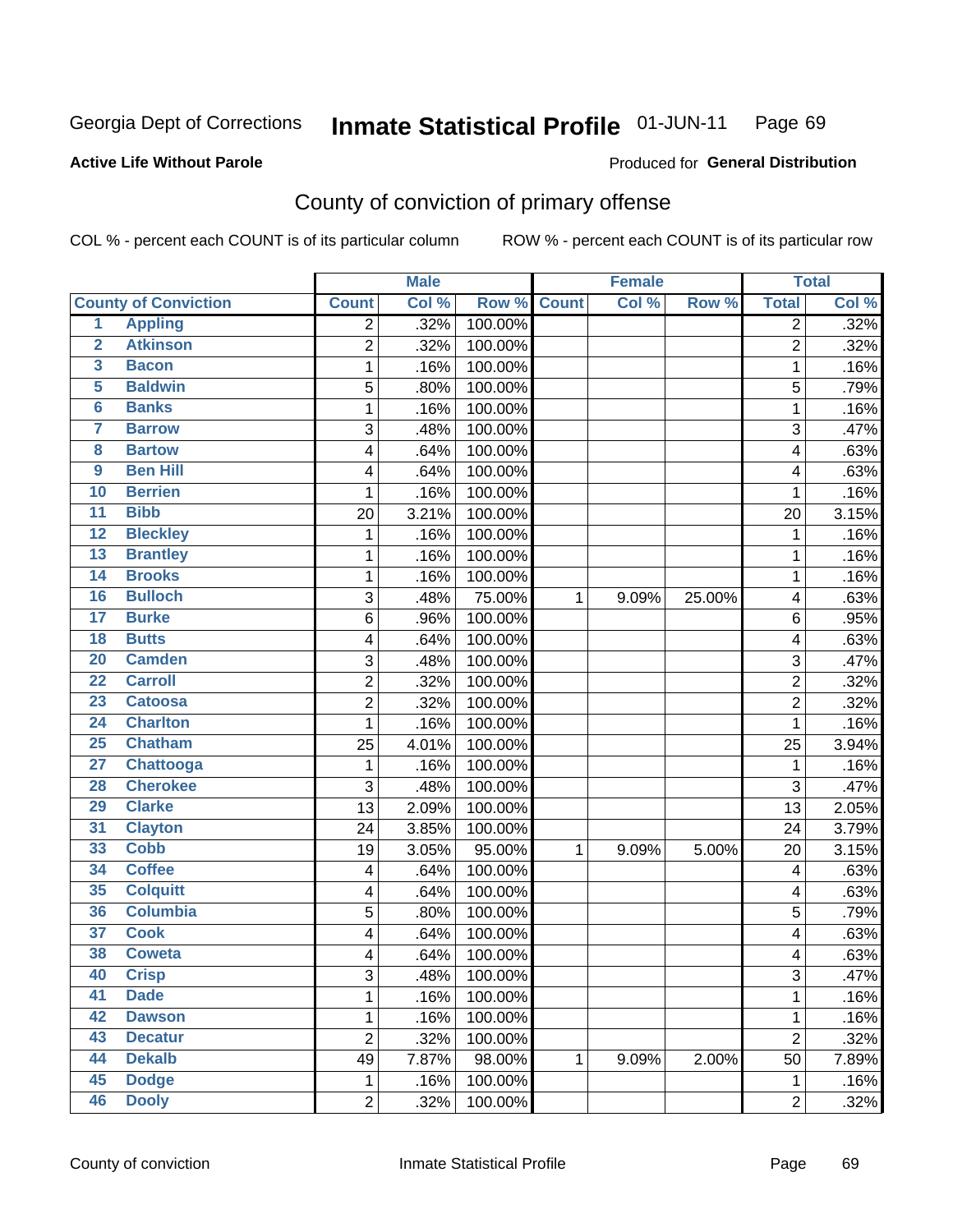#### Inmate Statistical Profile 01-JUN-11 Page 70

**Active Life Without Parole** 

Produced for General Distribution

## County of conviction of primary offense

COL % - percent each COUNT is of its particular column

|                 |                             |                 | <b>Male</b> |                    |   | <b>Female</b> |        |                  | <b>Total</b> |
|-----------------|-----------------------------|-----------------|-------------|--------------------|---|---------------|--------|------------------|--------------|
|                 | <b>County of Conviction</b> | <b>Count</b>    | Col %       | <b>Row % Count</b> |   | Col %         | Row %  | <b>Total</b>     | Col %        |
| 47              | <b>Dougherty</b>            | $\overline{22}$ | 3.53%       | 95.65%             | 1 | 9.09%         | 4.35%  | $\overline{23}$  | 3.63%        |
| 48              | <b>Douglas</b>              | 20              | 3.21%       | 95.24%             | 1 | 9.09%         | 4.76%  | 21               | 3.31%        |
| 49              | <b>Early</b>                | 1               | .16%        | 100.00%            |   |               |        | 1                | .16%         |
| $\overline{51}$ | <b>Effingham</b>            | 3               | .48%        | 100.00%            |   |               |        | 3                | .47%         |
| 52              | <b>Elbert</b>               | $\overline{c}$  | .32%        | 100.00%            |   |               |        | $\overline{2}$   | .32%         |
| 53              | <b>Emanuel</b>              | $\sqrt{3}$      | .48%        | 100.00%            |   |               |        | 3                | .47%         |
| 56              | <b>Fayette</b>              | $\overline{3}$  | .48%        | 100.00%            |   |               |        | $\overline{3}$   | .47%         |
| 57              | <b>Floyd</b>                | 10              | 1.61%       | 100.00%            |   |               |        | 10               | 1.58%        |
| 58              | <b>Forsyth</b>              | 2               | .32%        | 100.00%            |   |               |        | $\overline{2}$   | .32%         |
| 59              | <b>Franklin</b>             | $\overline{2}$  | .32%        | 100.00%            |   |               |        | $\overline{2}$   | .32%         |
| 60              | <b>Fulton</b>               | 72              | 11.56%      | 98.63%             | 1 | 9.09%         | 1.37%  | 73               | 11.51%       |
| 61              | <b>Gilmer</b>               | 1               | .16%        | 100.00%            |   |               |        | 1                | .16%         |
| 63              | <b>Glynn</b>                | 15              | 2.41%       | 100.00%            |   |               |        | 15               | 2.37%        |
| 66              | <b>Greene</b>               | 1               | .16%        | 100.00%            |   |               |        | 1                | .16%         |
| 67              | <b>Gwinnett</b>             | 8               | 1.28%       | 88.89%             | 1 | 9.09%         | 11.11% | $\boldsymbol{9}$ | 1.42%        |
| 68              | <b>Habersham</b>            | 3               | .48%        | 100.00%            |   |               |        | 3                | .47%         |
| 69              | <b>Hall</b>                 | 11              | 1.77%       | 100.00%            |   |               |        | 11               | 1.74%        |
| $\overline{71}$ | <b>Haralson</b>             | $\overline{c}$  | .32%        | 100.00%            |   |               |        | $\overline{2}$   | .32%         |
| $\overline{72}$ | <b>Harris</b>               | 1               | .16%        | 100.00%            |   |               |        | $\mathbf{1}$     | .16%         |
| 73              | <b>Hart</b>                 | 3               | .48%        | 100.00%            |   |               |        | 3                | .47%         |
| 75              | <b>Henry</b>                | 10              | 1.61%       | 100.00%            |   |               |        | 10               | 1.58%        |
| 76              | <b>Houston</b>              | $\overline{7}$  | 1.12%       | 100.00%            |   |               |        | $\overline{7}$   | 1.10%        |
| $\overline{77}$ | <b>Irwin</b>                | 1               | .16%        | 100.00%            |   |               |        | 1                | .16%         |
| 78              | <b>Jackson</b>              | 10              | 1.61%       | 100.00%            |   |               |        | 10               | 1.58%        |
| 79              | <b>Jasper</b>               | 1               | .16%        | 100.00%            |   |               |        | 1                | .16%         |
| 80              | <b>Jeff Davis</b>           | 1               | .16%        | 100.00%            |   |               |        | 1                | .16%         |
| 81              | <b>Jefferson</b>            | 1               | .16%        | 100.00%            |   |               |        | 1                | .16%         |
| 82              | <b>Jenkins</b>              | 1               | .16%        | 100.00%            |   |               |        | 1                | .16%         |
| 84              | <b>Jones</b>                | 1               | .16%        | 100.00%            |   |               |        | 1                | .16%         |
| 87              | <b>Laurens</b>              | 3               | .48%        | 100.00%            |   |               |        | 3                | .47%         |
| 88              | Lee                         | $\overline{2}$  | .32%        | 100.00%            |   |               |        | $\overline{2}$   | .32%         |
| 89              | <b>Liberty</b>              | 5               | .80%        | 100.00%            |   |               |        | 5                | .79%         |
| 91              | Long                        | 3               | .48%        | 100.00%            |   |               |        | $\overline{3}$   | .47%         |
| 92              | <b>Lowndes</b>              | 5               | .80%        | 100.00%            |   |               |        | 5                | .79%         |
| 95              | <b>Madison</b>              | 1               | .16%        | 100.00%            |   |               |        | 1                | .16%         |
| 96              | <b>Marion</b>               | 1               | .16%        | 100.00%            |   |               |        | 1                | .16%         |
| 97              | <b>Mcduffie</b>             | 1               | .16%        | 100.00%            |   |               |        | 1                | .16%         |
| 98              | <b>Mcintosh</b>             | 1               | .16%        | 100.00%            |   |               |        | 1                | .16%         |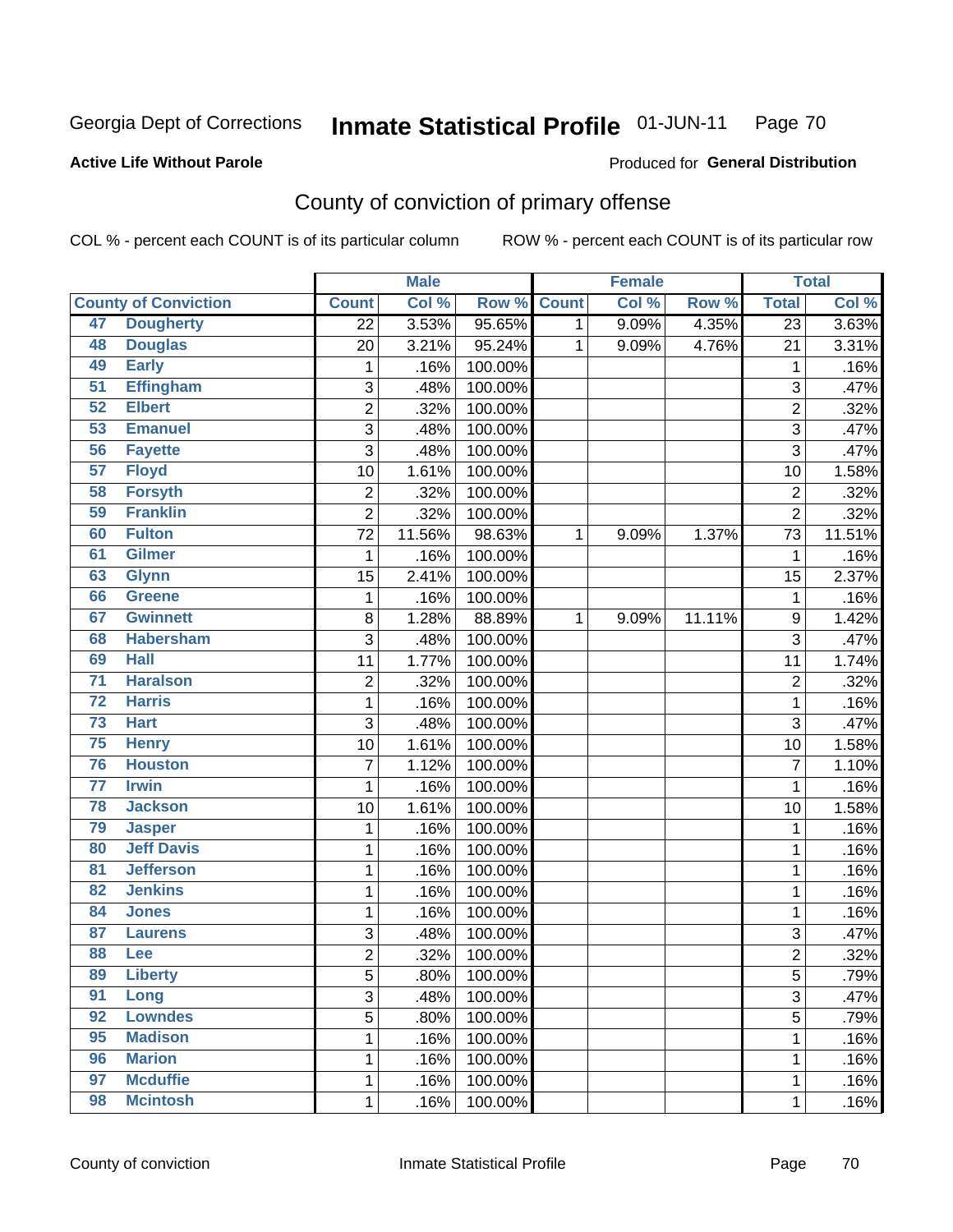#### **Inmate Statistical Profile 01-JUN-11** Page 71

### **Active Life Without Parole**

## Produced for General Distribution

## County of conviction of primary offense

COL % - percent each COUNT is of its particular column

|                                   |                | <b>Male</b> |         |                 | <b>Female</b> |        |                | <b>Total</b> |
|-----------------------------------|----------------|-------------|---------|-----------------|---------------|--------|----------------|--------------|
| <b>County of Conviction</b>       | <b>Count</b>   | Col %       | Row %   | <b>Count</b>    | Col %         | Row %  | <b>Total</b>   | Col %        |
| <b>Miller</b><br>100              | 1              | .16%        | 100.00% |                 |               |        | 1              | .16%         |
| 102<br><b>Monroe</b>              | 3              | .48%        | 100.00% |                 |               |        | 3              | .47%         |
| 106<br><b>Muscogee</b>            | 20             | 3.21%       | 100.00% |                 |               |        | 20             | 3.15%        |
| 107<br><b>Newton</b>              | 5              | .80%        | 83.33%  | 1               | 9.09%         | 16.67% | 6              | .95%         |
| <b>Oglethorpe</b><br>109          | 1              | .16%        | 100.00% |                 |               |        | $\mathbf{1}$   | .16%         |
| 110<br><b>Paulding</b>            | $\overline{2}$ | .32%        | 100.00% |                 |               |        | $\overline{2}$ | .32%         |
| <b>Pierce</b><br>113              | 3              | .48%        | 100.00% |                 |               |        | 3              | .47%         |
| <b>Pike</b><br>114                | 3              | .48%        | 75.00%  | 1               | 9.09%         | 25.00% | 4              | .63%         |
| 115<br><b>Polk</b>                | $\overline{c}$ | .32%        | 100.00% |                 |               |        | $\overline{2}$ | .32%         |
| 116<br><b>Pulaski</b>             | $\mathbf{1}$   | .16%        | 100.00% |                 |               |        | $\mathbf{1}$   | .16%         |
| 117<br><b>Putnam</b>              | 6              | .96%        | 100.00% |                 |               |        | 6              | .95%         |
| 119<br><b>Rabun</b>               | 1              | .16%        | 100.00% |                 |               |        | $\mathbf{1}$   | .16%         |
| <b>Randolph</b><br>120            | 1              | .16%        | 100.00% |                 |               |        | 1              | .16%         |
| 121<br><b>Richmond</b>            | 26             | 4.17%       | 96.30%  | 1               | 9.09%         | 3.70%  | 27             | 4.26%        |
| 122<br><b>Rockdale</b>            | 4              | .64%        | 100.00% |                 |               |        | 4              | .63%         |
| <b>Spalding</b><br>126            | 6              | .96%        | 100.00% |                 |               |        | 6              | .95%         |
| <b>Stephens</b><br>127            | 2              | .32%        | 100.00% |                 |               |        | $\overline{2}$ | .32%         |
| 129<br><b>Sumter</b>              | 1              | .16%        | 100.00% |                 |               |        | $\mathbf{1}$   | .16%         |
| <b>Taliaferro</b><br>131          | 1              | .16%        | 100.00% |                 |               |        | 1              | .16%         |
| <b>Tattnall</b><br>132            | 1              | .16%        | 100.00% |                 |               |        | $\mathbf{1}$   | .16%         |
| <b>Terrell</b><br>135             | $\mathbf{1}$   | .16%        | 100.00% |                 |               |        | $\mathbf{1}$   | .16%         |
| 136<br><b>Thomas</b>              | 4              | .64%        | 100.00% |                 |               |        | 4              | .63%         |
| <b>Tift</b><br>137                | $\overline{7}$ | 1.12%       | 100.00% |                 |               |        | 7              | 1.10%        |
| <b>Toombs</b><br>138              | 9              | 1.44%       | 100.00% |                 |               |        | 9              | 1.42%        |
| <b>Towns</b><br>139               | 1              | .16%        | 100.00% |                 |               |        | 1              | .16%         |
| 141<br><b>Troup</b>               | 1              | .16%        | 100.00% |                 |               |        | 1              | .16%         |
| $\overline{142}$<br><b>Turner</b> | $\mathbf{1}$   | .16%        | 100.00% |                 |               |        | 1              | .16%         |
| <b>Union</b><br>144               | 1              | .16%        | 100.00% |                 |               |        | $\mathbf{1}$   | .16%         |
| 145<br><b>Upson</b>               | 3              | .48%        | 100.00% |                 |               |        | 3              | .47%         |
| 146<br><b>Walker</b>              | 3              | .48%        | 75.00%  | 1               | 9.09%         | 25.00% | 4              | .63%         |
| <b>Walton</b><br>147              | $\overline{7}$ | 1.12%       | 100.00% |                 |               |        | 7              | 1.10%        |
| <b>Ware</b><br>148                | 10             | 1.61%       | 100.00% |                 |               |        | 10             | 1.58%        |
| 150<br><b>Washington</b>          | 3              | .48%        | 100.00% |                 |               |        | 3              | .47%         |
| 151<br><b>Wayne</b>               | 3              | .48%        | 100.00% |                 |               |        | 3              | .47%         |
| 155<br><b>Whitfield</b>           | 6              | .96%        | 100.00% |                 |               |        | 6              | .95%         |
| <b>Wilkes</b><br>157              | $\mathbf{1}$   | .16%        | 100.00% |                 |               |        | 1              | .16%         |
| <b>Total Rported</b>              | 623            | 100%        | 98.26%  | $\overline{11}$ | 100%          | 1.74%  | 634            | 100%         |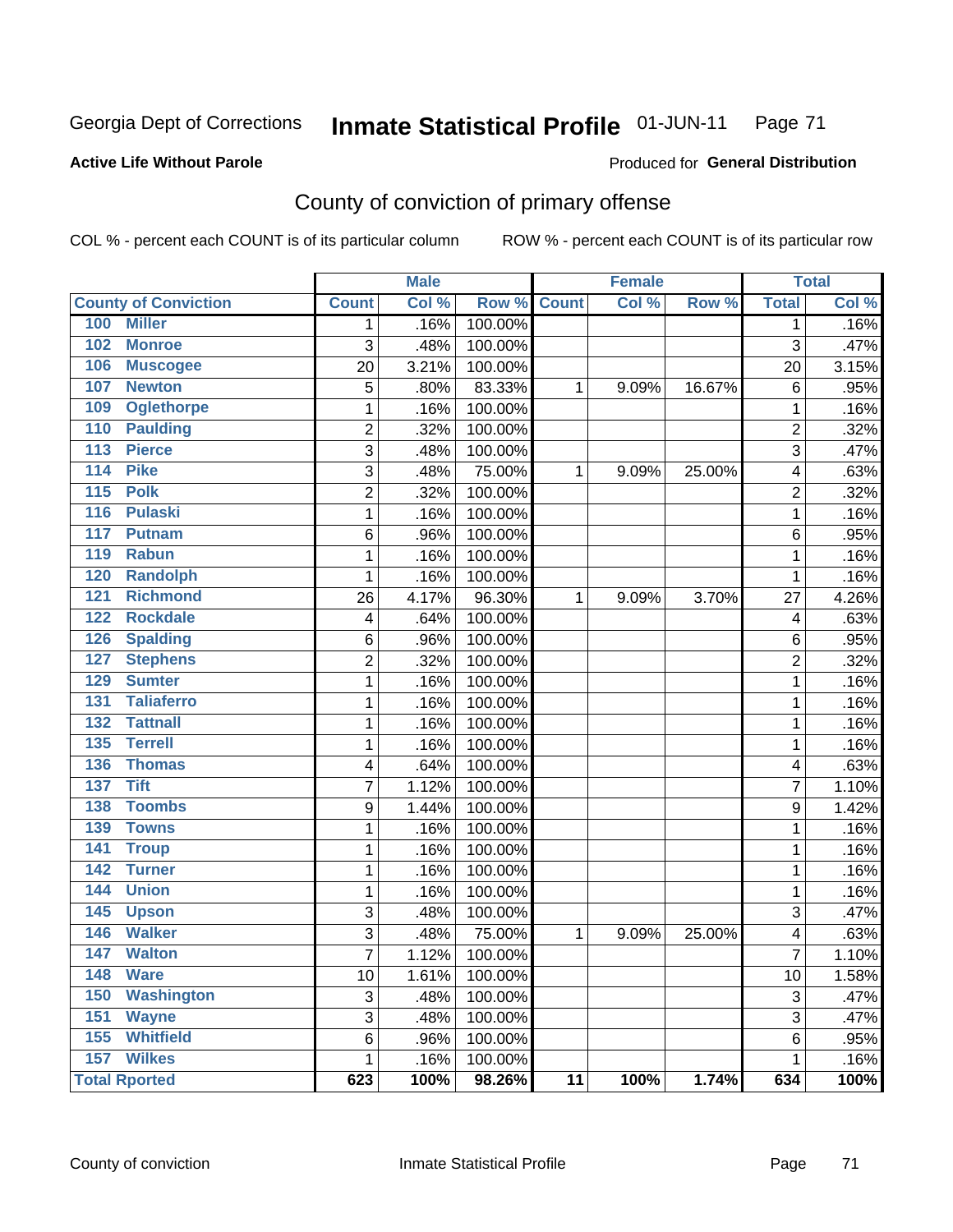### Inmate Statistical Profile 01-JUN-11 Page 72

### **Active Life Without Parole**

## **Produced for General Distribution**

# County of conviction of primary offense

COL % - percent each COUNT is of its particular column

|                     | <b>Male</b> | <b>Female</b> | Total |
|---------------------|-------------|---------------|-------|
| <b>Not Reported</b> |             |               |       |
| <b>Grand Total</b>  | 623         |               | 634   |

|  | <b>Mode</b><br><b>rauent</b><br>mosr | ⊺ulton | <i>D</i> ouahertv | <b>ultor</b> |
|--|--------------------------------------|--------|-------------------|--------------|
|--|--------------------------------------|--------|-------------------|--------------|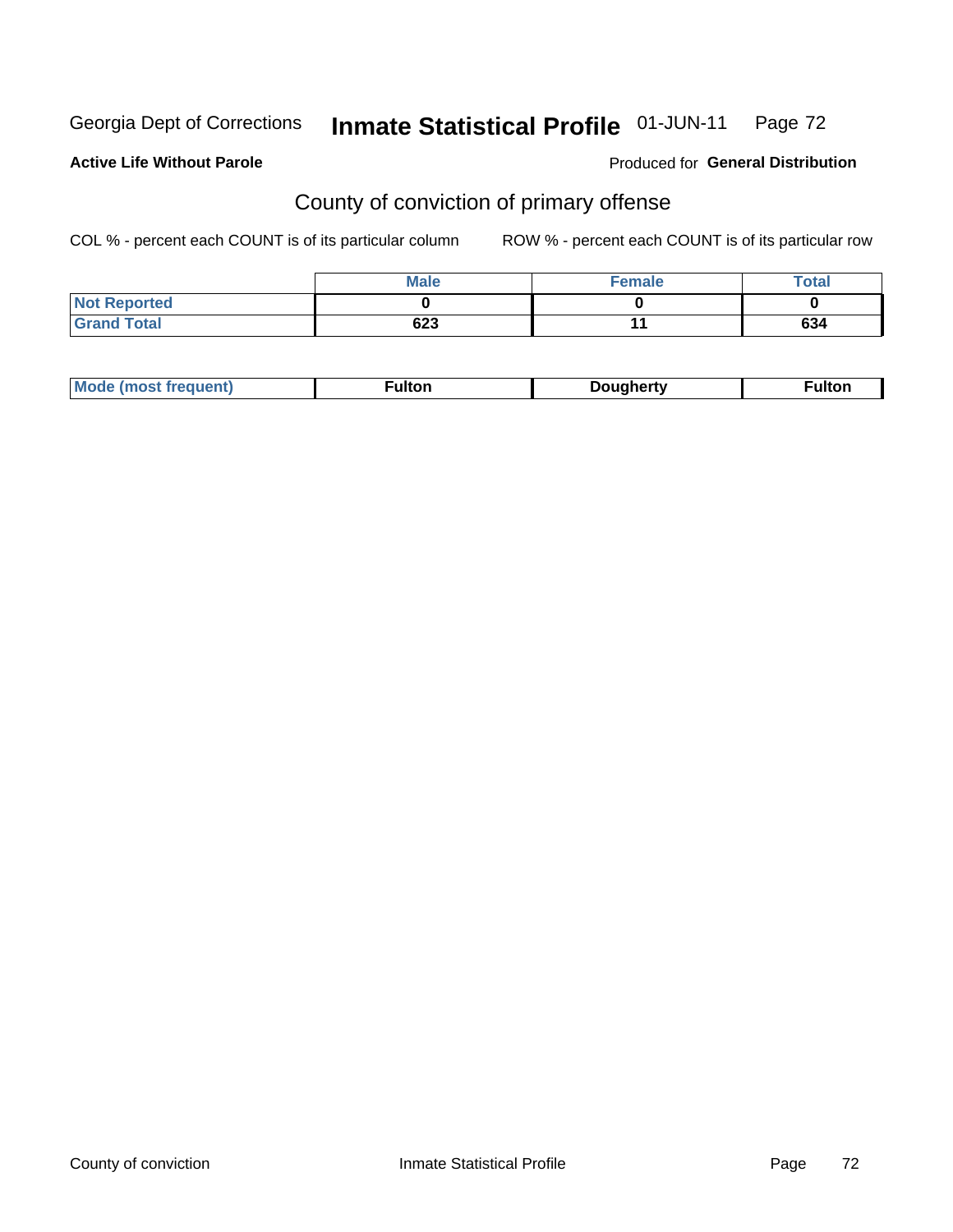### Inmate Statistical Profile 01-JUN-11 Page 73

### **Active Life Without Parole**

## **Produced for General Distribution**

# Circuit of conviction of primary offense

COL % - percent each COUNT is of its particular column

|                         |                                 |                | <b>Male</b> |         |              | <b>Female</b> |        |                         | <b>Total</b> |
|-------------------------|---------------------------------|----------------|-------------|---------|--------------|---------------|--------|-------------------------|--------------|
|                         | <b>Circuit of Conviction</b>    | <b>Count</b>   | Col %       | Row %   | <b>Count</b> | Col %         | Row %  | <b>Total</b>            | Col %        |
| 1                       | <b>Alapaha Circuit</b>          | 7              | 1.12%       | 100.00% |              |               |        | 7                       | 1.10%        |
| $\overline{2}$          | <b>Alcovy Circuit</b>           | 12             | 1.93%       | 92.31%  | 1            | 9.09%         | 7.69%  | 13                      | 2.05%        |
| $\overline{\mathbf{3}}$ | <b>Atlanta Circuit</b>          | 72             | 11.56%      | 98.63%  | $\mathbf{1}$ | 9.09%         | 1.37%  | 73                      | 11.51%       |
| 4                       | <b>Atlantic Circuit</b>         | 10             | 1.61%       | 100.00% |              |               |        | 10                      | 1.58%        |
| $\overline{5}$          | <b>Augusta Circuit</b>          | 37             | 5.94%       | 97.37%  | $\mathbf{1}$ | 9.09%         | 2.63%  | 38                      | 5.99%        |
| $\overline{6}$          | <b>Blue Ridge Circuit</b>       | 3              | .48%        | 100.00% |              |               |        | 3                       | .47%         |
| 7                       | <b>Brunswick Circuit</b>        | 24             | 3.85%       | 100.00% |              |               |        | 24                      | 3.79%        |
| $\overline{\mathbf{8}}$ | <b>Chattahoochee Circuit</b>    | 22             | 3.53%       | 100.00% |              |               |        | 22                      | 3.47%        |
| $\overline{9}$          | <b>Cherokee Circuit</b>         | 4              | .64%        | 100.00% |              |               |        | $\overline{\mathbf{4}}$ | .63%         |
| 10                      | <b>Clayton Circuit</b>          | 24             | 3.85%       | 100.00% |              |               |        | 24                      | 3.79%        |
| $\overline{11}$         | <b>Cobb Circuit</b>             | 19             | 3.05%       | 95.00%  | 1            | 9.09%         | 5.00%  | 20                      | 3.15%        |
| $\overline{12}$         | <b>Conasauga Circuit</b>        | 6              | .96%        | 100.00% |              |               |        | 6                       | .95%         |
| $\overline{13}$         | <b>Cordele Circuit</b>          | 9              | 1.44%       | 100.00% |              |               |        | 9                       | 1.42%        |
| $\overline{14}$         | <b>Coweta Circuit</b>           | $\overline{7}$ | 1.12%       | 100.00% |              |               |        | $\overline{7}$          | 1.10%        |
| 15                      | <b>Dougherty Circuit</b>        | 22             | 3.53%       | 95.65%  | 1            | 9.09%         | 4.35%  | 23                      | 3.63%        |
| 16                      | <b>Dublin Circuit</b>           | 3              | .48%        | 100.00% |              |               |        | 3                       | .47%         |
| $\overline{17}$         | <b>Eastern Circuit</b>          | 25             | 4.01%       | 100.00% |              |               |        | 25                      | 3.94%        |
| 18                      | <b>Flint Circuit</b>            | 10             | 1.61%       | 100.00% |              |               |        | 10                      | 1.58%        |
| 19                      | <b>Griffin Circuit</b>          | 15             | 2.41%       | 93.75%  | 1            | 9.09%         | 6.25%  | 16                      | 2.52%        |
| $\overline{20}$         | <b>Gwinnett Circuit</b>         | 8              | 1.28%       | 88.89%  | 1            | 9.09%         | 11.11% | $\boldsymbol{9}$        | 1.42%        |
| $\overline{21}$         | <b>Houston Circuit</b>          | $\overline{7}$ | 1.12%       | 100.00% |              |               |        | $\overline{7}$          | 1.10%        |
| $\overline{22}$         | <b>Lookout Mountain Circuit</b> | $\overline{7}$ | 1.12%       | 87.50%  | 1            | 9.09%         | 12.50% | 8                       | 1.26%        |
| 23                      | <b>Macon Circuit</b>            | 20             | 3.21%       | 100.00% |              |               |        | 20                      | 3.15%        |
| $\overline{24}$         | <b>Middle Circuit</b>           | 16             | 2.57%       | 100.00% |              |               |        | 16                      | 2.52%        |
| $\overline{25}$         | <b>Mountain Circuit</b>         | 6              | .96%        | 100.00% |              |               |        | $6\phantom{1}$          | .95%         |
| 26                      | <b>Northeastern Circuit</b>     | 12             | 1.93%       | 100.00% |              |               |        | 12                      | 1.89%        |
| $\overline{27}$         | <b>Northern Circuit</b>         | 9              | 1.44%       | 100.00% |              |               |        | $\boldsymbol{9}$        | 1.42%        |
| 28                      | <b>Ocmulgee Circuit</b>         | 14             | 2.25%       | 100.00% |              |               |        | 14                      | 2.21%        |
| 29                      | <b>Oconee Circuit</b>           | 3              | .48%        | 100.00% |              |               |        | 3                       | .47%         |
| 30                      | <b>Ogeechee Circuit</b>         | 7              | 1.12%       | 87.50%  | 1            | 9.09%         | 12.50% | 8                       | 1.26%        |
| $\overline{31}$         | <b>Pataula Circuit</b>          | 4              | .64%        | 100.00% |              |               |        | $\overline{\mathbf{4}}$ | .63%         |
| 32                      | <b>Piedmont Circuit</b>         | 14             | 2.25%       | 100.00% |              |               |        | 14                      | 2.21%        |
| 33                      | <b>Rome Circuit</b>             | 10             | 1.61%       | 100.00% |              |               |        | 10                      | 1.58%        |
| 34                      | <b>South Georgia Circuit</b>    | $\overline{2}$ | .32%        | 100.00% |              |               |        | $\overline{2}$          | .32%         |
| 35                      | <b>Southern Circuit</b>         | 14             | 2.25%       | 100.00% |              |               |        | 14                      | 2.21%        |
| 36                      | <b>Southwestern Circuit</b>     | 3              | .48%        | 100.00% |              |               |        | $\sqrt{3}$              | .47%         |
| 37                      | <b>Stone Mountain Circuit</b>   | 49             | 7.87%       | 98.00%  | 1            | 9.09%         | 2.00%  | 50                      | 7.89%        |
| 38                      | <b>Tallapoosa Circuit</b>       | 4              | .64%        | 100.00% |              |               |        | 4                       | $-63%$       |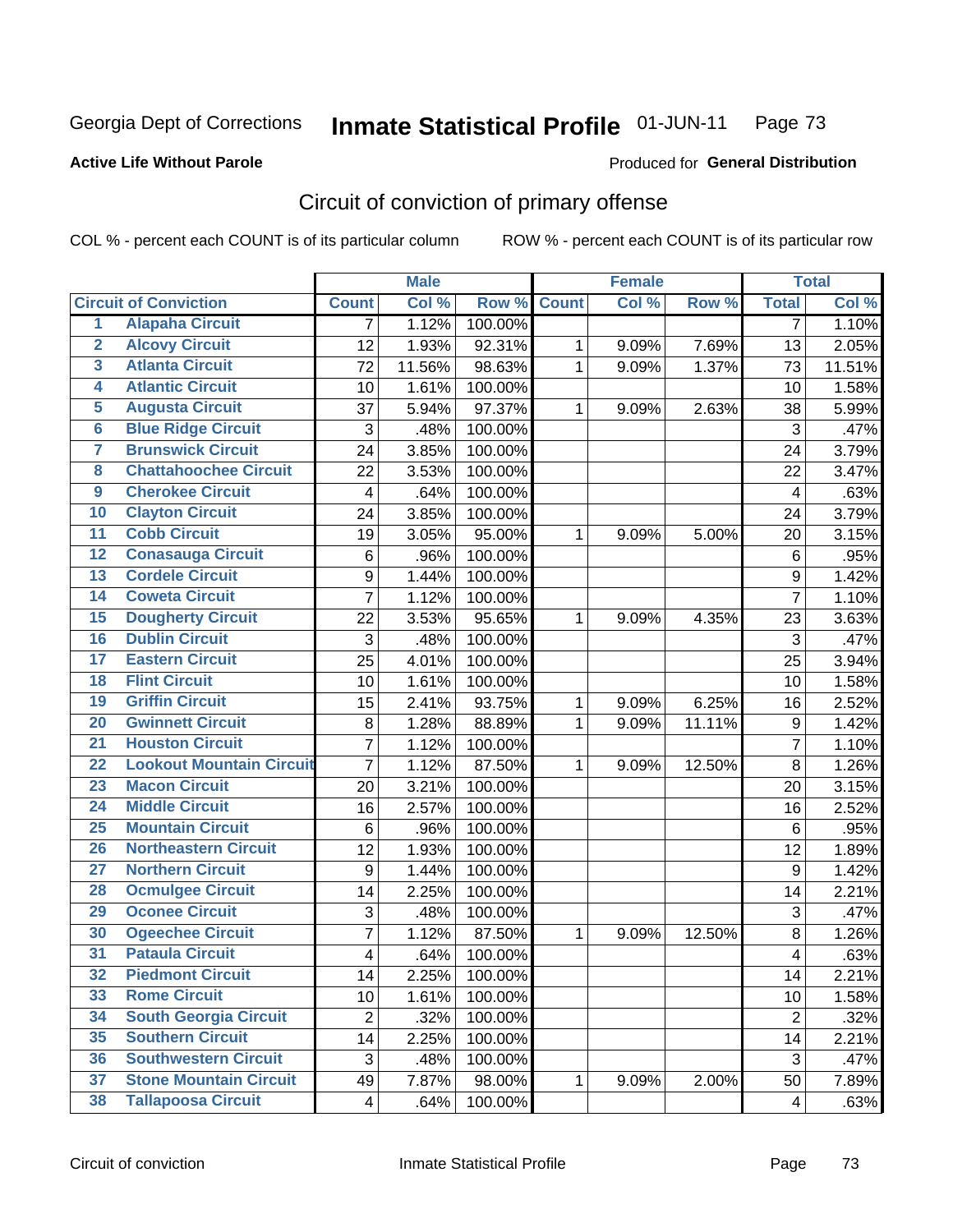### Inmate Statistical Profile 01-JUN-11 Page 74

## **Active Life Without Parole**

## Produced for General Distribution

# Circuit of conviction of primary offense

COL % - percent each COUNT is of its particular column

|    |                              |                 | <b>Male</b> |         |              | <b>Female</b> |       |                | <b>Total</b> |
|----|------------------------------|-----------------|-------------|---------|--------------|---------------|-------|----------------|--------------|
|    | <b>Circuit of Conviction</b> | <b>Count</b>    | Col %       | Row %   | <b>Count</b> | Col %         | Row % | <b>Total</b>   | Col %        |
| 39 | <b>Tifton Circuit</b>        | 9               | 1.44%       | 100.00% |              |               |       | 9              | 1.42%        |
| 40 | <b>Toombs Circuit</b>        | 3               | .48%        | 100.00% |              |               |       | 3              | .47%         |
| 41 | <b>Waycross Circuit</b>      | 20              | 3.21%       | 100.00% |              |               |       | 20             | 3.15%        |
| 42 | <b>Western Circuit</b>       | 13              | 2.09%       | 100.00% |              |               |       | 13             | 2.05%        |
| 43 | <b>Rockdale Circuit</b>      | 4               | .64%        | 100.00% |              |               |       | 4              | .63%         |
| 44 | <b>Douglas Circuit</b>       | 20 <sub>1</sub> | 3.21%       | 95.24%  |              | 9.09%         | 4.76% | 21             | 3.31%        |
| 45 | <b>Appalachian Circuit</b>   |                 | .16%        | 100.00% |              |               |       |                | .16%         |
| 46 | <b>Enotah Circuit</b>        | 2               | $.32\%$     | 100.00% |              |               |       | 2              | .32%         |
| 47 | <b>Bell-Forsyth Circuit</b>  | 2               | .32%        | 100.00% |              |               |       | $\overline{2}$ | .32%         |
| 48 | <b>Towaliga Circuit</b>      |                 | 1.12%       | 100.00% |              |               |       |                | 1.10%        |
| 49 | <b>Paulding Circuit</b>      | ◠               | .32%        | 100.00% |              |               |       | 2              | .32%         |
|    | <b>Total Rported</b>         | 623             | 100%        | 98.26%  | 11           | 100%          | 1.74% | 634            | 100%         |

| <b>eported</b>  |     |        |
|-----------------|-----|--------|
| <b>otal</b>     | coo | $\sim$ |
| $\sim$ . $\sim$ | ს∠ა | 9ט     |

| Mc<br>tlanta<br>\tlanta<br>echee: |
|-----------------------------------|
|-----------------------------------|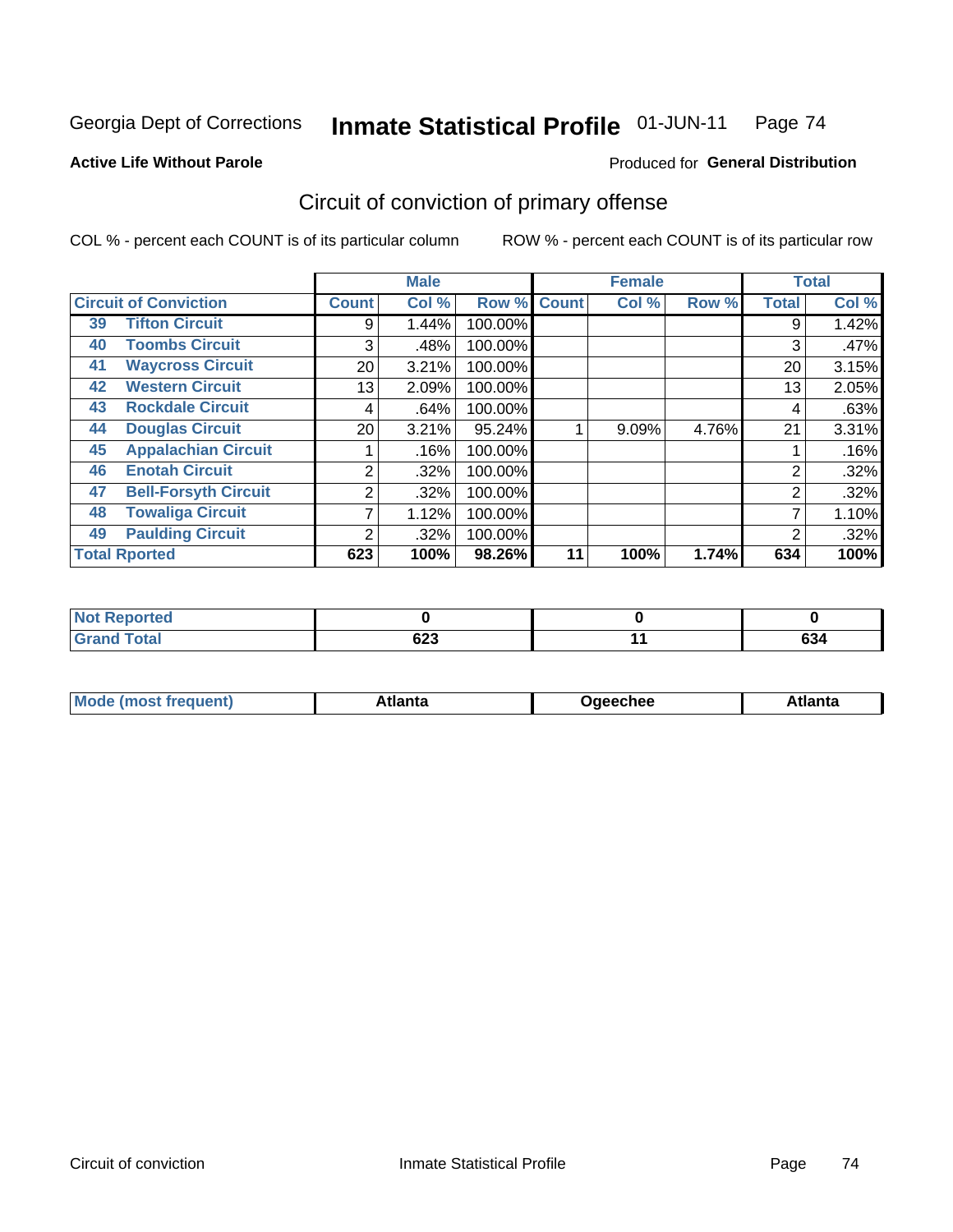## **Active Life Without Parole**

### Produced for General Distribution

## Years served (jail + prison) in this incarceration

COL % - percent each COUNT is of its particular column

|                       |                | <b>Male</b> |         |                 | <b>Female</b> |        |                | <b>Total</b> |
|-----------------------|----------------|-------------|---------|-----------------|---------------|--------|----------------|--------------|
| <b>Years Served</b>   | <b>Count</b>   | Col %       | Row %   | <b>Count</b>    | Col %         | Row %  | <b>Total</b>   | Col %        |
| Less than one year    | 9              | 1.44%       | 90.00%  | 1               | 9.09%         | 10.00% | 10             | 1.58%        |
| 1 to 1.99 years       | 30             | 4.82%       | 100.00% |                 |               |        | 30             | 4.73%        |
| 2 to 2.99 years       | 35             | 5.62%       | 97.22%  | 1               | 9.09%         | 2.78%  | 36             | 5.68%        |
| 3 to 3.99 years       | 40             | 6.42%       | 100.00% |                 |               |        | 40             | 6.31%        |
| 4 to 4.99 years       | 26             | 4.17%       | 96.30%  | 1               | 9.09%         | 3.70%  | 27             | 4.26%        |
| 5 to 5.99 years       | 26             | 4.17%       | 96.30%  | $\mathbf{1}$    | 9.09%         | 3.70%  | 27             | 4.26%        |
| 6 to 6.99 years       | 27             | 4.33%       | 100.00% |                 |               |        | 27             | 4.26%        |
| 7 to 7.99 years       | 32             | 5.14%       | 100.00% |                 |               |        | 32             | 5.05%        |
| 8 to 8.99 years       | 41             | 6.58%       | 91.11%  | 4               | 36.36%        | 8.89%  | 45             | 7.10%        |
| 9 to 9.99 years       | 34             | 5.46%       | 97.14%  | $\mathbf{1}$    | 9.09%         | 2.86%  | 35             | 5.52%        |
| 10 to 10.99 years     | 47             | 7.54%       | 100.00% |                 |               |        | 47             | 7.41%        |
| 11 to 11.99 years     | 43             | 6.90%       | 100.00% |                 |               |        | 43             | 6.78%        |
| 12 to 12.99 years     | 33             | 5.30%       | 97.06%  | 1               | 9.09%         | 2.94%  | 34             | 5.36%        |
| 13 to 13.99 years     | 46             | 7.38%       | 100.00% |                 |               |        | 46             | 7.26%        |
| 14 to 14.99 years     | 45             | 7.22%       | 97.83%  | 1               | 9.09%         | 2.17%  | 46             | 7.26%        |
| 15 to 15.99 years     | 31             | 4.98%       | 100.00% |                 |               |        | 31             | 4.89%        |
| 16 to 16.99 years     | 24             | 3.85%       | 100.00% |                 |               |        | 24             | 3.79%        |
| 17 to 17.99 years     | 19             | 3.05%       | 100.00% |                 |               |        | 19             | 3.00%        |
| 18 to 18.99 years     | 11             | 1.77%       | 100.00% |                 |               |        | 11             | 1.74%        |
| 19 to 19.99 years     | 4              | 0.64%       | 100.00% |                 |               |        | 4              | 0.63%        |
| 20 to 20.99 years     | 4              | 0.64%       | 100.00% |                 |               |        | 4              | 0.63%        |
| 21 to 21.99 years     | $\overline{2}$ | 0.32%       | 100.00% |                 |               |        | $\overline{2}$ | 0.32%        |
| 22 to 22.99 years     | 6              | 0.96%       | 100.00% |                 |               |        | 6              | 0.95%        |
| 23 to 23.99 years     | 1              | 0.16%       | 100.00% |                 |               |        | 1              | 0.16%        |
| 24 to 24.99 years     | $\overline{c}$ | 0.32%       | 100.00% |                 |               |        | $\overline{2}$ | 0.32%        |
| 27 to 27.99 years     | $\mathbf 1$    | 0.16%       | 100.00% |                 |               |        | $\mathbf{1}$   | 0.16%        |
| Thirty $+$ years      | 4              | 0.64%       | 100.00% |                 |               |        | 4              | 0.63%        |
| <b>Total Reported</b> | 623            | 100%        | 98.26%  | $\overline{11}$ | 100%          | 1.74%  | 634            | 100.0%       |

| τeα |                     |               |
|-----|---------------------|---------------|
|     | $\sim$<br>נגט<br>__ | $\sim$<br>יטט |

| <b>Mean</b><br>(average)       | 10.08             | 7.45            | 10.03                    |
|--------------------------------|-------------------|-----------------|--------------------------|
| Median (middle)                | 10.19             |                 | 10.13                    |
| <b>Mode</b><br>(most frequent) | 15 to 15.99 years | 8 to 8.99 years | <b>15 to 15.99 years</b> |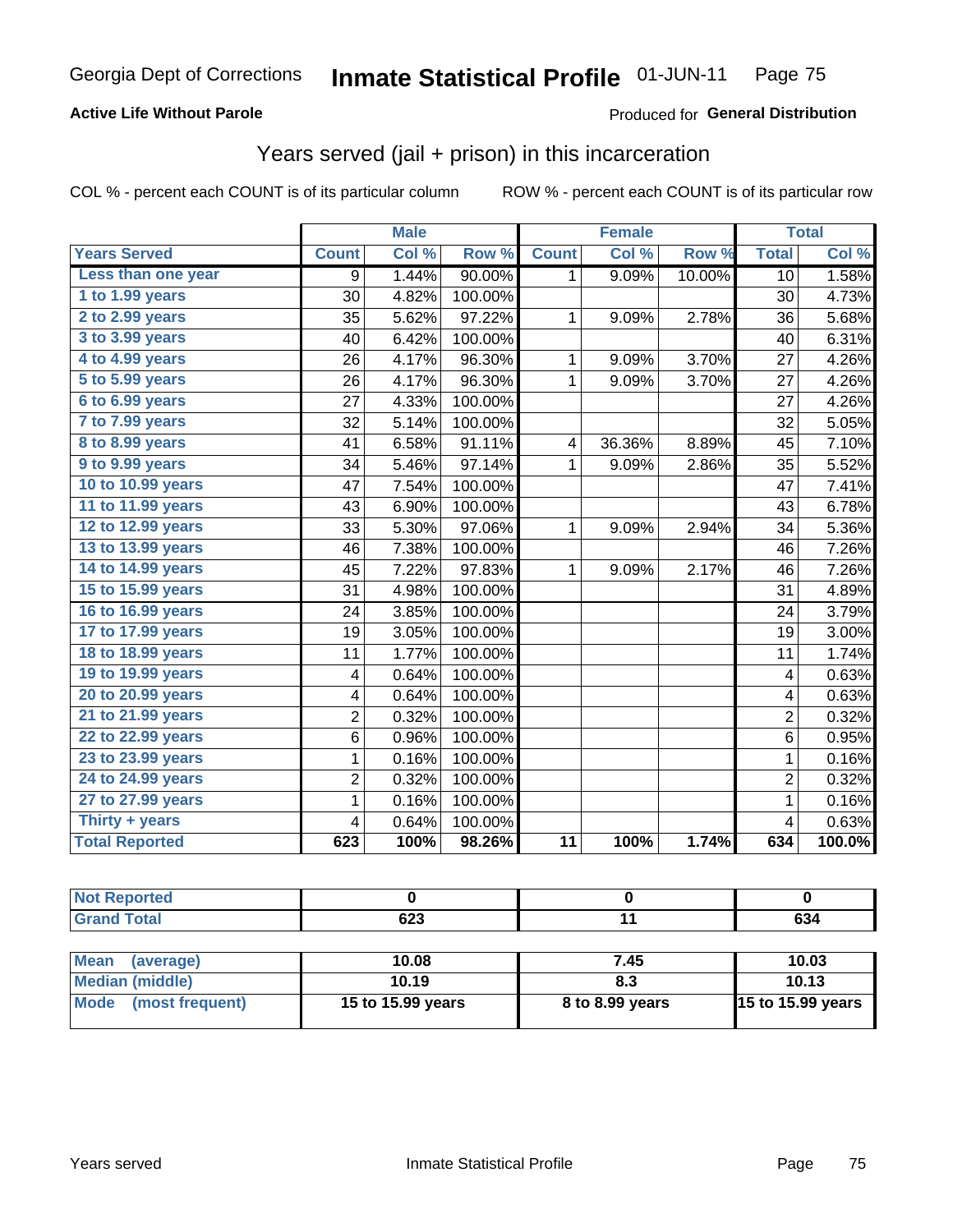### Inmate Statistical Profile 01-JUN-11 Page 76

## **Active Life Without Parole**

Produced for General Distribution

## Results of most recent HIV tests

COL % - percent each COUNT is of its particular column

|                         |              | <b>Male</b> |        |              | <b>Female</b> |          |       | Total  |
|-------------------------|--------------|-------------|--------|--------------|---------------|----------|-------|--------|
| <b>HIV Test Results</b> | <b>Count</b> | Col%        | Row %I | <b>Count</b> | Col %         | Row %    | Total | Col %  |
| <b>Positive</b>         |              | 0.65%       | 80.00% |              | 9.09%         | 20.00%   |       | 0.79%  |
| <b>Negative</b>         | 616          | $99.35\%$   | 98.40% | 10           | $90.91\%$     | $1.60\%$ | 626   | 99.21% |
| <b>Total Reported</b>   | 620          | 100%        | 98.26% | 11           | 100%          | 1.74%    | 631   | 100%   |

| : Reported<br>∣ Not l |     |     |
|-----------------------|-----|-----|
| <b>Cotal</b>          |     | ^^  |
| $100$ and $100$       | ט∠ס | 034 |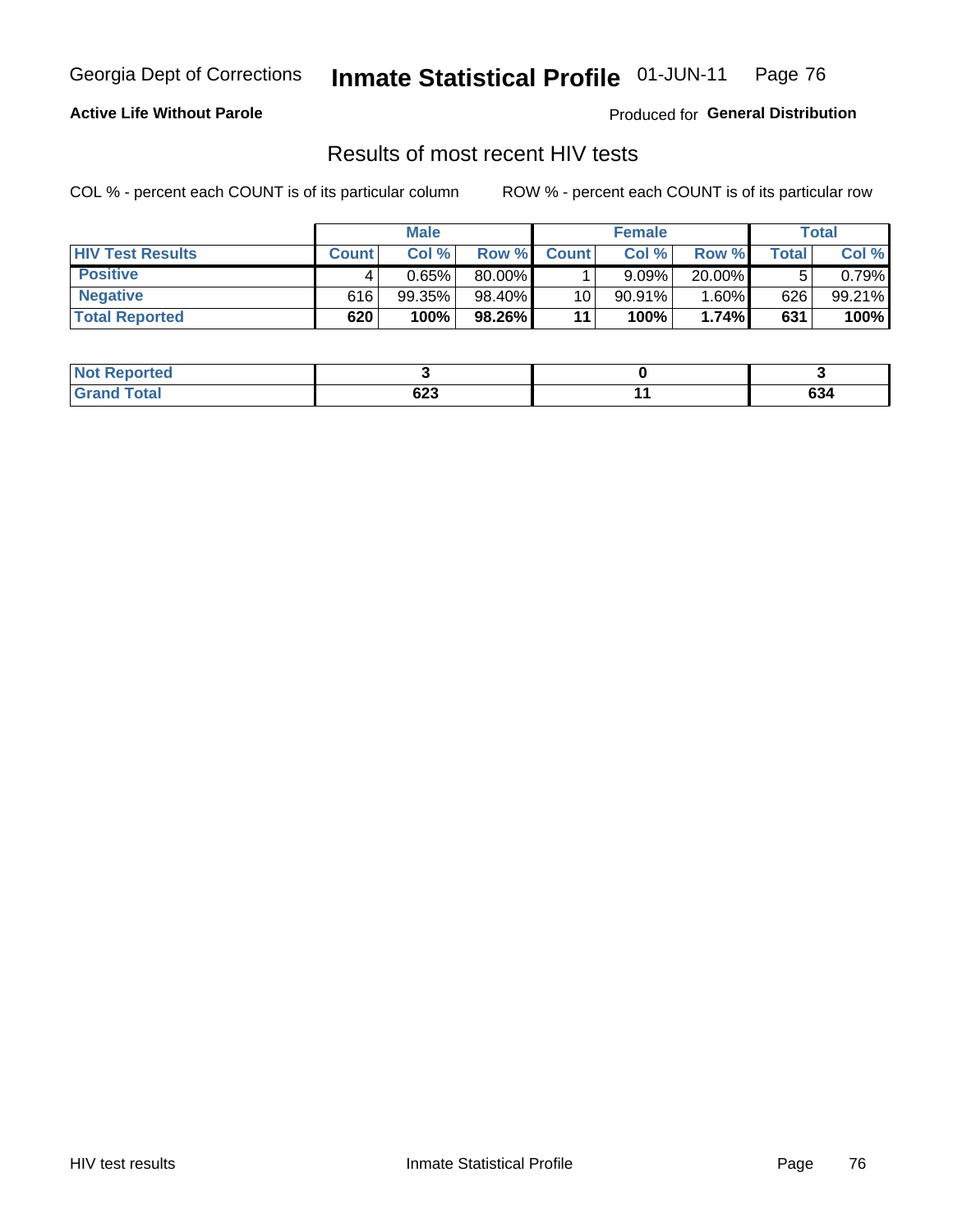### Inmate Statistical Profile 01-JUN-11 Page 77

### **Active Life Without Parole**

Produced for General Distribution

## Results of most recent tuberculosis test

COL % - percent each COUNT is of its particular column

|                                  |              | <b>Male</b> |            |                 | <b>Female</b> |          |       | Total  |
|----------------------------------|--------------|-------------|------------|-----------------|---------------|----------|-------|--------|
| <b>Tuberculosis Test Results</b> | <b>Count</b> | Col%        | Row %I     | <b>Count</b>    | Col%          | Row %    | Total | Col %  |
| <b>Positive on current test</b>  | 165          | 26.61%      | $100.00\%$ |                 |               |          | 165   | 26.15% |
| <b>Negative</b>                  | 455          | 73.39%      | 97.64%     |                 | 100.00%       | $2.36\%$ | 466   | 73.85% |
| <b>Total Reported</b>            | 620          | 100%        | 98.26%     | $\overline{11}$ | <b>100%</b>   | 1.74%    | 631   | 100%   |

| <b>Not Reported</b> |             |               |
|---------------------|-------------|---------------|
| <b>Total</b>        | coc.<br>ט∠ס | $\sim$<br>0J4 |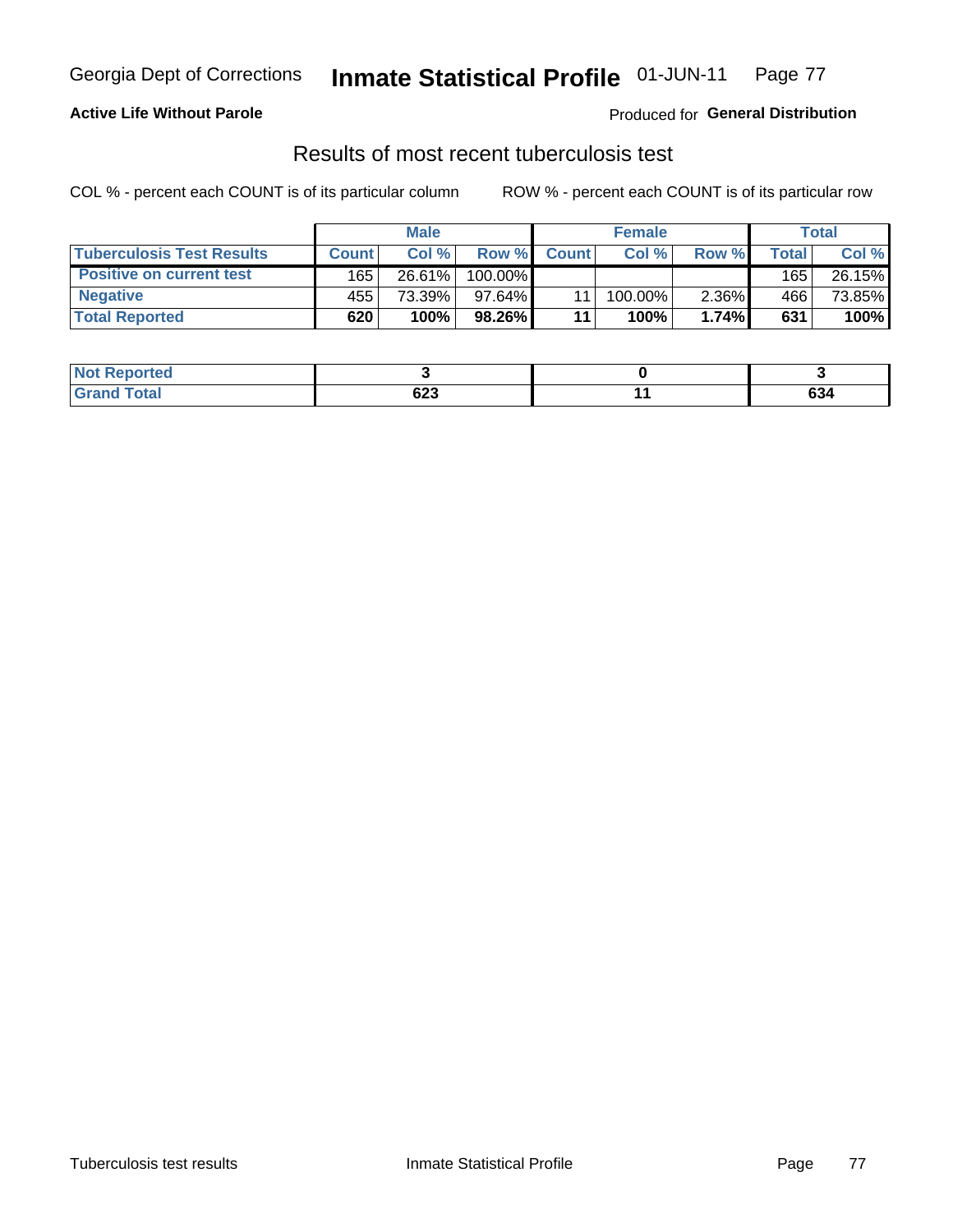### Inmate Statistical Profile 01-JUN-11 Page 78

## **Active Life Without Parole**

Produced for General Distribution

## Results of most recent syphilis test

COL % - percent each COUNT is of its particular column

|                                 | <b>Male</b>  |        |           | <b>Female</b> |        |          | Total |        |
|---------------------------------|--------------|--------|-----------|---------------|--------|----------|-------|--------|
| <b>Syphilis Test Results</b>    | <b>Count</b> | Col%   | Row %     | <b>Count</b>  | Col %  | Row %I   | Total | Col %  |
| <b>Positive on current test</b> | 16           | 2.73%  | $94.12\%$ |               | 10.00% | 5.88%    | 17    | 2.85%  |
| <b>Negative</b>                 | 570          | 97.27% | 98.45%    |               | 90.00% | 1.55%    | 579   | 97.15% |
| <b>Total Reported</b>           | 586          | 100%   | $98.32\%$ | 10            | 100%   | $1.68\%$ | 596   | 100%   |

| <b>Not Reported</b> | ~-            | 38                |
|---------------------|---------------|-------------------|
| Total               | $\sim$<br>ט∠ס | <b>COL</b><br>ნა4 |